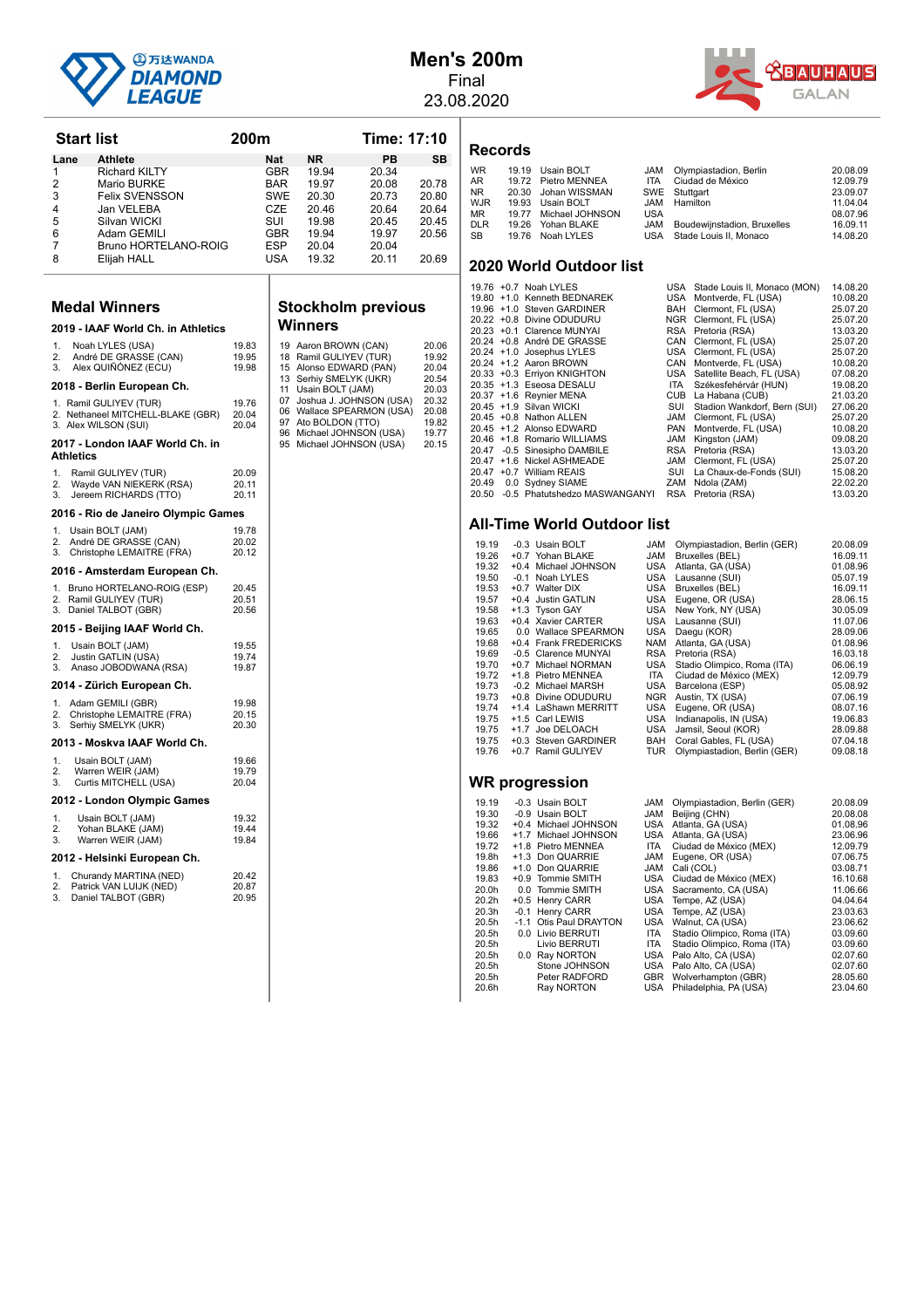| Men's 200m                                                                                                                                                                                                                                                                                                                                                                                                                                                                                                                                                                                                                                                                                                                                                                    |                 | Final                                        | 23.08.2020                                                                |
|-------------------------------------------------------------------------------------------------------------------------------------------------------------------------------------------------------------------------------------------------------------------------------------------------------------------------------------------------------------------------------------------------------------------------------------------------------------------------------------------------------------------------------------------------------------------------------------------------------------------------------------------------------------------------------------------------------------------------------------------------------------------------------|-----------------|----------------------------------------------|---------------------------------------------------------------------------|
| <b>Richard KILTY (GBR)</b><br>1                                                                                                                                                                                                                                                                                                                                                                                                                                                                                                                                                                                                                                                                                                                                               | 30 <sub>V</sub> | PB: 20.34 La Chaux-de-Fonds (SUI) 07.07.2013 |                                                                           |
| GENERAL: World Championships Silver medallist 4x100m (19)   World Indoor champion 60m ind. (14)<br><b>OTHER PB'S:</b> 9.47 100y(19) - 10.01 100m(16)   Current Records: 1xAR: AR* 37.36 4x100m Doha(19)<br>HONOURS: World Ind. Ch. (1xGold): 1. 60m ind. Sopot(14) 6.49   Eur. Ind. Ch. (2xGold)   Eur. Team Ch. (1xGold, 1xSilver)<br>2020: 60m ind. Paris (FRA) h 6.75 - 60m ind. Paris (FRA) 4. 6.71 - 60m ind. Toruń (POL) h 6.71 - 60m ind. Toruń (POL) 3. 6.60 - 60m ind. Łódź (POL) h 6.72 - 60m ind. Łódź<br>(POL) 1. 6.66 - 100m Turku (FIN) h 10.59                                                                                                                                                                                                                 |                 |                                              |                                                                           |
| INFO: Born in Stockton on Tees; nickname is Teeside Tornado. For a long time had no fund to have coach or travel to races. He was sharing a room with his parents and<br>three siblings in a homeless hostel in Stockton. "Go Run For Fun" Ambassador.                                                                                                                                                                                                                                                                                                                                                                                                                                                                                                                        |                 |                                              |                                                                           |
| $\mathbf{2}$<br><b>Mario BURKE (BAR)</b>                                                                                                                                                                                                                                                                                                                                                                                                                                                                                                                                                                                                                                                                                                                                      | 23y             | SB: 20.78 Székesfehérvár (HUN) 19.08         | PB: 20.08 Austin, TX (USA) 05.06.2019                                     |
| GENERAL: NACAC Championships Silver medallist 4x100m (18)   World U20 Championships Bronze medallist 100m (16)<br><b>OTHER PB'S:</b> 6.73 60m(20) - 9.98 100m(19) - 15.87 150m(20)   Current Records: 1xNR: NR 38.41 4x100m Barranguilla(18)<br>HONOURS: World Jun. Ch. (1xBronze)   NCH (2xWin)<br>2020: 60m ind. Paris (FRA) 6. 6.74 - 60m ind. Paris (FRA) h 6.72 - 60m ind. Ostrava (CZE) h 6.73 - 60m ind. Ostrava (CZE) 2. 6.64 - 60m ind. Toruń (POL) h 6.72 -<br>150m Prairie View, TX (USA) 1. 15.87 - 60m Prairie View, TX (USA) 2. 6.73 - 100m Prairie View, TX (USA) 2. 10.27w - 100m Prairie View, TX (USA) 1. 10.36w -<br>200m Monaco (MON) 6. 20.91 - 100m Székesfehérvár (HUN) 4. 10.32 - 200m Székesfehérvár (HUN) 5. 20.78                                  |                 |                                              |                                                                           |
| INFO: Studies: University of Houston; hometown: Bridgetown. Enjoys playing video games and dominoes, listening to music. After his sporting carreer he wants to work in the<br>area of accounting. Was a high school perfect and won the Prize for Excellence in Academics and Sports.                                                                                                                                                                                                                                                                                                                                                                                                                                                                                        |                 |                                              |                                                                           |
| 3<br><b>Felix SVENSSON (SWE)</b>                                                                                                                                                                                                                                                                                                                                                                                                                                                                                                                                                                                                                                                                                                                                              | 23y             | SB: 20.80 Uppsala (SWE) 16.08                | PB: 20.73 Eskilstuna (SWE) 26.08.2018                                     |
| <b>GENERAL:</b> 2 times National champion 200m (20, 18)<br><b>OTHER PB'S:</b> 10.54 100m(17) - 16.04 150m(20) - 33.49 300m(17)<br><b>HONOURS: NCH (2xWin)</b>                                                                                                                                                                                                                                                                                                                                                                                                                                                                                                                                                                                                                 |                 |                                              |                                                                           |
| 2020: 150m Meilen (SUI) 2. 16.04 - 200m Bern (SUI) 3. 21.11 - 200m Luzern (SUI) 5. 21.21 - 100m Bulle (SUI) 4. 10.56 - 100m Bulle (SUI) h 10.55 - 200m Lausanne<br>(SUI) 1. 21.07 - 100m Langenthal (SUI) 3. 10.67 - 200m Langenthal (SUI) 4. 21.33 - 200m Uppsala (SWE) NCH h 21.55 - 200m Uppsala (SWE) NCH 1. 20.80                                                                                                                                                                                                                                                                                                                                                                                                                                                        |                 |                                              |                                                                           |
| 4<br>Jan VELEBA (CZE)                                                                                                                                                                                                                                                                                                                                                                                                                                                                                                                                                                                                                                                                                                                                                         | 33v             | SB and PB: 20.64 Praha (CZE) 31.07           |                                                                           |
| GENERAL: 5 times National champion 100m (20, 19, 14, 10), 4x100m (10)   4 times National Indoor champion 60m ind. (17, 16, 15, 13)<br>OTHER PB'S: 6.75 60m(15) - 9.58 100y(19) - 10.16 100m(19)   Current Records: 1xNR: NR 38.62 4x100m Genève(19)<br>HONOURS: NCH (4xWin)   NICH (4xWin)                                                                                                                                                                                                                                                                                                                                                                                                                                                                                    |                 |                                              |                                                                           |
| <b>2020:</b> 60m ind. Jablonec nad Nisou (CZE) 2. 6.67 - 60m ind. Ostrava (CZE) 4. 6.68 - 60m ind. Athlone (IRL) 3. 6.67 - 200m Praha (CZE) 4. 20.96 - 100m Praha<br>(CZE) 1. 10.21 - 200m Praha (CZE) 1. 20.75 - 200m Praha (CZE) 1. 20.64 - 100m Plzen (CZE) NCH 1. 10.28 - 100m Plzen (CZE) NCH h 10.21 - 200m Plzen<br>(CZE) NCH 2. 21.02 - 200m Zlín (CZE) 1. 20.66 - 100m Zlín (CZE) 1. 10.25                                                                                                                                                                                                                                                                                                                                                                           |                 |                                              |                                                                           |
| 5<br>Silvan WICKI (SUI)                                                                                                                                                                                                                                                                                                                                                                                                                                                                                                                                                                                                                                                                                                                                                       | 25y             | SB and PB: 20.45 Bern (SUI) 27.06            |                                                                           |
| GENERAL: 2 times National champion 200m (17, 13)   2 times National Indoor champion 60m ind. (20, 19)<br><b>OTHER PB'S:</b> 10.11 100m(20) - 15.05 150m(20) - 33.54 300m(15)<br>HONOURS: NCH (2xWin)   NICH (2xWin)<br>2020: 60m ind. St. Gallen (SUI) sf 6.65 - 60m ind. St. Gallen (SUI) 1. 6.62 - 100m Langenthal (SUI) 1. 10.35 - 150m Langenthal (SUI) 1. 15.05 - 200m Bern (SUI) 1. 20.45 -<br>200m Luzern (SUI) 2. 20.84 - 100m Bulle (SUI) h 10.<br>(SUI) 1. 10.33 - 100m La Chaux-de-Fonds (SUI) h 10.31<br>INFO: Studies: Zurich University of Applied Sciences. Hometown: Aarau. In his freetime likes to play videogames, reading and motorcycling.                                                                                                               |                 |                                              |                                                                           |
| 6<br><b>Adam GEMILI (GBR)</b>                                                                                                                                                                                                                                                                                                                                                                                                                                                                                                                                                                                                                                                                                                                                                 | 26v             |                                              | SB: 20.56 Székesfehérvár (HUN) 19.08 PB: 19.97 Bruxelles (BEL) 09.09.2016 |
| GENERAL: World champion 4x100m (17)   4 times European champion 200m (14), 4x100m (18, 16, 14)<br>OTHER PB'S: 9.41 100y(13) - 9.97 100m(15)   Current Records: 2xAR: AR* 37.36 4x100m Doha(19) - AR 37.47 4x100m London(17)<br>HONOURS: OG (1xFinal): 4. 200m Rio de Janeiro(16) 20.12   World Ch. (2xFinal): 4. 200m Doha(19) 20.03 - 5. 200m Moskva(13) 20.08   World Jun. Ch. (1xGold)   Eur.<br><b>Ch. (1xGold):</b> 1. 200m Zürich(14) 19.98 - 5. 200m Berlin(18) 20.10<br>2020: 100m Montverde, FL (USA) h 10.51 - 100m Montverde, FL (USA) 1. 10.39 - 200m Monaco (MON) 4. 20.68 - 100m Székesfehérvár (HUN) 2. 10.28 -<br>200m Székesfehérvár (HUN) 3. 20.56                                                                                                          |                 |                                              |                                                                           |
| INFO: Won WCH gold with the 4x100m with AR; 3rd fastest result of all time (2017); Was the captain of athletics team in Rio OG (2016) In July 2020 he has joined Athletics<br>Association Board. A former football player. Spent 7 years at Chelsea youth academy, a year at Reading, then played as a defender for Dagenham & Redbridge. He switched<br>full-time to athletics only in 2012; Sport and Excercise Science studies with Human Biology at University of East London - he wrote his dissertation on the effect of particular<br>warm-up excercises on sprinting performance; member of British Olympic Association's Athletes' Commission.                                                                                                                       |                 |                                              |                                                                           |
| $\overline{7}$<br><b>Bruno HORTELANO-ROIG (ESP)</b>                                                                                                                                                                                                                                                                                                                                                                                                                                                                                                                                                                                                                                                                                                                           | 28y             | PB: 20.04 Getafe (ESP) 22.07.2018            |                                                                           |
| GENERAL: European champion 200m (16)   European Championships Bronze medallist 4x400m (18)<br>OTHER PB'S: 10.06 100m(16) - 15.42 150m(20) - 44.69 400m(18)   Current Records: 4xNR: NR 10.06 100m Madrid(16) - NR 20.04 200m Getafe(18) -<br>NR 44.69 400m Madrid(18) - NR 38.46 4x100m Moskva(13)<br>HONOURS: Eur. Ch. (1xGold): 1. 200m Amsterdam(16) 20.45 - 4. 200m Berlin(18) 20.05 - 4. 100m Amsterdam(16) 10.12   IberoAM Ch. (1xSilver)   NCH (3xWin)<br>2020: 150m Andorra La Vella (AND) 1. 15.42 - 100m Lignano Sabbiadoro (ITA) h 10.41 - 100m Lignano Sabbiadoro (ITA) 2. 10.33<br>INFO: Former Spanish Male Athlete of the Year. Was involved in a car accident in 2017; had injuries on his right hand and it must have been operated 3 times. National record |                 |                                              |                                                                           |
| holder. Called as the "Spanish Usain Bolt".                                                                                                                                                                                                                                                                                                                                                                                                                                                                                                                                                                                                                                                                                                                                   |                 |                                              |                                                                           |
| 8<br>Elijah HALL (USA)<br><b>GENERAL:</b> NCAA champion 4x100m (18)                                                                                                                                                                                                                                                                                                                                                                                                                                                                                                                                                                                                                                                                                                           | 26y             | SB: 20.69 Székesfehérvár (HUN) 19.08         | PB: 20.11 Austin, TX (USA) 31.03.2018                                     |

**OTHER PB'S:** 6.71 60m(20) - 10.10 100m(18) | **Current Records: 1xAR**: AR 20.02 200m ind. College Station, TX(18)

**2020:** 300m Prairie View, TX (USA) 1. 36.17 - 60m Prairie View, TX (USA) 1. 6.71 - 100m Lignano Sabbiadoro (ITA) 1. 10.73 - 100m Lignano Sabbiadoro (ITA) 1. 10.23 -<br>100m Székesfehérvár (HUN) 3. 10.31 - 200m Székesfehérvár

**INFO:** Born in Katy Texas. National record holder in the indoor 200 m. Studies: University of Houston.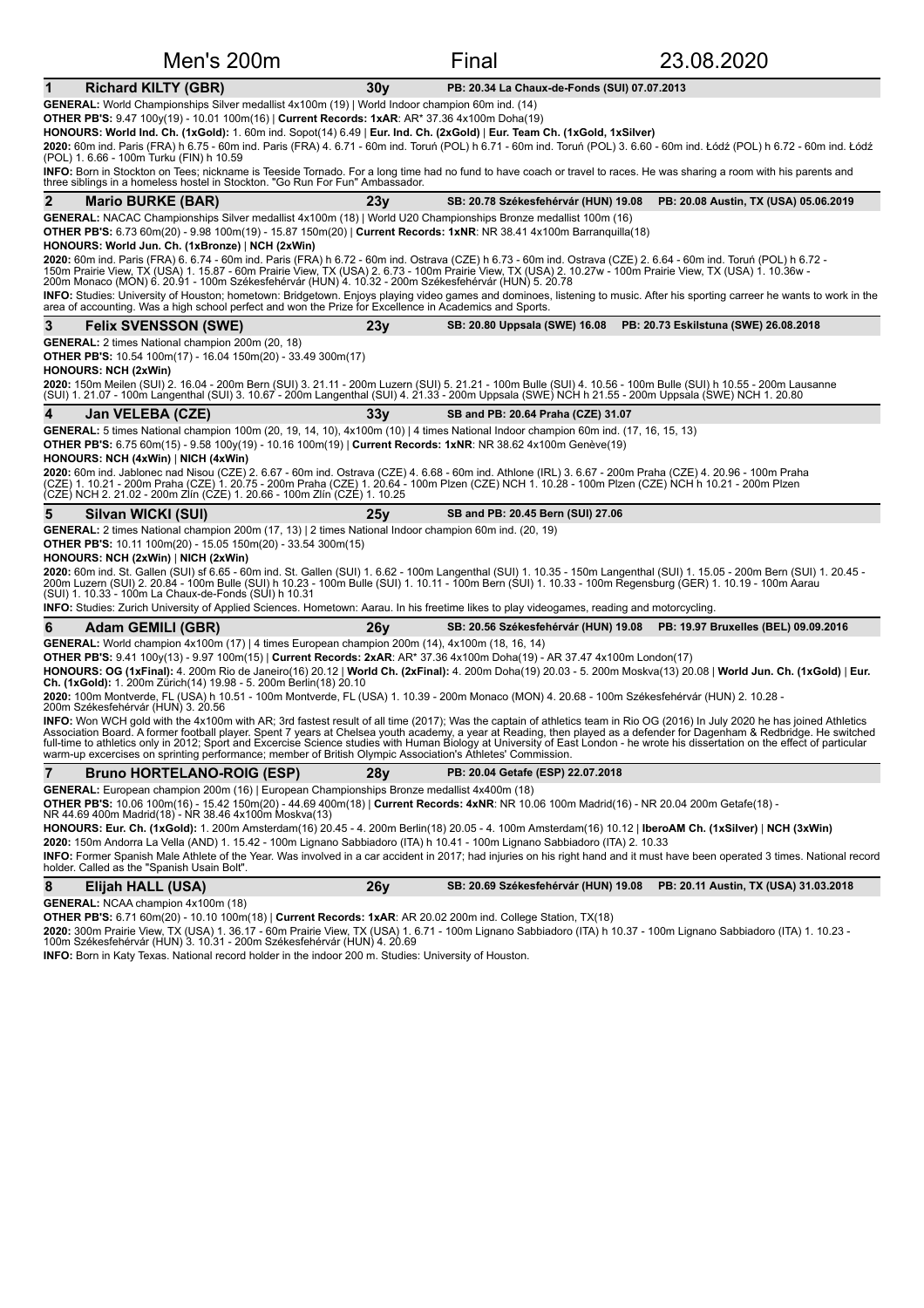

**Start list 400m Time: 17:37 Lane Athlete Nat NR PB SB**<br>1 **Emil JOHANSSON** SWF 44.56 47.51 47.51 1 Emil JOHANSSON SWE 44.56 47.51 47.51<br>2 Jochem DOBBER NED 44.72 45.68 45.68 2 Jochem DOBBER NED 44.72 45.68 45.68<br>3 Nick EKELUND ARENANDER SWE 44.56 45.50 46.60 3 Nick EKELUND ARENANDER SWE 44.56 45.50 46.60<br>Rabah YOUSIF GBR 44.36 44.54 46.39 4 Rabah YOUSIF GBR 44.36 44.54 46.39<br>5 Davide RE 1TA 44.77 44.77 45.31 5 Davide RE ITA 44.77 44.77 45.31 6 Luka JANEŽIČ SLO 44.84 44.84 45.85 Marvin SCHLEGEL 6ER 44.33 45.80

**Stockholm previous**

19 Michael NORMAN (USA) 44.53<br>17 Steven GARDINER (BAH) 44.58<br>15 Donald BLAIR-SANFORD (ISR) 45.23 15 Machel CEDENIO (TTO) 44.97 13 LaShawn MERRITT (USA) 44.69<br>12 Rabah YOUSIF (SUD) 45.73<br>11 Jermaine GONZALES (JAM) 44.69 09 Jeremy WARINER (USA) 44.83<br>08 Jeremy WARINER (USA) 44.29 08 Jeremy WARINER (USA) 44.29<br>07 Jeremy WARINER (USA) 43.50

**Winners**

#### **Men's 400m** Final

23.08.2020



#### **Records**

| <b>WR</b>  | 43.03 Wayde VAN NIEKERK |            | RSA Rio de Janeiro             | 14.08.16 |
|------------|-------------------------|------------|--------------------------------|----------|
| AR         | 44.33 Thomas SCHÖNLEBE  |            | GDR Stadio Olimpico, Roma      | 03.09.87 |
| NR.        | 44.56 Johan WISSMAN     |            | SWE Nagai Stadium, Osaka       | 29.08.07 |
| WJR        | 43.87 Steve LEWIS       |            | USA Jamsil, Seoul              | 28.09.88 |
| MR         | 43.50 Jeremy WARINER    | USA        |                                | 07.08.07 |
| <b>DLR</b> | 43.62 Wayde VAN NIEKERK | <b>RSA</b> | Lausanne                       | 06.07.17 |
| SB         | 44.91 Justin ROBINSON   |            | USA Life College, Marietta, GA | 15.08.20 |
|            |                         |            |                                |          |

#### **2020 World Outdoor list**

| 44.91 Justin ROBINSON        | USA        | Marietta, GA (USA)      | 15.08.20 |
|------------------------------|------------|-------------------------|----------|
| 44.98 Michael CHERRY         | USA        | Marietta, GA (USA)      | 15.08.20 |
| 45.07 Akeem BLOOMFIELD       | <b>JAM</b> | Clermont, FL (USA)      | 24.07.20 |
| 45.31 Davide RE              | <b>ITA</b> | Savona (ITA)            | 16.07.20 |
| 45.37 Steven SOLOMON         | <b>AUS</b> | Canberra (AUS)          | 13.02.20 |
| 45.40 Josephus LYLES         | USA        | Clermont, FL (USA)      | 24.07.20 |
| 45.48 Edoardo SCOTTI         | ITA.       | Bydgoszcz (POL)         | 19.08.20 |
| 45.50 Kahmari MONTGOMERY     | USA        | Székesfehérvár (HUN)    | 19.08.20 |
| 45.55 Matthew HUDSON-SMITH   | <b>GBR</b> | Montverde, FL (USA)     | 04.07.20 |
| 45.56 Jhon Alejandro PERLAZA | COL        | Montverde, FL (USA)     | 04.07.20 |
| 45.59 Jakub KRZEWINA         | <b>POL</b> | Szczecin (POL)          | 16.08.20 |
| 45.60 Lucas CARVALHO         | <b>BRA</b> | Bragança Paulista (BRA) | 14.03.20 |
| 45.64 Boitumelo MASILO       | <b>BOT</b> | Gaborone (BOT)          | 14.03.20 |
| 45.65 Deon LENDORE           | TTO.       | Prairie View, TX (USA)  | 30.07.20 |
| 45.65 Vladimir ACETI         | ITA.       | La Chaux-de-Fonds (SUI) | 15.08.20 |
| 45.68 Jochem DOBBER          | <b>NED</b> | La Chaux-de-Fonds (SUI) | 15.08.20 |
| 45.76 Baboloki THEBE         | <b>BOT</b> | Gaborone (BOT)          | 14.03.20 |
| 45.77 Emmanuel BAMIDELE      | NGR        | Pretoria (RSA)          | 07.03.20 |
| 45.80 Marvin SCHLEGEL        | <b>GER</b> | Braunschweig (GER)      | 09.08.20 |
| 45.82 Alex BECK              | AUS        | Canberra (AUS)          | 13.02.20 |

#### **All-Time World Outdoor list**

| 43.03 WAYOU VAIN INIERERR   | nom.       | KID OF JUITELLO (DRA)         | 14.VO.IV |
|-----------------------------|------------|-------------------------------|----------|
| 43.18 Michael JOHNSON       |            | USA La Cartuja, Sevilla (ESP) | 26.08.99 |
| 43.29 Butch REYNOLDS        | USA        | Letzigrund, Zürich (SUI)      | 17.08.88 |
| 43.45 Jeremy WARINER        | USA        | Nagai Stadium, Osaka (JPN)    | 31.08.07 |
| 43.45 Michael NORMAN        | USA        | Torrance, CA (USA)            | 20.04.19 |
| 43.48 Steven GARDINER       | BAH        | Doha (QAT)                    | 04.10.19 |
| 43.50 Quincy WATTS          | USA        | Barcelona (ESP)               | 05.08.92 |
| 43.64 Fred KERLEY           | USA        | Des Moines, IA (USA)          | 27.07.19 |
| 43.65 LaShawn MERRITT       | USA        | Beijing (CHN)                 | 26.08.15 |
| 43.72 Isaac MAKWALA         |            | BOT La Chaux-de-Fonds (SUI)   | 05.07.15 |
| 43.74 Kirani JAMES          |            | GRN Lausanne (SUI)            | 03.07.14 |
| 43.81 Danny EVERETT         | USA        | New Orleans, LA (USA)         | 26.06.92 |
| 43.86 Lee EVANS             | USA        | Ciudad de México (MEX)        | 18.10.68 |
| 43.87 Steve LEWIS           | USA        | Jamsil, Seoul (KOR)           | 28.09.88 |
| 43.93 Youssef Ahmed MASRAHI | KSA        | Beijing (CHN)                 | 23.08.15 |
| 43.93 Rusheen MCDONALD      | JAM        | Beijing (CHN)                 | 23.08.15 |
| 43.94 Akeem BLOOMFIELD      | JAM        | Eugene, OR (USA)              | 08.06.18 |
| 43.97 Larry JAMES           | USA        | Ciudad de México (MEX)        | 18.10.68 |
| 44.01 Machel CEDENIO        | TTO        | Rio de Janeiro (BRA)          | 14.08.16 |
| 44.02 Baboloki THEBE        | BOT        | Lausanne (SUI)                | 06.07.17 |
|                             |            |                               |          |
|                             |            |                               |          |
| WR progression              |            |                               |          |
| 43.03 Wayde VAN NIEKERK     | <b>RSA</b> | Rio de Janeiro (BRA)          | 14.08.16 |

| <b>\ll-Time World Outdoor list</b> |                 |                              |          |  |  |  |
|------------------------------------|-----------------|------------------------------|----------|--|--|--|
| 43.03 Wayde VAN NIEKERK            | RSA             | Rio de Janeiro (BRA)         | 14.08.16 |  |  |  |
| 43.18 Michael JOHNSON              | USA             | La Cartuja, Sevilla (ESP)    | 26.08.99 |  |  |  |
| 43.29 Butch REYNOLDS               | USA             | Letzigrund, Zürich (SUI)     | 17.08.88 |  |  |  |
| 43.45 Jeremy WARINER               | USA             | Nagai Stadium, Osaka (JPN)   | 31.08.07 |  |  |  |
| 43.45 Michael NORMAN               | USA             | Torrance, CA (USA)           | 20.04.19 |  |  |  |
| 43.48 Steven GARDINER              | BAH             | Doha (QAT)                   | 04.10.19 |  |  |  |
| 43.50 Quincy WATTS                 | USA             | Barcelona (ESP)              | 05.08.92 |  |  |  |
| 43.64 Fred KERLEY                  | USA             | Des Moines, IA (USA)         | 27.07.19 |  |  |  |
| 43.65 LaShawn MERRITT              | USA             | Beijing (CHN)                | 26.08.15 |  |  |  |
| 43.72 Isaac MAKWALA                | BOT             | La Chaux-de-Fonds (SUI)      | 05.07.15 |  |  |  |
| 43.74 Kirani JAMES                 | GRN             | Lausanne (SUI)               | 03.07.14 |  |  |  |
| 43.81 Danny EVERETT                | USA             | New Orleans, LA (USA)        | 26.06.92 |  |  |  |
| 43.86 Lee EVANS                    | USA             | Ciudad de México (MEX)       | 18.10.68 |  |  |  |
| 43.87 Steve LEWIS                  | USA             | Jamsil, Seoul (KOR)          | 28.09.88 |  |  |  |
| 43.93 Youssef Ahmed MASRAHI        | KSA             | Beijing (CHN)                | 23.08.15 |  |  |  |
| 43.93 Rusheen MCDONALD             | JAM             | Beijing (CHN)                | 23.08.15 |  |  |  |
| 43.94 Akeem BLOOMFIELD             | JAM             | Eugene, OR (USA)             | 08.06.18 |  |  |  |
| 43.97 Larry JAMES                  | USA             | Ciudad de México (MEX)       | 18.10.68 |  |  |  |
| 44.04 Moobel CEDENIO               | TT <sub>O</sub> | $Di \sim da$ Ispairs $(DDA)$ | 11001c   |  |  |  |

| 43.03 Wayde VAN NIEKERK | RSA        | Rio de Janeiro (BRA)        | 14.08.16 |
|-------------------------|------------|-----------------------------|----------|
| 43.18 Michael JOHNSON   | USA        | La Cartuja, Sevilla (ESP)   | 26.08.99 |
| 43.29 Butch REYNOLDS    | USA        | Letzigrund, Zürich (SUI)    | 17.08.88 |
| 43.86 Lee EVANS         | USA        | Ciudad de México (MEX)      | 18.10.68 |
| 44.1h Larry JAMES       | USA        | Echo Summit (USA)           | 14.09.68 |
| 44.5h Tommie SMITH      | USA        | San José (USA)              | 20.05.67 |
| 44.9h Mike LARRABEE     | USA        | Los Angeles, CA (USA)       | 12.09.64 |
| 44.9h Adolph PLUMMER    |            | USA Tempe, AZ (USA)         | 25.05.63 |
| 44.9h Carl KAUFMANN     | FRG        | Stadio Olimpico, Roma (ITA) | 06.09.60 |
| 44.9h Otis DAVIS        | USA        | Stadio Olimpico, Roma (ITA) | 06.09.60 |
| 45.2h Lou JONES         | USA        | Los Angeles, CA (USA)       | 30.06.56 |
| 45.4h Lou JONES         | USA        | Ciudad de México (MEX)      | 18.03.55 |
| 45.8h George RHODEN     | JAM        | Eskilstuna (SWE)            | 22.08.50 |
| 45.9h Herb MCKENLEY     | JAM        | Milwaukee, WI (USA)         | 02.07.48 |
| 46.0h Herb MCKENLEY     | JAM        | Berkeley, CA (USA)          | 05.06.48 |
| 46.0h Grover KLEMMER    | USA        | Philadelphia, PA (USA)      | 29.06.41 |
| 46.0h Rudolf HARBIG     | <b>GER</b> | Frankfurt (GER)             | 12.08.39 |
| 46.1h Archie WILLIAMS   | <b>USA</b> | Chicago, IL (USA)           | 19.06.36 |
|                         |            |                             |          |

|                | Medal Winners                                                                      |                         |
|----------------|------------------------------------------------------------------------------------|-------------------------|
|                | 2019 - IAAF World Ch. in Athletics                                                 |                         |
|                | 1. Steven GARDINER (BAH)<br>2. Anthony José ZAMBRANO (COL)<br>3. Fred KERLEY (USA) | 43.48<br>44.15<br>44.17 |
|                | 2018 - Berlin European Ch.                                                         |                         |
|                | 1. Matthew HUDSON-SMITH (GBR)<br>2. Kevin BORLÉE (BEL)<br>3. Jonathan BORLÉE (BEL) | 44.78<br>45.13<br>45.19 |
|                | 2017 - London IAAF World Ch. in<br>Athletics                                       |                         |
| 1.<br>2.<br>3. | Wayde VAN NIEKERK (RSA)<br>Steven GARDINER (BAH)<br>Abdalelah HAROUN (QAT)         | 43.98<br>44.41<br>44.48 |
|                | 2016 - Rio de Janeiro Olympic Games                                                |                         |
| 1.<br>2.<br>3. | Wayde VAN NIEKERK (RSA)<br>Kirani JAMES (GRN)<br>LaShawn MERRITT (USA)             | 43.03<br>43.76<br>43.85 |
|                | 2016 - Amsterdam European Ch.                                                      |                         |
| 1.<br>2.<br>3. | Martyn ROONEY (GBR)<br>Pavel MASLÁK (CZE)<br>Liemarvin BONEVACIA (NED)             | 45.29<br>45.36<br>45.41 |
|                | 2015 - Beijing IAAF World Ch.                                                      |                         |
| 1.<br>2.<br>3. | Wayde VAN NIEKERK (RSA)<br>LaShawn MERRITT (USA)<br>Kirani JAMES (GRN)             | 43.48<br>43.65<br>43.78 |
|                | 2014 - Zürich European Ch.                                                         |                         |
| 1.<br>2.<br>3. | Martyn ROONEY (GBR)<br>Matthew HUDSON-SMITH (GBR)<br>Donald BLAIR-SANFORD (ISR)    | 44.71<br>44.75<br>45.27 |
|                | 2013 - Moskva IAAF World Ch.                                                       |                         |
| 1.<br>2.<br>3. | LaShawn MERRITT (USA)<br>Tony MCQUAY (USA)<br>Luquelín SANTOS (DOM)                | 43.74<br>44.40<br>44.52 |

**2012 - London Olympic Games** 1. Kirani JAMES (GRN) 43.94 2. Luguelín SANTOS (DOM) 44.46 3. Lalonde GORDON (TTO) 44.52 2012 - Helsinki European Ch. 1. Pavel MASLÁK (CZE) 45.24<br>2. Marcell DEÁK NAGY (HUN) 45.52 2. Marcell DEÁK NAGY (HUN) 45.52 3. Yannick FONSAT (FRA) 45.82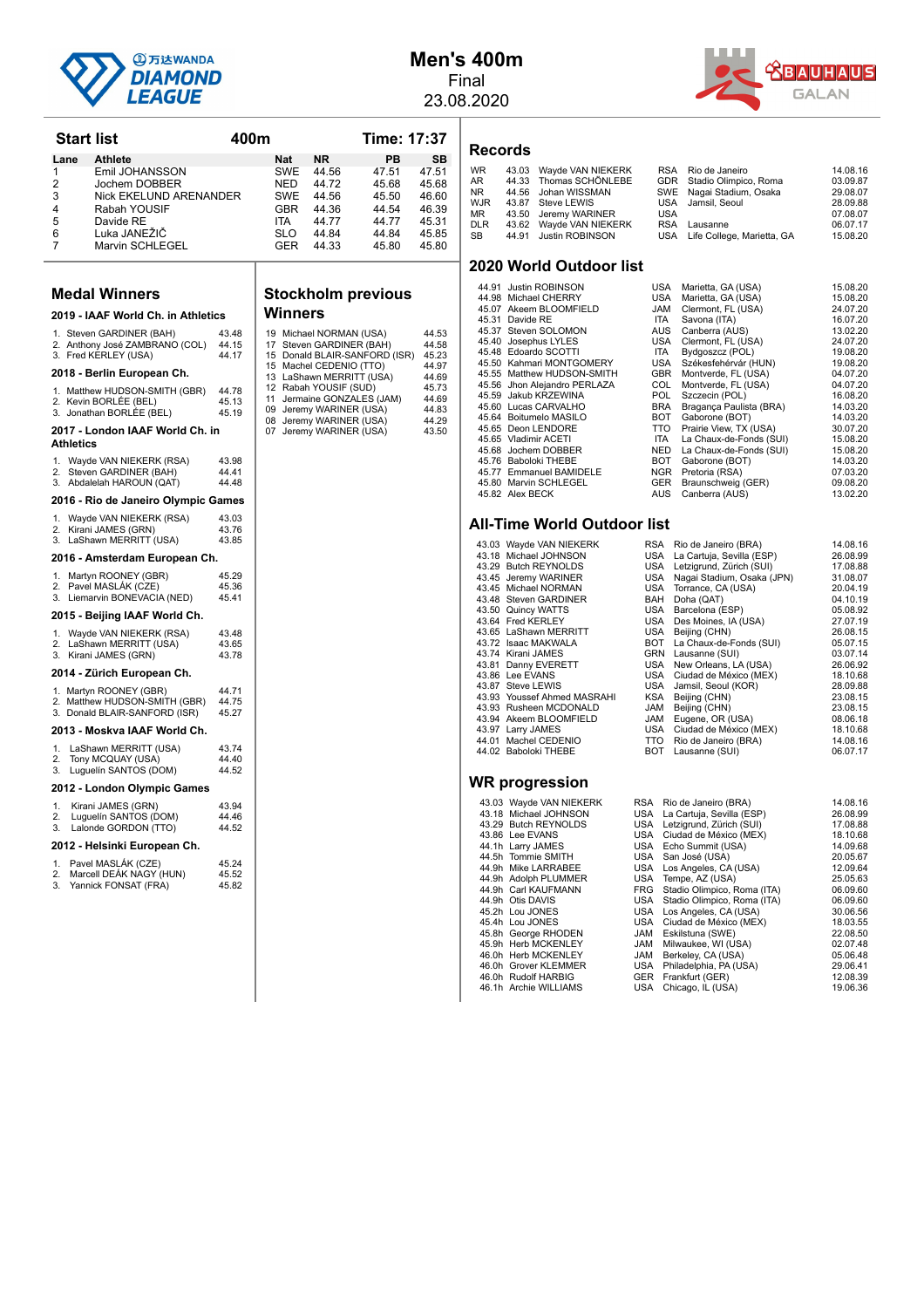|   | Men's 400m                                                                                                                                                                                                                                                                                                                                                                                                             |                 | Final                                          | 23.08.2020                                                         |
|---|------------------------------------------------------------------------------------------------------------------------------------------------------------------------------------------------------------------------------------------------------------------------------------------------------------------------------------------------------------------------------------------------------------------------|-----------------|------------------------------------------------|--------------------------------------------------------------------|
| 1 | <b>Emil JOHANSSON (SWE)</b>                                                                                                                                                                                                                                                                                                                                                                                            | 18y             | SB and PB: 47.51 Uppsala (SWE) 15.08           |                                                                    |
|   | <b>GENERAL:</b> National Indoor champion 400m ind. (20)<br><b>OTHER PB'S: 21.49 200m(19)</b><br><b>HONOURS: NICH (1xWin)</b>                                                                                                                                                                                                                                                                                           |                 |                                                |                                                                    |
|   | 2020: 400m ind. Malmö (SWE) 2. 48.66 - 200m ind. Malmö (SWE) 1. 21.98 - 200m ind. Helsinki (FIN) 3. 21.96 - 400m ind. Växjö (SWE) h 48.89 - 400m ind. Växjö<br>(SWE) 1. 47.76 - 60m ind. Göteborg (SWE) 3. 6.89 - 400m ind. Göteborg (SWE) 1. 48.41 - 400m Karlstad (SWE) 3. 48.01 - 100m Skara (SWE) 1. 10.66w - 200m Sollentuna<br>(SWE) 4. 21.74 - 200m Uppsala (SWE) NCH h 21.84 - 400m Uppsala (SWE) NCH 2. 47.51 |                 |                                                |                                                                    |
| 2 | Jochem DOBBER (NED)                                                                                                                                                                                                                                                                                                                                                                                                    | 23y             | SB and PB: 45.68 La Chaux-de-Fonds (SUI) 15.08 |                                                                    |
|   | 2020: 60m ind. Apeldoorn (NED) h 7.08 - 400m ind. Apeldoorn (NED) 1. 47.47 - 400m ind. Dortmund (GER) 2. 47.55 - 400m ind. Apeldoorn (NED) 2. 47.07 - 400m<br>ind. Apeldoorn (NED) h 47.27 - 400m ind. Apeldoorn (NED) 3. 46.85 - 400m Arnhem (NED) 1. 46.30 - 400m Arnhem (NED) 1. 46.21 - 400m Bern (SUI) 1. 45.94 -<br>400m Bruxelles (BEL) 1. 46.18 - 400m La Chaux-de-Fonds (SUI) 2. 45.68                        |                 |                                                |                                                                    |
| 3 | <b>Nick EKELUND ARENANDER (SWE)</b>                                                                                                                                                                                                                                                                                                                                                                                    | 31 <sub>V</sub> |                                                | SB: 46.60 Uppsala (SWE) 15.08 PB: 45.50 Madrid (ESP) 13.07.2013    |
|   | GENERAL: 15 times National champion 200m (15, 14, 13, 12), 400m (20, 19, 17, 15, 14, 13, 12), 4x100m (14), 4x400m (15, 14, 13)   9 times National Indoor champion 200m<br>ind. (15, 13, 12), 400m ind. (15, 13, 12, 11), 4x200m ind. (15, 13)                                                                                                                                                                          |                 |                                                |                                                                    |
|   | OTHER PB'S: 15.92 150m(18) - 20.98 200m(13) - 33.07 300m(13)   Current Records: 2xNR: NR (DEN) 45.50 400m Madrid(13) - NR (DEN) 3:07.08 4x400m Uden(11)                                                                                                                                                                                                                                                                |                 |                                                |                                                                    |
|   | HONOURS: NCH (11xWin)   NICH (7xWin)<br>2020: 400m ind. Växjö (SWE) 1. 47.96 - 400m ind. Växjö (SWE) OC 47.79 - 400m ind. Helsinki (FIN) 2. 48.29 - 400m ind. Växjö (SWE) h 47.96 - 400m Sollentuna                                                                                                                                                                                                                    |                 |                                                |                                                                    |
|   | (SWE) 2. 47.54 - 400m Uppsala (SWE) NCH h 48.70 - 400m Uppsala (SWE) NCH 1. 46.60                                                                                                                                                                                                                                                                                                                                      |                 |                                                |                                                                    |
|   | <b>INFO:</b> Born in Södermalm. Has Danish/Swedish dual citizenship.                                                                                                                                                                                                                                                                                                                                                   |                 |                                                |                                                                    |
| 4 | <b>Rabah YOUSIF (GBR)</b>                                                                                                                                                                                                                                                                                                                                                                                              | 33 <sub>V</sub> |                                                | SB: 46.39 Bydgoszcz (POL) 19.08 PB: 44.54 Beijing (CHN) 24.08.2015 |
|   | GENERAL: 2 times World Championships Bronze medallist 4x400m (17, 15)   2 times World Championships finalist 4x400m (19)<br>OTHER PB'S: 21.06 200m(12) - 32.31 300m(14) - 7.61 Long Jump(07)   Current Records: 1xABP: ABP* 3:12.27 4x400m Doha(19) 1xNR: NR (SUD) 7.61 Long                                                                                                                                           |                 |                                                |                                                                    |
|   | Jump London(07)                                                                                                                                                                                                                                                                                                                                                                                                        |                 |                                                |                                                                    |
|   | HONOURS: World Ch. (1xFinal): 6. 400m Beijing(15) 44.68   Afr. Ch. (1xSilver)   All-Afr. G. (1xGold)                                                                                                                                                                                                                                                                                                                   |                 |                                                |                                                                    |
|   | 2020: 400m Sollentuna (SWE) 3. 47.65 - 300m Sopot (POL) 2. 33.27 - 400m Szczecin (POL) 5. 46.89 - 400m Bydgoszcz (POL) 1. 46.39<br>INFO: Sudanese-born; from the city of Omdurman. 184cm / 71kg; used to play basketball. His family is a well-known entity on the Sudanese athletics scene; His father                                                                                                                |                 |                                                |                                                                    |
|   | Mohamed Yousif Bakhit used to be a 100m-200m national champion at the end of the 60ies-early 70ies and two of his uncles were 400m-800m runners and his brother a<br>shot putter. 4th of 6 children.                                                                                                                                                                                                                   |                 |                                                |                                                                    |
| 5 | Davide RE (ITA)                                                                                                                                                                                                                                                                                                                                                                                                        | 27y             | SB: 45.31 Savona (ITA) 16.07                   | PB: 44.77 La Chaux-de-Fonds (SUI) 30.06.2019                       |
|   | GENERAL: World Championships finalist   2 times European Team Championships winner 400m (19), 4x400m (19)                                                                                                                                                                                                                                                                                                              |                 |                                                |                                                                    |
|   | <b>OTHER PB'S:</b> 10.47 100m(20) - 20.69 200m(20) - 1:00.27 500m(18)   Current Records: 1xNR: NR 44.77 400m La Chaux-de-Fonds(19)<br>HONOURS: Eur. Team Ch. (1xGold, 1xBronze)   NCH (3xWin)                                                                                                                                                                                                                          |                 |                                                |                                                                    |
|   | 2020: 100m Rieti (ITA) h 10.47 - 200m Rieti (ITA) 1. 20.69 - 400m Savona (ITA) 1. 45.31 - 500m Rieti (ITA) 1. 1:00.30 - 200m San Remo (ITA) 1. 21.72                                                                                                                                                                                                                                                                   |                 |                                                |                                                                    |
|   | INFO: Born in Milan. National record holder in the 400 m. 183 cm / 75 kg.                                                                                                                                                                                                                                                                                                                                              |                 |                                                |                                                                    |
| 6 | Luka JANEŽIČ (SLO)                                                                                                                                                                                                                                                                                                                                                                                                     | 24v             | SB: 45.85 Szczecin (POL) 16.08                 | PB: 44.84 Monaco (MON) 21.07.2017                                  |
|   | <b>GENERAL:</b> 2 times European Championships finalist   European U23 champion 400m (17)                                                                                                                                                                                                                                                                                                                              |                 |                                                |                                                                    |
|   | OTHER PB'S: 10.50 100m(15) - 20.60 200m(17) - 31.89 300m(17)   Current Records: 1xNR: NR 44.84 400m Monaco(17)<br>HONOURS: Eur. U23 Ch. (1xGold, 1xBronze)   Balkan Ch. (1xWin)                                                                                                                                                                                                                                        |                 |                                                |                                                                    |
|   | 2020: 200m Krani (SLO) 1. 20.88 - 300m Slovenska Bistrica (SLO) 1. 32.57 - 100m Maribor (SLO) 2. 10.56 - 200m Maribor (SLO) 1. 21.05 - 100m Ljubljana (SLO) 3. 10.80 -                                                                                                                                                                                                                                                 |                 |                                                |                                                                    |
|   | 400m Celje (SLO) NCH 1.46.53 - 400m Trieste (ITA) 2.45.88 - 200m Espoo (FIN) 3.21.23 - 400m Szczecin (POL) 2.45.85 - 400m Székesfehérvár (HUN) 3.46.16<br><b>INFO:</b> Born in Vodice. National record holder in the 400 m.                                                                                                                                                                                            |                 |                                                |                                                                    |
| 7 | <b>Marvin SCHLEGEL (GER)</b>                                                                                                                                                                                                                                                                                                                                                                                           | 22y             | SB and PB: 45.80 Braunschweig (GER) 09.08      |                                                                    |
|   | GENERAL: European U23 champion 4x400m (19)   World U20 Championships finalist                                                                                                                                                                                                                                                                                                                                          |                 |                                                |                                                                    |

**OTHER PB'S:** 21.20 200m(18) **HONOURS: NCH (1xWin)** 

**2020:** 400m ind. Erfurt (GER) 1. 47.54 - 400m ind. Chemnitz (GER) 1. 48.00 - 100m Berlin (GER) h 10.74 - 400m Berlin (GER) 1. 45.97 - 100m Dresden (GER) h 10.65w -<br>400m Dresden (GER) 1. 46.69 - 400m Wetzlar (GER) 1. 46.15

**INFO:** Born in Frankenberg.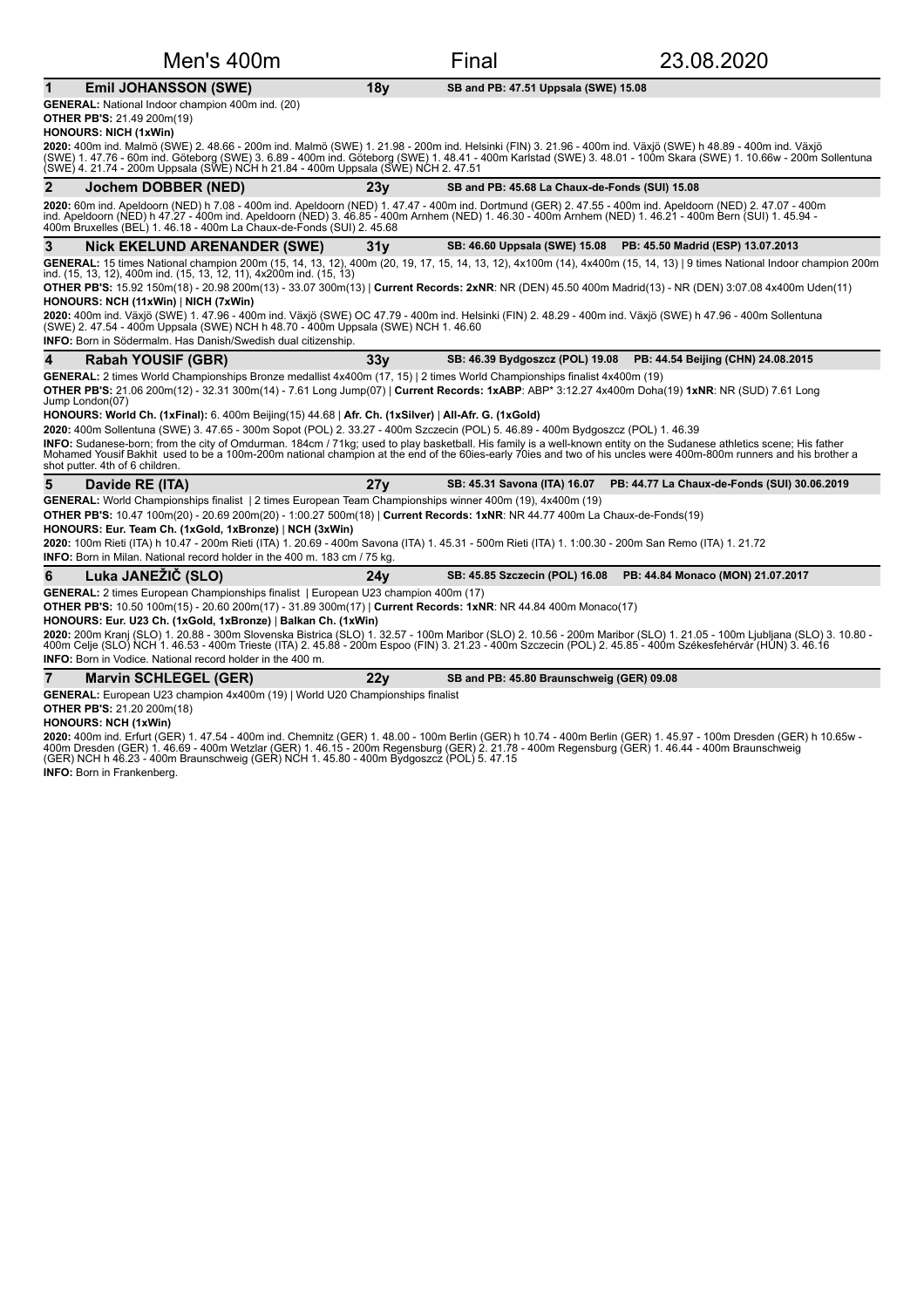

## **Men's 800m** Final

23.08.2020



| Lane           | <b>Athlete</b>                                                       |                               | Nat        | <b>NR</b>                                                | PВ                                                                      | SB                 |
|----------------|----------------------------------------------------------------------|-------------------------------|------------|----------------------------------------------------------|-------------------------------------------------------------------------|--------------------|
| 1              | Max BURGIN                                                           |                               | GBR        | 1:41.73                                                  | 1:44.75                                                                 | 1:44.75            |
| 2              | Amel TUKA                                                            |                               | BIH.       | 1:42.51                                                  | 1:42.51                                                                 | 1:45.97            |
| 3              | Andreas KRAMER                                                       |                               | SWE        | 1:45.03                                                  | 1:45.03                                                                 | 1:45.05            |
| $4 - 1$        | Ferguson Cheruiyot ROTICH                                            |                               | <b>KEN</b> | 1:40.91                                                  | 1:42.54                                                                 | 1:45.48            |
| $4 - 2$        | Erik MARTINSSON<br>Marco AROP                                        |                               | SWE<br>CAN | 1:45.03<br>1:43.20                                       | 1:46.86<br>1:44.14                                                      | 1:46.86<br>1:44.14 |
| 5<br>6         | Donavan BRAZIER                                                      |                               | USA        | 1:42.34                                                  | 1:42.34                                                                 | 1:43.15            |
| 7              | Wesley VAZQUEZ                                                       |                               | <b>PUR</b> | 1:43.83                                                  | 1:43.83                                                                 |                    |
| $8-1$          | Žan RUDOLF (PM)                                                      |                               | SLO        | 1:46.00                                                  | 1:46.00                                                                 | 1:48.36            |
| 8-2            | Peter BOL                                                            |                               | AUS        | 1:44.21                                                  | 1:44.56                                                                 | 1:44.96            |
|                | Pace: 400m - 49.5                                                    |                               |            |                                                          |                                                                         |                    |
|                | Medal Winners                                                        |                               |            | <b>Stockholm previous</b>                                |                                                                         |                    |
|                | 2019 - IAAF World Ch. in Athletics                                   |                               | Winners    |                                                          |                                                                         |                    |
|                | 1. Donavan BRAZIER (USA)                                             | 1:42.34                       |            | 19 Amel TUKA (BIH)                                       |                                                                         | 1:46.68            |
|                | 2. Amel TUKA (BIH)<br>3. Ferguson Cheruiyot ROTICH (KEN) 1:43.82     | 1:43.47                       |            | 18 Peter BOL (AUS)<br>17 Thijmen KUPERS (NED)            |                                                                         | 1:44.56<br>1:45.02 |
|                | 2018 - Berlin European Ch.                                           |                               |            |                                                          | 16 Ferguson Cheruiyot ROTICH (KEN)<br>15 Musaeb Abdulrahman BALLA (QAT) | 1:45.07<br>1:45.33 |
|                | 1. Adam KSZCZOT (POL)                                                | 1:44.59                       |            | 14 Adam KSZCZOT (POL)<br>12 Mohammed AMAN (ETH)          |                                                                         | 1:45.25<br>1:43.56 |
| 2.             | Andreas KRAMER (SWE)<br>Pierre-Ambroise BOSSE (FRA)                  | 1:45.03<br>1:45.30            |            | 10 Marcin LEWANDOWSKI (POL)                              |                                                                         | 1:45.06            |
|                | 2017 - London IAAF World Ch. in                                      |                               |            | 09 Boaz Kiplagat LALANG (KEN)<br>07 Michael RIMMER (GBR) |                                                                         | 1:47.11<br>1:45.17 |
| Athletics      |                                                                      |                               |            |                                                          |                                                                         |                    |
|                | 1. Pierre-Ambroise BOSSE (FRA)                                       | 1:44.67                       |            |                                                          |                                                                         |                    |
| 2.<br>3.       | Adam KSZCZOT (POL)<br>Kipyegon BETT (KEN)                            | 1:44.95<br>1:45.21            |            |                                                          |                                                                         |                    |
|                | 2016 - Rio de Janeiro Olympic Games                                  |                               |            |                                                          |                                                                         |                    |
| 1.             | David RUDISHA (KEN)                                                  | 1:42.15                       |            |                                                          |                                                                         |                    |
| 2.             | Taoufik MAKHLOUFI (ALG)                                              | 1:42.61                       |            |                                                          |                                                                         |                    |
| 3.             | Clayton MURPHY (USA)                                                 | 1:42.93                       |            |                                                          |                                                                         |                    |
|                | 2016 - Amsterdam European Ch.                                        |                               |            |                                                          |                                                                         |                    |
| 1.<br>2.<br>3. | Adam KSZCZOT (POL)<br>Marcin LEWANDOWSKI (POL)<br>Elliot GILES (GBR) | 1:45.18<br>1:45.54<br>1:45.54 |            |                                                          |                                                                         |                    |
|                | 2015 - Beijing IAAF World Ch.                                        |                               |            |                                                          |                                                                         |                    |
| 1.             | David RUDISHA (KEN)                                                  | 1:45.84                       |            |                                                          |                                                                         |                    |
| 2.             | Adam KSZCZOT (POL)                                                   | 1:46.08                       |            |                                                          |                                                                         |                    |
| 3.             | Amel TUKA (BIH)                                                      | 1:46.30                       |            |                                                          |                                                                         |                    |
|                | 2014 - Zürich European Ch.                                           |                               |            |                                                          |                                                                         |                    |
| 1.<br>2.       | Adam KSZCZOT (POL)<br>Artur KUCIAPSKI (POL)                          | 1:44.15<br>1:44.89            |            |                                                          |                                                                         |                    |
| 3.             | Mark ENGLISH (IRL)                                                   | 1:45.03                       |            |                                                          |                                                                         |                    |
|                | 2013 - Moskva IAAF World Ch.                                         |                               |            |                                                          |                                                                         |                    |
| 1.             | Mohammed AMAN (ETH)                                                  | 1:43.31                       |            |                                                          |                                                                         |                    |
| 2.<br>3.       | Nick SYMMONDS (USA)<br>Ayanleh SOULEIMAN (DJI)                       | 1:43.55<br>1:43.76            |            |                                                          |                                                                         |                    |
|                | 2012 - London Olympic Games                                          |                               |            |                                                          |                                                                         |                    |
| 1.             | David RUDISHA (KEN)                                                  | 1:40.91                       |            |                                                          |                                                                         |                    |
| 2.<br>3.       | Nijel AMOS (BOT)<br>Timothy KITUM (KEN)                              | 1:41.73<br>1:42.53            |            |                                                          |                                                                         |                    |
|                | 2012 - Helsinki European Ch.                                         |                               |            |                                                          |                                                                         |                    |
| 1.             | Yuriy BORZAKOVSKIY (RUS)                                             | 1:48.61                       |            |                                                          |                                                                         |                    |
| 2.<br>3.       | Andreas BUBE (DEN)<br>Pierre-Ambroise BOSSE (FRA)                    | 1:48.69<br>1:48.83            |            |                                                          |                                                                         |                    |
|                |                                                                      |                               |            |                                                          |                                                                         |                    |

3. Pierre-Ambroise BOSSE (FRA)

**Start list 6:27** 800m **Time: 16:27** 

| 19 Amel TUKA (BIH)                 | 1:46.68 |
|------------------------------------|---------|
| 18 Peter BOL (AUS)                 | 1:44.56 |
| 17 Thijmen KUPERS (NED)            | 1:45.02 |
| 16 Ferguson Cheruiyot ROTICH (KEN) | 1:45.07 |
| 15 Musaeb Abdulrahman BALLA (QAT)  | 1:45.33 |
| 14 Adam KSZCZOT (POL)              | 1:45.25 |
| 12 Mohammed AMAN (ETH)             | 1:43.56 |
| 10 Marcin LEWANDOWSKI (POL)        | 1:45.06 |
| 09 Boaz Kiplagat LALANG (KEN)      | 1:47.11 |
| 07 Michael RIMMER (GBR)            | 1:45.17 |
|                                    |         |

#### **Records**

| <b>WR</b> | 1:40.91 | David RUDISHA           |            | KEN Olympic Stadium, London | 09.08.12 |
|-----------|---------|-------------------------|------------|-----------------------------|----------|
| AR        |         | 1:41.11 Wilson KIPKETER | DEN Köln   |                             | 24.08.97 |
| NR        |         | 1:45.03 Andreas KRAMER  |            | SWE Karlstad                | 25.07.18 |
| =NR       |         | 1:45.03 Andreas KRAMER  |            | SWE Olympiastadion, Berlin  | 11.08.18 |
| WJR       |         | 1:41.73 Niiel AMOS      |            | BOT Olympic Stadium, London | 09.08.12 |
| MR.       |         | 1:41.73 Wilson KIPKETER | <b>DEN</b> |                             | 07.07.97 |
| DLR       |         | 1:41.54 David RUDISHA   |            | <b>KEN</b> Paris            | 06.07.12 |
| SB        |         | 1:43.15 Donavan BRAZIER |            | USA Stade Louis II. Monaco  | 14.08.20 |
|           |         |                         |            |                             |          |

#### **2020 World Outdoor list**

| 1:43.15 Donavan BRAZIER           |     | USA Stade Louis II, Monaco (MON) | 14.08.20 |
|-----------------------------------|-----|----------------------------------|----------|
| 1:43.23 Bryce HOPPEL              |     | USA Stade Louis II, Monaco (MON) | 14.08.20 |
| 1:44.14 Marco AROP                |     | CAN Stade Louis II, Monaco (MON) | 14.08.20 |
| 1:44.56 Benjamin ROBERT           |     | FRA Stade Louis II, Monaco (MON) | 14.08.20 |
| 1:44.75 Max BURGIN                |     | GBR Manchester (GBR)             | 11.08.20 |
| 1:44.81 Edose IBADIN              |     | NGR Alexandria, VA (USA)         | 01.08.20 |
| 1:44.83 Kyle LANGFORD             |     | GBR Stade Louis II, Monaco (MON) | 14.08.20 |
| 1:44.93 Marc REUTHER              |     | GER Stade Louis II, Monaco (MON) | 14.08.20 |
| 1:44.96 Peter BOL                 |     | AUS Stade Louis II, Monaco (MON) | 14.08.20 |
| 1:45.05 Andreas KRAMER            |     | SWE Sollentuna (SWE)             | 10.08.20 |
| 1:45.18 Elliot GILES              |     | GBR Bydgoszcz (POL)              | 19.08.20 |
| 1:45.40 Joseph DENG               |     | AUS Canberra (AUS)               | 29.02.20 |
| 1:45.48 Ferguson Cheruiyot ROTICH |     | KEN Stade Louis II, Monaco (MON) | 14.08.20 |
| 1:45.55 Jake WIGHTMAN             |     | GBR Sollentuna (SWE)             | 10.08.20 |
| 1:45.55 Daniel ROWDEN             |     | GBR Sollentuna (SWE)             | 10.08.20 |
| 1:45.97 Amel TUKA                 | BIH | Stade Louis II, Monaco (MON)     | 14.08.20 |
| 1:46.13 Michael SARUNI            |     | KEN Nashville, TN (USA)          | 15.08.20 |
| 1:46.18 Balázs VINDICS            |     | HUN Veszprém (HUN)               | 02.07.20 |
| 1:46.23 Tshepo TSHITE             |     | RSA Pretoria (RSA)               | 13.03.20 |
| 1:46.26 Lukáš HODBOĎ              |     | CZE Bydgoszcz (POL)              | 19.08.20 |

#### **All-Time World Outdoor list**

| 1:40.91 David RUDISHA             | KEN London (GBR)                 | 09.08.12 |
|-----------------------------------|----------------------------------|----------|
| 1:41.11 Wilson KIPKETER           | DEN Köln (GER)                   | 24.08.97 |
| 1:41.73 Sebastian COE             | GBR Firenze (ITA)                | 10.06.81 |
| 1:41.73 Nijel AMOS                | BOT London (GBR)                 | 09.08.12 |
| 1:41.77 Joaquim CRUZ              | BRA Köln (GER)                   | 26.08.84 |
| 1:42.05 Emmanuel Kipkurui KORIR   | KEN London (GBR)                 | 22.07.18 |
| 1:42.23 Abubaker KAKI             | SUD Bislett Stadion, Oslo (NOR)  | 04.06.10 |
| 1:42.28 Sammy KOSKEI              | KEN Köln (GER)                   | 26.08.84 |
| 1:42.34 Wilfred BUNGEI            | KEN Rieti (ITA)                  | 08.09.02 |
| 1:42.34 Donavan BRAZIER           | USA Doha (QAT)                   | 01.10.19 |
| 1:42.37 Mohammed AMAN             | ETH Bruxelles (BEL)              | 06.09.13 |
| 1:42.47 Yuriy BORZAKOVSKIY        | RUS Bruxelles (BEL)              | 24.08.01 |
| 1:42.51 Amel TUKA                 | BIH Stade Louis II, Monaco (MON) | 17.07.15 |
| 1:42.53 Timothy KITUM             | KEN London (GBR)                 | 09.08.12 |
| 1:42.53 Pierre-Ambroise BOSSE     | FRA Stade Louis II, Monaco (MON) | 18.07.14 |
| 1:42.54 Ferguson Cheruiyot ROTICH | KEN Stade Louis II, Monaco (MON) | 12.07.19 |
| 1:42.55 André BUCHER              | SUI Letzigrund, Zürich (SUI)     | 17.08.01 |
| 1:42.58 Vebjørn RODAL             | NOR Atlanta, GA (USA)            | 31.07.96 |
| 1:42.60 Johnny GRAY               | USA Koblenz (GER)                | 28.08.85 |
| 1:42.61 Taoufik MAKHLOUFI         | ALG Rio de Janeiro (BRA)         | 15.08.16 |
|                                   |                                  |          |

| 1:40.91 David RUDISHA       | KEN London (GBR)                 | 09.08.12 |
|-----------------------------|----------------------------------|----------|
| 1:41.01 David RUDISHA       | KEN Guidobaldi, Rieti (ITA)      | 29.08.10 |
| 1:41.09 David RUDISHA       | KEN Olympiastadion, Berlin (GER) | 22.08.10 |
| 1:41.11 Wilson KIPKETER     | DEN Köln (GER)                   | 24.08.97 |
| 1:41.24 Wilson KIPKETER     | DEN Zürich (SUI)                 | 13.08.97 |
| 1:41.73 Wilson KIPKETER     | DEN Stockholm (SWE)              | 07.07.97 |
| 1:41.73 Sebastian COE       | GBR Firenze (ITA)                | 10.06.81 |
| 1:42.33 Sebastian COE       | GBR Oslo (NOR)                   | 05.07.79 |
| 1:43.4h Alberto JUANTORENA  | CUB Sofia (BUL)                  | 21.08.77 |
| 1:43.50 Alberto JUANTORENA  | CUB Montreal (CAN)               | 25.07.76 |
| 1:43.7h Marcello FIASCONARO | ITA Milano (ITA)                 | 27.06.73 |
| 1:44.3h David WOTTLE        | USA Eugene, OR (USA)             | 01.07.72 |
| 1:44.40 Ralph DOUBELL       | AUS Ciudad de México (MEX)       | 15.10.68 |
| 1:44.3h Peter SNELL         | NZL Christchurch (NZL)           | 03.02.62 |
| 1:45.7h Roger MOËNS         | BEL Oslo (NOR)                   | 03.08.55 |
| 1:46.6h Rudolf HARBIG       | GER Milano (ITA)                 | 15.07.39 |
| 1:48.4h Sydney WOODERSON    | GBR Motspur Park (GBR)           | 20.08.38 |
|                             |                                  |          |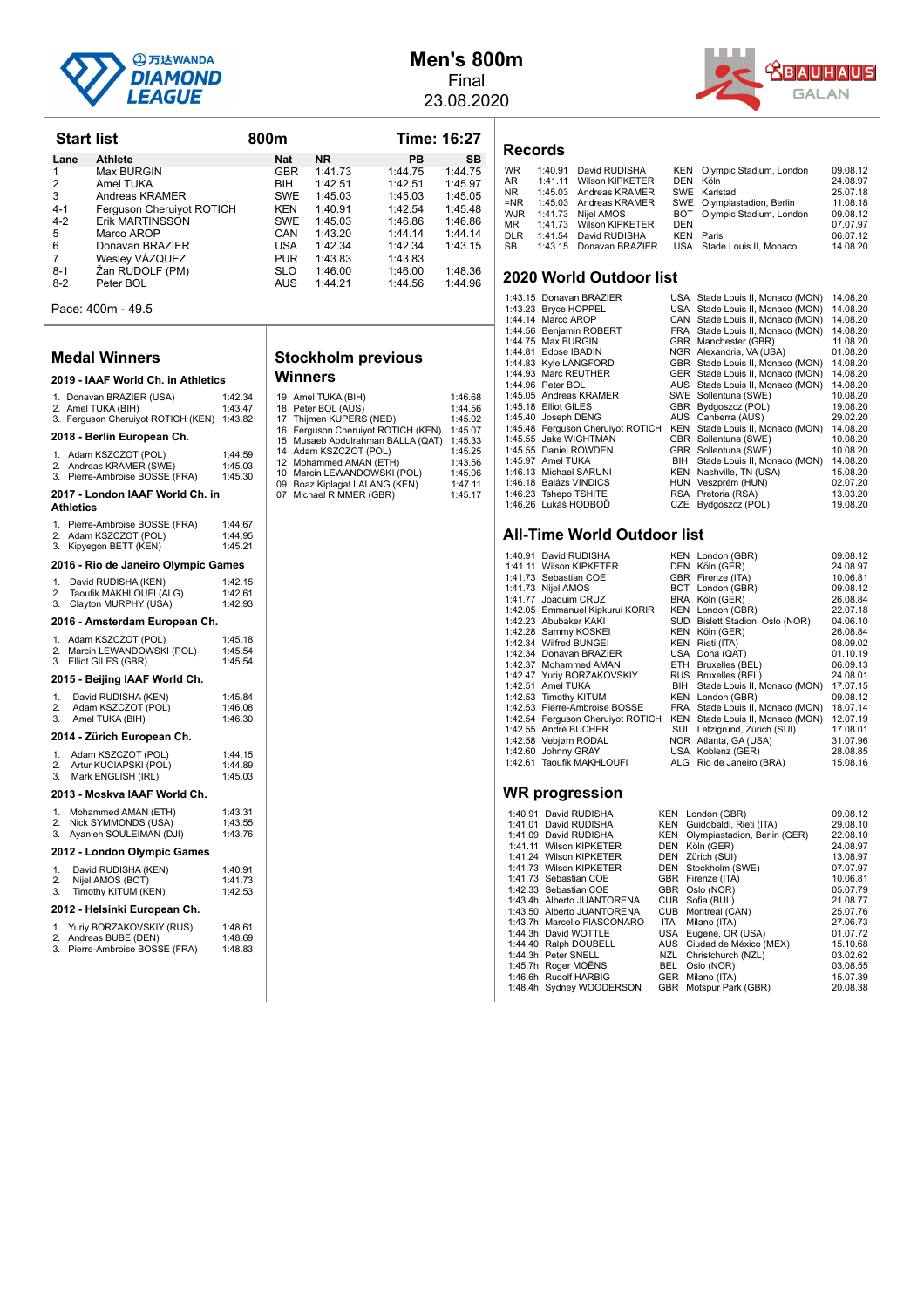|                | Men's 800m                                                                                                                                                                                                                                                                                                                                                                                                                                                                                                                                                                                                                                                                                                                                                                                                                                              |                 | Final                                     | 23.08.2020                                                                                                                                                        |  |  |  |
|----------------|---------------------------------------------------------------------------------------------------------------------------------------------------------------------------------------------------------------------------------------------------------------------------------------------------------------------------------------------------------------------------------------------------------------------------------------------------------------------------------------------------------------------------------------------------------------------------------------------------------------------------------------------------------------------------------------------------------------------------------------------------------------------------------------------------------------------------------------------------------|-----------------|-------------------------------------------|-------------------------------------------------------------------------------------------------------------------------------------------------------------------|--|--|--|
| $\mathbf 1$    | <b>Max BURGIN (GBR)</b>                                                                                                                                                                                                                                                                                                                                                                                                                                                                                                                                                                                                                                                                                                                                                                                                                                 | 18y             | SB and PB: 1:44.75 Manchester (GBR) 11.08 |                                                                                                                                                                   |  |  |  |
|                | <b>GENERAL:</b> European U18 champion 800m (18)<br><b>OTHER PB'S:</b> 3:47.70 1500m(18)   Current Records: 1xAYR: AYR 1:45.36 800m Bedford(19)<br>HONOURS: Eur. U18 Ch. (1xGold)<br>2020: 800m Manchester (GBR) 1. 1:44.75<br>INFO: Hometown: Halifax. British U20 national record holder. Former winner of the U20 male honour in the AW Reader's Choice Awards. Coached by his father and<br>grandfather.                                                                                                                                                                                                                                                                                                                                                                                                                                             |                 |                                           |                                                                                                                                                                   |  |  |  |
| $\overline{2}$ | Amel TUKA (BIH)                                                                                                                                                                                                                                                                                                                                                                                                                                                                                                                                                                                                                                                                                                                                                                                                                                         | 29y             | SB: 1:45.97 Monaco (MON) 14.08            | PB: 1:42.51 Monaco (MON) 17.07.2015                                                                                                                               |  |  |  |
|                | GENERAL: World Championships Silver medallist 800m (19)   World Championships Bronze medallist 800m (15)<br>OTHER PB'S: 46.15 400m(19) - 1:15.21 600m(16)   Current Records: 2xNR: NR 46.15 400m Nembro(19) - NR 1:42.51 800m Monaco(15)<br>HONOURS: World Ch. (1xSilver, 1xBronze): 2. 800m Doha(19) 1:43.47 - 3. 800m Beijing(15) 1:46.30   Eur. U23 Ch. (1xBronze)<br>2020: 800m ind. Düsseldorf (GER) 3. 1:47.29 - 800m ind. Toruń (POL) 7. 1:47.11 - 400m Sarajevo (BIH) 1. 47.28 - 800m Monaco (MON) 9. 1:45.97<br>INFO: Was the flag bearer in Rio at the opening ceremony (2016) Born in Zenica, former Yugoslavia; Olympic Committee of BiH awarded him for his WCH success<br>(2019) National record holder in the 400 and 800 m. In 2013 he moved to Verona, Italy.                                                                          |                 |                                           |                                                                                                                                                                   |  |  |  |
| 3              | <b>Andreas KRAMER (SWE)</b>                                                                                                                                                                                                                                                                                                                                                                                                                                                                                                                                                                                                                                                                                                                                                                                                                             | 23v             | SB: 1:45.05 Sollentuna (SWE) 10.08        | PB: 1:45.03 Karlstad (SWE) 25.07.2018                                                                                                                             |  |  |  |
|                | <b>GENERAL:</b> European Championships Silver medallist 800m (18)   European U23 champion 800m (17)<br><b>OTHER PB'S:</b> 2:18.30 1000m(18)   Current Records: 1xNR: NR 1:45.03 800m Karlstad(18)<br>HONOURS: Eur. Ch. (1xSilver): 2. 800m Berlin(18) 1:45.03   Eur. U23 Ch. (1xGold)<br>2020: 800m ind. Karlsruhe (GER) 4. 1:48.71 - 800m ind. Toruń (POL) 8. 1:47.30 - 800m ind. Stockholm (SWE) 3. 1:47.90 - 800m ind. Växjö (SWE) h 1:53.22 - 800m<br>ind. Växjö (SWE) 1. 1:47.66 - 800m Karlstad (SWE) 1. 1:46.95 - 800m Göteborg (SWE) 1. 1:45.86 - 800m Sollentuna (SWE) 1. 1:45.05 - 800m Uppsala<br>(SWE) NCH h 1:49.40 - 800m Uppsala (SWE) NCH 1. 1:45.53<br><b>INFO:</b> National record holder in the 800 m - outdoor.                                                                                                                     |                 |                                           |                                                                                                                                                                   |  |  |  |
| $4 - 1$        | <b>Ferguson Cheruiyot ROTICH (KEN)</b>                                                                                                                                                                                                                                                                                                                                                                                                                                                                                                                                                                                                                                                                                                                                                                                                                  | 30 <sub>V</sub> | SB: 1:45.48 Monaco (MON) 14.08            | PB: 1:42.54 Monaco (MON) 12.07.2019                                                                                                                               |  |  |  |
|                | <b>GENERAL:</b> World Championships Bronze medallist 800m (19)   Olympic Games finalist<br><b>OTHER PB'S:</b> 2:14.88 1000m(18) - 3:33.21 1500m(18)<br>HONOURS: OG (1xFinal): 5. 800m Rio de Janeiro(16) 1:43.55   World Ch. (1xBronze): 3. 800m Doha(19) 1:43.82 - 4. 800m Beijing(15) 1:46.35<br>2020: 800m Monaco (MON) 8. 1:45.48<br>INFO: Born in Kericho; a relative late-comer to the sport, especially by Kenyan standards. He changed his name to honour Manchester United's famous manager, Sir Alex<br>Ferguson. Why the name change? "Because they can't stop winning," he said. 1.85m / 74kg.                                                                                                                                                                                                                                              |                 |                                           |                                                                                                                                                                   |  |  |  |
| $4 - 2$        | <b>Erik MARTINSSON (SWE)</b>                                                                                                                                                                                                                                                                                                                                                                                                                                                                                                                                                                                                                                                                                                                                                                                                                            | 23v             | SB and PB: 1:46.86 Sollentuna (SWE) 10.08 |                                                                                                                                                                   |  |  |  |
|                | <b>GENERAL:</b> National champion 400m (18)   National Indoor champion 400m ind. (15)<br><b>OTHER PB'S:</b> 46.73 400m(17) - 2:21.43 1000m(19)<br>HONOURS: NCH (1xWin)   NICH (1xWin)<br>2020: 800m ind. Växjö (SWE) h 1:53.10 - 800m ind. Växjö (SWE) 7. 1:53.76 - 200m Uppsala (SWE) 3. 22.12 - 800m Göteborg (SWE) 1. 1:50.06 - 800m Göteborg<br>(SWE) 3. 1:47.34 - 800m Sollentuna (SWE) 6. 1:46.86 - 800m Uppsala (SWE) NCH h 1:51.32 - 800m Uppsala (SWE) NCH 3. 1:47.58<br><b>INFO:</b> Hometown: Stockholm. Studies: University of Texas Arlington.                                                                                                                                                                                                                                                                                             |                 |                                           |                                                                                                                                                                   |  |  |  |
| 5              | <b>Marco AROP (CAN)</b>                                                                                                                                                                                                                                                                                                                                                                                                                                                                                                                                                                                                                                                                                                                                                                                                                                 | 21 v            | SB and PB: 1:44.14 Monaco (MON) 14.08     |                                                                                                                                                                   |  |  |  |
|                | <b>GENERAL:</b> Pan American Games winner 800m (19)   World Championships finalist<br><b>OTHER PB'S: 47.39 400m(18)</b><br>HONOURS: World Ch. (1xFinal): 7. 800m Doha(19) 1:45.78   NACAC Ch. (1xSilver)   PanAm G. (1xGold)   PanAm. Jun. Ch. (1xSilver)<br>2020: 800m Marietta, GA (USA) 1. 1:47.70 - 800m Monaco (MON) 3. 1:44.14 - 800m Bydgoszcz (POL) 2. 1:45.75<br>INFO: Born in Khartoum, Sudan. Studies: Mississippi State University. Major in computer science. Has five brothers; lives in Canada since 2002.                                                                                                                                                                                                                                                                                                                               |                 |                                           |                                                                                                                                                                   |  |  |  |
| 6              | Donavan BRAZIER (USA)                                                                                                                                                                                                                                                                                                                                                                                                                                                                                                                                                                                                                                                                                                                                                                                                                                   | 23v             | SB: 1:43.15 Monaco (MON) 14.08            | PB: 1:42.34 Doha (QAT) 01.10.2019                                                                                                                                 |  |  |  |
|                | GENERAL: World champion 800m (19)   IAAF World Relays winner 2x2x400m (19)<br><b>OTHER PB'S:</b> 47.02 400m(16) - 1:15.07 600m(20) - 3:35.85 1500m(20)   Current Records: 1xWBP: WBP 1:13.77 600m ind. New York, NY(19) 2xAR:<br>AR 1:42.34 800m Doha(19) - AR 1:44.22 800m ind. New York, NY(20) 1xABP: ABP 3:36.92 2x2x400m Yokohama(19) 2xAJR: AJR 1:43.55 800m Eugene, OR(16) -<br>AJR 1:45.93 800m ind. College Station, TX(16)<br>HONOURS: World Ch. (1xGold): 1. 800m Doha(19) 1:42.34   NCH (2xWin)   NICH (2xWin)   NCAA Ch. (1xWin)<br>800m Monaco (MON) 1. 1:43.15 - 600m Székesfehérvár (HUN) 1. 1:15.07<br>INFO: Born in Grand Rapids, Michigan. Studies: Texas A&M University; team mate of Clayton Murphy; loves cooking and fishing. Ran the earliest sub 1:45 800m in U.S.                                                             |                 |                                           | 2020: 600m ind. Boston, MA (USA) 1. 1:14.39 - 800m ind. New York, NY (USA) 1. 1:44.22 - 1500m Portland, OR (USA) 1. 3:35.85 - 800m Newberg, OR (USA) 1. 1:43.84 - |  |  |  |
|                | history (2017); ran the 2nd fastest time in American history on 800 m indoor (2018) If he was not an athlete he would do basketball or football.                                                                                                                                                                                                                                                                                                                                                                                                                                                                                                                                                                                                                                                                                                        |                 |                                           |                                                                                                                                                                   |  |  |  |
| $\overline{7}$ | <b>Wesley VAZQUEZ (PUR)</b><br><b>GENERAL:</b> World Championships finalist   Pan American Games Silver medallist 800m (19)<br>NR 2:19.94 1000m Linz(14)<br>HONOURS: World Ch. (1xFinal): 5. 800m Doha(19) 1:44.48   NACAC Ch. (1xBronze)                                                                                                                                                                                                                                                                                                                                                                                                                                                                                                                                                                                                               | 26v             | PB: 1:43.83 Paris (FRA) 24.08.2019        | OTHER PB'S: 1:14.85 600m(20) - 2:19.94 1000m(14) - 3:46.98 1500m(16)   Current Records: 1xAYR: AYR 1:47.38 800m Ponce(11) 2xNR: NR 1:43.83 800m Paris(19) -       |  |  |  |
|                | 2020: 600m Caguas (PUR) 1. 1:14.85 - 600m Székesfehérvár (HUN) 2. 1:15.31<br><b>INFO:</b> Born in Bayamón. Favourite foods are pastas and fruits. Has 3 siblings.                                                                                                                                                                                                                                                                                                                                                                                                                                                                                                                                                                                                                                                                                       |                 |                                           |                                                                                                                                                                   |  |  |  |
| $8 - 1$        | Zan RUDOLF (SLO)                                                                                                                                                                                                                                                                                                                                                                                                                                                                                                                                                                                                                                                                                                                                                                                                                                        | 27y             |                                           | SB: 1:48.36 Sopot (POL) 13.08 PB: 1:46.00 Velenje (SLO) 01.07.2015                                                                                                |  |  |  |
|                | GENERAL: 6 times National champion 400m (17, 14), 800m (19, 15, 14, 13)   European U20 Championships Silver medallist 800m (11)<br>OTHER PB'S: 47.03 400m(15) - 1:15.49 600m(16) - 2:22.23 1000m(20)   Current Records: 2xNR: NR 1:15.49 600m Pliezhausen(16) - NR 1:46.00 800m Velenje(15)<br>HONOURS: Eur. U23 Ch. (1xBronze)   Eur. Jun. Ch. (1xSilver)   Balkan Ch. (1xWin)   NCH (6xWin)<br>2020: 800m ind. Ostrava (CZE) 2. 1:47.51 - 800m ind. Istanbul (TUR) 1. 1:49.24 - 600m ind. Ulsteinvik (NOR) 2. 1:17.88 - 600m Kranj (SLO) 1. 1:16.57 - 400m Vihti<br>(FIN) 1. 48.03 - 400m Ljubljana (SLO) 4. 47.62 - 400m Celje (SLO) NCH 5. 48.05 - 800m Espoo (FIN) 2. 1:48.99 - 800m Sopot (POL) 5. 1:48.36 - 1000m Szczecin<br>(POL) 4. 2:22.23 - 600m Székesfehérvár (HUN) 5. 1:18.20<br><b>INFO:</b> Born in Ljubljana. National record holder. |                 |                                           |                                                                                                                                                                   |  |  |  |
| $8 - 2$        | Peter BOL (AUS)                                                                                                                                                                                                                                                                                                                                                                                                                                                                                                                                                                                                                                                                                                                                                                                                                                         | 26y             | SB: 1:44.96 Monaco (MON) 14.08            | PB: 1:44.56 Stockholm (SWE) 10.06.2018                                                                                                                            |  |  |  |
|                | <b>GENERAL:</b> Diamond League meeting winner 800m (18)   National champion 800m (19)<br><b>OTHER PB'S:</b> 1:16.26 600m(19) - 3:42.35 1500m(17) - 4:01.84 Mile(18)<br><b>HONOURS: NCH (1xWin)</b><br>2020: 1500m Melbourne (AUS) 1. 3:46.91 - 800m Melbourne (AUS) 1. 1:48.01 - 800m Sydney (AUS) 1. 1:45.85 - 800m Canberra (AUS) 1. 1:45.38 - 800m Monaco<br>(MON) 7. 1:44.96 - 800m Bydgoszcz (POL) 4. 1:45.92<br>INFO: Born in Sudan; immigrated to AUS via Egypt at his age of 6 and grew up in Perth. Studies: Curtin University and degree in Economics & Construction                                                                                                                                                                                                                                                                          |                 |                                           |                                                                                                                                                                   |  |  |  |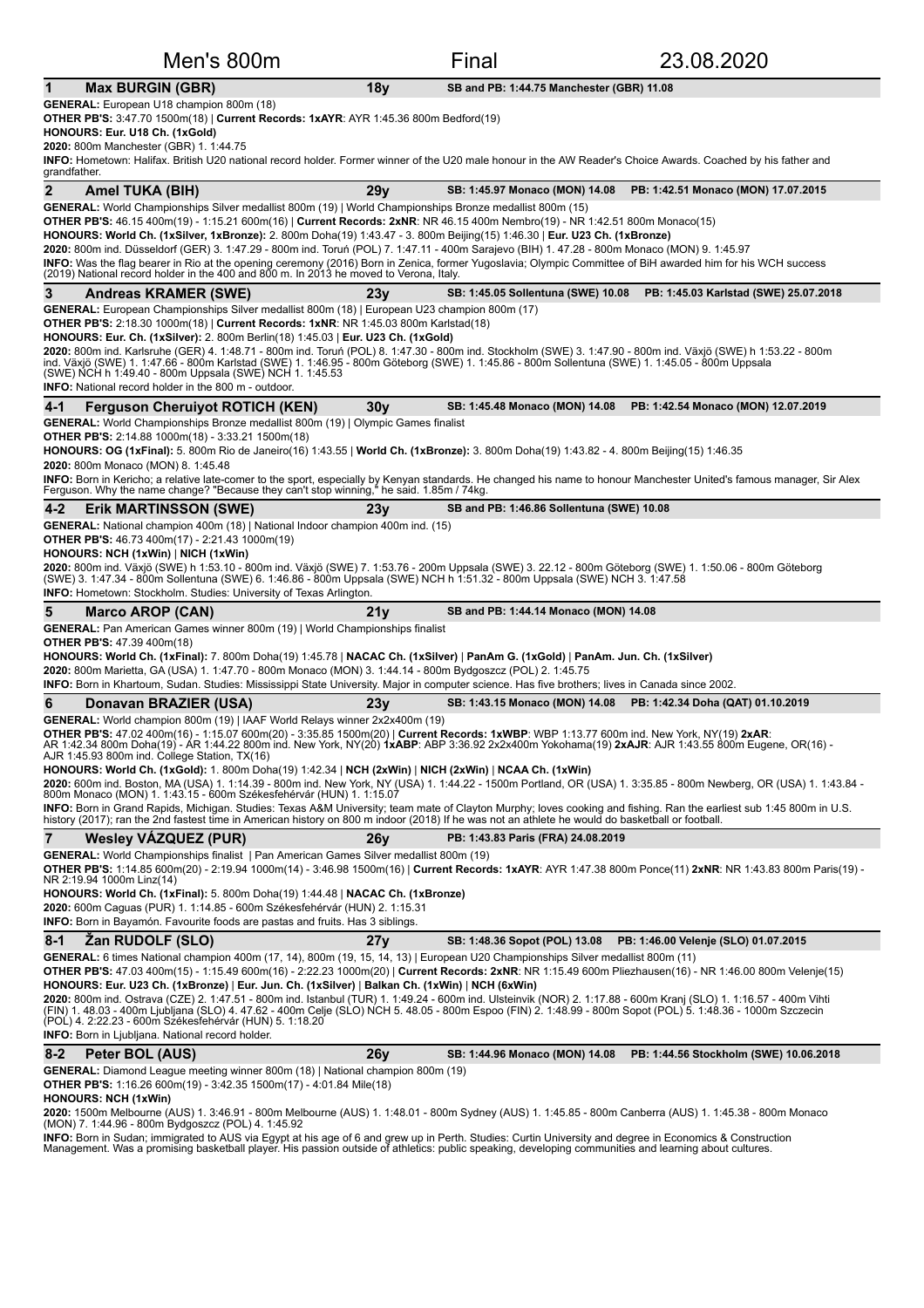

**Start list 1500m Time: 17:51** Lane Athlete **Nat NR** PB SB 1-1 Johan ROGESTEDT SWE 3:33.70 3:36.58 3:47.06

1-5 Craig ENGELS USA 3:27.40 3:34.04 3:35.42<br>1-6 Jesús GÓMEZ ESP 3:28.95 3:33.07 3:33.07 1-6 Jesús GÓMEZ ESP 3:28.95 3:33.07 3:33.07 1-7 Kalle BERGLUND SWE 3:33.70 3:33.70 3:35.34<br>1-8 Jakob INGEBRIGTSEN NOR 3:28.68 3:28.68 3:28.68 1-8 Jakob INGEBRIGTSEN NOR 3:28.68 3:28.68 3:28.68

1-11 Timothy CHERUIYOT KEN 3:26.34 3:28.41 3:28.45<br>1-12 Timothy SEIN (PM) KEN 3:26.34

2-1 Simon SUNDSTRÖM SWE 3:33.70 3:42.11 3:42.11 2-2 Emil DANIELSSON SWE 3:33.70 3:40.74 3:40.74

1-2 Charlie DA'VALL GRICE GBR 3:28.81 3:30.62<br>1-3 Stewart MCSWEYN AUS 3:31.06 3:31.81 1-4 Stewart MCSWEYN AUS 3:31.06 3:31.81<br>
Neil GOURLEY GBR 3:28.81 3:35.95 1-4 Neil GOURLEY GBR 3:28.81 3:35.95<br>1-5 Craig ENGELS USA 3:27.40 3:34.04

1-9 Filip INGEBRIGTSEN NOR 3:28.68 3:30.01<br>1-10 Matthew RAMSDEN AUS 3:31.06 3:35.85 1-10 Matthew RAMSDEN AUS 3:31.06 3:35.85<br>1-11 Timothy CHERUIYOT KEN 3:26.34 3:28.41

1-13 Mounir AKBACHE (PM) FRA 3:28.98 3:39.81

# **Men's 1500m** Final

23.08.2020



**Records**

| <b>WR</b>  | 3:26.00 Hicham EL GUERROUJ |            | MAR Stadio Olimpico, Roma  | 14.07.98 |
|------------|----------------------------|------------|----------------------------|----------|
| AR*        | 3:28.68 Jakob INGEBRIGTSEN |            | NOR Stade Louis II. Monaco | 14.08.20 |
| AR         | 3:28.81 Mo FARAH           |            | GBR Stade Louis II. Monaco | 19.07.13 |
| NR         | 3:33.70 Kalle BERGLUND     |            | SWE Doha                   | 06.10.19 |
| WJR        | 3:28.81 Ronald KWEMOI      |            | KEN Stade Louis II. Monaco | 18.07.14 |
| ΜR         | 3:29.30 Hicham EL GUERROUJ | <b>MAR</b> |                            | 07.07.97 |
| <b>DLR</b> | 3:26.69 Asbel KIPROP       |            | KEN Stade Louis II. Monaco | 17.07.15 |
| SB         | 3:28.45 Timothy CHERUIYOT  |            | KEN Stade Louis II. Monaco | 14.08.20 |
|            |                            |            |                            |          |

#### **2020 World Outdoor list**

| 3:28.45 Timothy CHERUIYOT         |            | KEN Stade Louis II, Monaco (MON) | 14.08.20 |
|-----------------------------------|------------|----------------------------------|----------|
| 3:28.68 Jakob INGEBRIGTSEN        | <b>NOR</b> | Stade Louis II, Monaco (MON)     | 14.08.20 |
| 3:29.47 Jake WIGHTMAN             | GBR        | Stade Louis II, Monaco (MON)     | 14.08.20 |
| 3:30.35 Filip INGEBRIGTSEN        |            | NOR Stade Louis II, Monaco (MON) | 14.08.20 |
| 3:32.69 Yomif KEJELCHA            | ETH.       | Stade Louis II, Monaco (MON)     | 14.08.20 |
| 3:33.07 Jesús GÓMEZ               | <b>ESP</b> | Stade Louis II, Monaco (MON)     | 14.08.20 |
| 3:33.99 Marcin LEWANDOWSKI        | POL.       | Stade Louis II, Monaco (MON)     | 14.08.20 |
| 3:34.53 Josh KERR                 | GBR        | Newberg, OR (USA)                | 31.07.20 |
| 3:34.63 Charlie DA'VALL GRICE     |            | GBR Stade Louis II, Monaco (MON) | 14.08.20 |
| 3:34.63 Oliver HOARE              | AUS        | Nashville, TN (USA)              | 15.08.20 |
| 3:34.89 Mohammed AHMED            | CAN        | Portland, OR (USA)               | 21.07.20 |
| 3:35.00 Pierrik JOCTEUR-MONROZIER | FRA        | Stade Louis II, Monaco (MON)     | 14.08.20 |
| 3:35.26 Yemaneberhan CRIPPA       | <b>ITA</b> | Rovereto (ITA)                   | 05.08.20 |
| 3:35.34 Kalle BERGLUND            |            | SWE Stade Louis II, Monaco (MON) | 14.08.20 |
| 3:35.42 Craig ENGELS              | USA        | Stade Louis II, Monaco (MON)     | 14.08.20 |
| 3:35.57 Ryan GREGSON              | AUS        | Stade Louis II, Monaco (MON)     | 14.08.20 |
| 3:35.59 William PAULSON           | CAN        | Newberg, OR (USA)                | 31.07.20 |
| 3:35.85 Donavan BRAZIER           |            | USA Portland, OR (USA)           | 03.07.20 |
| 3:35.93 Marc SCOTT                |            | GBR Portland, OR (USA)           | 21.07.20 |
| 3:36.23 Grant FISHER              |            | USA Portland, OR (USA)           | 21.07.20 |
|                                   |            |                                  |          |

#### **All-Time World Outdoor list**

| 3:26.00 Hicham EL GUERROUJ       |            | MAR Stadio Olimpico, Roma (ITA) | 14.07.98 |
|----------------------------------|------------|---------------------------------|----------|
| 3:26.34 Bernard LAGAT            | KEN        | Bruxelles (BEL)                 | 24.08.01 |
| 3:26.69 Asbel KIPROP             | KEN        | Stade Louis II, Monaco (MON)    | 17.07.15 |
| 3:27.37 Noureddine MORCELI       | ALG        | Nice (FRA)                      | 12.07.95 |
| 3:27.64 Silas KIPLAGAT           | KEN        | Stade Louis II, Monaco (MON)    | 18.07.14 |
| 3:28.12 Noah NGENY               | KEN        | Zürich (SUI)                    | 11.08.00 |
| 3:28.41 Timothy CHERUIYOT        | KEN        | Stade Louis II, Monaco (MON)    | 20.07.18 |
| 3:28.68 Jakob INGEBRIGTSEN       | NOR        | Stade Louis II, Monaco (MON)    | 14.08.20 |
| 3:28.75 Taoufik MAKHLOUFI        | ALG        | Stade Louis II, Monaco (MON)    | 17.07.15 |
| 3:28.79 Abdelaati IGUIDER        | MAR        | Stade Louis II, Monaco (MON)    | 17.07.15 |
| 3:28.80 Elijah Motonei MANANGOI  | KEN        | Stade Louis II, Monaco (MON)    | 21.07.17 |
| 3:28.81 Mo FARAH                 | <b>GBR</b> | Stade Louis II, Monaco (MON)    | 19.07.13 |
| 3:28.81 Ronald KWEMOI            | KEN        | Stade Louis II, Monaco (MON)    | 18.07.14 |
| 3:28.95 Fermín CACHO             | <b>ESP</b> | Zürich (SUI)                    | 13.08.97 |
| 3:28.98 Mehdi BAALA              | <b>FRA</b> | Bruxelles (BEL)                 | 05.09.03 |
| 3:29.02 Daniel Kipchirchir KOMEN | KEN        | Stadio Olimpico, Roma (ITA)     | 14.07.06 |
| 3:29.14 Rashid RAMZI             | <b>BRN</b> | Stadio Olimpico, Roma (ITA)     | 14.07.06 |
| 3:29.18 Vénuste NIYONGABO        | BDI        | Bruxelles (BEL)                 | 22.08.97 |
| 3:29.29 William CHIRCHIR         | KEN        | Bruxelles (BEL)                 | 24.08.01 |
| 3:29.46 Saïd AOUITA              | <b>MAR</b> | Olympiastadion, Berlin (GER)    | 23.08.85 |
|                                  |            |                                 |          |
|                                  |            |                                 |          |
| VR nrograssion                   |            |                                 |          |

### **WR progression**

| 3:26.00<br>3:27.37<br>3:28.86<br>3.2946<br>3:29.67<br>3:30.77<br>3:31.24<br>3:31.36<br>3:32.1h<br>3:32 2h<br>3:33.1h<br>3:35.6h<br>3:36.0h | Hicham EL GUERROUJ<br>Noureddine MORCELI<br>Noureddine MORCELI<br>Saïd AOUITA<br><b>Steve CRAM</b><br>Steve OVETT<br>Sydney MAREE<br>Steve OVETT<br>Steve OVETT<br>3:32.1h Sebastian COE<br><b>Filbert BAYI</b><br>.lim RYUN<br>Herb ELLIOTT<br>Herb ELLIOTT |
|--------------------------------------------------------------------------------------------------------------------------------------------|--------------------------------------------------------------------------------------------------------------------------------------------------------------------------------------------------------------------------------------------------------------|
|                                                                                                                                            |                                                                                                                                                                                                                                                              |
| 3:38.1h<br>3:40.2h<br>3:40.2h                                                                                                              | Stanislav JUNGWIRTH<br>Olavi SALONEN<br>Olavi SALSOLA                                                                                                                                                                                                        |
|                                                                                                                                            |                                                                                                                                                                                                                                                              |

|   | <b>MAR</b> | Stade Louis II, Monaco (MON) |
|---|------------|------------------------------|
| Л | KEN        | Stade Louis II, Monaco (MON) |
|   | GBR        | Stade Louis II, Monaco (MON) |
|   | KEN        | Stade Louis II, Monaco (MON) |
|   | ESP.       | Zürich (SUI)                 |
|   | FRA        | Bruxelles (BEL)              |
|   | KEN        | Stadio Olimpico, Roma (ITA)  |
|   | <b>BRN</b> | Stadio Olimpico, Roma (ITA)  |
|   | BDI        | Bruxelles (BEL)              |
|   | KEN        | Bruxelles (BEL)              |
|   | <b>MAR</b> | Olympiastadion, Berlin (GER) |
|   |            |                              |
|   |            |                              |
|   |            |                              |
|   |            |                              |
|   | MAR        | Stadio Olimpico, Roma (ITA)  |
|   | AI G       | Nice (FRA)                   |

| 3:26.00 Hicham EL GUERROUJ  |            | MAR Stadio Olimpico, Roma (ITA) | 14.07.98 |
|-----------------------------|------------|---------------------------------|----------|
| 3:27.37 Noureddine MORCELI  | ALG        | Nice (FRA)                      | 12.07.95 |
| 3:28.86 Noureddine MORCELI  | ALG.       | Rieti (ITA)                     | 06.09.92 |
| 3:29.46 Saïd AOUITA         | MAR        | Olympiastadion, Berlin (GER)    | 23.08.85 |
| 3:29.67 Steve CRAM          | <b>GBR</b> | Nice (FRA)                      | 16.07.85 |
| 3:30.77 Steve OVETT         | <b>GBR</b> | Rieti (ITA)                     | 04.09.83 |
| 3:31.24 Svdnev MAREE        | USA        | Köln (GER)                      | 28.08.83 |
| 3:31.36 Steve OVETT         | <b>GBR</b> | Koblenz (GER)                   | 27.08.80 |
| 3:32.1h Steve OVETT         | <b>GBR</b> | Oslo (NOR)                      | 15.07.80 |
| 3:32.1h Sebastian COE       | <b>GBR</b> | Zürich (SUI)                    | 15.08.79 |
| 3:32.2h Filbert BAYI        | TAN        | Christchurch (NZL)              | 02.02.74 |
| 3:33.1h Jim RYUN            |            | USA Los Angeles, CA (USA)       | 08.07.67 |
| 3:35.6h Herb ELLIOTT        | <b>AUS</b> | Stadio Olimpico, Roma (ITA)     | 06.09.60 |
| 3:36.0h Herb ELLIOTT        | AUS        | Göteborg (SWE)                  | 28.08.58 |
| 3:38.1h Stanislav JUNGWIRTH |            | TCH Stará Boleslav (TCH)        | 12.07.57 |
| 3:40.2h Olavi SALONEN       | <b>FIN</b> | Turku (FIN)                     | 11.07.57 |
| 3:40.2h Olavi SALSOLA       | <b>FIN</b> | Turku (FIN)                     | 11.07.57 |
|                             |            |                                 |          |

#### Pace: 400m - 54.0 | 800m - 1:50.0 | 1000m - 2:18.0

1-12 Timothy SEIN (PM) KEN 3:26.34<br>1-13 Mounir AKBACHE (PM) FRA 3:28.98<br>2-1 Simon SUNDSTRÖM SWE 3:33.70

#### **Medal Winners**

#### **2019 - IAAF World Ch. in Athletics** 1. Timothy CHERUIYOT (KEN) 3:29.26<br>2. Taoufik MAKHLOUFI (ALG) 3:31.38 Taoufik MAKHLOUFI (ALG)<br>Taoufik MAKHLOUFI (ALG) 3:31.38<br>Marcin LEWANDOWSKI (POL) 3:31.46 3. Marcin LEWANDOWSKI (POL) 2018 - Berlin European Ch. 1. Jakob INGEBRIGTSEN (NOR) 3:38.10<br>2. Marcin LEWANDOWSKI (POL) 3:38.14<br>3. Jake WIGHTMAN (GBR) 3:38.25 **2017 - London IAAF World Ch. in Athletics** 1. Elijah Motonei MANANGOI (KEN) 3:33.61<br>2. Timothy CHERUIYOT (KEN) 3:33.99 2. Timothy CHERUIYOT (KEN) 3:33.99<br>3. Filip INGEBRIGTSEN (NOR) 3:34.53 **2016 - Rio de Janeiro Olympic Games** 1. Matthew CENTROWITZ (USA) 3:50.00 2. Taoufik MAKHLOUFI (ALG) 3:50.11<br>3. Nick WILLIS (NZL) 3:50.24 3. Nick WILLIS (NZL) 2016 - Amsterdam European Ch. 1. Filip INGEBRIGTSEN (NOR)  $3:46.65$ <br>2. David BLISTOS (ESP)  $3:46.90$ 2. David BUSTOS (ESP) 3:46.90<br>3. Henrik INGEBRIGTSEN (NOR) 3:47.18 Bavid BooToo (Ed. /<br>Henrik INGEBRIGTSEN (NOR) 2015 - Beijing IAAF World Ch. 1. Asbel KIPROP (KEN) 3:34.40<br>2. Elijah Motonej MANANGOL (KEN) 3:34.63 2. Elijah Motonei MANANGOI (KEN) 3:34.63<br>3. Abdelaati IGUIDER (MAR) 3:34.67 **2014 - Zürich European Ch.** 1. Mahiedine MEKHISSI (FRA) 3:45.60<br>2. Henrik INGEBRIGTSEN (NOR) 3:46.10 2. Henrik INGEBRIGTSEN (NOR) 3:46.10 3. Chris O'HARE (GBR) 3:46.18 **2013 - Moskva IAAF World Ch.** 1. Asbel KIPROP (KEN) 3:36.28<br>2. Matthew CENTROWITZ (USA) 3:36.78 2. Matthew CENTROWITZ (USA) 3:36.78<br>3. Johan CRONJE (RSA) 3:36.83 Johan CRONJE (RSA)

#### **2012 - London Olympic Games**

| 1.<br>2. | Taoufik MAKHLOUFI (ALG)<br>Leonel MANZANO (USA)            | 3:34.08<br>3:34.79 |
|----------|------------------------------------------------------------|--------------------|
|          | 3. Abdelaati IGUIDER (MAR)<br>2012 - Helsinki European Ch. | 3:35.13            |
|          | 1 Henrik INGEBRIGTSEN (NOR)                                | 3.46.20            |

| 1. Henrik INGEBRIGTSEN (NOR) | 3:46.20 |
|------------------------------|---------|
| 2. Florian CARVALHO (FRA)    | 3:46.33 |
| 3. David BUSTOS (ESP)        | 3:46.45 |
|                              |         |

#### **Stockholm previous Winners**

|    | 19 Timothy CHERUIYOT (KEN) | 3:35.79 |
|----|----------------------------|---------|
|    | 17 Timothy CHERUIYOT (KEN) | 3:30.77 |
|    | 15 Ayanleh SOULEIMAN (DJI) | 3:33.33 |
|    | 13 Ayanleh SOULEIMAN (DJI) | 3:33.59 |
| 11 | Silas KIPLAGAT (KEN)       | 3:33.94 |
|    | 06 Kenenisa BEKELE (ETH)   | 3:33.08 |
| 05 | Ivan HESHKO (UKR)          | 3:33.18 |
| 04 | Mulugeta WENDIMU (ETH)     | 3:32.38 |
| 03 | Bernard LAGAT (KEN)        | 3:32.99 |
|    | 02 Bernard LAGAT (KEN)     | 3:31.38 |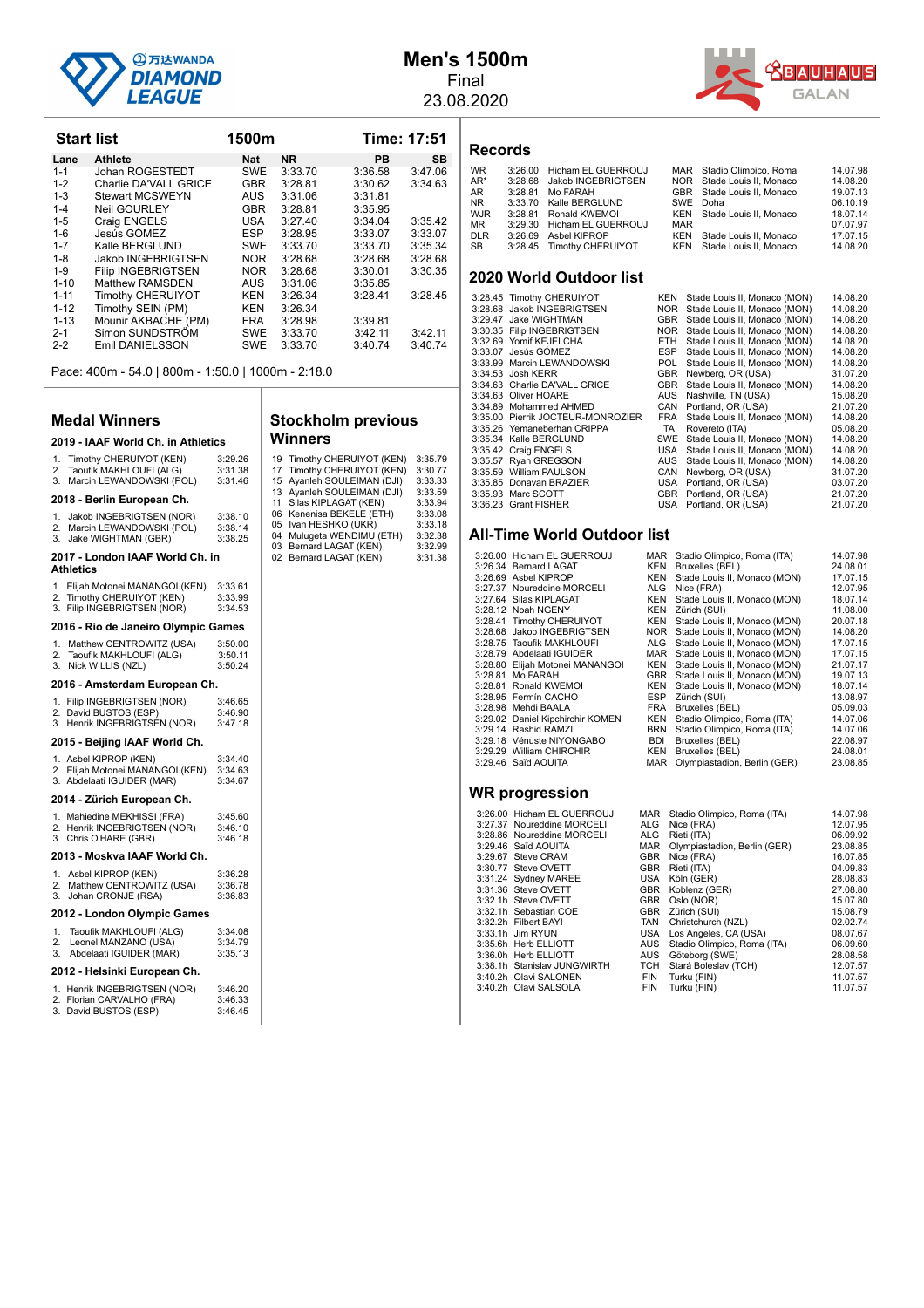| Men's 1500m                                                                                                                                                                                                                                                                                                                                                                                 |     | Final                                    | 23.08.2020                                                            |
|---------------------------------------------------------------------------------------------------------------------------------------------------------------------------------------------------------------------------------------------------------------------------------------------------------------------------------------------------------------------------------------------|-----|------------------------------------------|-----------------------------------------------------------------------|
| <b>Johan ROGESTEDT (SWE)</b><br>$1 - 1$                                                                                                                                                                                                                                                                                                                                                     | 27y | SB: 3:47.06 Göteborg (SWE) 23.06         | PB: 3:36.58 Sollentuna (SWE) 28.06.2016                               |
| GENERAL: World Youth champion 800m (09)   5 times National champion 800m (16, 13), 1500m (20, 13, 11)<br>OTHER PB'S: 1:45.89 800m(14) - 2:17.67 1000m(16) - 3:55.01 Mile(16)   Current Records: 1xNR: NR 2:17.67 1000m Göteborg(16)                                                                                                                                                         |     |                                          |                                                                       |
| HONOURS: World Youth Ch. (1xGold)   Eur. Jun. Ch. (1xBronze)   NCH (5xWin)   NICH (5xWin)                                                                                                                                                                                                                                                                                                   |     |                                          |                                                                       |
| 2020: 3000m ind. Sollentuna (SWE) 9. 8:15.76 - 1500m ind. Stockholm (SWE) 6. 3:45.40 - 1500m ind. Växjö (SWE) h 3:53.51 - 1500m ind. Växjö (SWE) 1. 3:50.40 -<br>1500m Göteborg (SWE) 1. 3:47.06 - 1500m Karlstad (SWE) 7. 3:49.13 - 800m Göteborg (SWE) 1. 1:50.56 - 3000m Hallsberg (SWE) 7. 8:10.08 - 1500m Uppsala                                                                      |     |                                          |                                                                       |
| (SWE) NCH h 3:51.75 - 1500m Uppsala (SWE) NCH 1. 3:53.99 - 800m Uppsala (SWE) NCH h 1:51.87<br>INFO: Currently has the 3rd fastast time of Sweden in the 800 m. Sweden's 1st ever youth European Champion in the 800 m. His idol is Sebastian Coe. He has played soccer<br>for 10 years.                                                                                                    |     |                                          |                                                                       |
| $1 - 2$<br><b>Charlie DA'VALL GRICE (GBR)</b>                                                                                                                                                                                                                                                                                                                                               | 26y |                                          | SB: 3:34.63 Monaco (MON) 14.08 PB: 3:30.62 Monaco (MON) 12.07.2019    |
| GENERAL: 2 times European Team Championships Silver medallist 1500m (19, 13)   2 times Commonwealth Games finalist 1500m (18)<br><b>OTHER PB'S:</b> 1:45.53 800m(16) - 3:52.64 Mile(16) - 28:55 10 km Road(19)                                                                                                                                                                              |     |                                          |                                                                       |
| HONOURS: Eur. Team Ch. (2xSilver)<br>2020: 1500m ind. Liévin (FRA) 5. 3:38.95 - 1500m Monaco (MON) 8. 3:34.63                                                                                                                                                                                                                                                                               |     |                                          |                                                                       |
| INFO: Born in Brighton. Was a promising football player; after a few injuries he decided to concentrate on running. Studies: St. Mary University management and sports<br>science. Likes watching TV, video games and travelling; speaks Spanish; his sporting hero is Steve Ovett.                                                                                                         |     |                                          |                                                                       |
| $1 - 3$<br><b>Stewart MCSWEYN (AUS)</b><br><b>GENERAL:</b> Commonwealth Games finalist   Diamond League meeting winner Mile (18)                                                                                                                                                                                                                                                            | 25v | PB: 3:31.81 Monaco (MON) 12.07.2019      |                                                                       |
| OTHER PB'S: 7:34.79 3000m(18) - 13:05.23 5000m(18) - 27:23.80 10,000m(19)   Current Records: 2xAR: AR 3:35.10 1500m ind. Birmingham(19) -                                                                                                                                                                                                                                                   |     |                                          |                                                                       |
| AR 27:23.80 10,000m Melbourne(19)<br><b>HONOURS: NCH (1xWin)</b>                                                                                                                                                                                                                                                                                                                            |     |                                          |                                                                       |
| <b>2020:</b> 5000m Melbourne (AUS) 1. 13:38.77 - 5000m Monaco (MON) 6. 13:13.22<br>INFO: Born in King Island. Studies: University of Southern Queensland; his favourite location is Tokyo. Previously played Australian football; likes watching tennis fan of Nick<br>Kygrios. If he could be a superhero he would be Incredible Hulk.                                                     |     |                                          |                                                                       |
| $1 - 4$<br><b>Neil GOURLEY (GBR)</b>                                                                                                                                                                                                                                                                                                                                                        | 25y | PB: 3:35.95 Seattle, WA (USA) 15.06.2019 |                                                                       |
| GENERAL: European U23 Championships Bronze medallist 1500m (15)   National champion 1500m (19)                                                                                                                                                                                                                                                                                              |     |                                          |                                                                       |
| <b>OTHER PB'S:</b> 1:46.12 800m(19) - 3:57.11 Mile(18) - 5:00.73 2000m(20)<br>HONOURS: Eur. U23 Ch. (1xBronze)   NCH (1xWin)   NICH (1xWin)                                                                                                                                                                                                                                                 |     |                                          |                                                                       |
| 2020: 2000m Sollentuna (SWE) 3. 5:00.73 - 800m Lignano Sabbiadoro (ITA) 2. 1:48.14<br><b>INFO:</b> Hometown: Glasgow. Studies: Virginia Tech University. Before athletics he played rugby and football. Major in mechanical engineering.                                                                                                                                                    |     |                                          |                                                                       |
| $1 - 5$<br><b>Craig ENGELS (USA)</b>                                                                                                                                                                                                                                                                                                                                                        | 26v |                                          | SB: 3:35.42 Monaco (MON) 14.08 PB: 3:34.04 Bruxelles (BEL) 06.09.2019 |
| <b>GENERAL:</b> World Indoor Championships finalist   National champion 1500m (19)<br><b>OTHER PB'S:</b> 1:44.68 800m(19) - 3:51.60 Mile(19) - 3:59.94 Mile Road(18)                                                                                                                                                                                                                        |     |                                          |                                                                       |
| HONOURS: NCH (1xWin)   NICH (1xWin)                                                                                                                                                                                                                                                                                                                                                         |     |                                          |                                                                       |
| 2020: Mile ind. Boston, MA (USA) 1. 3:56.85 - 800m ind. Winston Salem, NC (USA) 3. 1:49.03 - 1500m ind. Albuquerque, NM (USA) 3. 3:44.62 - 800m Portland, OR<br>(USA) 1. 1:48.55 - 3000m Finn Rock, Oregon (USA) 1. 7:53.28 - 1500m Newberg, OR (USA) 3. 3:36.01 - 1500m Monaco (MON) 11. 3:35.42                                                                                           |     |                                          |                                                                       |
| <b>INFO:</b> Born in Plafftown. Studies: University of Mississippi. Training partner of Matthew Centrowitz. Volunteered with Habitat for Humanity.                                                                                                                                                                                                                                          |     |                                          |                                                                       |
| Jesús GÓMEZ (ESP)<br>$1 - 6$<br>GENERAL: European Indoor Championships Bronze medallist 1500m ind. (19)   National champion 1500m (18)                                                                                                                                                                                                                                                      | 29y | SB and PB: 3:33.07 Monaco (MON) 14.08    |                                                                       |
| <b>OTHER PB'S:</b> 1:45.67 800m(17) - 2:20.62 1000m(19) - 7:54.46 3000m(20)<br>HONOURS: Eur. Ind. Ch. (1xBronze)   NCH (1xWin)   NICH (1xWin)                                                                                                                                                                                                                                               |     |                                          |                                                                       |
| 2020: 10 km Road Jaén (ESP) 4. 30:08 - 3000m ind. Valencia (ESP) 5. 7:58.30 - 1500m ind. Glasgow (GBR) 3. 3:37.22 - 1500m ind. Liévin (FRA) 2. 3:36.68 - 1500m                                                                                                                                                                                                                              |     |                                          |                                                                       |
| ind. Ourense (ESP) h 3:53.68 - 1500m ind. Ourense (ESP) 1. 3:49.08 - 3000m Castellón (ESP) 2. 7:54.46 - 1500m Monaco (MON) 6. 3:33.07 - 800m Lignano Sabbiadoro<br>(ITA) 1.1:46.59                                                                                                                                                                                                          |     |                                          |                                                                       |
| <b>INFO:</b> Born in Burgos.<br>$1 - 7$<br>Kalle BERGLUND (SWE)                                                                                                                                                                                                                                                                                                                             | 24y |                                          | SB: 3:35.34 Monaco (MON) 14.08  PB: 3:33.70 Doha (QAT) 06.10.2019     |
| GENERAL: European Indoor Championships Silver medallist 1500m ind. (17)   5 times National champion 1500m (19, 18, 16, 15), 5000m (18)                                                                                                                                                                                                                                                      |     |                                          |                                                                       |
| OTHER PB'S: 1:46.63 800m(18) - 3:53.83 Mile(19) - 4:59.71 2000m(20)   Current Records: 2xNR: NR 3:33.70 1500m Doha(19) - NR 3:53.83 Mile Oslo(19)<br>HONOURS: Eur. Ind. Ch. (1xSilver)   Eur. Team Ch. (1xSilver)   NCH (5xWin)                                                                                                                                                             |     |                                          |                                                                       |
| 2020: 3000m ind. Växjö (SWE) 2. 7:57.78 - 1500m Göteborg (SWE) 1. 4:40.40 - 2000m Sollentuna (SWE) 1. 4:59.71 - 1500m Monaco (MON) 10. 3:35.34<br><b>INFO:</b> Born in Jämshög. 179 cm / 62 kg. National record holder on the one English mile.                                                                                                                                             |     |                                          |                                                                       |
| $1 - 8$<br><b>Jakob INGEBRIGTSEN (NOR)</b>                                                                                                                                                                                                                                                                                                                                                  | 19y | SB and PB: 3:28.68 Monaco (MON) 14.08    |                                                                       |
| GENERAL: 2 times European champion 1500m (18), 5000m (18)   2 times World Championships finalist 1500m (19)                                                                                                                                                                                                                                                                                 |     |                                          |                                                                       |
| OTHER PB'S: 3:51.30 Mile(19) - 4:50.01 2000m(20) - 13:02.03 5000m(19)   Current Records: 2xAR: AR* 3:28.68 1500m Monaco(20) -<br>AR* 4:50.01 2000m Oslo(20) 4xAJR: AJR 3:30.16 1500m Lausanne(19) - AJR 3:52.28 Mile Eugene, OR(18) - AJR 7:51.20 3000m ind. Glasgow(19) -<br>AJR 13:02.03 5000m London(19) 1xNR: NR 27:54 10 km Road Hole(19) 1xWJR: WJR 3:36.02 1500m ind. Düsseldorf(19) |     |                                          |                                                                       |
| HONOURS: World Ch. (2xFinal): 4. 1500m Doha(19) 3:31.70 - 5. 5000m Doha(19) 13:02.93   World (Cont.) Cup (1xBronze)   World Jun. Ch. (1xSilver, 1xBronze)                                                                                                                                                                                                                                   |     |                                          |                                                                       |
| 2020: 2000m Oslo (NOR) 1. 4:50.01 - 800m Oslo (NOR) 1. 1:46.44 - 1500m Monaco (MON) 2. 3:28.68<br>INFO: Born in Sandnes; 1st man to achieve the 1500-5000 m title sweep (ECH 2018); in May 2020 he broke the Norwegian 5k road record. Younger brother of successful                                                                                                                        |     |                                          |                                                                       |
| runners, Henrik and Filip Ingebrigtsen; they had a tv reality show "Team Ingebrigtsen". Youngest participant ever to run in the Bislett Games in Oslo (2015)                                                                                                                                                                                                                                |     |                                          |                                                                       |
| <b>Filip INGEBRIGTSEN (NOR)</b><br>$1-9$<br><b>GENERAL:</b> European champion 1500m (16)   World Championships Bronze medallist 1500m (17)                                                                                                                                                                                                                                                  | 27y | SB: 3:30.35 Monaco (MON) 14.08           | PB: 3:30.01 Monaco (MON) 20.07.2018                                   |
| OTHER PB'S: 3:49.60 Mile(19) - 4:56.91 2000m(20) - 13:11.75 5000m(19)   Current Records: 2xNR: NR 2:16.46 1000m Oslo(20) - NR 3:49.60 Mile London(19)<br>HONOURS: World Ch. (1xBronze): 3. 1500m London(17) 3:34.53   Eur. Ch. (1xGold): 1. 1500m Amsterdam(16) 3:46.65   Eur. Team Ch./1st (1xWin)   NCH (3xWin)                                                                           |     |                                          |                                                                       |
| 2020: 1500m ind. Düsseldorf (GER) 1. 3:36.32 - 1500m ind. New York, NY (USA) 3:41.05 - Mile ind. New York, NY (USA) 7. 3:56.99 - 800m ind. Stockholm (SWE) 5. 1:49.56                                                                                                                                                                                                                       |     |                                          |                                                                       |
| - 1000m Oslo (NOR) 1. 2:16.46 - 2000m Oslo (NOR) 3. 4:56.91 - 800m Oslo (NOR) 2. 1:46.74 - 1500m Monaco (MON) 4. 3:30.35<br>INFO: Born in Stavanger. Younger brother of Henrik Ingebrigtsen; traind by his father Gjert Ingenrigtsen. 2nd fastest Norwegian ever in the 1500m; 187 cm / 75 kg. Had a TV                                                                                     |     |                                          |                                                                       |
| reality show "Team Ingebrigtsen".<br>1-10 Matthew RAMSDEN (AUS)                                                                                                                                                                                                                                                                                                                             | 23y | PB: 3:35.85 Lahti (FIN) 05.06.2019       |                                                                       |
| <b>GENERAL:</b> Oceanian champion 1500m (19)   World U20 Championships finalist                                                                                                                                                                                                                                                                                                             |     |                                          |                                                                       |
| <b>OTHER PB'S:</b> 3:53.32 Mile(19) - 4:55.44 2000m(20) - 7:45.68 3000m(19)<br>HONOURS: Oce. Ch. (1xWin)                                                                                                                                                                                                                                                                                    |     |                                          |                                                                       |
| 2020: 5000m Melbourne (AUS) 2. 13:48.67 - 800m Perth (AUS) 1. 1:49.28 - 5000m Perth (AUS) 1. 13:27.53 - 2000m Bydgoszcz (POL) 1. 4:55.44                                                                                                                                                                                                                                                    |     |                                          |                                                                       |
| INFO: His favourite place to race is Lakeside Stadium in Melbourne. Nicknamed "The Future" by Usain Bolt. Studies: Commerce / Law at Deakin University.<br>1-11 Timothy CHERUIYOT (KEN)                                                                                                                                                                                                     | 24y |                                          | SB: 3:28.45 Monaco (MON) 14.08 PB: 3:28.41 Monaco (MON) 20.07.2018    |
| <b>GENERAL:</b> World champion 1500m (19)   World Championships Silver medallist 1500m (17)                                                                                                                                                                                                                                                                                                 |     |                                          |                                                                       |
| <b>OTHER PB'S:</b> 1:43.11 800m(19) - 3:49.64 Mile(17) - 5:03.05 2000m(20)<br>HONOURS: World Ch. (1xGold, 1xSilver): 1. 1500m Doha(19) 3:29.26 - 2. 1500m London(17) 3:33.99 - 7. 1500m Beijing(15) 3:36.05   Afr. Ch. (1xSilver)   CWG (1xSilver)                                                                                                                                          |     |                                          |                                                                       |
|                                                                                                                                                                                                                                                                                                                                                                                             |     |                                          |                                                                       |
| NCH (3xWin)<br>2020: 5000m Nairobi (KEN) 8. 13:47.2h - 2000m Nairobi (KEN) 1. 5:03.05 - 1500m Monaco (MON) 1. 3:28.45                                                                                                                                                                                                                                                                       |     |                                          |                                                                       |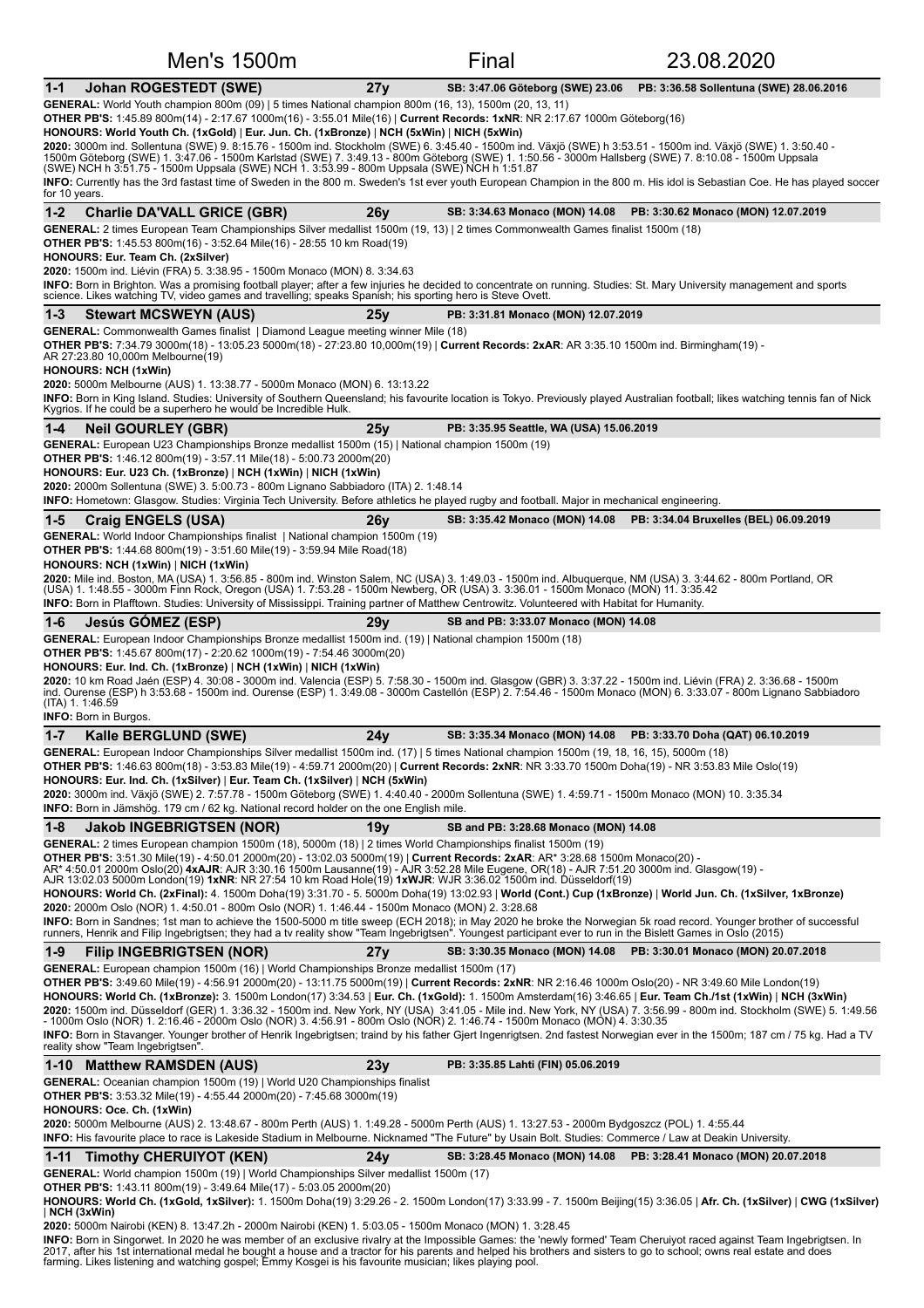#### **1-12 Timothy SEIN (KEN) 32y**

**OTHER PB'S:** 1:45.48 800m(16) - 2:17.60 1000m(12) **2020:** 800m Nairobi (KEN) h 1:48.9h

**INFO:** Says about himself: "I consider myself wine that grows better with age.". Member of 'Team Cheruiyot'.

#### **1-13 Mounir AKBACHE (FRA)** 34y PB: 3:39.81 Montreuil-sous-Bois (FRA) 07.07.2014

**OTHER PB'S:** 1:49.61 800m(13) - 2:21.12 1000m(14) **2020:** 800m Bourgoin-Jallieu (FRA) 2. 1:52.47

#### **INFO:** Hometown: Lyon. Civil work: engineering. Loves travel and airplanes. Studies: INSA Lyon.

**2-1 Simon SUNDSTRÖM (SWE)** 22y SB and PB: 3:42.11 Huddinge (SWE) 11.07

GENERAL: European U23 Championships Bronze medallist 3000mSC (19) | 2 times National champion 3000mSC (20, 19) **OTHER PB'S:** 13:52.80 5000m(19) - 5:40.87 2000mSC(18) - 8:41.39 3000mSC(19)

**HONOURS: Eur. U23 Ch. (1xBronze)** | **NCH (2xWin)**

**2020:** 3000m ind. Sollentuna (SWE) 1. 7:59.86 - 3000m ind. Helsinki (FIN) 1. 8:01.07 - 3000m Sollentuna (SWE) 4. 8:24.76 - 5000m Sollentuna (SWE) 2. 14:02.73 -<br>1500m Sollentuna (SWE) 2. 3:44.72 - 1500m Karlstad (SWE) 4. 3

#### 2-2 Emil DANIELSSON (SWE) 22y SB and PB: 3:40.74 Karlstad (SWE) 08.07

**OTHER PB'S:** 5:06.11 2000m(20) - 7:56.52 3000m(20) - 14:00 5 km Road(20)

**2020:** 8 km Road Apeldoorn (NED) 6. 23:11 - 5 km Road Armagh (GBR) 22. 14:00 - 3000m ind. Växjö (SWE) 3. 8:08.16 - 1500m Sollentuna (SWE) 1. 3:42.79 -<br>1500m Karlstad (SWE) 2. 3:40.74 - 1500m Huddinge (SWE) 4. 3:43.02 - 30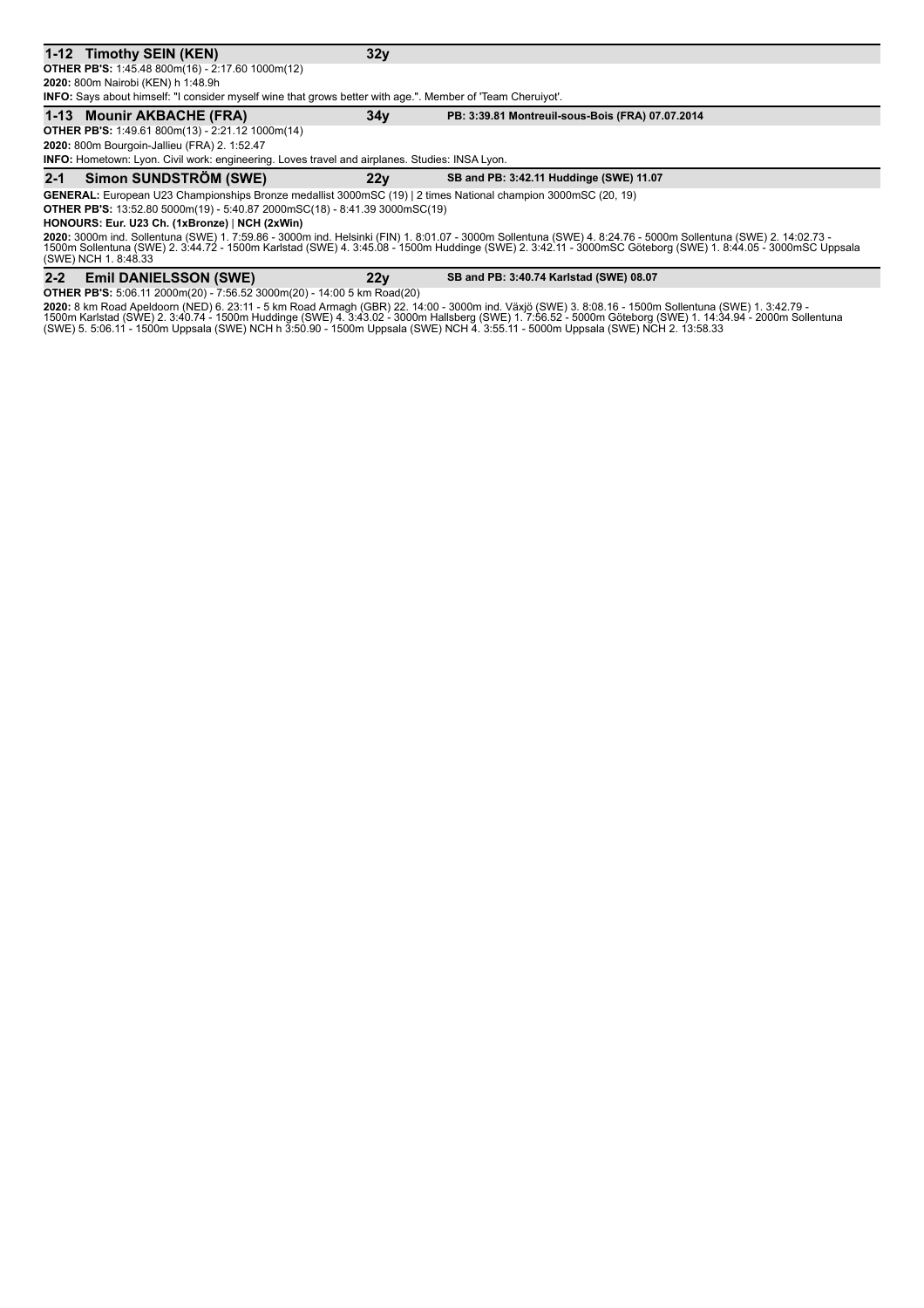

**Start list 400mH Time: 16:03** 

## **Men's 400mH**

Final 23.08.2020

**Records**



|          | Lane             | Athlete                                        |                | Nat        | <b>NR</b>                                         | PВ    | SΒ             |
|----------|------------------|------------------------------------------------|----------------|------------|---------------------------------------------------|-------|----------------|
| 1        |                  | Ramsey ANGELA                                  |                | NED        | 48.44                                             | 49.60 | 49.60          |
| 2        |                  | <b>Constantin PREIS</b>                        |                | <b>GER</b> | 47.48                                             | 49.23 | 49.49          |
| 3        |                  | Ludvy VAILLANT                                 |                | <b>FRA</b> | 47.37                                             | 48.30 | 49.35          |
| 4        |                  | Rasmus MAGI                                    |                | EST        | 48.40                                             | 48.40 | 49.23          |
| 5        |                  | Wilfried HAPPIO                                |                | FRA        | 47.37                                             | 49.03 | 49.11          |
| 6        |                  | Carl BENGTSTRÖM                                |                | SWE        | 47.98                                             | 50.20 | 50.42          |
| 7        |                  | David KENDZIERA                                |                | USA        | 46.78                                             | 48.42 | 50.00          |
| 8        |                  | Karsten WARHOLM                                |                | NOR        | 46.92                                             | 46.92 | 47.10          |
|          |                  |                                                |                |            |                                                   |       |                |
|          |                  |                                                |                |            |                                                   |       |                |
|          |                  | <b>Medal Winners</b>                           |                |            | <b>Stockholm previous</b>                         |       |                |
|          |                  | 2019 - IAAF World Ch. in Athletics             |                |            | Winners                                           |       |                |
|          |                  | 1. Karsten WARHOLM (NOR)                       | 47.42          | 19         | Karsten WARHOLM (NOR)                             |       | 47.85          |
|          |                  | 2. Rai BENJAMIN (USA)                          | 47.66          | 18         | Abderrahman SAMBA (QAT)                           |       | 47.41          |
| З.       |                  | Abderrahman SAMBA (QAT)                        | 48.03          | 17         | Karsten WARHOLM (NOR)                             |       | 48.82          |
|          |                  |                                                |                | 16         | Javier CULSON (PUR)                               |       | 49.43          |
|          |                  | 2018 - Berlin European Ch.                     |                |            | 14 Michael TINSLEY (USA)<br>Michael TINSLEY (USA) |       | 49.60<br>48.50 |
| 1.       |                  | Karsten WARHOLM (NOR)                          | 47.64          | 12         | 10 Bershawn JACKSON (USA)                         |       | 47.65          |
| 2.<br>3. |                  | Yasmani COPELLO (TUR)<br>Thomas BARR (IRL)     | 47.81<br>48.31 |            | 05 Bershawn JACKSON (USA)                         |       | 48.07          |
|          |                  |                                                |                | 97         | Bryan BRONSON (USA)                               |       | 48.06          |
|          | <b>Athletics</b> | 2017 - London IAAF World Ch. in                |                | 96         | Torrance ZELLNER (USA)                            |       | 48.91          |
| 1.       |                  | Karsten WARHOLM (NOR)                          | 48.35          |            |                                                   |       |                |
| 2.       |                  | Yasmani COPELLO (TUR)                          | 48.49          |            |                                                   |       |                |
| 3.       |                  | Kerron CLEMENT (USA)                           | 48.52          |            |                                                   |       |                |
|          | Games            | 2016 - Rio de Janeiro Olympic                  |                |            |                                                   |       |                |
|          |                  |                                                |                |            |                                                   |       |                |
| 1.       |                  | Kerron CLEMENT (USA)                           | 47.73<br>47.78 |            |                                                   |       |                |
| 2.<br>3. |                  | Bonface MUCHERU (KEN)<br>Yasmani COPELLO (TUR) | 47.92          |            |                                                   |       |                |
|          |                  | 2016 - Amsterdam European Ch.                  |                |            |                                                   |       |                |
| 1.       |                  | Yasmani COPELLO (TUR)                          | 48.98          |            |                                                   |       |                |
| 2.       |                  | Sergio FERNÁNDEZ (ESP)                         | 49.06          |            |                                                   |       |                |
| 3.       |                  | Kariem HUSSEIN (SUI)                           | 49.10          |            |                                                   |       |                |
|          |                  | 2015 - Beijing IAAF World Ch.                  |                |            |                                                   |       |                |
|          |                  | 1. Nicholas BETT (KEN)                         | 47.79          |            |                                                   |       |                |
| 2.       |                  | Denis KUDRYAVTSEV (RUS)                        | 48.05          |            |                                                   |       |                |
| 3.       |                  | Jeffery GIBSON (BAH)                           | 48.17          |            |                                                   |       |                |
|          |                  | 2014 - Zürich European Ch.                     |                |            |                                                   |       |                |
|          |                  | 1. Kariem HUSSEIN (SUI)                        | 48.96          |            |                                                   |       |                |
|          |                  | 2. Rasmus MÄGI (EST)                           | 49.06          |            |                                                   |       |                |
|          |                  | 3. Denis KUDRYAVTSEV (RUS)                     | 49.16          |            |                                                   |       |                |
|          |                  | 2013 - Moskva IAAF World Ch.                   |                |            |                                                   |       |                |
| 1.       |                  | Jehue GORDON (TTO)                             | 47.69          |            |                                                   |       |                |
| 2.       |                  | Michael TINSLEY (USA)                          | 47.70          |            |                                                   |       |                |
| 3.       |                  | Emir BEKRIC (SRB)                              | 48.05          |            |                                                   |       |                |
|          |                  | 2012 - London Olympic Games                    |                |            |                                                   |       |                |
| 1.       |                  | Félix SANCHEZ (DOM)                            | 47.63          |            |                                                   |       |                |
| 2.       |                  | Michael TINSLEY (USA)                          | 47.91          |            |                                                   |       |                |
| 3.       |                  | Javier CULSON (PUR)                            | 48.10          |            |                                                   |       |                |
|          |                  | 2012 - Helsinki European Ch.                   |                |            |                                                   |       |                |
| 1.       |                  | Rhys WILLIAMS (GBR)                            | 49.33          |            |                                                   |       |                |
|          |                  | 2. Emir BEKRIC (SRB)                           | 49.49          |            |                                                   |       |                |
|          |                  | 3. Stanislav MELNYIKOV (UKR)                   | 49.69          |            |                                                   |       |                |
|          |                  |                                                |                |            |                                                   |       |                |

# **Stockholm previous**

| 19 | Karsten WARHOLM (NOR)   | 47.85 |
|----|-------------------------|-------|
| 18 | Abderrahman SAMBA (QAT) | 47.41 |
| 17 | Karsten WARHOLM (NOR)   | 48.82 |
| 16 | Javier CULSON (PUR)     | 49.43 |
| 14 | Michael TINSLEY (USA)   | 49.60 |
| 12 | Michael TINSLEY (USA)   | 48.50 |
| 10 | Bershawn JACKSON (USA)  | 47.65 |
| 05 | Bershawn JACKSON (USA)  | 48.07 |
| 97 | Bryan BRONSON (USA)     | 48.06 |
| 96 | Torrance ZELLNER (USA)  | 48.91 |
|    |                         |       |

| ckholm previous                                            |       |  |  |  |  |
|------------------------------------------------------------|-------|--|--|--|--|
| าners                                                      |       |  |  |  |  |
| <arsten (nor)<="" th="" warholm=""><th>47.85</th></arsten> | 47.85 |  |  |  |  |
| Abderrahman SAMBA (QAT)                                    | 47.41 |  |  |  |  |
| <b>Karsten WARHOLM (NOR)</b>                               | 48.82 |  |  |  |  |
| Javier CULSON (PUR)                                        | 49.43 |  |  |  |  |
| Michael TINSLEY (USA)                                      | 49.60 |  |  |  |  |
| Michael TINSLEY (USA)                                      | 48.50 |  |  |  |  |
| Bershawn JACKSON (USA)                                     | 47.65 |  |  |  |  |
| Bershawn JACKSON (USA)                                     | 48.07 |  |  |  |  |
| Bryan BRONSON (USA)                                        | 48.06 |  |  |  |  |
| $rorronca$ 7FLI NER (LISA)                                 | AR 01 |  |  |  |  |

#### WR 46.78 Kevin YOUNG USA Estadio Olímpico, Barcelona 06.08.92<br>
AR 46.92 Karsten WARHOLM NOR Letzigrund, Zürich 29.08.19<br>
NR 47.98 Sven NYLANDER SWE Atlanta, GA 01.08.96 AR 46.92 Karsten WARHOLM NOR Letzigrund, Zürich 29.08.19<br>NR 47.98 Sven NYLANDER SWE Atlanta, GA 01.08.96 WJR 48.02 Danny HARRIS USA Los Angeles, CA 17.06.84<br>MR 47.41 Abderrahman SAMBA QAT 10.06.18 MR 47.41 Abderrahman SAMBA OAT 2007 (1997)<br>DLR 46.92 Karsten WARHOLM NOR Letzigrund. Zürich 29.08.19 DLR 46.92 Karsten WARHOLM NOR Letzigrund, Zürich 29.08.19<br>DLR 46.92 Karsten WARHOLM NOR Letzigrund, Zürich 29.08.19 DLR 46.92 Karsten WARHOLM NOR Letzigrund, Zürich 29.08.19<br>SB 47.10 Karsten WARHOLM NOR Stade Louis II, Monaco 14.08.20 47.10 Karsten WARHOLM

#### **2020 World Outdoor list**

| 47.10 Karsten WARHOLM    | NOR.       | Stade Louis II, Monaco (MON) | 14.08.20 |
|--------------------------|------------|------------------------------|----------|
| 49.04 Yasmani COPELLO    | TUR        | Stade Louis II, Monaco (MON) | 14.08.20 |
| 49.11 Wilfried HAPPIO    | FRA        | La Chaux-de-Fonds (SUI)      | 15.08.20 |
| 49.23 Rasmus MÄGI        | <b>EST</b> | Stade Louis II, Monaco (MON) | 14.08.20 |
| 49.35 Ludvy VAILLANT     | <b>FRA</b> | Stade Louis II, Monaco (MON) | 14.08.20 |
| 49.41 Nick SMIDT         | <b>NED</b> | La Chaux-de-Fonds (SUI)      | 15.08.20 |
| 49.49 Constantin PREIS   | <b>GER</b> | Luzern (SUI)                 | 03.07.20 |
| 49.60 Ramsey ANGELA      | <b>NED</b> | Stadion Wankdorf, Bern (SUI) | 24.07.20 |
| 49.68 Efekemo OKORO      | <b>GBR</b> | Nuneaton (GBR)               | 02.08.20 |
| 49.78 Emil AGYEKUM       | <b>GER</b> | Braunschweig (GER)           | 09.08.20 |
| 49.83 Mario LAMBRUGHI    | ITA.       | Alba (ITA)                   | 29.07.20 |
| 49.87 Alastair CHALMERS  | <b>GBR</b> | St. Peter Port (GBR)         | 26.07.20 |
| 49.92 Bassem HEMEIDA     | QAT        | Potchefstroom (RSA)          | 10.03.20 |
| 49.93 Vít MÜLLER         | <b>CZE</b> | Plzen (CZE)                  | 09.08.20 |
| 49.95 Maksims SINCUKOVS  | LAT        | Espoo (FIN)                  | 05.08.20 |
| 50.00 David KENDZIERA    | USA        | Székesfehérvár (HUN)         | 19.08.20 |
| 50.02 Chris DOUGLAS      | AUS        | SOPAC, Sydney (AUS)          | 22.02.20 |
| 50.06 Le Roux HAMMAN     | <b>RSA</b> | Pretoria (RSA)               | 13.03.20 |
| 50.08 Tatsuhiro YAMAMOTO | JPN        | Tokyo (JPN)                  | 26.07.20 |
| 50.11 Chris MCALISTER    | <b>GBR</b> | Nuneaton (GBR)               | 02.08.20 |
|                          |            |                              |          |

#### **All-Time World Outdoor list**

| 46.78 Kevin YOUNG             | USA        | Barcelona (ESP)             | 06.08.92 |
|-------------------------------|------------|-----------------------------|----------|
| 46.92 Karsten WARHOLM         | NOR        | Letzigrund, Zürich (SUI)    | 29.08.19 |
| 46.98 Abderrahman SAMBA       | QAT        | Stade Charléty, Paris (FRA) | 30.06.18 |
| 46.98 Rai BENJAMIN            | USA        | Letzigrund, Zürich (SUI)    | 29.08.19 |
| 47.02 Edwin MOSES             | USA        | Koblenz (GER)               | 31.08.83 |
| 47.03 Bryan BRONSON           | USA        | New Orleans, LA (USA)       | 21.06.98 |
| 47.10 Samuel MATETE           | ZAM        | Letzigrund, Zürich (SUI)    | 07.08.91 |
| 47.19 André PHILLIPS          | USA        | Jamsil, Seoul (KOR)         | 25.09.88 |
| 47.23 Amadou DIA BÂ           | SEN        | Jamsil, Seoul (KOR)         | 25.09.88 |
| 47.24 Kerron CLEMENT          | USA        | Carson, CA (USA)            | 26.06.05 |
| 47.25 Félix SÁNCHEZ           | DOM        | Paris-St-Denis (FRA)        | 29.08.03 |
| 47.25 Angelo TAYLOR           | USA        | Beijing (CHN)               | 18.08.08 |
| 47.30 Bershawn JACKSON        | USA        | Helsinki (FIN)              | 09.08.05 |
| 47.37 Stéphane DIAGANA        | FRA        | Lausanne (SUI)              | 05.07.95 |
| 47.38 Danny HARRIS            | USA        | Lausanne (SUI)              | 10.07.91 |
| 47.43 James CARTER            | USA        | Helsinki (FIN)              | 09.08.05 |
| 47.48 Harald SCHMID           | <b>FRG</b> | Athina (GRE)                | 08.09.82 |
| 47.53 Hadi Soua'an AL SOMAILY | KSA        | Sydney (AUS)                | 27.09.00 |
| 47.54 Derrick ADKINS          | USA        | Lausanne (SUI)              | 05.07.95 |
| 47.54 Fabrizio MORI           | <b>ITA</b> | Edmonton (CAN)              | 10.08.01 |
|                               |            |                             |          |
|                               |            |                             |          |
| WR progression                |            |                             |          |

| IISL       |                             |          |
|------------|-----------------------------|----------|
| <b>USA</b> | Barcelona (ESP)             | 06.08.92 |
| <b>NOR</b> | Letzigrund, Zürich (SUI)    | 29.08.19 |
| QAT        | Stade Charléty, Paris (FRA) | 30.06.18 |
| <b>USA</b> | Letzigrund, Zürich (SUI)    | 29.08.19 |
| <b>USA</b> | Koblenz (GER)               | 31.08.83 |
| <b>USA</b> | New Orleans, LA (USA)       | 21.06.98 |
| ZAM        | Letzigrund, Zürich (SUI)    | 07.08.91 |
| <b>USA</b> | Jamsil, Seoul (KOR)         | 25.09.88 |
| <b>SEN</b> | Jamsil, Seoul (KOR)         | 25.09.88 |
| <b>USA</b> | Carson, CA (USA)            | 26.06.05 |
| <b>DOM</b> | Paris-St-Denis (FRA)        | 29.08.03 |
| <b>USA</b> | Beijing (CHN)               | 18.08.08 |
| <b>USA</b> | Helsinki (FIN)              | 09.08.05 |
| <b>FRA</b> | Lausanne (SUI)              | 05.07.95 |
| <b>USA</b> | Lausanne (SUI)              | 10.07.91 |
| <b>USA</b> | Helsinki (FIN)              | 09.08.05 |
| FRG        | Athina (GRE)                | 08.09.82 |
| KSA        | Sydney (AUS)                | 27.09.00 |
| <b>USA</b> | Lausanne (SUI)              | 05.07.95 |
| <b>ITA</b> | Edmonton (CAN)              | 10.08.01 |

## 46.78 Kevin YOUNG USA Barcelona (ESP) 06.08.92<br>47.02 Edwin MOSES USA Koblenz (GER) 31.08.83 47.13 Edwin MOSES USA Milano (ITA) 03.07.80 47.45 Edwin MOSES USA Westwood, CA (USA) 11.06.77 47.64 Edwin MOSES USA Montreal (CAN) 25.07.76 47.82 John AKII-BUA UGA München (GER) 02.09.72 48.12 David HEMERY GBR Ciudad de México (MEX) 15.10.68 48.94 Geoff VANDERSTOCK USA Echo Summit (USA) 11.09.68 49.1h Rex CAWLEY USA Los Angeles, CA (USA) 13.09.64 49.12 JONIN THEORY<br>
48.12 David HEMERY GBR Ciudad de México (MEX) 15.10.68<br>
49.2h Salvatore MORALE ITA Beograd (SRB) 14.09.62<br>
49.2h Salvatore MORALE ITA Beograd (SRB) 14.09.62<br>
49.2h Salvatore MORALE ITA Beograd (SRB) 14. 49.2h Glenn DAVIS USA Budapest (HUN) 06.08.58<br>49.5h Glenn DAVIS USA Los Angeles, CA (USA) 29.06.56 50.4h Yuriy LITUYEV URS Budapest (HUN) 20.09.53 50.6h Glenn HARDIN USA Stockholm (SWE) 26.07.34 51.8h Glenn HARDIN USA Milwaukee, WI (USA) 30.06.34 52.0h Glenn HARDIN USA Los Angeles, CA (USA) 01.08.32 52.0h F. Morgan TAYLOR USA Philadelphia, PA (USA) 04.07.28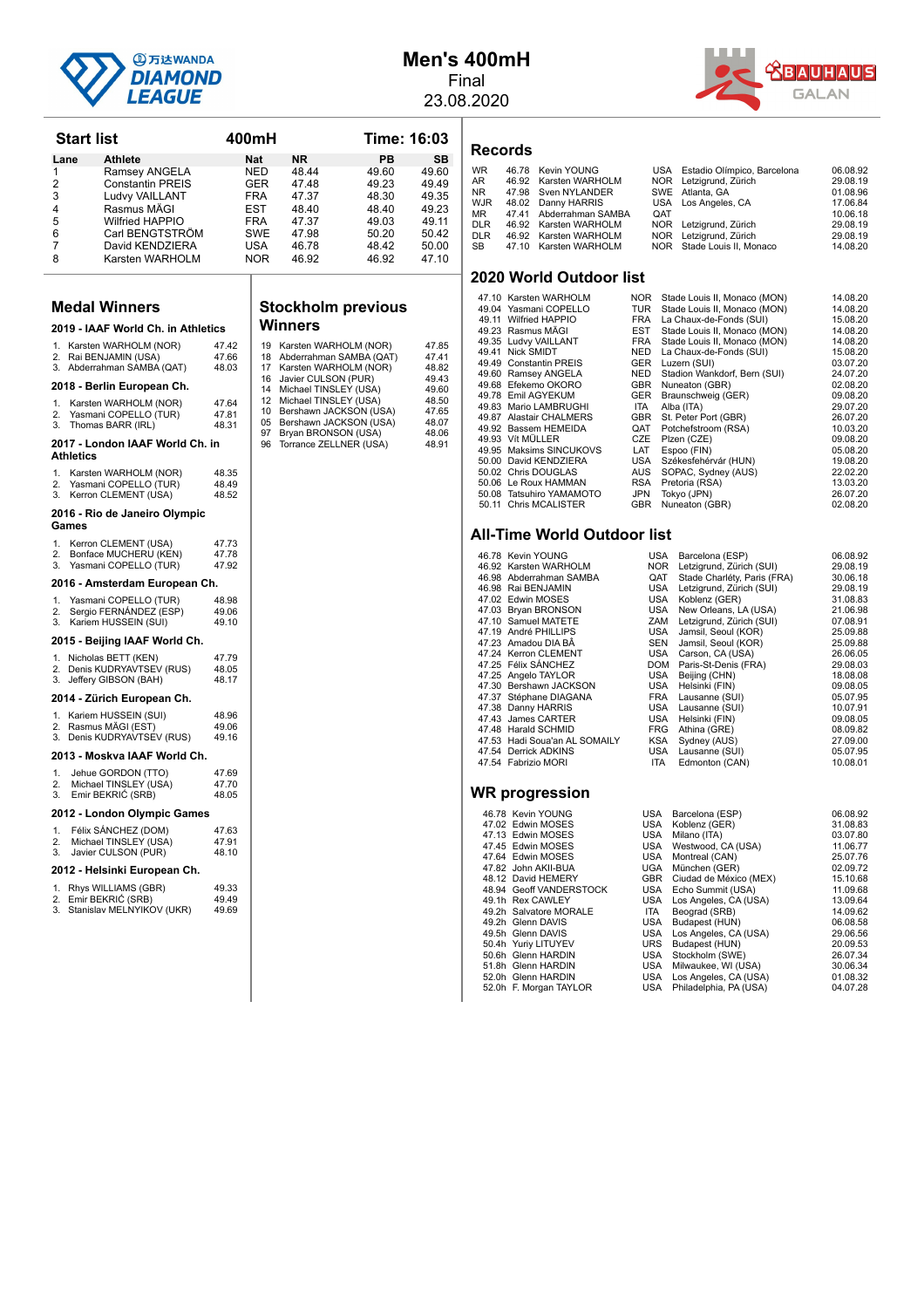| Men's 400mH                                                                                                                                                                                                                                                                                                                                                                                                                                                                                                                                                                                                                                                                                                                                                                                                                                                                                                                                                         |                 | Final                                   | 23.08.2020                                                                 |
|---------------------------------------------------------------------------------------------------------------------------------------------------------------------------------------------------------------------------------------------------------------------------------------------------------------------------------------------------------------------------------------------------------------------------------------------------------------------------------------------------------------------------------------------------------------------------------------------------------------------------------------------------------------------------------------------------------------------------------------------------------------------------------------------------------------------------------------------------------------------------------------------------------------------------------------------------------------------|-----------------|-----------------------------------------|----------------------------------------------------------------------------|
| <b>Ramsey ANGELA (NED)</b><br>1                                                                                                                                                                                                                                                                                                                                                                                                                                                                                                                                                                                                                                                                                                                                                                                                                                                                                                                                     | 20v             | SB and PB: 49.60 Bern (SUI) 24.07       |                                                                            |
| OTHER PB'S: 46.93 400m(18) - 14.25 110mH (0.91)(15) - 52.32 400mH (0.84)(16)<br>2020: 60m ind. Apeldoorn (NED) h 7.19 - 400m ind. Apeldoorn (NED) 1. 47.54 - 400m ind. Dortmund (GER) 3. 47.97 - 400m ind. Apeldoorn (NED) 1. 46.97 - 400m<br>ind. Apeldoorn (NED) h 47.36 - 400m ind. Apeldoorn (NED) 4. 47.35 - 400mH Arnhem (NED) 1. 50.82 - 400mH Arnhem (NED) 2. 50.41 - 400mH Bern (SUI) 1. 49.60 -<br>400mH Espoo (FIN) 1. 49.76 - 400mH Turku (FIN) 5. 51.04 - 400mH La Chaux-de-Fonds (SUI) 3. 49.76                                                                                                                                                                                                                                                                                                                                                                                                                                                       |                 |                                         |                                                                            |
| $\mathbf{2}$<br><b>Constantin PREIS (GER)</b>                                                                                                                                                                                                                                                                                                                                                                                                                                                                                                                                                                                                                                                                                                                                                                                                                                                                                                                       | 22y             | SB: 49.49 Luzern (SUI) 03.07            | PB: 49.23 Zürich (SUI) 29.08.2019                                          |
| <b>GENERAL:</b> 2 times National champion 400mH (20, 19)<br><b>OTHER PB'S: 46.95 400m(19)</b><br><b>HONOURS: NCH (2xWin)</b><br>2020: 400m ind. Sindelfingen (GER) h 48.39 - 400m ind. Sindelfingen (GER) 3. 48.32 - 400mH Sindelfingen (GER) 1. 50.65 - 400mH Luzern (SUI) 1. 49.49 - 400mH Wetzlar<br>(GER) 1. 49.69 - 400mH Regensburg (GER) 1. 50.19 - 400mH Braunschweig (GER) NCH h 51.99 - 400mH Braunschweig (GER) NCH 1. 49.58 - 400mH Monaco<br>(MON) 5.49.49                                                                                                                                                                                                                                                                                                                                                                                                                                                                                             |                 |                                         |                                                                            |
| <b>INFO:</b> Born in Chisinau, Moldova.                                                                                                                                                                                                                                                                                                                                                                                                                                                                                                                                                                                                                                                                                                                                                                                                                                                                                                                             |                 |                                         |                                                                            |
| 3<br>Ludvy VAILLANT (FRA)                                                                                                                                                                                                                                                                                                                                                                                                                                                                                                                                                                                                                                                                                                                                                                                                                                                                                                                                           | 25v             | SB: 49.35 Monaco (MON) 14.08            | PB: 48.30 Paris (FRA) 24.08.2019                                           |
| GENERAL: 2 times World Championships finalist   2 times European Championships finalist 400mH (18), 4x400m (18)<br><b>OTHER PB'S:</b> 15.65 150m(16) - 32.84 300m(16) - 45.25 400m(18)<br>HONOURS: Eur. Team Ch. (1xSilver)   Eur. U23 Ch. (1xBronze)   NCH (1xWin)<br>2020: 400mH Turku (FIN) 3. 50.37 - 400mH Monaco (MON) 4. 49.35<br><b>INFO:</b> Born in Fort-de-France Martinique.                                                                                                                                                                                                                                                                                                                                                                                                                                                                                                                                                                            |                 |                                         |                                                                            |
| <b>Rasmus MAGI (EST)</b><br>4                                                                                                                                                                                                                                                                                                                                                                                                                                                                                                                                                                                                                                                                                                                                                                                                                                                                                                                                       | 28y             |                                         | SB: 49.23 Monaco (MON) 14.08 PB: 48.40 Rio de Janeiro (BRA) 18.08.2016     |
| GENERAL: European Championships Silver medallist 400mH (14)   Olympic Games finalist<br>OTHER PB'S: 46.26 400m(20) - 24.01 200mH(11)   Current Records: 3xNR: NR 24.01 200mH Hilversum(11) - NR 48.40 400mH Rio de Janeiro(16) -<br>NR 3:06.07 4x400m Herakleion(15)<br>HONOURS: OG (1xFinal): 6. 400mH Rio de Janeiro(16) 48.40   Eur. Ch. (1xSilver): 2. 400mH Zürich(14) 49.06 - 5. 400mH Helsinki(12) 50.01 - 6. 400mH Berlin(18) 48.75  <br>Eur. Team Ch./1st (2xWin)<br>2020: 400m Tallinn (EST) NCH 1. 46.26 - 400mH Turku (FIN) 2. 50.01 - 400mH Monaco (MON) 3. 49.23 - 400mH Székesfehérvár (HUN) 2. 50.18<br>INFO: Former Estonian Sports Person of the Year; national record holder. 1.88m / 74kg; said once that there is a "joke" that he was born in the stadium as he spent whole his<br>childhood in stadiums. Track and field family, his sister, Maris, won over twenty national titles; They are coached by their parents, Anne and Taivo Mägi. |                 |                                         |                                                                            |
| 5<br><b>Wilfried HAPPIO (FRA)</b>                                                                                                                                                                                                                                                                                                                                                                                                                                                                                                                                                                                                                                                                                                                                                                                                                                                                                                                                   | 21y             | SB: 49.11 La Chaux-de-Fonds (SUI) 15.08 | PB: 49.03 Gävle (SWE) 14.07.2019                                           |
| GENERAL: European U23 champion 400mH (19)   European Junior champion 400mH (17)<br>HONOURS: Eur. U23 Ch. (1xGold)   Eur. Jun. Ch. (1xGold)   NCH (1xWin)<br>2020: 400mH Joinville-le-Point (FRA) 1. 50.73 - 400mH Paris-St-Denis (FRA) 1. 50.54 - 400mH Bruxelles (BEL) 1. 49.87 - 400mH La Chaux-de-Fonds (SUI) 1. 49.11                                                                                                                                                                                                                                                                                                                                                                                                                                                                                                                                                                                                                                           |                 |                                         |                                                                            |
| <b>Carl BENGTSTRÖM (SWE)</b><br>6                                                                                                                                                                                                                                                                                                                                                                                                                                                                                                                                                                                                                                                                                                                                                                                                                                                                                                                                   | 20 <sub>V</sub> |                                         | SB: 50.42 Uppsala (SWE) 16.08 PB: 50.20 Göteborg (SWE) 02.06.2018          |
| GENERAL: European Junior champion 400mH (19)   3 times National Indoor champion 200m ind. (20), 400m ind. (19, 18)<br><b>OTHER PB'S:</b> 21.09 200m(20) - 46.64 400m(20) - 37.33 300mH (0.84)(17)<br>HONOURS: Eur. Jun. Ch. (1xGold)   NCH (1xWin)   NICH (3xWin)<br>2020: 400m ind. Malmö (SWE) 1. 47.84 - 200m ind. Göteborg (SWE) 1. 21.48 - 400m ind. Helsinki (FIN) 1. 47.31 - 200m ind. Växjö (SWE) h 21.27 - 200m ind. Växjö<br>(SWE) 1. 21.26 - 400m ind. Göteborg (SWE) 1. 46.95 - 400m Göteborg (SWE) 1. 46.64 - 400mH Göteborg (SWE) 1. 51.10 - 200m Göteborg (SWE) 1. 21.09 -<br>400mH Göteborg (SWE) 1. 51.97 - 400m Karlstad (SWE) 1. 46.91 - 400mH Uppsala (SWE) NCH 2. 50.42                                                                                                                                                                                                                                                                        |                 |                                         |                                                                            |
| David KENDZIERA (USA)<br>7                                                                                                                                                                                                                                                                                                                                                                                                                                                                                                                                                                                                                                                                                                                                                                                                                                                                                                                                          | 25v             |                                         | SB: 50.00 Székesfehérvár (HUN) 19.08 PB: 48.42 Eugene, OR (USA) 08.06.2018 |
| <b>OTHER PB'S:</b> 46.89 400m(20) - 13.39 110mH(17) - 37.28 300mH(13)<br>2020: 600m ind. Boston, MA (USA) 4. 1:20.61 - 600m ind. Lynchburg, VA (USA) 1. 1:20.32 - 400m Marietta, GA (USA) 2. 46.89 - 400m Marietta, GA (USA) 2. 46.89 -<br>400m Lignano Sabbiadoro (ITA) 2. 46.96 - 600m Székesfehérvár (HŬN) 8. 1:21.11 - 400mH Székesfehérvár (HUN) 1. 50.00<br>INFO: Studies: University of Illinois. Hometown: Mount Prospect. Hobbies are playing football, ice hockey and basketball.                                                                                                                                                                                                                                                                                                                                                                                                                                                                         |                 |                                         |                                                                            |
| 8<br>Karsten WARHOLM (NOR)                                                                                                                                                                                                                                                                                                                                                                                                                                                                                                                                                                                                                                                                                                                                                                                                                                                                                                                                          | 24v             |                                         | SB: 47.10 Monaco (MON) 14.08 PB: 46.92 Zürich (SUI) 29.08.2019             |
| GENERAL: 2 times World champion 400mH (19, 17)   European champion 400mH (18)<br>OTHER PB'S: 44.87 400m(17) - 33.78 300mH(20) - 6451 Octathlon - U18(13)   Current Records: 1xWBP: WBP 33.78 300mH Oslo(20) 2xAR: AR 45.05 400m<br>ind. Glasgow(19) - AR 46.92 400mH Zürich(19) 1xNR: NR 44.87 400m Florø(17)<br>HONOURS: World Ch. (2xGold): 1. 400mH Doha(19) 47.42 - 1. 400mH London(17) 48.35   World (Cont.) Cup (1xBronze)   World Youth Ch. (1xGold)   Eur. Ch.<br>(1xGold): 1. 400mH Berlin(18) 47.64 - 6. 400mH Amsterdam(16) 49.82 - 8. 400m Berlin(18) 46.68                                                                                                                                                                                                                                                                                                                                                                                             |                 |                                         |                                                                            |

**2020:** 400m ind. Ulsteinvik (NOR) 1. 45.97 - 300mH Oslo (NOR) 1. 33.78 - 400mH Monaco (MON) 1. 47.10

**INFO:** National and European record holder. Former Norwegian Athlete of the Year. Born in Ulteinvik; says he was a very shy kid and also says that it is important to tell the<br>children it is not always about winning but we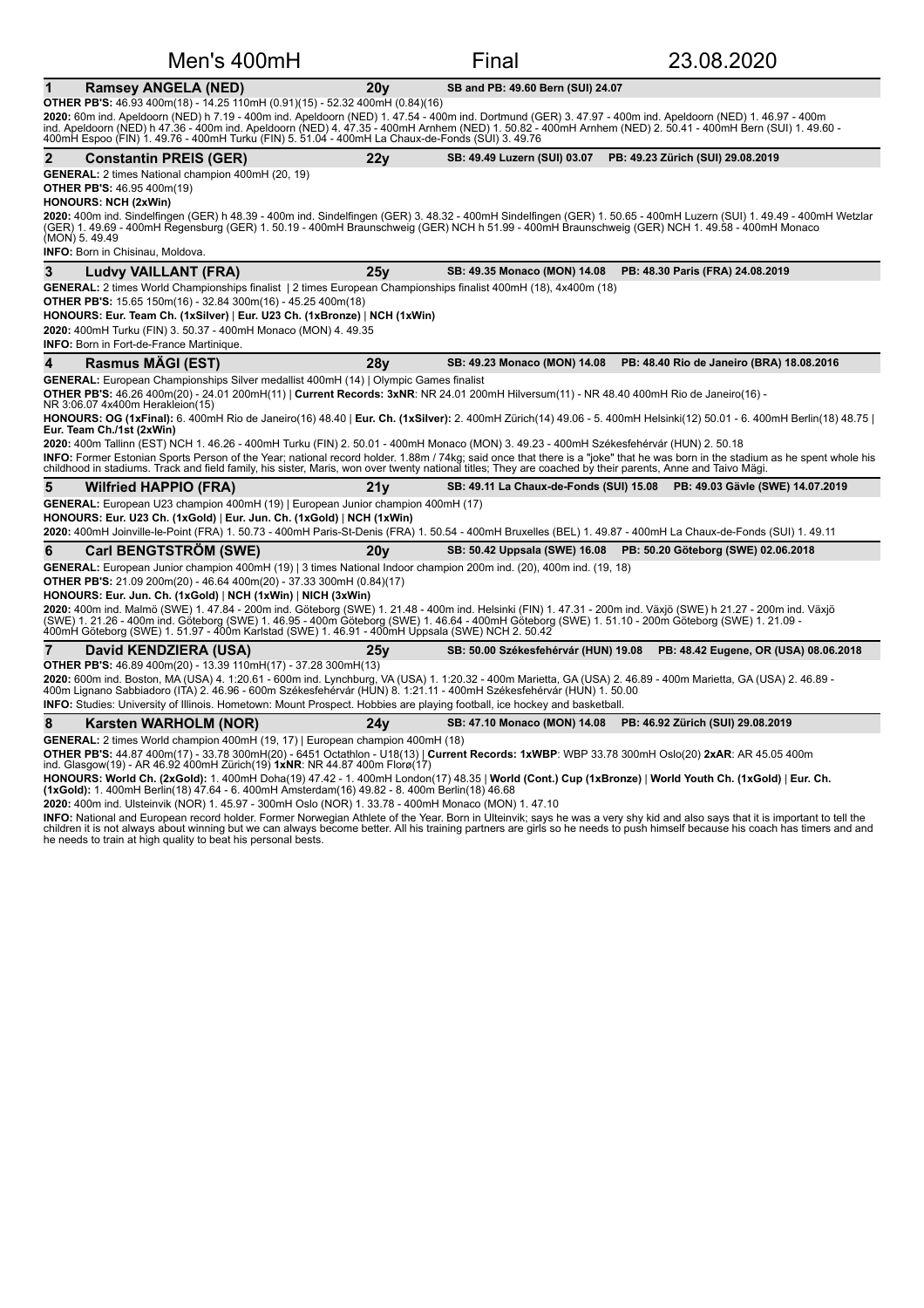

## **Men's Pole Vault**

Final 23.08.2020



**Start list Communisty Pole Vault Communist Pole Vault Communist Pole Vault Order Athlete Nat NR PB SB**<br>1 Pål Haugen LILLEFOSSE NOR 5.80 5.61 5.61 1 Pål Haugen LILLEFOSSE NOR 5.80 5.61 5.61<br>2 Raphael HOLZDEPPE GER 6.01 5.94 5.76 2 Raphael HOLZDEPPE GER 6.01 5.94 5.76<br>3 Sondre GUTTORMSEN NOR 5.80 5.80 5.65 Sondre GUTTORMSEN NOR 5.80 5.80<br>
Ben BROEDERS BEL 5.76 5.76 4 Ben BROEDERS BEL 5.76 5.76 5.71<br>5 Sam KENDRICKS USA 6.06 6.06 5.81 5 Sam KENDRICKS USA 6.06 6.06 5.81 Armand DUPLANTIS Heights:  $5.33 - 5.53 - 5.63 - 5.73 - 5.83 - 5.89 - 5.95 - 6.01 - 6.07 - 6.13$ **Medal Winners 2019 - IAAF World Ch. in Athletics** 1. Sam KENDRICKS (USA) 5.97 2. Armand DUPLANTIS (SWE) 5.97<br>3. Piotr LISEK (POL) 5.87 3. Piotr LISEK (POL) 2018 - Berlin European Ch. 1. Armand DUPLANTIS (SWE) 6.05<br>2. Timur MORGUNOV (RUS) 6.00 2. Timur MORGUNOV (RUS) 6.00<br>
3. Renaud LAVILLENIE (FRA) 5.95 Renaud LAVILLENIE (FRA) **Stockholm previous Winners**

#### 2017 - London IAAF World Ch. in **Athletics**

# 1. Sam KENDRICKS (USA) 5.95<br>2. Piotr LISEK (POL) 5.89

2. Piotr LISEK (POL) 5.89<br>3. Renaud LAVILLENIE (FRA) 5.89 3. Renaud LAVILLENIE (FRA)

#### **2016 - Rio de Janeiro Olympic Games**

| 1. | Thiago BRAZ (BRA)       | 6.03 |
|----|-------------------------|------|
| 2. | Renaud LAVILLENIE (FRA) | 5.98 |
|    | 3. Sam KENDRICKS (USA)  | 5.85 |

#### 2016 - Amsterdam European Ch.

1. Robert SOBERA (POL) 5.60<br>2. Jan KLIDLIČKA (CZE) 5.60 2. Jan KUDLIČKA (CZE) 5.60<br>3. Robert RENNER (SLO) 5.50 Barricoberow (CEL)

#### 2015 - Beijing IAAF World Ch.

- 
- 1. Shawnacy BARBER (CAN) 5.90 2. Raphael HOLZDEPPE (GER) 5.90 3. Piotr LISEK (POL) 5.80
- 3. Paweł WOJCIECHOWSKI (POL) 5.80<br>3. Renaud LAVILLENIE (FRA) 5.80

#### 2014 - Zürich European Ch.

| 1. Renaud LAVILLENIE (FRA)   | 5.90 |
|------------------------------|------|
| 2. Paweł WOJCIECHOWSKI (POL) | 5.70 |
| 3. Jan KUDLIČKA (CZE)        | 5.70 |
| 3. Kévin MÉNALDO (FRA)       | 5.70 |

#### 2013 - Moskva IAAF World Ch.

| 1. Raphael HOLZDEPPE (GER) | 5.89 |
|----------------------------|------|
| 2. Renaud LAVILLENIE (FRA) | 5.89 |
| 3. Björn OTTO (GER)        | 5.82 |

#### **2012 - London Olympic Games**

| 1. Renaud LAVILLENIE (FRA) | 5.97 |
|----------------------------|------|
| 2. Björn OTTO (GER)        | 5.91 |
| 3. Raphael HOLZDEPPE (GER) | 5.91 |

#### 2012 - Helsinki European Ch.

| $\mathbf{1}$ . | Renaud LAVILLENIE (FRA)    | 5.97 |
|----------------|----------------------------|------|
|                | 2. Björn OTTO (GER)        | 5.92 |
|                | 3. Raphael HOLZDEPPE (GER) | 5.77 |

| 19 | Sam KENDRICKS (USA)           | 5.72 |
|----|-------------------------------|------|
| 18 | Armand DUPLANTIS (SWE)        | 5.86 |
| 16 | Renaud LAVILLENIE (FRA)       | 5.73 |
| 14 | Konstantinos FILIPPIDIS (GRE) | 5.60 |
| 09 | Maksym MAZURYK (UKR)          | 5.61 |
| 09 | Jesper FRITZ (SWE)            | 5.61 |
| 05 | Alhaji JENG (SWE)             | 5.65 |
| 04 | Patrik KRISTIANSSON (SWE)     | 5.80 |
| 94 | Sergey BUBKA (UKR)            | 5.90 |
| 93 | Rodion GATAULLIN (RUS)        | 5.70 |
|    |                               |      |
|    |                               |      |

#### **Records**

| <b>WR</b>  | 6.18 Armand DUPLANTIS  |            | SWE Emirates Arena, Glasgow   | 15.02.20 |
|------------|------------------------|------------|-------------------------------|----------|
| AR*        | 6.18 Armand DUPLANTIS  |            | SWE Emirates Arena, Glasgow   | 15.02.20 |
| AR         | 6.17 Armand DUPLANTIS  |            | SWE Arena, Toruń              | 08.02.20 |
| NR         | 6.05 Armand DUPLANTIS  |            | SWE Olympiastadion, Berlin    | 12.08.18 |
| WJR        | 6.05 Armand DUPLANTIS  |            | SWE Olympiastadion, Berlin    | 12.08.18 |
| ΜR         | 5.95 Rodion GATAULLIN  | <b>URS</b> |                               | 03.07.89 |
| <b>DLR</b> | 6.05 Renaud LAVILLENIE |            | FRA Hayward Field, Eugene, OR | 30.05.15 |
| SB         | 6.00 Armand DUPLANTIS  |            | SWE Stade Louis II. Monaco    | 14.08.20 |

#### **2020 World Outdoor list**

| 6.00 Armand DUPLANTIS     | SWE        | Stade Louis II, Monaco (MON) | 14.08.20 |
|---------------------------|------------|------------------------------|----------|
| 5.90 Jacob WOOTEN         | USA        | Ciudad de México (MEX)       | 22.02.20 |
| 5.90 Matt LUDWIG          | USA        | Ciudad de México (MEX)       | 22.02.20 |
| 5.90 Piotr LISEK          | POL.       | Szczecin (POL)               | 16.08.20 |
| 5.82 Audie WYATT          | USA        | Ciudad de México (MEX)       | 22.02.20 |
| 5.82 KC LIGHTFOOT         | USA        | Russellville, MO (USA)       | 24.07.20 |
| 5.81 Sam KENDRICKS        | USA        | Bradenton, FL (USA)          | 09.07.20 |
| 5.81 Bo Kanda LITA BAEHRE | GER        | Leverkusen (GER)             | 16.08.20 |
| 5.80 Kurtis MARSCHALL     | AUS        | Perth (AUS)                  | 01.02.20 |
| 5.80 Minsub JIN           | KOR        | Sydney (AUS)                 | 01.03.20 |
| 5.76 Raphael HOLZDEPPE    | <b>GER</b> | Leverkusen (GER)             | 16.08.20 |
| 5.73 Austin MILLER        | USA        | Mooresville, NC (USA)        | 22.07.20 |
| 5.71 Ben BROEDERS         | <b>BEL</b> | Zweibrücken (GER)            | 25.07.20 |
| 5.70 Olen Tray OATES      | USA        | Marietta, GA (USA)           | 08.08.20 |
| 5.70 Ernest John OBIENA   | PHI        | Stade Louis II, Monaco (MON) | 14.08.20 |
| 5.70 Menno VLOON          | <b>NED</b> | Bydgoszcz (POL)              | 19.08.20 |
| 5.65 Angus ARMSTRONG      | AUS        | Perth (AUS)                  | 07.03.20 |
| 5.65 Sondre GUTTORMSEN    | <b>NOR</b> | Ski (NOR)                    | 02.06.20 |
| 5.65 Cole WALSH           | USA        | Marietta, GA (USA)           | 15.08.20 |
| 5.62 Jorge LUNA           | MEX        | Ciudad de México (MEX)       | 22.02.20 |

#### **All-Time World Outdoor list**

| 6.14 Sergey BUBKA        | <b>UKR</b> | Sestriere (ITA)              | 31.07.94 |
|--------------------------|------------|------------------------------|----------|
| 6.06 Sam KENDRICKS       | USA        | Des Moines, IA (USA)         | 27.07.19 |
| 6.05 Maxim TARASOV       | <b>RUS</b> | Athina (GRE)                 | 16.06.99 |
| 6.05 Dmitri MARKOV       | AUS        | Edmonton (CAN)               | 09.08.01 |
| 6.05 Renaud LAVILLENIE   | <b>FRA</b> | Eugene, OR (USA)             | 30.05.15 |
| 6.05 Armand DUPLANTIS    | SWE        | Olympiastadion, Berlin (GER) | 12.08.18 |
| 6.04 Brad WALKER         | USA        | Eugene, OR (USA)             | 08.06.08 |
| 6.03 Okkert BRITS        | RSA        | Köln (GER)                   | 18.08.95 |
| 6.03 Jeff HARTWIG        | USA        | Jonesboro, AR (USA)          | 14.06.00 |
| 6.03 Thiago BRAZ         | BRA        | Rio de Janeiro (BRA)         | 15.08.16 |
| 6.02 Piotr LISEK         | POL        | Stade Louis II, Monaco (MON) | 12.07.19 |
| 6.01 Igor TRANDENKOV     | <b>RUS</b> | St. Petersburg (RUS)         | 03.07.96 |
| 6.01 Timothy MACK        | USA        | Stade Louis II, Monaco (MON) | 18.09.04 |
| 6.01 Yevgeniy LUKYANENKO | <b>RUS</b> | Bydgoszcz (POL)              | 01.07.08 |
| 6.01 Björn OTTO          | <b>GER</b> | Aachen (GER)                 | 05.09.12 |
| 6.00 Rodion GATAULLIN    | URS        | Tokyo (JPN)                  | 16.09.89 |
| 6.00 Tim LOBINGER        | <b>GER</b> | Köln (GER)                   | 24.08.97 |
| 6.00 Toby STEVENSON      | USA        | Modesto, CA (USA)            | 08.05.04 |
| 6.00 Paul BURGESS        | AUS        | Perth (AUS)                  | 26.02.05 |
| 6.00 Steven HOOKER       | AUS        | Perth (AUS)                  | 27.01.08 |
|                          |            |                              |          |
|                          |            |                              |          |

| 08.02.20 |
|----------|
|          |
| 15.02.14 |
| 31.07.94 |
| 19.09.92 |
| 30.08.92 |
| 13.06.92 |
| 05.08.91 |
| 08.07.91 |
| 09.06.91 |
| 06.05.91 |
| 10.07.88 |
| 09.06.88 |
| 23.06.87 |
| 08.07.86 |
| 13.07.85 |
| 31.08.84 |
|          |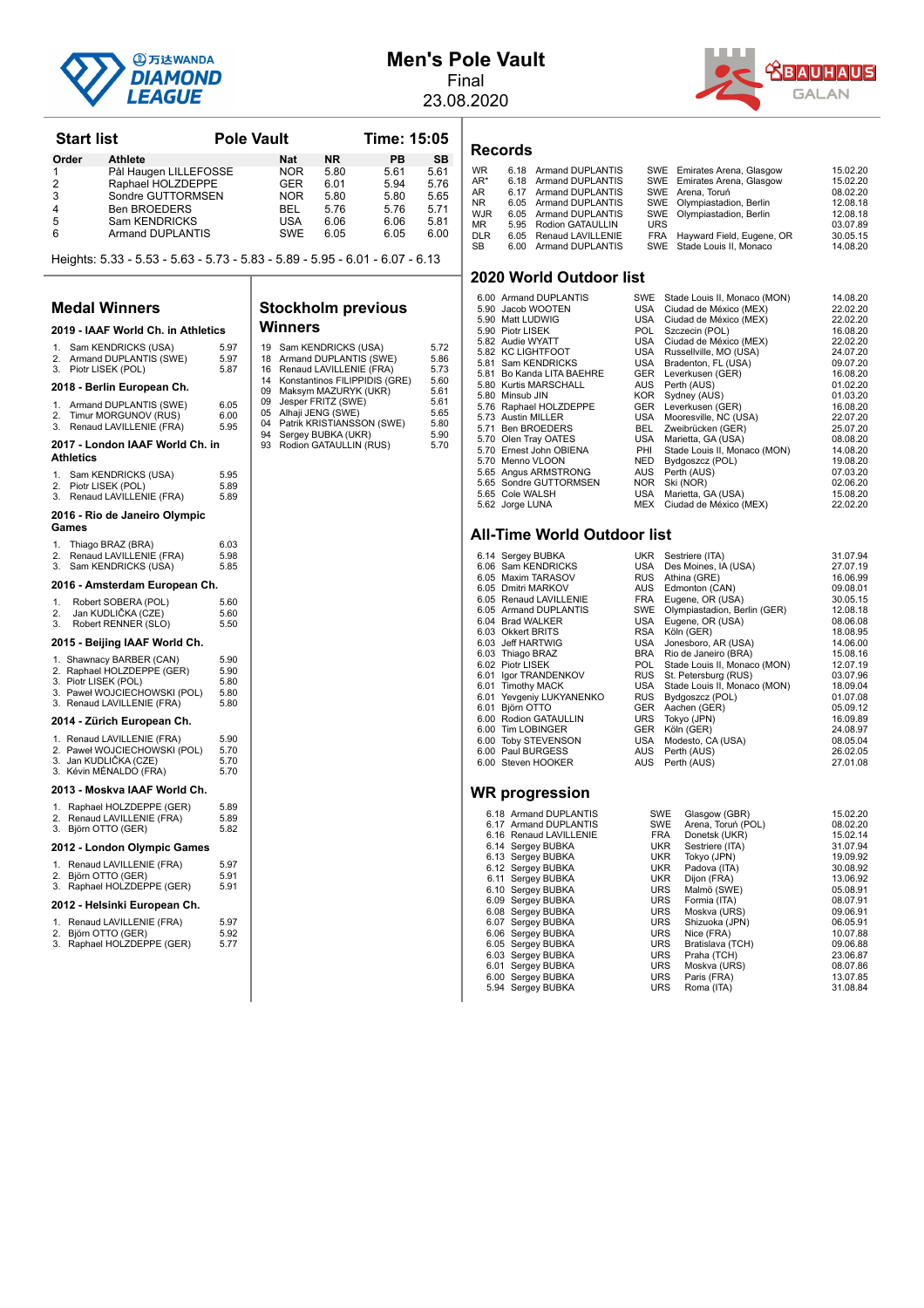| Men's Pole Vault                                                                                                                                                                                                                                                                                                                                                                                                                                                                                                                                                                                                                                                                                                             |                 | Final                              | 23.08.2020                               |
|------------------------------------------------------------------------------------------------------------------------------------------------------------------------------------------------------------------------------------------------------------------------------------------------------------------------------------------------------------------------------------------------------------------------------------------------------------------------------------------------------------------------------------------------------------------------------------------------------------------------------------------------------------------------------------------------------------------------------|-----------------|------------------------------------|------------------------------------------|
| Pål Haugen LILLEFOSSE (NOR)<br>$\mathbf 1$                                                                                                                                                                                                                                                                                                                                                                                                                                                                                                                                                                                                                                                                                   | 19 <sub>V</sub> | SB and PB: 5.61 Oslo (NOR) 11.06   |                                          |
| GENERAL: European U18 champion Pole Vault (18)   European Junior champion Pole Vault (19)                                                                                                                                                                                                                                                                                                                                                                                                                                                                                                                                                                                                                                    |                 |                                    |                                          |
| OTHER PB'S: 10.55 100m(18) - 14.19 110mH (0.91)(17)                                                                                                                                                                                                                                                                                                                                                                                                                                                                                                                                                                                                                                                                          |                 |                                    |                                          |
| HONOURS: Eur. Jun. Ch. (1xGold)   Eur. U18 Ch. (1xGold, 1xBronze)   NICH (2xWin)                                                                                                                                                                                                                                                                                                                                                                                                                                                                                                                                                                                                                                             |                 |                                    |                                          |
| 2020: Pole Vault ind. Bergen (NOR) 1. 5.40 - Pole Vault ind. Stockholm (SWE) 1. 5.60 - Pole Vault ind. Bærum (NOR) 1. 5.65 - Pole Vault ind. Athlone (IRL) 1. 5.60 - Pole<br>Vault ind. Berlin (GER) 3.5.61 - Pole Vault ind. Ulsteinvik (NOR) 2.5.70 - Pole Vault ind. Bergen (NOR) 1.5.54 - Pole Vault ind. Bergen (NOR) 1.5.35 - Pole Vault Oslo<br>(NOR) 2. 5.61 - Pole Vault Göteborg (SWE) 2. 5.60 - Pole Vault Karlstad (SWE) 4. 5.52 - Pole Vault Oslo (NOR) 2. 5.31                                                                                                                                                                                                                                                 |                 |                                    |                                          |
| INFO: Started athletics at the age of 7; his favourite app is Instagram. Inspired by Armand Duplantis. His proudest sporting moment is when he won the EYOF in Gyor in<br>2017. Also a good and fast runner; likes go to the cinama or bowling; also likes pop and rap music.                                                                                                                                                                                                                                                                                                                                                                                                                                                |                 |                                    |                                          |
| $\overline{2}$<br>Raphael HOLZDEPPE (GER)                                                                                                                                                                                                                                                                                                                                                                                                                                                                                                                                                                                                                                                                                    | 30 <sub>V</sub> | SB: 5.76 Leverkusen (GER) 16.08    | PB: 5.94 Nürnberg (GER) 26.07.2015       |
| GENERAL: World champion Pole Vault (13)   World Championships Silver medallist Pole Vault (15)<br>HONOURS: OG (1xBronze): 3. Pole Vault London(12) 5.91 - 7. Pole Vault Beijing(08) 5.60   World Ch. (1xGold, 1xSilver): 1. Pole Vault Moskva(13) 5.89 - 2. Pole<br>Vault Beijing(15) 5.90 - 6. Pole Vault Doha(19) 5.70   World Jun. Ch. (1xGold)<br>2020: Pole Vault Zweibrücken (GER) 9. 5.36 - Pole Vault Braunschweig (GER) NCH 3. 5.50 - Pole Vault Leverkusen (GER) 3. 5.76<br>INFO: Won Germany's 1st WCH pole vault gold medal (2013) Born in Kaiserslautern; 181cm / 80kg. Has African origin; was adopted by a German couple shortly after his<br>birth. Loves football; his favourite club is FC Bayern München. |                 |                                    |                                          |
| 3<br><b>Sondre GUTTORMSEN (NOR)</b>                                                                                                                                                                                                                                                                                                                                                                                                                                                                                                                                                                                                                                                                                          | 21y             | SB: 5.65 Ski (NOR) 02.06           | PB: 5.80 Leverkusen (GER) 24.07.2019     |
| GENERAL: European Championships finalist   2 times National champion Pole Vault (19, 18)                                                                                                                                                                                                                                                                                                                                                                                                                                                                                                                                                                                                                                     |                 |                                    |                                          |
| OTHER PB'S: 14.02 110mH (0.99)(18)   Current Records: 1xNR: NR 5.80 Pole Vault Leverkusen(19)                                                                                                                                                                                                                                                                                                                                                                                                                                                                                                                                                                                                                                |                 |                                    |                                          |
| HONOURS: Eur. Team Ch./1st (1xWin)                                                                                                                                                                                                                                                                                                                                                                                                                                                                                                                                                                                                                                                                                           |                 |                                    |                                          |
| 2020: Pole Vault Ski (NOR) 1. 5.65 - Pole Vault Oslo (NOR) 1. 5.61                                                                                                                                                                                                                                                                                                                                                                                                                                                                                                                                                                                                                                                           |                 |                                    |                                          |
| INFO: Born in Ski. Studies: University of California Los Angeles. Admires Sergei Bubka and gymnast Nile Wilson. Hobbies include cliff diving, surfing and gymnastics.                                                                                                                                                                                                                                                                                                                                                                                                                                                                                                                                                        |                 |                                    |                                          |
| 4<br><b>Ben BROEDERS (BEL)</b>                                                                                                                                                                                                                                                                                                                                                                                                                                                                                                                                                                                                                                                                                               | 25y             | SB: 5.71 Zweibrücken (GER) 25.07   | PB: 5.76 Hof (GER) 29.06.2019            |
| GENERAL: European U23 champion Pole Vault (17)   European Championships finalist Pole Vault (16)                                                                                                                                                                                                                                                                                                                                                                                                                                                                                                                                                                                                                             |                 |                                    |                                          |
| Current Records: 1xNR: NR 5.76 Pole Vault Hof(19)                                                                                                                                                                                                                                                                                                                                                                                                                                                                                                                                                                                                                                                                            |                 |                                    |                                          |
| HONOURS: WUG (1xBronze)   Eur. U23 Ch. (1xGold)   NCH (2xWin)                                                                                                                                                                                                                                                                                                                                                                                                                                                                                                                                                                                                                                                                |                 |                                    |                                          |
| 2020: Pole Vault ind. Cottbus (GER) 2. 5.75 - Pole Vault ind. Düsseldorf (GER) 4. 5.70 - Pole Vault ind. Chemnitz (GER) 1. 5.70 - Pole Vault ind. Dortmund (GER) 1. 5.70 -<br>Pole Vault ind. Glasgow (GBR) 3. 5.75 - Pole Vault ind. Liévin (FRA) 3. 5.80 - Pole Vault ind. Clermont-Ferrand (FRA) 4. 5.80 - Pole Vault Karlstad (SWE) 2. 5.62 - Pole<br>Vault Zweibrücken (GER) 1. 5.71 - Pole Vault Bruxelles (BEL) 1. 5.66 - Pole Vault Monaco (MON) 2. 5.70 - Pole Vault Bruxelles (BEL) NCH 1. 5.60                                                                                                                                                                                                                    |                 |                                    |                                          |
| <b>INFO:</b> Born in Leuven.                                                                                                                                                                                                                                                                                                                                                                                                                                                                                                                                                                                                                                                                                                 |                 |                                    |                                          |
| 5<br><b>Sam KENDRICKS (USA)</b>                                                                                                                                                                                                                                                                                                                                                                                                                                                                                                                                                                                                                                                                                              | 27y             | SB: 5.81 Bradenton, FL (USA) 09.07 | PB: 6.06 Des Moines, IA (USA) 27.07.2019 |
| GENERAL: 2 times World champion Pole Vault (19, 17)   2 times World Indoor Championships Silver medallist Pole Vault ind. (18, 16)                                                                                                                                                                                                                                                                                                                                                                                                                                                                                                                                                                                           |                 |                                    |                                          |
| Current Records: 2xAR: AR 6.06 Pole Vault Des Moines, IA(19) - AR 6.01 Pole Vault ind. Rouen(20)                                                                                                                                                                                                                                                                                                                                                                                                                                                                                                                                                                                                                             |                 |                                    |                                          |
| HONOURS: OG (1xBronze): 3. Pole Vault Rio de Janeiro(16) 5.85   World Ch. (2xGold): 1. Pole Vault Doha(19) 5.97 - 1. Pole Vault London(17) 5.95   World Ind. Ch.<br>(2xSilver): 2. Pole Vault ind. Birmingham(18) 5.85 - 2. Pole Vault ind. Portland, OR(16) 5.80   World (Cont.) Cup (1xGold)                                                                                                                                                                                                                                                                                                                                                                                                                               |                 |                                    |                                          |
| 2020: Pole Vault ind. Cottbus (GER) 1. 5.80 - Pole Vault ind. Karlsruhe (GER) 9. 5.50 - Pole Vault ind. Düsseldorf (GER) 2. 5.80 - Pole Vault ind. Rouen (FRA) 1. 6.01 - Pole<br>Vault ind. Łódź (POL) 1. 5.80 - Pole Vault ind. Glasgow (GBR) 2. 5.75 - Pole Vault ind. Liévin (FRA) 2. 5.90 - Pole Vault ind. Clermont-Ferrand (FRA) 3. 5.87 - Pole Vault<br>ind. Ulsteinvik (NOR) 1. 5.80 - Pole Vault Bradenton, FL (USA) 1. 5.81 - Pole Vault Leverkusen (GÉR) 1. 5.81 - Pole Vault Bydgoszcz (POL) 1. 5.80                                                                                                                                                                                                             |                 |                                    |                                          |
| INFO: Former USATF Jesse Owens Award winner; U.S. Army second lieutenant and former U.S Male Athlete of the Year by T&F News he is the 1st pole vaulter to win this<br>poll. 1st American who won pole vault in Diamond League history. Born in Oxford, Miss. Has a twin brother, Tom.                                                                                                                                                                                                                                                                                                                                                                                                                                       |                 |                                    |                                          |
| 6<br><b>Armand DUPLANTIS (SWE)</b>                                                                                                                                                                                                                                                                                                                                                                                                                                                                                                                                                                                                                                                                                           | 20 <sub>V</sub> | SB: 6.00 Monaco (MON) 14.08        | PB: 6.05 Berlin (GER) 12.08.2018         |
| GENERAL: World Championships Silver medallist Pole Vault (19)   European champion Pole Vault (18)                                                                                                                                                                                                                                                                                                                                                                                                                                                                                                                                                                                                                            |                 |                                    |                                          |
| Current Records: 2xWR: WR 6.18 Pole Vault Glasgow(20) - WR 6.18 Pole Vault ind. Glasgow(20) 1xNR: NR 6.05 Pole Vault Berlin(18) 1xWJR: WJR 5.88 Pole Vault                                                                                                                                                                                                                                                                                                                                                                                                                                                                                                                                                                   |                 |                                    |                                          |

ind. Clermont-Ferrand(18)

**HONOURS: World Ch. (1xSilver):** 2. Pole Vault Doha(19) 5.97 | **World Jun. Ch. (1xGold, 1xBronze)** | **World Youth Ch. (1xGold)**

**2020:** Pole Vault ind. Düsseldorf (GER) 1. 6.00 - Pole Vault ind. Toruń (POL) 1. 6.17 - Pole Vault ind. Glasgow (GBR) 1. 6.18 - Pole Vault ind. Liévin (FRA) 1. 6.07 - Pole Vault<br>ind. Clermont-Ferrand (FRA) 1. 6.01 - Pole

**INFO:** Swedish-American citizen; world record holder since February 2020. Studies: Louisiana State University; in 2020 he wrote history while becoming only the 2nd pole<br>vaulter after Bubka to clear 6 m or higher in each o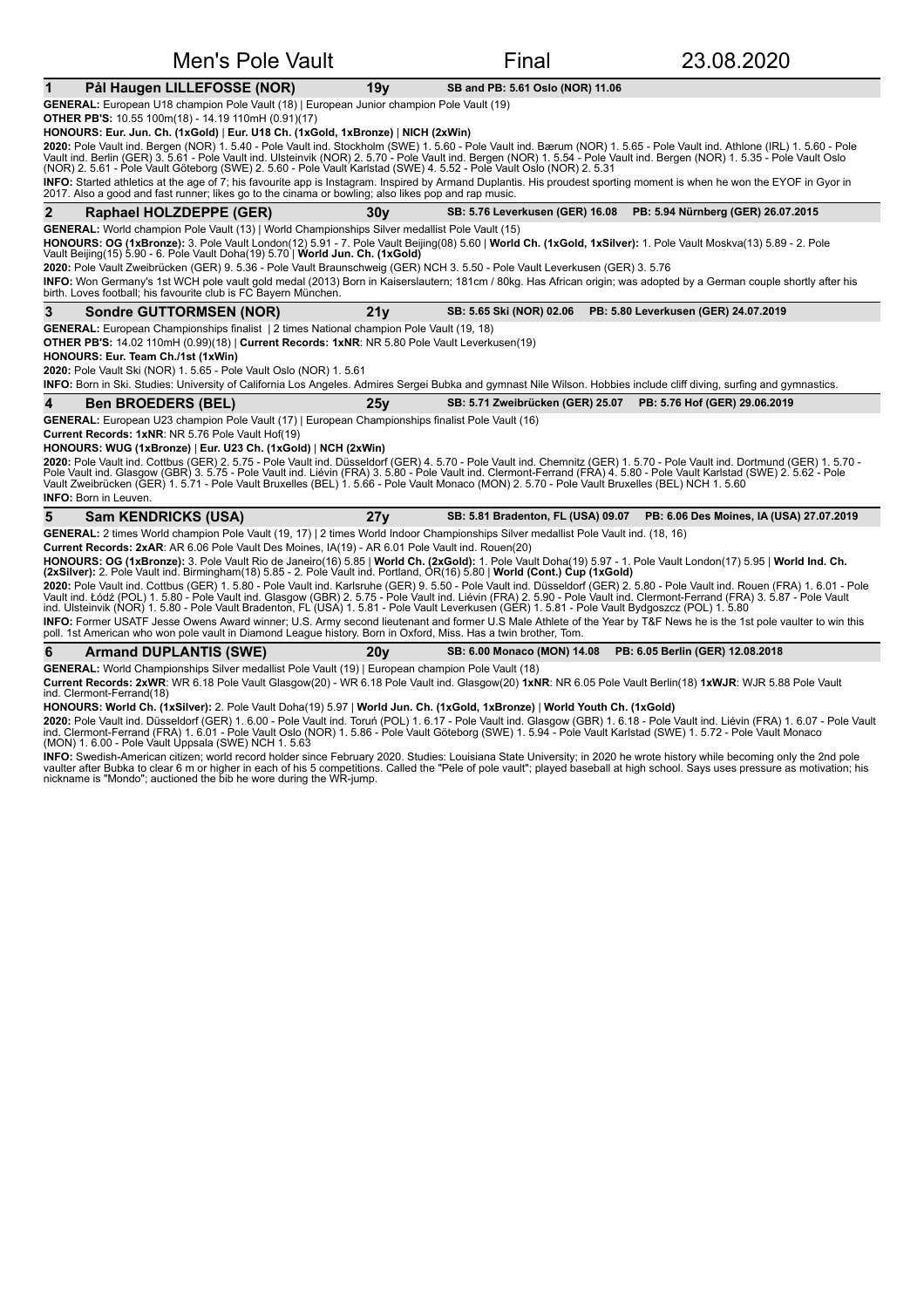

# **Men's Long Jump** Final

23.08.2020



|          | <b>Start list</b>    |                                                                        |              | Long Jump  |                                                    | Time: 15:14                           |              |
|----------|----------------------|------------------------------------------------------------------------|--------------|------------|----------------------------------------------------|---------------------------------------|--------------|
| Order    |                      | Athlete                                                                |              | Nat        | NR.                                                | PВ                                    | SΒ           |
| 1        |                      | Ingar KIPLESUND                                                        |              | NOR.       | 8.10                                               | 8.10                                  | 7.68         |
| 2        |                      | Antonino TRIO                                                          |              | ITA.       | 8.47                                               | 7.96                                  | 7.96         |
| 3        |                      | Marko ČEKO                                                             |              | CRO        | 8.23                                               | 8.04                                  | 8.04         |
| 4        |                      | Andreas CARLSSON                                                       |              | SWE        | 8.44                                               | 7.91                                  | 7.67         |
| 5        |                      | Filippo RANDAZZO                                                       |              | ITA.       | 8.47                                               | 8.12                                  | 8.12         |
| 6        |                      | Kristian PULLI                                                         |              | <b>FIN</b> | 8.27                                               | 8.27                                  | 8.27         |
| 7        |                      | Ruswahl SAMAAI                                                         |              | RSA        | 8.65                                               | 8.49                                  |              |
| 8        |                      | Thobias MONTLER                                                        |              | SWE        | 8.44                                               | 8.22                                  | 8.15         |
|          |                      |                                                                        |              |            |                                                    |                                       |              |
|          | <b>Medal Winners</b> |                                                                        |              |            | <b>Stockholm previous</b>                          |                                       |              |
|          |                      | 2019 - IAAF World Ch. in Athletics                                     |              | Winners    |                                                    |                                       |              |
|          | 1. Tajay GAYLE (JAM) |                                                                        | 8.69         |            | 19 Thobias MONTLER (SWE)                           |                                       | 8.22         |
|          |                      | 2. Jeff HENDERSON (USA)                                                | 8.39         |            |                                                    | 18 Juan Miguel ECHEVARRIA (CUB)       | 8.83         |
|          |                      | 3. Juan Miguel ECHEVARRIA (CUB)                                        | 8.34         |            | 17 Luvo MANYONGA (RSA)<br>15 Greg RUTHERFORD (GBR) |                                       | 8.36<br>8.34 |
|          |                      | 2018 - Berlin European Ch.                                             |              |            |                                                    | 14 Godfrey Khotso MOKOENA (RSA)       | 8.09         |
| 1.       |                      | Miltiadis TENTOGLOU (GRE)                                              | 8.25         |            | 13 Aleksandr MENKOV (RUS)                          |                                       | 8.18         |
| 2.       |                      | Fabian HEINLE (GER)                                                    | 8.13         |            | 11 Mitchell WATT (AUS)                             |                                       | 8.54         |
| 3.       |                      | Serhiy NYKYFOROV (UKR)                                                 | 8.13         |            |                                                    | 01 Hussein Taher AL SABEE (KSA)       | 7.88         |
|          |                      | 2017 - London IAAF World Ch. in                                        |              |            | 97 Iván PEDROSO (CUB)                              | 95 Kareem STREETE-THOMPSON (USA) 8.16 | 8.59         |
|          | Athletics            |                                                                        |              |            |                                                    |                                       |              |
| 1.       |                      | Luvo MANYONGA (RSA)                                                    | 8.48         |            |                                                    |                                       |              |
| 2.       |                      | Jarrion LAWSON (USA)                                                   | 8.44         |            |                                                    |                                       |              |
| 3.       |                      | Ruswahl SAMAAI (RSA)                                                   | 8.32         |            |                                                    |                                       |              |
|          |                      | 2016 - Rio de Janeiro Olympic Games                                    |              |            |                                                    |                                       |              |
| 1.       |                      | Jeff HENDERSON (USA)                                                   | 8.38         |            |                                                    |                                       |              |
| 2.       |                      | Luvo MANYONGA (RSA)                                                    | 8.37         |            |                                                    |                                       |              |
| 3.       |                      | Greg RUTHERFORD (GBR)                                                  | 8.29         |            |                                                    |                                       |              |
|          |                      | 2016 - Amsterdam European Ch.                                          |              |            |                                                    |                                       |              |
| 1.       |                      | Greg RUTHERFORD (GBR)                                                  | 8.25         |            |                                                    |                                       |              |
| 2.<br>3. |                      | Michel TORNEUS (SWE)<br>Ignisious GAISAH (NED)                         | 8.21<br>7.93 |            |                                                    |                                       |              |
|          |                      | 2015 - Beijing IAAF World Ch.                                          |              |            |                                                    |                                       |              |
|          |                      |                                                                        |              |            |                                                    |                                       |              |
| 1.       |                      | Greg RUTHERFORD (GBR)                                                  | 8.41         |            |                                                    |                                       |              |
| 2.<br>3. |                      | Fabrice LAPIERRE (AUS)<br>Jianan WANG (CHN)                            | 8.24<br>8.18 |            |                                                    |                                       |              |
|          |                      | 2014 - Zürich European Ch.                                             |              |            |                                                    |                                       |              |
| 1.       |                      | Greg RUTHERFORD (GBR)                                                  | 8.29         |            |                                                    |                                       |              |
| 2.       |                      | Louis TSATOUMAS (GRE)                                                  | 8.15         |            |                                                    |                                       |              |
| 3.       |                      | Kafétien GOMIS (FRA)                                                   | 8.14         |            |                                                    |                                       |              |
|          |                      | 2013 - Moskva IAAF World Ch.                                           |              |            |                                                    |                                       |              |
|          |                      | 1. Aleksandr MENKOV (RUS)                                              | 8.56         |            |                                                    |                                       |              |
|          |                      | 2. Ignisious GAISAH (NED)<br>3. Luis Alberto RIVERA MORALES (MEX) 8.27 | 8.29         |            |                                                    |                                       |              |
|          |                      | 2012 - London Olympic Games                                            |              |            |                                                    |                                       |              |
| 1.       |                      | Greg RUTHERFORD (GBR)                                                  | 8.31         |            |                                                    |                                       |              |
| 2.       | Mitchell WATT (AUS)  |                                                                        | 8.16         |            |                                                    |                                       |              |
| 3.       | Will CLAYE (USA)     |                                                                        | 8.12         |            |                                                    |                                       |              |
|          |                      | 2012 - Helsinki European Ch.                                           |              |            |                                                    |                                       |              |
| 1.       |                      | Sebastian BAYER (GER)                                                  | 8.34         |            |                                                    |                                       |              |
| 2.<br>3. |                      | Luis Felipe MÉLIZ (ESP)                                                | 8.21         |            |                                                    |                                       |              |
|          |                      | Michel TORNÉUS (SWE)                                                   | 8.17         |            |                                                    |                                       |              |
|          |                      |                                                                        |              |            |                                                    |                                       |              |
|          |                      |                                                                        |              |            |                                                    |                                       |              |
|          |                      |                                                                        |              |            |                                                    |                                       |              |

# **Stockholm previous**

| 18<br>17<br>15<br>14<br>11<br>01<br>97<br>95 | 19 Thobias MONTLER (SWE)<br>Juan Miguel ECHEVARRÍA (CUB)<br>Luvo MANYONGA (RSA)<br>Greg RUTHERFORD (GBR)<br>Godfrey Khotso MOKOENA (RSA)<br>13 Aleksandr MENKOV (RUS)<br>Mitchell WATT (AUS)<br>Hussein Taher AL SABEE (KSA)<br>Iván PEDROSO (CUB)<br>Kareem STREETE-THOMPSON (USA) | 8.22<br>8.83<br>8.36<br>8.34<br>8.09<br>8.18<br>8.54<br>7.88<br>8.59<br>8.16 |
|----------------------------------------------|-------------------------------------------------------------------------------------------------------------------------------------------------------------------------------------------------------------------------------------------------------------------------------------|------------------------------------------------------------------------------|
|                                              |                                                                                                                                                                                                                                                                                     |                                                                              |
|                                              |                                                                                                                                                                                                                                                                                     |                                                                              |

#### **Records**

| <b>WR</b><br>AR.<br><b>NR</b><br><b>WJR</b><br><b>MR</b><br><b>DLR</b><br><b>DLR</b><br><b>SB</b> | 8.95<br>8.86<br>8.44<br>8.35<br>8.59<br>8.65<br>8.65<br>8.28 | Mike POWELL<br>Robert EMMIYAN<br>Michel TORNÉUS<br>Sergey MORGUNOV<br>Iván PEDROSO<br>Juan Miguel ECHEVARRÍA<br>Juan Miquel ECHEVARRÍA<br>Lester Alcides LESCAY GAY | USA<br><b>URS</b><br><b>SWE</b><br><b>RUS</b><br><b>CUB</b><br><b>CUB</b><br><b>CUB</b><br><b>CUB</b> |                          | Olympic Stadium, Tokyo<br>Tsakhadzor<br>Monachil<br>Cheboksarv<br>Letzigrund, Zürich<br>Letzigrund, Zürich<br>Camagüey | 30.08<br>22.05<br>10.07<br>20.06<br>07.07<br>29.08<br>29.08<br>23.02 |
|---------------------------------------------------------------------------------------------------|--------------------------------------------------------------|---------------------------------------------------------------------------------------------------------------------------------------------------------------------|-------------------------------------------------------------------------------------------------------|--------------------------|------------------------------------------------------------------------------------------------------------------------|----------------------------------------------------------------------|
|                                                                                                   |                                                              | 2020 World Outdoor list                                                                                                                                             |                                                                                                       |                          |                                                                                                                        |                                                                      |
| 8.28                                                                                              |                                                              | +1.6 Lester Alcides LESCAY GAY                                                                                                                                      |                                                                                                       | <b>CUB</b>               | Camagüey (CUB)                                                                                                         | 23.02                                                                |
| 8.27                                                                                              |                                                              | +1.8 Kristian PULLI                                                                                                                                                 |                                                                                                       | <b>FIN</b>               | Espoo (FIN)                                                                                                            | 11.06                                                                |
| 8.26                                                                                              |                                                              | +1.9 Maykel MASSO                                                                                                                                                   |                                                                                                       | <b>CUB</b>               | Camagüey (CUB)                                                                                                         | 23.02                                                                |
| 8.25                                                                                              |                                                              | -0.7 Juan Miguel ECHEVARRÍA                                                                                                                                         |                                                                                                       | <b>CUB</b>               | La Habana (CUB)                                                                                                        | 21.03                                                                |
| 8.23                                                                                              |                                                              | +1.6 Tajay GAYLE                                                                                                                                                    |                                                                                                       | <b>JAM</b>               | Kingston (JAM)                                                                                                         | 11.07                                                                |
| 8.20                                                                                              |                                                              | +1.4 Darcy ROPER                                                                                                                                                    |                                                                                                       | <b>AUS</b>               | Canberra (AUS)                                                                                                         | 25.01                                                                |
| 8.20                                                                                              |                                                              | +0.3 Cheswill JOHNSON                                                                                                                                               |                                                                                                       | <b>RSA</b>               | Johannesburg (RSA)                                                                                                     | 01.02                                                                |
| 8.15                                                                                              |                                                              | +1.3 Simon EHAMMER                                                                                                                                                  |                                                                                                       | SUI                      | Schaffhausen (SUI)                                                                                                     | 27.06                                                                |
| 8.15                                                                                              |                                                              | 0.0 Thobias MONTLER                                                                                                                                                 |                                                                                                       | SWE                      | Uppsala (SWE)                                                                                                          | 16.08                                                                |
| 8.13                                                                                              |                                                              | -0.8 Augustin BEY                                                                                                                                                   |                                                                                                       | <b>FRA</b>               | Bruxelles (BEL)                                                                                                        | 09.08                                                                |
| 8.12                                                                                              |                                                              | +1.4 Filippo RANDAZZO                                                                                                                                               |                                                                                                       | <b>ITA</b>               | Savona (ITA)                                                                                                           | 16.07                                                                |
| 8.10                                                                                              |                                                              | +0.6 Uladzislau BULAKHAU                                                                                                                                            |                                                                                                       | <b>BLR</b>               | Minsk (BLR)                                                                                                            | 02.08                                                                |
| 8.10<br>8.06                                                                                      |                                                              | +0.2 Radek JUŠKA<br>+0.6 Alexandros-Viktor PERISTERIS                                                                                                               |                                                                                                       | <b>CZE</b><br><b>GRE</b> | Plzen (CZE)                                                                                                            | 09.08<br>29.07                                                       |
| 8.06                                                                                              |                                                              | +0.3 Julian HOWARD                                                                                                                                                  |                                                                                                       | <b>GER</b>               | Kalamata (GRE)                                                                                                         | 01.08                                                                |
| 8.04                                                                                              |                                                              | +1.3 Marko ČEKO                                                                                                                                                     |                                                                                                       | CRO                      | Weinheim (GER)<br>Zagreb (CRO)                                                                                         | 08.08                                                                |
| 8.03                                                                                              |                                                              | 0.0 Changzhou HUANG                                                                                                                                                 |                                                                                                       | <b>CHN</b>               | Chengdu (CHN)                                                                                                          | 30.05                                                                |
| 8.01                                                                                              |                                                              | -1.2 Yaoguang ZHANG                                                                                                                                                 |                                                                                                       | <b>CHN</b>               | Dalian (CHN)                                                                                                           | 30.05                                                                |
| 7.99                                                                                              |                                                              | +0.9 Henry SMITH                                                                                                                                                    |                                                                                                       | AUS                      | Canberra (AUS)                                                                                                         | 25.01                                                                |
| 7.96                                                                                              |                                                              | +0.5 Antonino TRIO                                                                                                                                                  |                                                                                                       | <b>ITA</b>               | Palermo (ITA)                                                                                                          | 25.07                                                                |
|                                                                                                   |                                                              |                                                                                                                                                                     |                                                                                                       |                          |                                                                                                                        |                                                                      |

#### **All-Time World Outdoor list**

|  | 8.95 +0.3 Mike POWELL             | USA Olympic Stadium, Tokyo (JPN) | 30.08 |
|--|-----------------------------------|----------------------------------|-------|
|  | 8.90 +2.0 Bob BEAMON              | USA Ciudad de México (MEX)       | 18.10 |
|  | 8.87 -0.2 Carl LEWIS              | USA Olympic Stadium, Tokyo (JPN) | 30.08 |
|  | 8.86 +1.9 Robert EMMIYAN          | URS Tsakhadzor (ARM)             | 22.05 |
|  | 8.74 +1.4 Larry MYRICKS           | USA Indianapolis, IN (USA)       | 18.07 |
|  | 8.74 +2.0 Erick WALDER            | USA El Paso, TX (USA)            | 02.04 |
|  | 8.74 -1.2 Dwight PHILLIPS         | USA Eugene, OR (USA)             | 07.06 |
|  | 8.73 +1.2 Irving SALADINO         | PAN Hengelo (NED)                | 24.05 |
|  | 8.71 +1.9 Iván PEDROSO            | CUB Helmántico, Salamanca (ESP)  | 18.07 |
|  | 8.69 + 0.5 Tajay GAYLE            | JAM Doha (QAT)                   | 28.09 |
|  | 8.68 +1.7 Juan Miguel ECHEVARRÍA  | CUB Bad Langensalza (GER)        | 30.06 |
|  | 8.66 +1.6 Louis TSATOUMAS         | GRE Kalamata (GRE)               | 02.06 |
|  | 8.65 +1.3 Luvo MANYONGA           | RSA Potchefstroom (RSA)          | 22.04 |
|  | 8.63 +0.5 Kareem STREETE-THOMPSON | USA Linz (AUT)                   | 04.07 |
|  | 8.62 +0.7 James BECKFORD          | JAM Orlando, FL (USA)            | 05.04 |
|  | 8.58 +1.8 Jarrion LAWSON          | USA Eugene, OR (USA)             | 03.07 |
|  | 8.56 +1.3 Yago LAMELA             | ESP Torino (ITA)                 | 24.06 |
|  | 8.56 +0.2 Aleksandr MENKOV        | RUS Luzhniki, Moskva (RUS)       | 16.08 |
|  | 8.54 +0.9 Lutz DOMBROWSKI         | GDR Lenin Stadium, Moskva (URS)  | 28.07 |
|  | 8.54 +1.7 Mitchell WATT           | AUS Stockholm (SWE)              | 29.07 |
|  |                                   |                                  |       |
|  |                                   |                                  |       |

| 8.95 |     | +0.3 Mike POWELL        | USA        | Olympic Stadium, Tokyo (JPN) | 30.08 |
|------|-----|-------------------------|------------|------------------------------|-------|
| 8.90 |     | +2.0 Bob BEAMON         |            | USA Ciudad de México (MEX)   | 18.10 |
| 8.35 |     | 0.0 Igor TER-OVANESYAN  |            | URS Ciudad de México (MEX)   | 19.10 |
| 8.35 |     | 0.0 Ralph BOSTON        | USA        | Modesto, CA (USA)            | 29.05 |
| 8.34 |     | +1.0 Ralph BOSTON       |            | USA Los Angeles, CA (USA)    | 12.09 |
| 8.31 |     | 0.0 Ralph BOSTON        |            | USA Kingston (JAM)           | 15.08 |
| 8.31 |     | -0.1 Igor TER-OVANESYAN | <b>URS</b> | Yerevan (ARM)                | 10.06 |
| 8.28 |     | +1.2 Ralph BOSTON       | USA        | Moskva (URS)                 | 16.07 |
| 8.24 |     | +1.8 Ralph BOSTON       |            | USA Modesto, CA (USA)        | 27.05 |
| 8.21 |     | 0.0 Ralph BOSTON        | <b>USA</b> | Walnut, CA (USA)             | 12.08 |
| 8.13 |     | +1.5 Jesse OWENS        | <b>USA</b> | Ann Arbor, MI (USA)          | 25.05 |
| 7.98 |     | +0.5 Chuhei NAMBU       | <b>JPN</b> | Tokyo (JPN)                  | 27.10 |
| 7.93 | 0.0 | Silvio CATOR            | HAI        | Colombes (FRA)               | 09.09 |
| 7.90 |     | Ed HAMM                 | USA        | Cambridge, MA (USA)          | 07.07 |
| 7.89 |     | DeHart HUBBARD          | <b>USA</b> | Chicago, IL (USA)            | 13.06 |
| 7.76 |     | Robert LEGENDRE         | <b>USA</b> | Colombes (FRA)               | 07.07 |
| 7.69 |     | Ned GOURDIN             | USA        | Cambridge, MA (USA)          | 23.07 |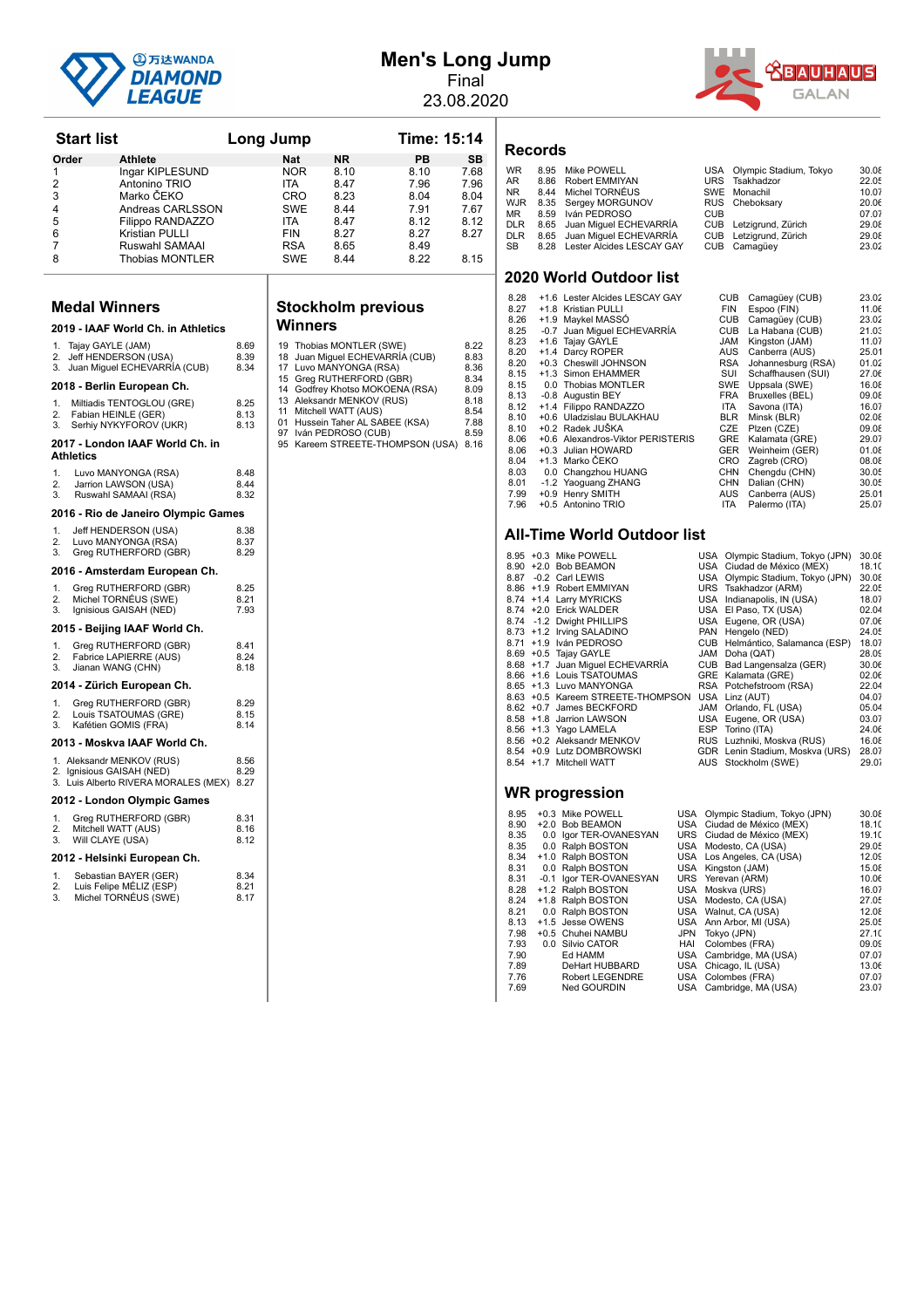| Men's Long Jump                                                                                                                                                                                                                                                                                                                                                                                                                                                                                                                                                                                                                                                         |     | Final                                   | 23.08.2020                         |
|-------------------------------------------------------------------------------------------------------------------------------------------------------------------------------------------------------------------------------------------------------------------------------------------------------------------------------------------------------------------------------------------------------------------------------------------------------------------------------------------------------------------------------------------------------------------------------------------------------------------------------------------------------------------------|-----|-----------------------------------------|------------------------------------|
| Ingar KIPLESUND (NOR)<br>1                                                                                                                                                                                                                                                                                                                                                                                                                                                                                                                                                                                                                                              | 23y | SB: 7.68 Oslo (NOR) 07.06               | PB: 8.10 Monachil (ESP) 17.08.2019 |
| GENERAL: 3 times National champion Long Jump (19, 16), Triple Jump (18)   2 times National Indoor champion Long Jump ind. (20, 17)<br>Current Records: 1xNR: NR 8.10 Long Jump Monachil(19)<br>HONOURS: NCH (3xWin)   NICH (2xWin)<br><b>2020:</b> Long Jump ind. Bærum (NOR) 1. 7.47 - Long Jump ind. Helsinki (FIN) 6. 7.39 - Long Jump ind. Ulsteinvik (NOR) 7. 7.45 - 150m Trondheim (NOR) 1. 16.22w - Long<br>Jump Oslo (NOR) 1. 7.68 - 200m Trondheim (NOR) 1. 21.83 -                                                                                                                                                                                            |     |                                         |                                    |
| Long Jump Kuortane (FIN) 4. 7.43 - 100m Overhalla (NOR) 2. 10.84 - 100m Overhalla (NOR) 2. 10.66w                                                                                                                                                                                                                                                                                                                                                                                                                                                                                                                                                                       |     |                                         |                                    |
| <b>Antonino TRIO (ITA)</b>                                                                                                                                                                                                                                                                                                                                                                                                                                                                                                                                                                                                                                              | 27y | SB and PB: 7.96 Palermo (ITA) 25.07     |                                    |
| <b>GENERAL:</b> National Indoor champion Long Jump ind. (18)<br><b>OTHER PB'S: 15.98 Triple Jump(14)</b><br><b>HONOURS: NICH (1xWin)</b>                                                                                                                                                                                                                                                                                                                                                                                                                                                                                                                                |     |                                         |                                    |
| 2020: Long Jump ind. Ancona (ITA) 1. 7.75 - Long Jump ind. Ancona (ITA) 1. 7.73 - Long Jump ind. Ancona (ITA) 2. 7.93 - Long Jump Palermo (ITA) 1. 7.68 - Long<br>Jump Savona (ITA) 2. 7.93 - Long Jump Palermo (ITA) 1. 7.96 - Long Jump Trieste (ITA) 2. 7.75 - Long Jump Lignano Sabbiadoro (ITA) 2. 7.61<br><b>INFO:</b> Born in Milazzo.                                                                                                                                                                                                                                                                                                                           |     |                                         |                                    |
| 3<br>Marko ČEKO (CRO)                                                                                                                                                                                                                                                                                                                                                                                                                                                                                                                                                                                                                                                   | 20v | SB and PB: 8.04 Zagreb (CRO) 08.08      |                                    |
| GENERAL: 3 times National champion 100m (20), 200m (20), Long Jump (20)   National Indoor champion Long Jump ind. (20)<br><b>OTHER PB'S:</b> 10.46 100m(20) - 20.98 200m(20)<br>HONOURS: NCH (3xWin)   NICH (1xWin)                                                                                                                                                                                                                                                                                                                                                                                                                                                     |     |                                         |                                    |
| <b>2020:</b> Long Jump ind. Zagreb (CRO) 1. 7.65 - Long Jump ind. Zagreb (CRO) 1. 7.55 - Long Jump ind. Itanbul (TUR) 5. 7.61 - Long Jump ind. Beograd (SRB) 3. 7.78 - Long<br>Jump Maribor (SLO) 1. 7.87 - Long Jump Zagreb (CRO) 2.<br>Jump Zagreb (CRO) NCH 1. 8.04 - 200m Zagreb (CRO) NCH 1. 21.18 - Long Jump Lignano Sabbiadoro (ITA) 1. 7.63                                                                                                                                                                                                                                                                                                                    |     |                                         |                                    |
| <b>Andreas CARLSSON (SWE)</b>                                                                                                                                                                                                                                                                                                                                                                                                                                                                                                                                                                                                                                           | 25v | <b>SB: 7.67 Ljungby (SWE) 01.08</b>     | PB: 7.91 Karlstad (SWE) 03.07.2019 |
| <b>GENERAL:</b> 2 times National champion High Jump (19, 16)   2 times National Indoor champion High Jump ind. (19, 17)<br>OTHER PB'S: 2.20 High Jump(15)<br>HONOURS: NCH (2xWin)   NICH (2xWin)<br>2020: Long Jump ind. Växjö (SWE) 1. 7.52 - Long Jump ind. Malmö (SWE) 5. 7.41 - Long Jump ind. Reykjavík (ISL) 1. 7.55 - Long Jump ind. Växjö (SWE) 4. 7.34 - Long<br>Jump Boras (SWE) 1. 7.42 - Long Jump Göteborg (SWE) 2. 7.81w - Long Jump Karlstad (SWE) 2. 7.62 - Long Jump Göteborg (SWE) 2. 7.64 - Long Jump Ljungby<br>(SWE) NCH ce 7.67 - Decathlon Ljungby (SWE) NCH 5. 6965 - Long Jump Sollentuna (SWE) 2. 7.53w - Long Jump Uppsala (SWE) NCH 2. 7.64 |     |                                         |                                    |
| 5<br>Filippo RANDAZZO (ITA)                                                                                                                                                                                                                                                                                                                                                                                                                                                                                                                                                                                                                                             | 24v | SB and PB: 8.12 Savona (ITA) 16.07      |                                    |
| GENERAL: European U23 Championships Silver medallist Long Jump (17)   4 times National champion Long Jump (19, 18, 17, 15)<br><b>OTHER PB'S: 10.32 100m(20)</b><br>HONOURS: Eur. U23 Ch. (1xSilver)   Eur. Jun. Ch. (1xBronze)   NCH (4xWin)<br>2020: Long Jump ind. Karlsruhe (GER) 7. 7.59 - Long Jump ind. Padova (ITA) 1. 7.64 - Long Jump ind. Ancona (ITA) 3. 7.84 - Long Jump Savona (ITA) 1. 8.12 - 100m Rieti<br>(ITA) 1. 10.32 - Long Jump Trieste (ITA) 1. 7.95<br><b>INFO:</b> Born in Caltagirone.                                                                                                                                                         |     |                                         |                                    |
| <b>Kristian PULLI (FIN)</b><br>6                                                                                                                                                                                                                                                                                                                                                                                                                                                                                                                                                                                                                                        | 25y | SB and PB: 8.27 Espoo (FIN) 11.06       |                                    |
| GENERAL: European U20 Championships Silver medallist Triple Jump (13)   3 times National champion Long Jump (20, 19, 14)<br><b>OTHER PB'S:</b> $10.62$ $100$ m(20) - $16.07$ Triple Jump(14)   <b>Current Records: 1xNR</b> : NR 8.27 Long Jump Espoo(20)<br>HONOURS: Eur. Jun. Ch. (1xSilver)   NCH (3xWin)   NICH (2xWin)<br>2020: Long Jump ind. Tampere (FIN) 2. 7.59 - Long Jump Espoo (FIN) 1. 8.27 - 100m Tampere (FIN) 1. 10.65 - 100m Tampere (FIN) h 10.62 - Long Jump Turku<br>(FIN) NCH 1. 7.83<br><b>INFO:</b> National record holder.                                                                                                                     |     |                                         |                                    |
| $\overline{7}$<br>Ruswahl SAMAAI (RSA)                                                                                                                                                                                                                                                                                                                                                                                                                                                                                                                                                                                                                                  | 28y | PB: 8.49 Potchefstroom (RSA) 22.04.2017 |                                    |
| GENERAL: 2 times African champion Long Jump (18, 16)   World Championships Bronze medallist Long Jump (17)<br><b>OTHER PB'S: 16.10 Triple Jump(14)</b><br>HONOURS: World Ch. (1xBronze): 3. Long Jump London(17) 8.32 - 5. Long Jump Doha(19) 8.23   World (Cont.) Cup (1xGold)   Afr. Ch. (2xGold, 1xBronze)<br>INFO: Grew up in Paarl; in a shack. Studies: University of Johannesburg; major in transport management and logistics. Switched from triple jump to long jump in 2010 after<br>knee surgery. Nickname: Rush.                                                                                                                                            |     |                                         |                                    |

8 Thobias MONTLER (SWE) 24y SB: 8.15 Uppsala (SWE) 16.08 PB: 8.22 Stockholm (SWE) 30.05.2019

GENERAL: European Indoor Championships Silver medallist Long Jump ind. (19) | European Junior champion 4x100m (15)

**OTHER PB'S:** 10.49 100m(19) - 21.22 200m(20)

**HONOURS: Eur. Ind. Ch. (1xSilver)** | **Eur. U23 Ch. (1xBronze)**

**2020:** 60m ind. Växjö (SWE) 1. 6.85 - Long Jump ind. Malmö (SWE) 1. 8.10 - Long Jump ind. Helsinki (FIN) 1. 7.90 - Long Jump ind. Madrid (ESP) 3. 8.02 - Long Jump<br>ind. Växjö (SWE) 1. 8.22 - 200m Göteborg (SWE) 2. 21.22 - **INFO:** Studies: Keiser University.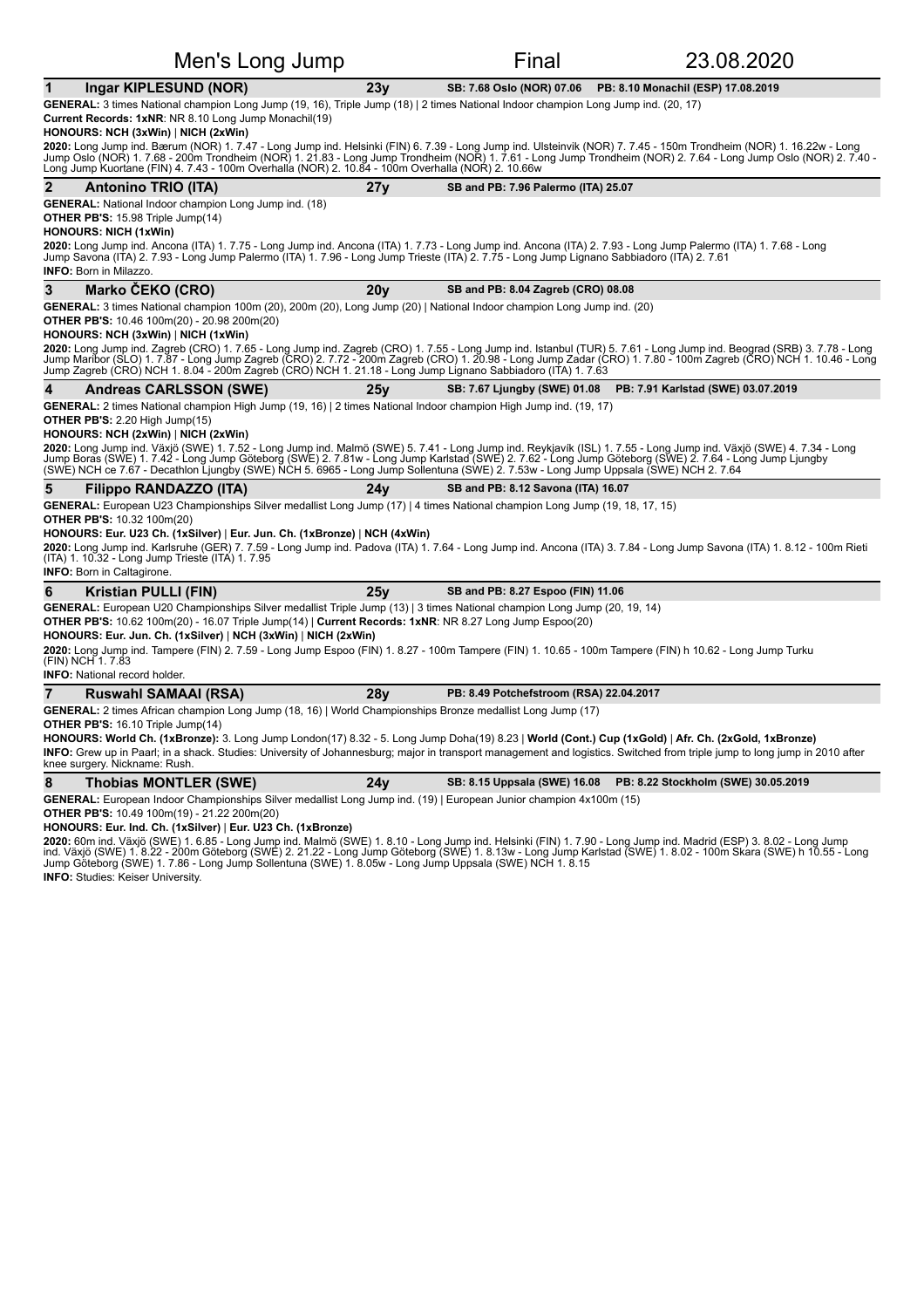

**Start list Constructs Discus Throw Time: 16:37** 

# **Men's Discus Throw**

Final 23.08.2020

**Records**



| Order            | Athlete                                                                      |                         | Nat        | <b>NR</b>                                                                        | PВ             | SB                      |
|------------------|------------------------------------------------------------------------------|-------------------------|------------|----------------------------------------------------------------------------------|----------------|-------------------------|
| 1                | Ola STUNES ISENE                                                             |                         | NOR        | 69.62                                                                            | 67.78          | 64.62                   |
| 2<br>3           | Lawrence OKOYE                                                               |                         | GBR        | 68.24                                                                            | 68.24          | 65.15<br>65.99          |
| 4                | <b>Robert URBANEK</b><br>Alin Alexandru FIRFIRICA                            |                         | POL<br>ROU | 71.84<br>68.12                                                                   | 66.93<br>67.32 | 66.22                   |
| 5                | Kristian CEH                                                                 |                         | SLO        | 68.75                                                                            | 68.75          | 68.75                   |
| 6                | Simon PETTERSSON                                                             |                         | SWE        | 71.86                                                                            | 67.10          | 67.10                   |
| 7<br>8           | Andrius GUDŽIUS<br>Daniel STÅHL                                              |                         | LTU<br>SWE | 73.88<br>71.86                                                                   | 69.59<br>71.86 | 68.68<br>71.37          |
|                  |                                                                              |                         |            |                                                                                  |                |                         |
|                  | <b>Medal Winners</b>                                                         |                         |            |                                                                                  |                |                         |
|                  | 2019 - IAAF World Ch. in Athletics                                           |                         |            | <b>Stockholm previous</b><br>Winners                                             |                |                         |
|                  |                                                                              |                         |            |                                                                                  |                |                         |
| 2.<br>3.         | 1. Daniel STÅHL (SWE)<br>Fedrick DACRES (JAM)<br>Lukas WEISSHAIDINGER (AUT)  | 67.59<br>66.94<br>66.82 | 18<br>17   | 19 Daniel STÅHL (SWE)<br>Fedrick DACRES (JAM)<br>Fedrick DACRES (JAM)            |                | 69.57<br>69.67<br>68.36 |
|                  | 2018 - Berlin European Ch.                                                   |                         |            | 15 Piotr MAŁACHOWSKI (POL)<br>13 Piotr MAŁACHOWSKI (POL)                         |                | 65.95<br>65.86          |
| 2.<br>3.         | 1. Andrius GUDŽIUS (LTU)<br>Daniel STÅHL (SWE)<br>Lukas WEISSHAIDINGER (AUT) | 68.46<br>68.23<br>65.14 | 11         | Virgilijus ALEKNA (LTU)<br>88 Luis Mariano DELIS (CUB)<br>85 Knut HJELTNES (NOR) |                | 65.05<br>65.72<br>67.20 |
| <b>Athletics</b> | 2017 - London IAAF World Ch. in                                              |                         | 82<br>81   | Art BURNS (USA)<br>Wolfgang SCHMIDT (GDR)                                        |                | 67.22<br>69.06          |
| 1.               | Andrius GUDZIUS (LTU)                                                        | 69.21                   |            |                                                                                  |                |                         |
| 2.<br>3.         | Daniel STAHL (SWE)<br>Mason FINLEY (USA)                                     | 69.19<br>68.03          |            |                                                                                  |                |                         |
|                  | 2016 - Rio de Janeiro Olympic Games                                          |                         |            |                                                                                  |                |                         |
| 1.<br>2.<br>3.   | Christoph HARTING (GER)<br>Piotr MAŁACHOWSKI (POL)<br>Daniel JASINSKI (GER)  | 68.37<br>67.55<br>67.05 |            |                                                                                  |                |                         |
|                  | 2016 - Amsterdam European Ch.                                                |                         |            |                                                                                  |                |                         |
| 1.               | Piotr MAŁACHOWSKI (POL)                                                      | 67.06                   |            |                                                                                  |                |                         |
| 2.<br>3.         | Philip MILANOV (BEL)<br>Gerd KANTER (EST)                                    | 65.71<br>65.27          |            |                                                                                  |                |                         |
|                  | 2015 - Beijing IAAF World Ch.                                                |                         |            |                                                                                  |                |                         |
| 1.               | Piotr MAŁACHOWSKI (POL)                                                      | 67.40                   |            |                                                                                  |                |                         |
| 2.<br>3.         | Philip MILANOV (BEL)<br>Robert URBANEK (POL)                                 | 66.90<br>65.18          |            |                                                                                  |                |                         |
|                  | 2014 - Zürich European Ch.                                                   |                         |            |                                                                                  |                |                         |
| 1.               | Robert HARTING (GER)                                                         | 66.07                   |            |                                                                                  |                |                         |
| 2.<br>3.         | Gerd KANTER (EST)<br>Robert URBANEK (POL)                                    | 64.75<br>63.81          |            |                                                                                  |                |                         |
|                  | 2013 - Moskva IAAF World Ch.                                                 |                         |            |                                                                                  |                |                         |
| 1                | Robert HARTING (GER)                                                         | 69.11                   |            |                                                                                  |                |                         |
| 2.<br>3.         | Piotr MAŁACHOWSKI (POL)<br>Gerd KANTER (EST)                                 | 68.36<br>65.19          |            |                                                                                  |                |                         |
|                  | 2012 - London Olympic Games                                                  |                         |            |                                                                                  |                |                         |
| 1.               | Robert HARTING (GER)                                                         | 68.27                   |            |                                                                                  |                |                         |
| 2.<br>3.         | Ehsan HADADI (IRI)<br>Gerd KANTER (EST)                                      | 68.18<br>68.03          |            |                                                                                  |                |                         |
|                  | 2012 - Helsinki European Ch.                                                 |                         |            |                                                                                  |                |                         |
| 1.               | Robert HARTING (GER)                                                         | 68.30                   |            |                                                                                  |                |                         |
| 2.<br>3.         | Gerd KANTER (EST)<br>Rutger SMITH (NED)                                      | 66.53<br>64.02          |            |                                                                                  |                |                         |
|                  |                                                                              |                         |            |                                                                                  |                |                         |

#### **Stockholm previous Winners**

| 19 | Daniel STÅHL (SWE)         | 69.57 |
|----|----------------------------|-------|
| 18 | Fedrick DACRES (JAM)       | 69.67 |
| 17 | Fedrick DACRES (JAM)       | 68.36 |
| 15 | Piotr MAŁACHOWSKI (POL)    | 65.95 |
| 13 | Piotr MAŁACHOWSKI (POL)    | 65.86 |
|    | 11 Virgilijus ALEKNA (LTU) | 65.05 |
| 88 | Luis Mariano DELIS (CUB)   | 65.72 |
| 85 | Knut HJELTNES (NOR)        | 67.20 |
|    | 82 Art BURNS (USA)         | 67.22 |
|    | 81 Wolfgang SCHMIDT (GDR)  | 69.06 |
|    |                            |       |
|    |                            |       |

# DLR 70.78 Fedrick DACRES JAM Rabat 16.06.19<br>
SB 71.37 Daniel STÅHL SWE Sollentuna 10.08.20 **2020 World Outdoor list**

| 71.37 Daniel STÅHL             | SWE        | Sollentuna (SWE)             | 10.08.20 |
|--------------------------------|------------|------------------------------|----------|
| 69.67 Fedrick DACRES           | JAM        | Kingston (JAM)               | 08.02.20 |
| 68.75 Kristjan ČEH             | <b>SLO</b> | Maribor (SLO)                | 23.06.20 |
| 68.68 Andrius GUDŽIUS          | LTU        | Klaipėda (LTU)               | 08.07.20 |
| 68.63 Lukas WEISSHAIDINGER     | AUT        | Schwechat (AUT)              | 25.05.20 |
| 67.10 Simon PETTERSSON         | SWE        | Hedens IP, Helsingborg (SWE) | 21.06.20 |
| 67.03 Mauricio ORTEGA          | COL.       | Lovelhe (POR)                | 29.02.20 |
| 66.54 Chad WRIGHT              | <b>JAM</b> | Kingston (JAM)               | 08.02.20 |
| 66.22 Alin Alexandru FIRFIRICA | ROU        | Bucuresti (ROU)              | 01.03.20 |
| 65.99 Robert URBANEK           | <b>POL</b> | Aleksandrów Łódzki (POL)     | 27.06.20 |
| 65.47 Matthew DENNY            | AUS        | Wellington (NZL)             | 28.02.20 |
| 65.15 Lawrence OKOYE           | <b>GBR</b> | Magdeburg (GER)              | 22.07.20 |
| 64.87 Piotr MAŁACHOWSKI        | <b>POL</b> | Spala (POL)                  | 08.08.20 |
| 64.86 Danijel FURTULA          | <b>MNE</b> | Split (CRO)                  | 07.03.20 |
| 64.66 Traves SMIKLE            | JAM        | Kingston (JAM)               | 07.03.20 |
| 64.62 Ola STUNES ISENE         | <b>NOR</b> | Stadion, Spikkestad (NOR)    | 06.06.20 |
| 64.40 Marek BÁRTA              | CZE        | Praha (CZE)                  | 10.06.20 |
| 64.35 Alex ROSE                | SAM        | Kutztown, PA (USA)           | 31.07.20 |
| 64.24 David WROBEL             | GER        | Schönebeck (GER)             | 24.07.20 |
| 64.14 Niklas ARRHENIUS         | <b>USA</b> | Orem. UT (USA)               | 08.07.20 |

WR 74.08 Jürgen SCHULT GDR Neubrandenburg 06.06.86<br>
AR 74.08 Jürgen SCHULT GDR Neubrandenburg 06.06.86<br>
NR 71.86 Daniel STÅHL SWE Bottnaryd 29.06.19 AR 74.08 Jürgen SCHULT GDR Neubrandenburg 06.06.86 NR 71.86 Daniel STÅHL SWE Bottnaryd 29.06.19 WJB 65.31 Mykyta NESTERENKO UKR Tallinn 03.06.08 MR 69.67 Fedrick DACRES JAM 10.06.18

#### **All-Time World Outdoor list**

Santa Priori

|  | 74.08 Jürgen SCHULT      | <b>GDR</b>               | Neubrandenburg (GDR)                                             | 06.06.86 |
|--|--------------------------|--------------------------|------------------------------------------------------------------|----------|
|  | 73.88 Virgilijus ALEKNA  | LTU                      | Kaunas (LTU)                                                     | 03.08.00 |
|  | 73.38 Gerd KANTER        | <b>EST</b>               | Helsingborg (SWE)                                                | 04.09.06 |
|  | 71.86 Yuriy DUMCHEV      | URS                      | Moskva (URS)                                                     | 29.05.83 |
|  | 71.86 Daniel STÅHL       | SWE                      | Bottnaryd (SWE)                                                  | 29.06.19 |
|  | 71.84 Piotr MAŁACHOWSKI  | <b>POL</b>               | Hengelo (NED)                                                    | 08.06.13 |
|  | 71.70 Róbert FAZEKAS     | HUN                      | Szombathely (HUN)                                                | 14.07.02 |
|  | 71.50 Lars RIEDEL        | <b>GER</b>               | Wiesbaden (GER)                                                  | 03.05.97 |
|  | 71.32 Ben PLUCKNETT      | USA                      | Eugene, OR (USA)                                                 | 04.06.83 |
|  | 71.26 John POWELL        | USA                      | San José (USA)                                                   | 09.06.84 |
|  | 71.26 Rickard BRUCH      | SWE                      | Malmö (SWE)                                                      | 15.11.84 |
|  | 71.26 Imrich BUGÁR       | тсн                      | San José (USA)                                                   | 25.05.85 |
|  | 71.18 Art BURNS          | USA                      | San José (USA)                                                   | 19.07.83 |
|  | 71.16 Wolfgang SCHMIDT   | GDR                      | Berlin (GER)                                                     | 09.08.78 |
|  | 71.14 Anthony WASHINGTON | USA                      | Salinas, CA (USA)                                                | 22.05.96 |
|  | 71.06 Luis Mariano DELIS | <b>CUB</b>               | La Habana (CUB)                                                  | 21.05.83 |
|  | 70.98 Mac WILKINS        | USA                      | Helsinki (FIN)                                                   | 09.07.80 |
|  | 70.82 Aleksander TAMMERT | EST                      | Denton, TX (USA)                                                 | 15.04.06 |
|  | 70.78 Fedrick DACRES     | JAM                      | Rabat (MAR)                                                      | 16.06.19 |
|  | 70.66 Robert HARTING     | GER                      | Turnov (CZE)                                                     | 22.05.12 |
|  | WR progression           |                          |                                                                  |          |
|  | 74.08 Jürgen SCHULT      | <b>GDR</b>               | Neubrandenburg (GDR)                                             | 06.06.86 |
|  | $71.00 \times 10^{11}$   | $\overline{\phantom{a}}$ | $\mathbf{a}$ $\mathbf{b}$ $\mathbf{c}$ $\mathbf{d}$ $\mathbf{b}$ | 0000000  |

61.64 Vladimir TRUSENYOV

| nэl<br>GDR<br>LTU<br><b>EST</b><br>URS<br>SWE<br>POL<br>HUN<br>GER.<br>USA<br>USA<br>SWE<br>тсн<br>USA<br>GDR<br><b>USA</b> | Neubrandenburg (GDR)<br>Kaunas (LTU)<br>Helsingborg (SWE)<br>Moskva (URS)<br>Bottnaryd (SWE)<br>Hengelo (NED)<br>Szombathely (HUN)<br>Wiesbaden (GER)<br>Eugene, OR (USA)<br>San José (USA)<br>Malmö (SWE)<br>San José (USA)<br>San José (USA)<br>Berlin (GER)<br>Salinas, CA (USA) |
|-----------------------------------------------------------------------------------------------------------------------------|-------------------------------------------------------------------------------------------------------------------------------------------------------------------------------------------------------------------------------------------------------------------------------------|
| CUB.                                                                                                                        | La Habana (CUB)                                                                                                                                                                                                                                                                     |
|                                                                                                                             |                                                                                                                                                                                                                                                                                     |
| USA                                                                                                                         | Helsinki (FIN)                                                                                                                                                                                                                                                                      |
| <b>EST</b>                                                                                                                  | Denton, TX (USA)                                                                                                                                                                                                                                                                    |
| <b>MAL</b>                                                                                                                  | Rabat (MAR)                                                                                                                                                                                                                                                                         |
| GER                                                                                                                         | Turnov (CZE)                                                                                                                                                                                                                                                                        |

# 74.08 GDR Neubrandenburg (GDR) 06.06.86<br>
199.05.83 GDR Berlin (GER) 09.08.78<br>
199.08.78 71.86 Yuriy DUMCHEV URS Moskva (URS) 29.05.83 71.16 Wolfgang SCHMIDT GDR Berlin (GER) 09.08.78 70.86 Mac WILKINS USA San José (USA) 01.05.76 70.24 Mac WILKINS USA San José (USA) 01.05.76 69.80 Mac WILKINS USA San José (USA) 01.05.76 69.18 Mac WILKINS USA Walnut, CA (USA) 24.04.76 69.08 John POWELL USA Long Beach, CA (USA) 04.05.75 68.48 John VAN REENEN RSA Stellenbosch (RSA) 14.03.75 68.40 Rickard BRUCH SWE Stockholm (SWE) 05.07.72 68.40 HIGKARD BRUUCH SAME SUCKNINII (1998)<br>68.40 Jay SILVESTER USA Reno, NV (USA) 18.09.68<br>66.54 Jay SILVESTER USA Modesto, CA (USA) 25.05.68 66.54 Jay SILVESTER USA Modesto, CA (USA) 25.05.68 65.22 Ludvík DANĚK TCH Sokolov (TCH) 12.10.65 64.55 Ludvík DANĚK TCH Turnov (TCH) 02.08.64 62.94 Al OERTER USA Walnut, CA (USA) 25.04.64 62.62 Al OERTER USA Walnut, CA (USA) 27.04.63 62.22 Al OCRTER (1.07.1 Al OCRTER (1.07.1 Al OCRTER USA CHICH) (1.07.1 Al OCRTER USA CHICAGO, 1.02.08.64<br>
62.58 Al OERTER USA Walnut, CA (USA) 25.04.64<br>
62.62 Al OERTER USA Chicago, IL (USA) 27.04.63<br>
62.45 Al OERTER USA C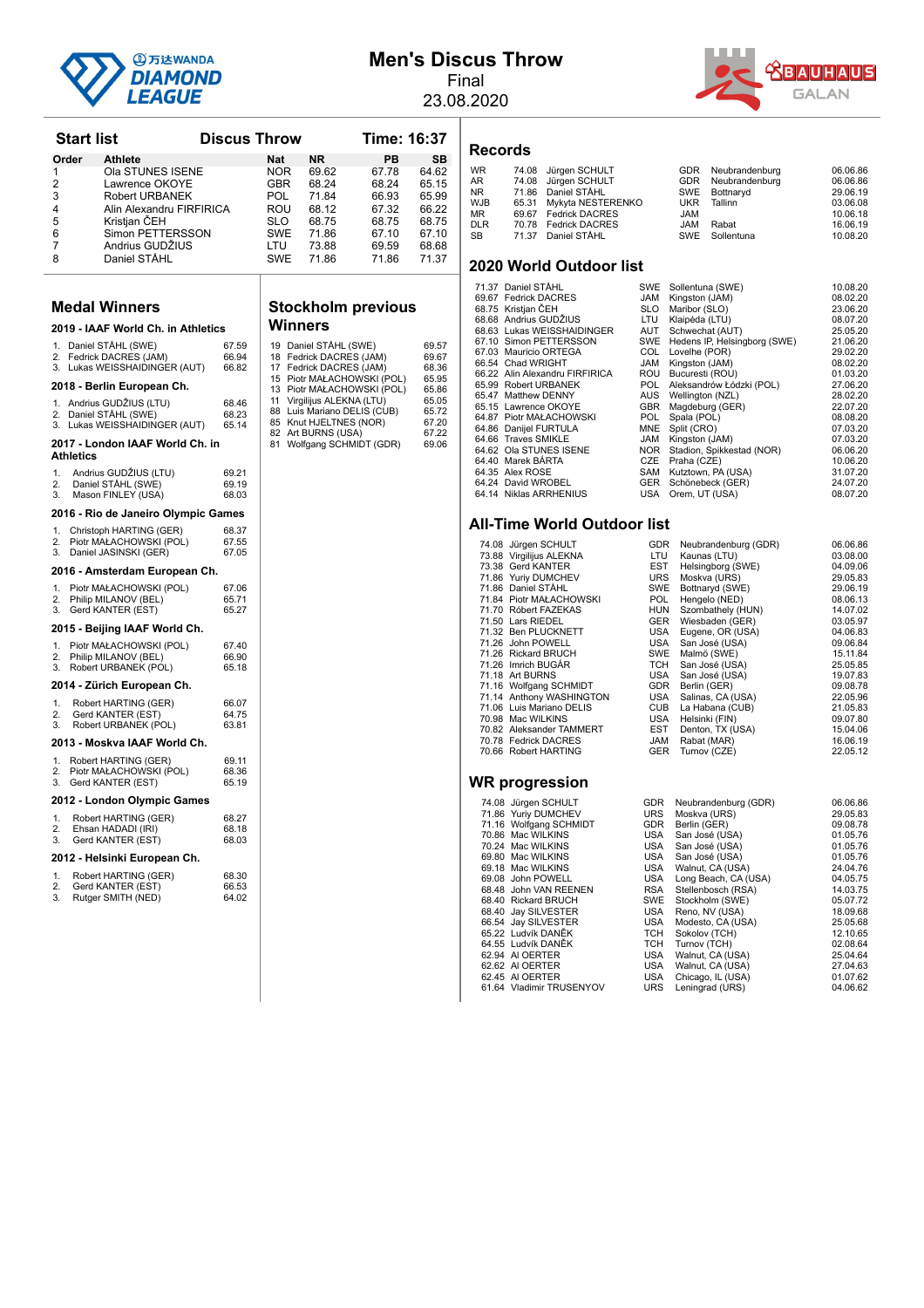| <b>Men's Discus Throw</b>                                                                                                                                                                                                                                                                                                                                                                                                                                                                                                                                                                                                                                                                                                                                                                                                                                                                                                                |     | Final                                    | 23.08.2020                                                       |
|------------------------------------------------------------------------------------------------------------------------------------------------------------------------------------------------------------------------------------------------------------------------------------------------------------------------------------------------------------------------------------------------------------------------------------------------------------------------------------------------------------------------------------------------------------------------------------------------------------------------------------------------------------------------------------------------------------------------------------------------------------------------------------------------------------------------------------------------------------------------------------------------------------------------------------------|-----|------------------------------------------|------------------------------------------------------------------|
| 1<br><b>Ola STUNES ISENE (NOR)</b>                                                                                                                                                                                                                                                                                                                                                                                                                                                                                                                                                                                                                                                                                                                                                                                                                                                                                                       | 25y | SB: 64.62 Spikkestad (NOR) 06.06         | PB: 67.78 Albufeira (POR) 12.04.2019                             |
| <b>GENERAL:</b> 2 times National champion Discus Throw (19, 18)   World U20 Championships finalist<br><b>OTHER PB'S: 63.07 Discus Throw (1,75kg)(14)</b><br>$HONOURS$ : Eur. Team Ch./1st (1xWin)   NCH (2xWin)   NICH (1xWin)<br>2020: Discus Throw Geithus (NOR) 1. 61.53 - Discus Throw Jessheim (NOR) 1. 63.82 - Discus Throw Spikkestad (NOR) 1. 64.62 - Discus Throw Oslo (NOR) 3. 61.85 -<br>Discus Throw Spikkestad (NOR) 1. 61.66 - Discus Throw Karlstad (SWE) 3. 60.27 - Discus Throw Sollentuna (SWE) 4. 61.59<br><b>INFO:</b> 194cm / 107kg. Born in Lier. 3rd on the Norwegian all-time list. His great-grandfather was a brother to opera singer and actor Ola Isene.                                                                                                                                                                                                                                                     |     |                                          |                                                                  |
| $\mathbf{2}$<br>Lawrence OKOYE (GBR)                                                                                                                                                                                                                                                                                                                                                                                                                                                                                                                                                                                                                                                                                                                                                                                                                                                                                                     | 28v |                                          | SB: 65.15 Magdeburg (GER) 22.07 PB: 68.24 Halle (GER) 19.05.2012 |
| <b>GENERAL:</b> European U23 champion Discus Throw (11)   World U20 Championships finalist<br><b>OTHER PB'S:</b> 63.92 Discus Throw (1,75kg)(10)   Current Records: 1xNR: NR 68.24 Discus Throw Halle(12)<br>HONOURS: Eur. U23 Ch. (1xGold)   NCH (1xWin)<br>2020: Discus Throw Osterode (GER) 1. 63.02 - Discus Throw Magdeburg (GER) 1. 65.15 - Discus Throw Schönebeck (GER) 2. 64.22 - Discus Throw Manchester<br>(GBR) 1. 64.85 - Discus Throw Székesfehérvár (HUN) 7. 62.53<br>INFO: Born in Croydon to Nigerian parents. National record holder; he has also played rugby union and former American football defensive tackle. Studies: University of<br>Oxford                                                                                                                                                                                                                                                                   |     |                                          |                                                                  |
| 3<br><b>Robert URBANEK (POL)</b>                                                                                                                                                                                                                                                                                                                                                                                                                                                                                                                                                                                                                                                                                                                                                                                                                                                                                                         | 33v | SB: 65.99 Aleksandrów Łódzki (POL) 27.06 | PB: 66.93 Halle (GER) 19.05.2012                                 |
| GENERAL: 2 times World Championships finalist   World Championships Bronze medallist Discus Throw (15)<br>HONOURS: World Ch. (1xBronze): 3. Discus Throw Beijing(15) 65.18 - 6. Discus Throw Moskva(13) 64.32 - 7. Discus Throw London(17) 64.15   Eur. Ch. (1xBronze):<br>3. Discus Throw Zürich(14) 63.81 - 6. Discus Throw Helsinki(12) 62.99   <b>Eur. Team Ch. (1xGold, 1xSilver)</b><br>2020: Discus Throw Aleksandrów Łódzki (POL) 1. 65.99 - Discus Throw Aleksandrów Łódzki (POL) 1. 62.49 - Discus Throw Łódź (POL) 1. 63.35 - Discus Throw Randvere<br>(EST) 1. 62.58 - Discus Throw Łódź (POL) 1. 63.66 - Discus Throw Spala (POL) 2. 64.73 - Discus Throw Sollentuna (SWE) 3. 63.69 - Discus Throw Turku (FIN) 4. 63.61 -<br>Discus Throw Székesfehérvár (HUN) 5. 63.98<br><b>INFO:</b> Born in Leczyca. Trains with good friend Piotr Malachowski. Enjoys meeting with friends, going out, reading books, watching movies. |     |                                          |                                                                  |
| 4<br>Alin Alexandru FIRFIRICA (ROU)                                                                                                                                                                                                                                                                                                                                                                                                                                                                                                                                                                                                                                                                                                                                                                                                                                                                                                      | 24v | SB: 66.22 Bucuresti (ROU) 01.03          | PB: 67.32 Chorzów (POL) 14.09.2019                               |
| <b>OTHER PB'S:</b> 61.06 Discus Throw (1,75kg)(14)<br>HONOURS: World Ch. (1xFinal): 4. Discus Throw Doha(19) 66.46   WUG (2xSilver)   World Mil. G. (1xWin)<br>2020: Discus Throw Berlin (GER) 1. 62.27 - Discus Throw Bucuresti (ROU) 1. 66.22 - Discus Throw Bucuresti (ROU) 1. 62.86 - Discus Throw Eisenstadt (AUT) 3. 58.15 -<br>Discus Throw Bucuresti (ROU) 1. 60.06 - Discus Throw Turku (FIN) 6. 60.98 - Discus Throw Székesfehérvár (HUN) 8. 61.84<br><b>INFO:</b> Born in Suceava. Studies: Stefan cel Mare University.                                                                                                                                                                                                                                                                                                                                                                                                       |     |                                          |                                                                  |
| 5<br>Kristjan CEH (SLO)                                                                                                                                                                                                                                                                                                                                                                                                                                                                                                                                                                                                                                                                                                                                                                                                                                                                                                                  | 21y | SB and PB: 68.75 Maribor (SLO) 23.06     |                                                                  |
| GENERAL: European U23 champion Discus Throw (19)   2 times National champion Discus Throw (20, 19)<br><b>OTHER PB'S:</b> 66.06 Discus Throw (1,75kg)(18)   Current Records: 1xNR: NR 68.75 Discus Throw Maribor(20)<br>HONOURS: Eur. U23 Ch. (1xGold)   NCH (2xWin)   NICH (1xWin)<br>2020: Shot Put ind. Novo Mesto (SLO) 1. 17.65 - Discus Throw Ptuj (SLO) 1. 63.48 - Discus Throw Domžale (SLO) 1. 66.29 - Discus Throw Slovenska Bistrica (SLO) 1. 65.58<br>- Discus Throw Maribor (SLO) 1. 68.75 - Discus Throw St. Pölten (AUT) 1. 67.19 - Discus Throw Eisenstadt (AUT) 2. 63.51 - Shot Put Ljubljana (SLO) 2. 15.59 - Discus<br>Throw Ljubljana (SLO) 1. 65.27 - Discus Throw Celje (SLO) NCH 1. 62.37 - Discus Throw Turku (FIN) 3. 66.07<br><b>INFO:</b> Born in Ptuj. U23 European record holder.                                                                                                                            |     |                                          |                                                                  |
| 6<br><b>Simon PETTERSSON (SWE)</b>                                                                                                                                                                                                                                                                                                                                                                                                                                                                                                                                                                                                                                                                                                                                                                                                                                                                                                       | 26y | SB and PB: 67.10 Helsingborg (SWE) 21.06 |                                                                  |
| GENERAL: European Championships finalist Discus Throw (18)   European (Winter) Throwing Cup Silver medallist Discus Throw (18)<br><b>HONOURS: Eur. Throw. Cup (1xSilver)</b><br>2020: Discus Throw Växjö (SWE) 1. 66.93 - Discus Throw Oslo (NOR) 2. 64.54 - Discus Throw Helsingborg (SWE) 2. 67.10 - Discus Throw Hässelby (SWE) 2. 66.32 -<br>Discus Throw Karlstad (ŚWE) 2. 66.90 - Discus Throw Växjö (SWE) 2. 66.76 - Discus Throw Kuortane (FIN) 2. 66.11 - Discus Throw Sollentuna (SWE) 2. 66.51 - Discus<br>Throw Turku (FIN) 5. 63.13 - Discus Throw Uppsala (SWE) NCH 2. 64.73 - Shot Put Uppsala (SWE) NCH 4. 17.39 - Discus Throw Székesfehérvár (HUN) 3. 65.70<br><b>INFO:</b> Team mate of world champion Daniel Stahl.                                                                                                                                                                                                  |     |                                          |                                                                  |
| Andrius GUDZIUS (LTU)                                                                                                                                                                                                                                                                                                                                                                                                                                                                                                                                                                                                                                                                                                                                                                                                                                                                                                                    | 29v | SB: 68.68 Klaipėda (LTU) 08.07           | PB: 69.59 Stockholm (SWE) 10.06.2018                             |
| GENERAL: World champion Discus Throw (17)   European champion Discus Throw (18)<br><b>OTHER PB'S:</b> 65.51 Discus Throw (1,75kg)(10) - 65.06 Discus Throw (1,5kg)(08)<br>HONOURS: World Ch. (1xGold): 1. Discus Throw London(17) 69.21   World (Cont.) Cup (1xBronze)   World Jun. Ch. (1xGold)   World Youth Ch. (1xBronze)<br>2020: Discus Throw Birstonas (LTU) 1. 65.81 - Discus Throw Vilnius (LTU) 1. 67.08 - Discus Throw Klaipėda (LTU) 1. 68.68 - Discus Throw Vilnius (LTU) 1. 67.83 - Discus<br>Throw Vilnius (LTU) 1. 67.88 - Discus Throw Palanga (LTU) NCH 1. 68.16 - Discus Throw Turku (FIN) 2. 66.39 - Discus Throw Ogre (LAT) 1. 68.41 - Discus<br>Throw Székesfehérvár (HUN) 2. 67.08<br><b>INFO:</b> Former Lithuanian Male Athlete and Lithuanian Sportsman of the Year. Born in Kaunas. 199cm / 130kg.                                                                                                            |     |                                          |                                                                  |
| 8<br>Daniel STÅHL (SWE)                                                                                                                                                                                                                                                                                                                                                                                                                                                                                                                                                                                                                                                                                                                                                                                                                                                                                                                  | 27y | SB: 71.37 Sollentuna (SWE) 10.08         | PB: 71.86 Bottnaryd (SWE) 29.06.2019                             |
| GENERAL: World champion Discus Throw (19)   World Championships Silver medallist Discus Throw (17)<br>OTHER PB'S: 19.38 Shot Put(16) - 60.85 Discus Throw (1,75kg)(11)   Current Records: 1xNR: NR 71.86 Discus Throw Bottnaryd(19)<br>HONOURS: World Ch. (1xGold, 1xSilver): 1. Discus Throw Doha(19) 67.59 - 2. Discus Throw London(17) 69.19 - 5. Discus Throw Beijing(15) 64.73   Eur. Ch. (1xSilver):<br>2. Discus Throw Berlin(18) 68.23 - 5. Discus Throw Amsterdam(16) 64.77   Eur. Team Ch. (1xBronze)                                                                                                                                                                                                                                                                                                                                                                                                                          |     |                                          |                                                                  |

**2020:** Discus Throw Oslo (NOR) 1. 65.92 - Discus Throw Helsingborg (SWE) 1. 70.25 - Discus Throw Bottnaryd (SWE) 1. 64.92 - Discus Throw Hässelby (SWE) 1. 66.55 -<br>Discus Throw Karlstad (SWE) 1. 68.10 - Discus Throw Växjö **INFO:** 4th on the world all-time discus list. Born in Jarfalla; his mom is Finnish. Won the 1st global world gold medal in the discus for Sweden. Former Swedish Athlete and<br>Sportsman of the Year; broke the 33-year NR in t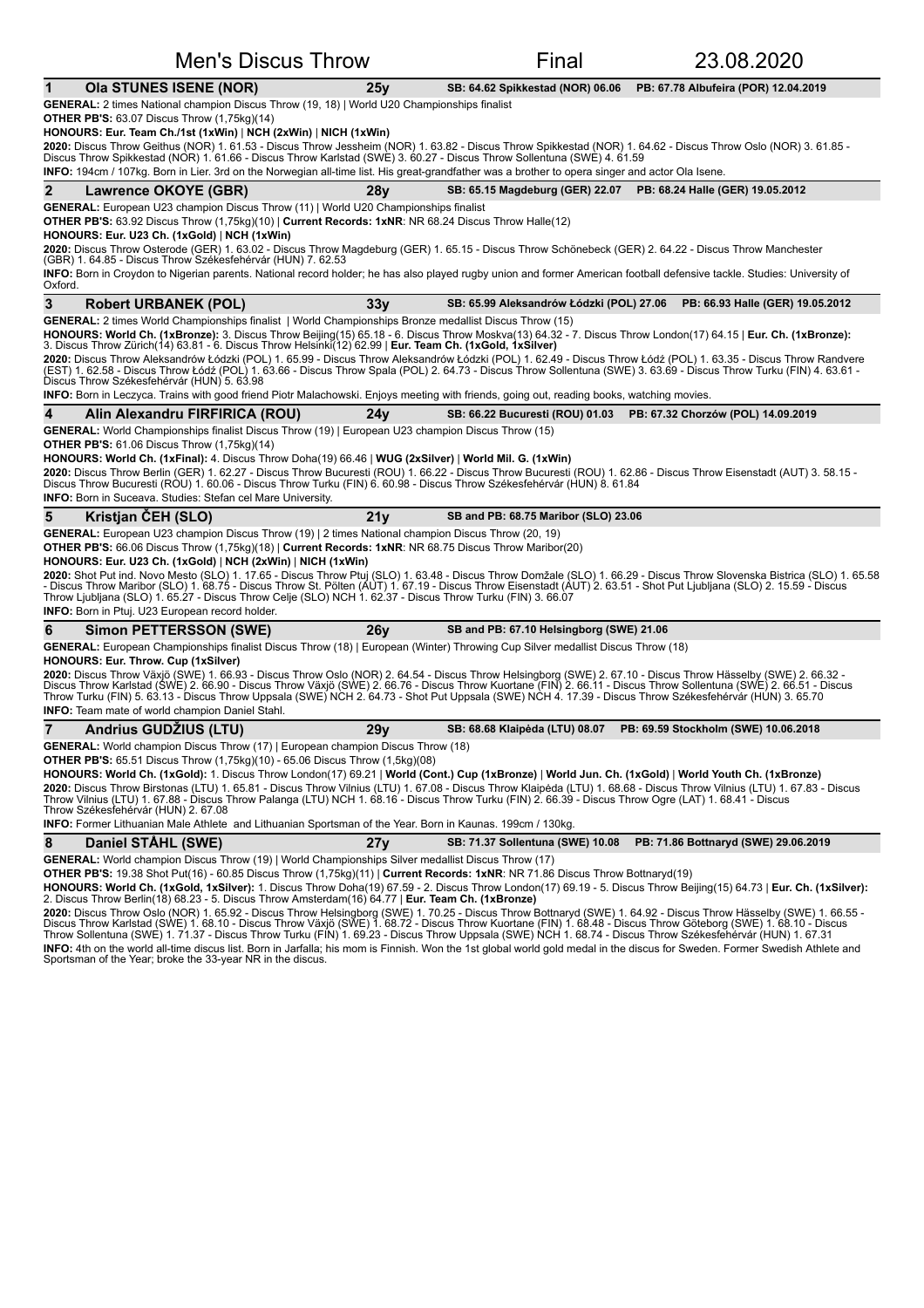

### **Women's 100m** Final

23.08.2020



| <b>Start list</b>                                                  |                | 100m       |                                                         | Time: 16:17                             |                |
|--------------------------------------------------------------------|----------------|------------|---------------------------------------------------------|-----------------------------------------|----------------|
| <b>Athlete</b><br>Lane                                             |                | Nat        | ΝR                                                      | PВ                                      | SB             |
| 1<br>Fatou SOWE                                                    |                | GAM        | 11.13                                                   | 11.55                                   | 11.55          |
| 2<br>Ivet LALOVA-COLLIO<br>3<br>Rebekka HAASE                      |                | BUL<br>GER | 10.77<br>10.81                                          | 10.77<br>11.06                          | 11.31<br>11.11 |
| 4<br>Marie-Josée TA LOU                                            |                | CIV        | 10.78                                                   | 10.85                                   | 11.39          |
| 5<br>Ajla DEL PONTE                                                |                | SUI        | 10.95                                                   | 11.08                                   | 11.08          |
| 6<br>Carolle ZAHI                                                  |                | FRA        | 10.73                                                   | 11.01                                   | 11.29          |
| 7<br>Gina LUCKENKEMPER<br>8<br>Marije VAN HUNENSTIJN               |                | GER<br>NED | 10.81<br>10.81                                          | 10.95<br>11.13                          | 11.31<br>11.30 |
|                                                                    |                |            |                                                         |                                         |                |
| <b>Medal Winners</b>                                               |                |            |                                                         | <b>Stockholm previous Winners</b>       |                |
| 2019 - IAAF World Ch. in Athletics                                 |                |            | 18 Dina ASHER-SMITH (GBR)                               |                                         | 10.93          |
| 1. Shelly-Ann FRASER-PRYCE (JAM)                                   | 10.71          |            | 13 Kerron STEWART (JAM)                                 | 15 Shelly-Ann FRASER-PRYCE (JAM)        | 10.93<br>11.24 |
| 2. Dina ASHER-SMITH (GBR)                                          | 10.83<br>10.90 |            | 11 Carmelita JETER (USA)                                |                                         | 11.15          |
| 3. Marie-Josée TA LOU (CIV)                                        |                |            | 08 Lauryn WILLIAMS (USA)<br>07 Me'Lisa BARBER (USA)     |                                         | 11.10<br>11.03 |
| 2018 - Berlin European Ch.                                         |                |            | 05 Chandra STURRUP (BAH)                                |                                         | 11.18          |
| 1.<br>Dina ASHER-SMITH (GBR)<br>2.<br>Gina LÜCKENKEMPER (GER)      | 10.85<br>10.98 |            | 04 Ivet LALOVA-COLLIO (BUL)<br>03 Christine ARRON (FRA) |                                         | 11.22<br>11.11 |
| Dafne SCHIPPERS (NED)<br>3.                                        | 10.99          |            |                                                         | 02 Debbie FERGUSON-MCKENZIE (BAH) 11.10 |                |
| 2017 - London IAAF World Ch. in<br>Athletics                       |                |            |                                                         |                                         |                |
| 1.<br>Tori BOWIE (USA)                                             | 10.85          |            |                                                         |                                         |                |
| 2.<br>Marie-Josée TA LOU (CIV)<br>3.<br>Dafne SCHIPPERS (NED)      | 10.86<br>10.96 |            |                                                         |                                         |                |
| 2016 - Rio de Janeiro Olympic Games                                |                |            |                                                         |                                         |                |
| 1. Elaine THOMPSON (JAM)                                           | 10.71          |            |                                                         |                                         |                |
| 2. Tori BOWIE (USA)<br>3. Shelly-Ann FRASER-PRYCE (JAM)            | 10.83<br>10.86 |            |                                                         |                                         |                |
| 2016 - Amsterdam European Ch.                                      |                |            |                                                         |                                         |                |
| 1.<br>Dafne SCHIPPERS (NED)                                        | 10.90          |            |                                                         |                                         |                |
| 2.<br>Ivet LALOVA-COLLIO (BUL)                                     | 11.20          |            |                                                         |                                         |                |
| 3.<br>Mujinga KAMBUNDJI (SUI)<br>2015 - Beijing IAAF World Ch.     | 11.25          |            |                                                         |                                         |                |
| 1. Shelly-Ann FRASER-PRYCE (JAM)                                   | 10.76          |            |                                                         |                                         |                |
| 2. Dafne SCHIPPERS (NED)                                           | 10.81          |            |                                                         |                                         |                |
| 3. Tori BOWIE (USA)                                                | 10.86          |            |                                                         |                                         |                |
| 2014 - Zürich European Ch.                                         |                |            |                                                         |                                         |                |
| Dafne SCHIPPERS (NED)<br>1.<br>2.<br>Myriam SOUMARE (FRA)          | 11.12<br>11.16 |            |                                                         |                                         |                |
| 3.<br>Ashleigh NELSON (GBR)                                        | 11.22          |            |                                                         |                                         |                |
| 2013 - Moskva IAAF World Ch.                                       |                |            |                                                         |                                         |                |
| 1. Shelly-Ann FRASER-PRYCE (JAM)                                   | 10.71          |            |                                                         |                                         |                |
| 2. Murielle AHOURE (CIV)<br>3. Carmelita JETER (USA)               | 10.93<br>10.94 |            |                                                         |                                         |                |
| 2012 - London Olympic Games                                        |                |            |                                                         |                                         |                |
| 1. Shelly-Ann FRASER-PRYCE (JAM)                                   | 10.75          |            |                                                         |                                         |                |
| 2. Carmelita JETER (USA)<br>3. Veronica CAMPBELL-BROWN (JAM) 10.81 | 10.78          |            |                                                         |                                         |                |
| 2012 - Helsinki European Ch.                                       |                |            |                                                         |                                         |                |
| 1. Ivet LALOVA-COLLIO (BUL)<br>2. Olesya POVH (UKR)                | 11.28<br>11.32 |            |                                                         |                                         |                |
| 3. Lina GRINČIKAITÉ-SAMUOLÉ (LTU) 11.32                            |                |            |                                                         |                                         |                |

# **Vinners**

#### **Records**

| <b>WR</b> | 10.49 Florence GRIFFITH-JOYNER USA Indianapolis, IN                 |            |                                      | 16.07.    |
|-----------|---------------------------------------------------------------------|------------|--------------------------------------|-----------|
| AR        | 10.73 Christine ARRON                                               |            | FRA Népstadion, Budapest             | 19.08.    |
|           | NR 11.16 Linda HAGLUND                                              |            | SWE Lenin Stadium, Moskva            | 26.07.    |
|           | WJR* 10.75 Sha'Carri RICHARDSON                                     |            | USA Austin, TX                       | 08.06.    |
|           | WJR 10.88 Marlies GÖHR                                              |            | GDR Dresden                          | $01.07$ . |
|           | MR 10.90 Irina PRIVALOVA                                            | <b>RUS</b> |                                      | 12.07.9   |
|           | DLR 10.70 Carmelita JETER                                           |            | USA Hayward Field, Eugene, OR 04.06. |           |
| SB        | 10.87 Shelly-Ann FRASER-PRYCE JAM National Stadium, Kingston 08.08. |            |                                      |           |
|           |                                                                     |            |                                      |           |

#### **2020 World Outdoor list**

|  | 10.87 +1.4 Shelly-Ann FRASER-PRYCE | JAM | Kingston (JAM)               | 08.08.  |
|--|------------------------------------|-----|------------------------------|---------|
|  | 10.88 +0.3 Elaine THOMPSON         | JAM | Kingston (JAM)               | 08.08.  |
|  | 10.95 +1.1 Sha'Carri RICHARDSON    |     | USA Montverde, FL (USA)      | 10.08.2 |
|  | 10.98 +1.4 Shaunae MILLER-UIBO     | BAH | Clermont, FL (USA)           | 24.07.2 |
|  | 11.08 +0.7 Ajla DEL PONTE          | SUI | Stade Bouleyres, Bulle (SUI) | 11.07.2 |
|  | 11.11 +1.3 Rebekka HAASE           |     | GER Regensburg (GER)         | 26.07:  |
|  | 11.14 + 0.5 Hannah CUNLIFFE        |     | USA Montverde, FL (USA)      | 04.07:  |
|  | 11.15 +1.9 Natalliah WHYTE         |     | JAM Clermont, FL (USA)       | 24.07.7 |
|  | 11.15 +1.4 Tamari DAVIS            |     | USA Clermont, FL (USA)       | 24.07.7 |
|  | 11.16 +2.0 Aleia HOBBS             |     | USA Clermont, FL (USA)       | 24.07.2 |
|  | 11.16 +0.1 Imani LANSIQUOT         |     | GBR Leverkusen (GER)         | 16.08.  |
|  | 11.19 +1.3 Lisa Marie KWAYIE       |     | GER Regensburg (GER)         | 26.07:  |
|  | 11.20 +1.4 Shashalee FORBES        |     | JAM Kingston (JAM)           | 08.08.  |
|  | 11.21 +1.0 Rhodah NJOBVU           |     | ZAM Lusaka (ZAM)             | 07.03.  |
|  | 11.21 +1.8 Mujinga KAMBUNDJI       | SUI | Langenthal (SUI)             | 05.08.2 |
|  | 11.21 +2.0 Tatiana PINTO           |     | GER La Chaux-de-Fonds (SUI)  | 15.08:  |
|  | 11.22 +0.9 Jasmine CAMACHO-QUINN   |     | PUR Clermont, FL (USA)       | 24.07.7 |
|  | 11.23 +1.4 Jennifer MONTAG         |     | GER Stadion, Wetzlar (GER)   | 18.07.  |
|  | 11.24 +1.3 Ewa SWOBODA             | POL | Bydgoszcz (POL)              | 19.08.  |
|  | 11.25 +0.3 Natasha MORRISON        |     | JAM Kingston (JAM)           | 08.08.1 |

#### **All-Time World Outdoor list**

| 10.49 | 0.0 Florence GRIFFITH-JOYNER<br>10.64 +1.2 Carmelita JETER<br>10.65 +1.1 Marion JONES<br>10.70 +0.6 Shelly-Ann FRASER-PRYCE |     | USA Indianapolis, IN (USA)<br>USA Shanghai (CHN)<br>USA SGJ, Johannesburg (RSA)<br>JAM Kingston (JAM) | 16.07.<br>20.09.<br>12.09.9<br>29.06. |
|-------|-----------------------------------------------------------------------------------------------------------------------------|-----|-------------------------------------------------------------------------------------------------------|---------------------------------------|
|       | 10.70 +0.3 Elaine THOMPSON                                                                                                  |     | JAM Kingston (JAM)                                                                                    | 01.07.                                |
|       | 10.73 +2.0 Christine ARRON                                                                                                  |     | FRA Népstadion, Budapest (HUN)                                                                        | 19.08.                                |
|       | 10.74 +1.3 Merlene OTTEY                                                                                                    |     | JAM Arena Civica, Milano (ITA)                                                                        | 07.09.9                               |
|       | 10.74 +1.0 English GARDNER                                                                                                  |     | USA Eugene, OR (USA)                                                                                  | 03.07.                                |
|       | 10.75 +0.4 Kerron STEWART                                                                                                   |     | JAM Stadio Olimpico, Roma (ITA)                                                                       | 10.07.                                |
|       | 10.75 +1.6 Sha'Carri RICHARDSON                                                                                             |     | USA Austin, TX (USA)                                                                                  | 08.06.                                |
|       | 10.76 +1.7 Evelvn ASHFORD                                                                                                   |     | USA Zürich (SUI)                                                                                      | 22.08.                                |
|       | 10.76 +1.1 Veronica CAMPBELL-BROWN                                                                                          |     | JAM Ostrava (CZE)                                                                                     | 31.05.                                |
|       | 10.77 +0.9 Irina PRIVALOVA                                                                                                  |     | RUS Lausanne (SUI)                                                                                    | 06.07.                                |
|       | 10.77 +0.7 lvet LALOVA-COLLIO                                                                                               |     | BUL Plovdiv (BUL)                                                                                     | 19.06.                                |
|       | 10.78 +1.0 Dawn SOWELL                                                                                                      |     | USA Provo, UT (USA)                                                                                   | 03.06.                                |
|       | 10.78 +1.8 Torri EDWARDS                                                                                                    |     | USA Eugene, OR (USA)                                                                                  | 28.06.                                |
|       | 10.78 +1.6 Murielle AHOURÉ                                                                                                  | CIV | Montverde, FL (USA)                                                                                   | 11.06.                                |
|       | 10.78 +1.0 Tianna BARTOLETTA                                                                                                |     | USA Eugene, OR (USA)                                                                                  | 03.07.                                |
|       | 10.78 +1.0 Tori BOWIE                                                                                                       |     | USA Eugene, OR (USA)                                                                                  | 03.07.                                |
| 10.79 | 0.0 Xuemei LI                                                                                                               |     | CHN Shanghai (CHN)                                                                                    | 18.10.                                |
|       |                                                                                                                             |     |                                                                                                       |                                       |
|       |                                                                                                                             |     |                                                                                                       |                                       |

|  | 10.49 0.0 Florence GRIFFITH-JOYNER USA Indianapolis, IN (USA) |                                | 16.07.  |
|--|---------------------------------------------------------------|--------------------------------|---------|
|  | 10.76 +1.7 Evelyn ASHFORD                                     | USA Zürich (SUI)               | 22.08.1 |
|  | 10.79 +0.6 Evelyn ASHFORD                                     | USA Colorado Springs, CO (USA) | 03.07.  |
|  | 10.81 +1.7 Marlies GÖHR                                       | GDR Berlin (GER)               | 08.06.  |
|  | 10.88 +1.9 Marlies GÖHR                                       | GDR Karl Marx Stadt (GDR)      | 09.07.  |
|  | 10.88 +2.0 Marlies OELSNER                                    | GDR Dresden (GER)              | 01.07.  |
|  | 11.01 +0.6 Annegret RICHTER                                   | FRG Montreal (CAN)             | 25.07.  |
|  | 11.04 +0.6 Ingeborg HELTEN                                    | FRG Fürth (GER)                | 13.06.  |
|  | 11.07 -0.2 Renate STECHER                                     | GDR München (GER)              | 02.09.  |
|  | 11.08 +1.2 Wyomia TYUS                                        | USA Ciudad de México (MEX)     | 15.10.0 |
|  | 11.20 +1.8 Irena SZEWIŃSKA                                    | POL Ciudad de México (MEX)     | 14.10.  |
|  | 11.1h 0.0 Lyudmila SAMOTYOSOVA                                | URS Leninakan (URS)            | 15.08.  |
|  | 11.1h +0.3 Barbara FERRELL                                    | USA Santa Barbara, CA (USA)    | 02.07.  |
|  | 11.1h +0.2 Wyomia TYUS                                        | USA Kiev (URS)                 | 31.07.  |
|  | 11.1h +2.0 Irena KIRSZENSTEIN                                 | POL Praha (TCH)                | 09.07.  |
|  | 11.2h +0.3 Wyomia TYUS                                        | USA Tokyo (JPN)                | 15.10.  |
|  | 11.2h +0.7 Wilma RUDOLPH                                      | USA Stuttgart (GER)            | 19.07.  |
|  |                                                               |                                |         |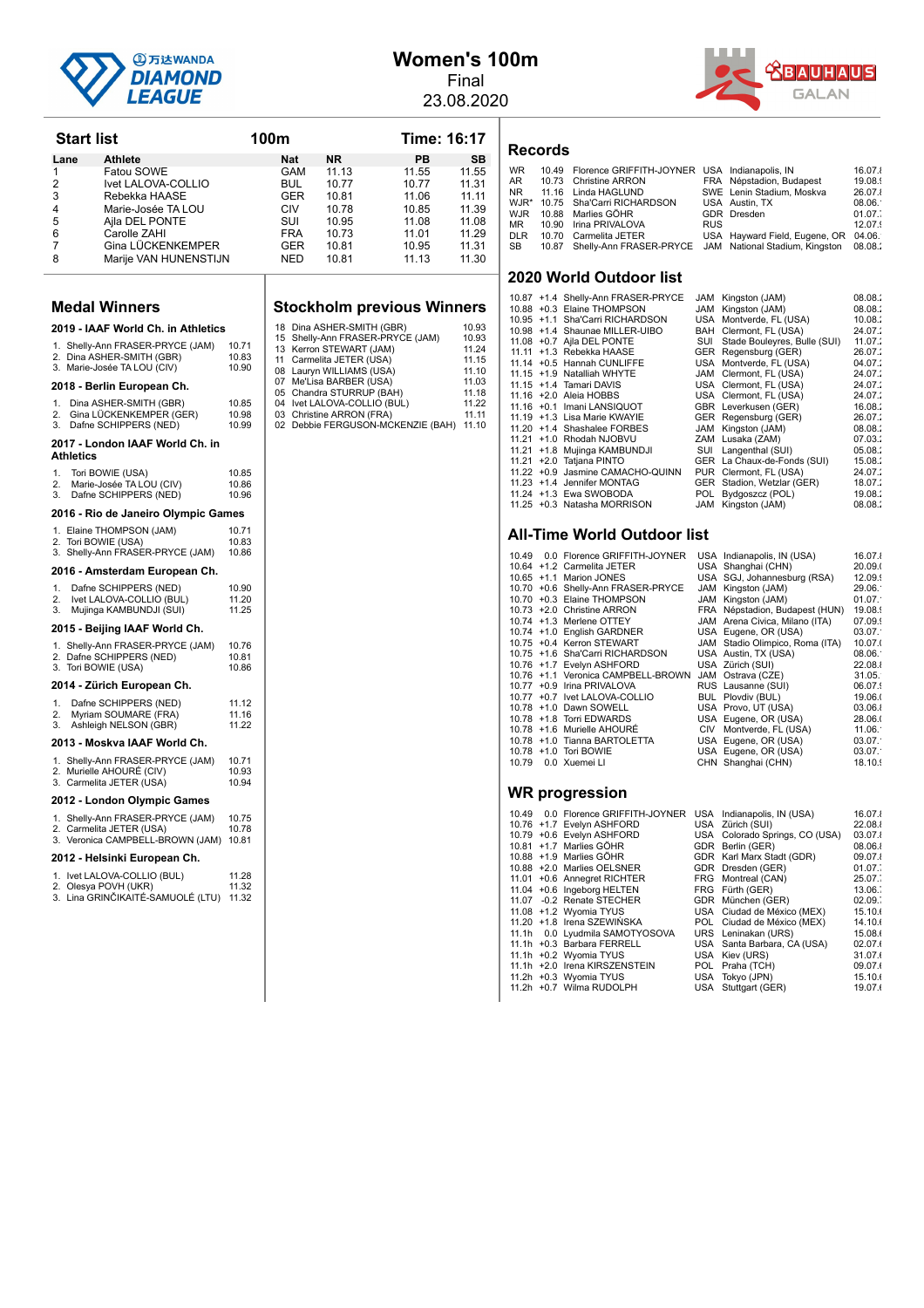| Women's 100m                                                                                                                                                                                                                                                                                                                                                                                         |                 | Final                                 | 23.08.2020                                                              |
|------------------------------------------------------------------------------------------------------------------------------------------------------------------------------------------------------------------------------------------------------------------------------------------------------------------------------------------------------------------------------------------------------|-----------------|---------------------------------------|-------------------------------------------------------------------------|
| $\mathbf{1}$<br>Fatou SOWE (GAM)                                                                                                                                                                                                                                                                                                                                                                     | 26y             | SB and PB: 11.55 Göteborg (SWE) 25.07 |                                                                         |
| 2020: 60m ind. Malmö (SWE) h 7.55 - 60m ind. Malmö (SWE) 1. 7.53 - 100m Göteborg (SWE) 2. 11.55 - 100m Mölndal (SWE) 1. 11.84 - 100m Mölndal (SWE) h 11.82 -<br>100m Sollentuna (SWE) 3. 11.97                                                                                                                                                                                                       |                 |                                       |                                                                         |
| 2<br><b>Ivet LALOVA-COLLIO (BUL)</b>                                                                                                                                                                                                                                                                                                                                                                 | 36y             | SB: 11.31 Rieti (ITA) 23.07           | PB: 10.77 Plovdiv (BUL) 19.06.2004                                      |
| <b>GENERAL:</b> 3 times Olympic Games finalist 100m (04)   3 times World Championships finalist                                                                                                                                                                                                                                                                                                      |                 |                                       |                                                                         |
| <b>OTHER PB'S: 22.32 200m(15)   Current Records: 1xNR: NR 10.77 100m Plovdiv(04)</b><br>HONOURS: OG (3xFinal): 4. 100m Athina(04) 11.00 - 5. 200m Athina(04) 22.57 - 8. 200m Rio de Janeiro(16) 22.69   World Ch. (3xFinal): 7. 200m Doha(19) 22.77 -<br>7. 200m Beijing(15) 22.41 - 7. 100m Daegu(11) 11.27                                                                                         |                 |                                       |                                                                         |
| 2020: 200m Savona (ITA) 1. 23.13 - 200m Rieti (ITA) 1. 23.24 - 100m Rieti (ITA) 1. 11.31 - 200m Székesfehérvár (HUN) 6. 23.66                                                                                                                                                                                                                                                                        |                 |                                       |                                                                         |
| INFO: Born in Sofia; her parents are former sprinters. 167cm / 55kg. Began competing in swimming and gymnastics at age 10. Married to Italian sprinter Simone Collio in<br>2013. Loves dogs, especially golden retriever. Says 2012 ECH has the biggest impact on her carreer.                                                                                                                       |                 |                                       |                                                                         |
| 3<br>Rebekka HAASE (GER)                                                                                                                                                                                                                                                                                                                                                                             | 27 <sub>V</sub> | SB: 11.11 Regensburg (GER) 26.07      | PB: 11.06 Zeulenroda (GER) 25.05.2017                                   |
| GENERAL: 2 times European Championships Bronze medallist 4x100m (18, 16)   2 times World Championships finalist 4x100m (17)                                                                                                                                                                                                                                                                          |                 |                                       |                                                                         |
| <b>OTHER PB'S: 22.76 200m(17)</b>                                                                                                                                                                                                                                                                                                                                                                    |                 |                                       |                                                                         |
| HONOURS: Eur. Team Ch. (1xBronze)   Eur. U23 Ch. (2xGold)   NCH (2xWin)<br>2020: 100m Dresden (GER) h 11.27 - 100m Dresden (GER) 1. 11.27 - 100m Wetzlar (GER) 4. 11.34 - 100m Regensburg (GER) h 11.21 - 100m Regensburg (GER) 1. 11.11 -<br>100m Weinheim (GER) 1. 11.32 - 100m Weinheim (GER) h 11.22 - 100m Braunschweig (GER) NCH 2. 11.34 - 200m Braunschweig (GER) NCH 4. 23.28 - 100m Monaco |                 |                                       |                                                                         |
| (MON) 7. 11.47 - 100m Leverkusen (GER) 2. 11.30 - 100m Bydgoszcz (POL) 3. 11.30<br><b>INFO:</b> Born in Zschopau. 170cm / 57kg. Studies: University of Chemnitz. Degree in Psychology.                                                                                                                                                                                                               |                 |                                       |                                                                         |
| 4<br><b>Marie-Josée TA LOU (CIV)</b>                                                                                                                                                                                                                                                                                                                                                                 | 31 <sub>V</sub> |                                       | SB: 11.39 Monaco (MON) 14.08 PB: 10.85 Doha (QAT) 04.05.2018            |
| GENERAL: 2 times World Championships Silver medallist 100m (17), 200m (17)   3 times All-African Games winner 100m (15, 19), 200m (15)                                                                                                                                                                                                                                                               |                 |                                       |                                                                         |
| OTHER PB'S: 22.08 200m(17)   Current Records: 2xNR: NR 22.08 200m London(17) - NR 43.28 4x100m Cape Coast(16)                                                                                                                                                                                                                                                                                        |                 |                                       |                                                                         |
| HONOURS: OG (2xFinal): 4. 200m Rio de Janeiro(16) 22.21 - 4. 100m Rio de Janeiro(16) 10.86   World Ch. (2xSilver, 1xBronze): 2. 200m London(17) 22.08 -<br>2. 100m London(17) 10.86 - 3. 100m Doha(19) 10.90   World Ind. Ch. (1xSilver): 2. 60m ind. Birmingham(18) 7.05 - 7. 60m ind. Portland, OR(16) 7.29   World (Cont.) Cup<br>(1xGold, 1xBronze)                                              |                 |                                       |                                                                         |
| 2020: 100m Monaco (MON) 4. 11.39 - 200m Székesfehérvár (HUN) 4. 23.33                                                                                                                                                                                                                                                                                                                                |                 |                                       |                                                                         |
| INFO: Born in Bouaflé; Studies: Université d'Abobo-Adjame; Medicine. First practised football, she changed to athletics as was convinced by his brother. Former African<br>Athlete of the Year; says she runs after her destiny.                                                                                                                                                                     |                 |                                       |                                                                         |
| 5<br>Ajla DEL PONTE (SUI)                                                                                                                                                                                                                                                                                                                                                                            | 24v             | SB and PB: 11.08 Bulle (SUI) 11.07    |                                                                         |
| GENERAL: 2 times World Championships finalist 4x100m (19)   2 times World University Games winner 4x100m (19, 17)                                                                                                                                                                                                                                                                                    |                 |                                       |                                                                         |
| OTHER PB'S: 9.27 80m(14) - 16.67 150m(20) - 23.02 200m(20)   Current Records: 1xABP: ABP 16.67 150m Meilen(20) 1xNR: NR 42.18 4x100m Doha(19)<br>HONOURS: WUG (1xSilver)   NICH (1xWin)                                                                                                                                                                                                              |                 |                                       |                                                                         |
| 2020: 60m ind. Toruń (POL) 3. 7.26 - 60m ind. St. Gallen (SUI) 1. 7.20 - 60m ind. Liévin (FRA) 3. 7.26 - 150m Meilen (SUI) 1. 16.67 - 100m Rieti (ITA) h 11.32 - 200m Bulle<br>(SUI) 1. 22.83w - 100m Bulle (SUI) h 11.10 - 100m Bulle (SUI) 1. 11.08 - 200m Arnhem (NED) 2. 23.02 - 100m Bern (SUI) 1. 11.15 - 100m Monaco (MON) 1. 11.16 -<br>100m Bydgoszcz (POL) 1. 11.18                        |                 |                                       |                                                                         |
| INFO: Born in Losone.                                                                                                                                                                                                                                                                                                                                                                                |                 |                                       |                                                                         |
| 6<br><b>Carolle ZAHI (FRA)</b>                                                                                                                                                                                                                                                                                                                                                                       | 26v             |                                       | SB: 11.29 La Chaux-de-Fonds (SUI) 15.08 PB: 11.01 Albi (FRA) 07.07.2018 |
| GENERAL: 3 times European Team Championships winner 100m (19, 17), 4x100m (19)   IAAF World Relays winner 4x200m (19)<br><b>OTHER PB'S:</b> 22.85 200m(19)   Current Records: 1xNR: NR 1:32.16 4x200m Yokohama(19)<br>HONOURS: Eur. Team Ch. (2xGold)   World Mil. G. (1xWin)                                                                                                                        |                 |                                       |                                                                         |
| 2020: 100m La Chaux-de-Fonds (SUI) 2. 11.41 - 100m La Chaux-de-Fonds (SUI) h 11.29                                                                                                                                                                                                                                                                                                                   |                 |                                       |                                                                         |
| <b>INFO:</b> Born in Bingervile Ivory Coast. Represents France since 2015.                                                                                                                                                                                                                                                                                                                           |                 |                                       |                                                                         |
| 7<br><b>Gina LUCKENKEMPER (GER)</b>                                                                                                                                                                                                                                                                                                                                                                  | 23y             | SB: 11.31 Monaco (MON) 14.08          | PB: 10.95 London (GBR) 05.08.2017                                       |
| GENERAL: 3 times European Championships Bronze medallist 200m (16), 4x100m (18, 16)   3 times World Championships finalist 4x100m (17)                                                                                                                                                                                                                                                               |                 |                                       |                                                                         |
| <b>OTHER PB'S:</b> 22.67 200m(16) - 37.11 300m(15)                                                                                                                                                                                                                                                                                                                                                   |                 |                                       |                                                                         |
| HONOURS: Eur. Ch. (1xSilver, 1xBronze): 2. 100m Berlin(18) 10.98 - 3. 200m Amsterdam(16) 22.74   Eur. Team Ch. (1xSilver)   Eur. Jun. Ch. (1xGold)                                                                                                                                                                                                                                                   |                 |                                       |                                                                         |
| 2020: 100m Espoo (FIN) h 11.44 - 100m Espoo (FIN) 1. 11.37 - 100m Monaco (MON) 3. 11.31<br>INFO: Born in Hamm. 170cm / 57kg. Loves horses; her sporting hero is Derek Redmond. Studies: University of Ruhr.                                                                                                                                                                                          |                 |                                       |                                                                         |
| 8<br><b>Marije VAN HUNENSTIJN (NED)</b>                                                                                                                                                                                                                                                                                                                                                              | 25v             | SB: 11.30 Bruxelles (BEL) 09.08       | PB: 11.13 La Chaux-de-Fonds (SUI) 30.06.2019                            |
| GENERAL: European Championships Silver medallist 4x100m (18)   Diamond League meeting winner 4x100m (19)                                                                                                                                                                                                                                                                                             |                 |                                       |                                                                         |
| <b>OTHER PB'S:</b> 22.91 200m(20) - 13.99 100mH(14)                                                                                                                                                                                                                                                                                                                                                  |                 |                                       |                                                                         |
| HONOURS: Eur. Team Ch./1st (1xWin)                                                                                                                                                                                                                                                                                                                                                                   |                 |                                       |                                                                         |
| 2020: 60m ind. Düsseldorf (GER) 4. 7.31 - 60m ind. Berlin (GER) h 7.37 - 60m ind. Apeldoorn (NED) sf 7.35 - 60m ind. Apeldoorn (NED) 4. 7.35 - 100m Arnhem<br>(NED) 1. 11.43 - 200m Arnhem (NED) 2. 23.23 - 100m Arnhem (NED) 2.<br>(BEL) 1. 11.30 - 100m Bydgoszcz (PÓL) h 11.45 - 100m Bydgoszcz (POL) 4. 11.30                                                                                    |                 |                                       |                                                                         |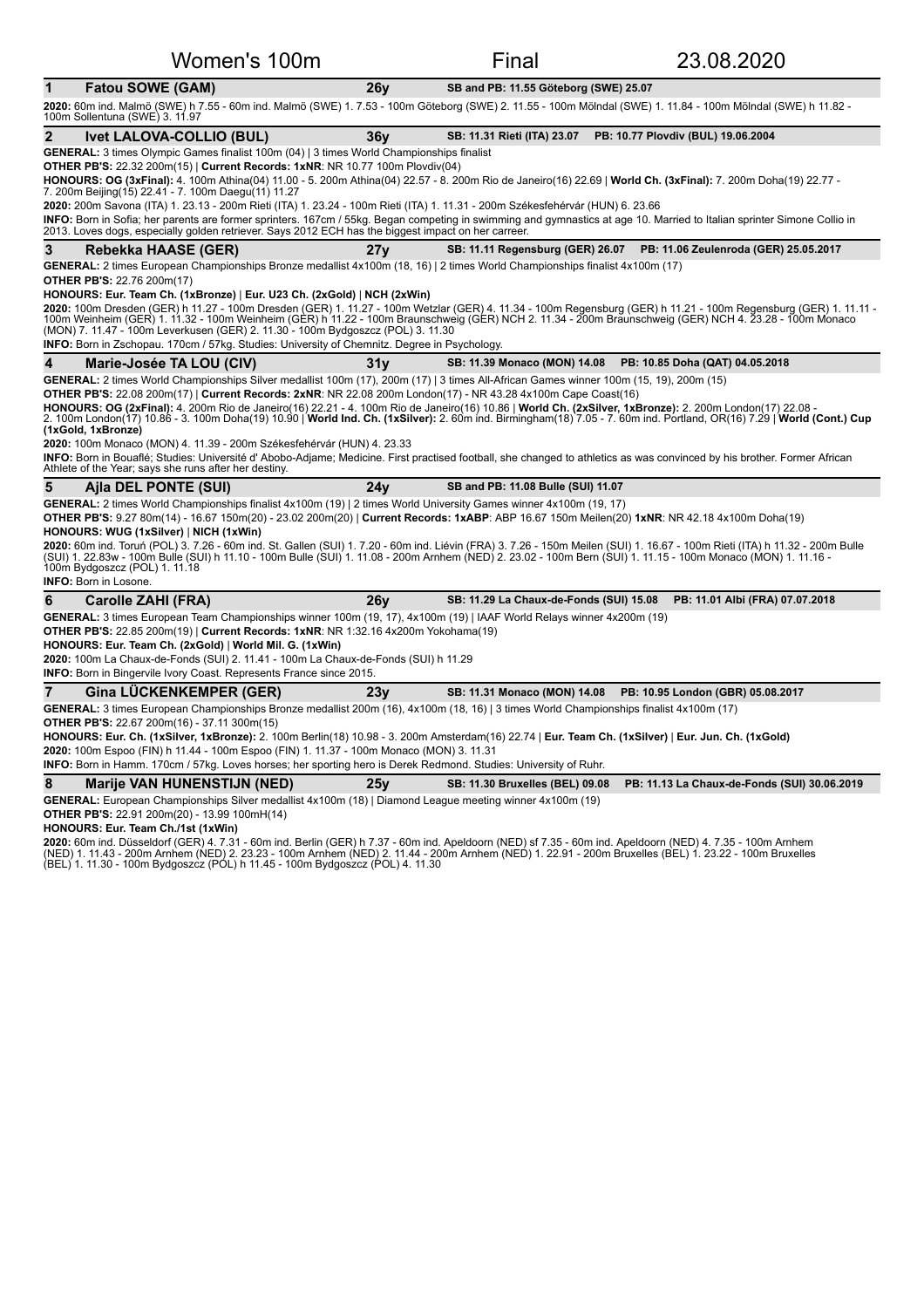

## **Women's 400m**

Final 23.08.2020

**Records**



**Start list 6:44** 400m **Time: 16:44 Lane Athlete Nat NR PB SB** 1 Sandra KNEZEVIC SWE 51.13 54.08 54.08<br>2 Jessie KNIGHT GBR 49.41 52.52 52.52 2 Jessie KNIGHT GBR 49.41 52.52 52.52 3 Moa HJELMER<br>3 Moa HJELMER SWE 51.13<br>13 Lieke KLAVER NED 50.77 4 Lieke KLAVER NED 50.77 51.39 51.39 5 Lada VONDROVÁ CZE 47.99 51.35 51.35 Wadeline JONATHAS 7 Barbora MALÍKOVÁ CZE 47.99 51.65 51.65 Laviai NIELSEN **Medal Winners 2019 - IAAF World Ch. in Athletics** 1. Salwa Eid NASER (BRN) 48.14 Shaunae MILLER-UIBO (BAH) 3. Shericka JACKSON (JAM) 49.47 **2018 - Berlin European Ch.** 1. Justyna ŚWIĘTY-ERSETIC (POL) 50.41<br>2. Maria BELIMPASAKI (GRE) 50.45 2. Maria BELIMPASAKI (GRE) 50.45<br>3. Jisanne DE WITTE (NED) 50.77 3. Lisanne DE WITTE (NED) **2017 - London IAAF World Ch. in Athletics** 1. Phyllis FRANCIS (USA) 49.92<br>2. Salwa Eid NASER (BRN) 50.06 2. Salwa Eid NASER (BRN) 50.06<br>2. Salwa Eid NASER (BRN) 50.06<br>3. Allyson EELIX (LISA) 50.08 Allyson FELIX (USA) **2016 - Rio de Janeiro Olympic Games** 1. Shaunae MILLER-UIBO (BAH) 49.44 2. Allyson FELIX (USA) 49.51<br>3. Shericka JACKSON (JAM) 49.85 Shericka JACKSON (JAM) 2016 - Amsterdam European Ch. 1. Libania GRENOT (ITA) 50.73<br>2 Floria GUEL (FRA) 51.21 2. Floria GUEI (FRA) (51.21)<br>3. Anvika ONUORA (GBR) 51.47 Anyika ONUORA (GBR) 2015 - Beijing IAAF World Ch. 1. Allyson FELIX (USA) 49.26<br>2. Shaunae MILLER-LIIRO (BAH) 49.67 2. Shaunae MILLER-UIBO (BAH) 49.67<br>3. Shericka JACKSON (JAM) 49.99 **2014 - Zürich European Ch.** 1. Libania GRENOT (ITA) 51.10<br>2 Olba ZEMI YAK (LIKR) 51.36 Olha ZEMLYAK (UKR) 3. Indira TERRERO (ESP) 51.38 **2013 - Moskva IAAF World Ch.** 1. Christine OHURUOGU (GBR) 49.41<br>2. Amantle MONTSHO (BOT) 49.41 2. Amantle MONTSHO (BOT) 3. Stephenie Ann MCPHERSON (JAM) 49.99 **2012 - London Olympic Games W** 

1. Sanya RICHARDS-ROSS (USA) 49.55<br>2. Christine OHURUOGU (GBR) 49.70 3. DeeDee TROTTER (USA) 49.72

#### 2012 - Helsinki European Ch.

|    | Moa HJELMER (SWE)      | 51.13 |
|----|------------------------|-------|
| 2. | Kseniya ZADORINA (RUS) | 51.26 |

|    |                     | - - - - - - |
|----|---------------------|-------------|
| 3. | Ilona USOVICH (BLR) | 51.94       |
|    |                     |             |

# **Stockholm** previous

|    | 18 Salwa Eid NASER (BRN)        | 49.84 |
|----|---------------------------------|-------|
| 16 | Noviene WILLIAMS-MILLS (JAM)    | 52.29 |
|    | 14 Noviene WILLIAMS-MILLS (JAM) | 50.09 |
|    | 13 Francena MCCORORY (USA)      | 51.03 |
|    | 12 Sanya RICHARDS-ROSS (USA)    | 49.89 |
|    | 10 Debbie DUNN (USA)            | 50.59 |
|    | 09 Shericka WILLIAMS (JAM)      | 50.63 |
|    | 08 Sanya RICHARDS-ROSS (USA)    | 50.38 |
|    | 07 Allyson FELIX (USA)          | 49.70 |
|    | 02 Lorraine FENTON (JAM)        | 50.13 |

# **2020 World Outdo**

| .                            |              |
|------------------------------|--------------|
| /inners                      |              |
| Salwa Eid NASER (BRN)        | 49.84        |
| Noviene WILLIAMS-MILLS (JAM) | 52.29        |
| Noviene WILLIAMS-MILLS (JAM) | 50.09        |
| Francena MCCORORY (USA)      | 51.03        |
| Sanya RICHARDS-ROSS (USA)    | 49.89        |
| Debbie DUNN (USA)            | 50.59        |
| Shericka WILLIAMS (JAM)      | 50.63        |
| Sanya RICHARDS-ROSS (USA)    | 50.38        |
| Allyson FELIX (USA)          | 49.70        |
| $\mathbf{1}$ FENTONI (IANA)  | <b>FO 40</b> |

|       | 2020 World Outdoor list      |            |                              |          |
|-------|------------------------------|------------|------------------------------|----------|
|       | 50.50 Lynna IRBY             | USA        | Stade Louis II, Monaco (MON) | 14.08.20 |
|       | 50.52 Shaunae MILLER-UIBO    | BAH        | Montverde, FL (USA)          | 04.07.20 |
|       | 51.13 Femke BOL              | <b>NED</b> | Stadion Wankdorf, Bern (SUI) | 24.07.20 |
|       | 51.22 Amantle MONTSHO        | <b>BOT</b> | Gaborone (BOT)               | 14.03.20 |
|       | 51.35 Lada VONDROVÁ          | CZE        | Stadion Juliska, Praha (CZE) | 04.07.20 |
|       | 51.39 Lieke KLAVER           | NED.       | Stadion Wankdorf, Bern (SUI) | 24.07.20 |
|       | 51.40 Wadeline JONATHAS      | USA        | Stade Louis II, Monaco (MON) | 14.08.20 |
|       | 51.52 Courtney OKOLO         | USA        | Marietta, GA (USA)           | 01.08.20 |
|       | 51.65 Barbora MALÍKOVÁ       | CZE        | Plzen (CZE)                  | 09.08.20 |
|       | 51.67 Janieve RUSSELL        | JAM        | Kingston (JAM)               | 25.07.20 |
|       | 51.69 Justyna ŚWIETY-ERSETIC | POL.       | Bydgoszcz (POL)              | 19.08.20 |
| 51.71 | Jessica BEARD                | USA        | Marietta, GA (USA)           | 01.08.20 |
|       | 51.73 Corinna SCHWAB         | GER        | Braunschweig (GER)           | 09.08.20 |
|       | 51.76 Shericka JACKSON       | <b>JAM</b> | Kingston (JAM)               | 08.08.20 |
|       | 51.84 Patience Okon GEORGE   | NGR        | Benin City (NGR)             | 14.03.20 |
|       | 51.84 Alina LUCHSAVA         | <b>BLR</b> | Brest (BLR)                  | 08.07.20 |
|       | 51.85 Viktoriya TKACHUK      | <b>UKR</b> | Lutsk (UKR)                  | 15.08.20 |
|       | 51.88 Marileidy PAULINO      | DOM        | Santo Domingo (DOM)          | 09.02.20 |
|       | 51.88 Karolina PAHLITZSCH    | <b>GER</b> | Braunschweig (GER)           | 09.08.20 |
|       | 51.99 Kavlin WHITNEY         | USA        | Montverde, FL (USA)          | 04.07.20 |

Stade Louis II, Monaco

WR 47.60 Marita KOCH GDR Bruce Stadium, Canberra 06.10.85<br>AR 47.60 Marita KOCH GDR Bruce Stadium. Canberra 06.10.85 AR 47.60 Marita KOCH GDR Bruce Stadium, Canberra 06.10.85<br>NR 51.13 Moa HJELMER SWE Helsinki 29.06.12 NR 51.13 Moa HJELMER SWE Helsinki 29.06.12<br>WIR 49.42 Grit BRELIER GER Olympic Stadium Tokyo 27.08.91 WJR 49.42 Grit BREUER<br>WJR 49.42 Grit BREUER GER Olympic Stadium, Tokyo 27.08.91<br>MR 49.70 Allyson FELIX USA USA MR 49.70 Allyson FELIX USA USA 07.08.07<br>DIR 48.97 Shaunae MILLER-UIRO RAH Stade Louis II Monaco 20.07.18 DLR 48.97 Shaunae MILLER-UIBO BAH Stade Louis II, Monaco 20.07.18<br>SB 50.50 Lynna IRBY USA Stade Louis II, Monaco 14.08.20

#### **All-Time World Outdoor list**

| 47.99 | Jarmila KRATOCHVÍLOVÁ    |
|-------|--------------------------|
| 48.14 | Salwa Eid NASER          |
| 48.25 | Marie-José PEREC         |
| 48.27 | Olga BRYZGINA            |
| 48.37 | Shaunae MILLER-UIBO      |
| 48.59 | Taťána KOCEMBOVÁ         |
| 48.63 | Cathy FREEMAN            |
| 48.70 | Sanya RICHARDS-ROSS      |
| 48.83 | Valerie BRISCO-HOOKS     |
| 48.89 | Ana Gabriela GUEVARA     |
| 49.05 | Chandra CHEESEBOROUGH    |
| 49.07 | Tonique WILLIAMS-DARLING |
| 49.10 | Falilat OGUNKOYA-OSHEKU  |
| 49.11 | Olga NAZAROVA            |
| 49.16 | Antonina KRIVOSHAPKA     |
| 49.19 | Mariya KULCHUNOVA        |
| 49.19 | Aminatou SEYNI           |
| 49.24 | Sabine BUSCH             |
| 49.26 | Allyson FELIX            |
|       | MD nrograecion           |

#### USA Montverde, FL (USA) 04.07.20 GDR Canberra (AUS) 06.10.85<br>
TCH Helsinki (FIN) 10.08.83 10.08.83<br>199 BRN Doha (QAT) 10.08.83<br>10.19 Doha (QAT) 10.09.10.19 Doha (QAT) 48.25 Marie-José PEREC FRA Atlanta, GA (USA) 29.07.96 48.27 Olga BRYZGINA URS Canberra (AUS) 06.10.85 48.37 Shaunae MILLER-UIBO BAH Doha (QAT) 03.10.19 4.59 Tatil Helsinki (FIN) 10.08.83<br>AUS Atlanta GA (USA) 10.08.83<br>AUS Atlanta GA (USA) 29.07.96 AUS Atlanta, GA (USA) 29.07.96<br>
USA Athina (GRE) 16.09.06 16.09.06<br>1984 Athina (GRE) 16.09.06<br>1984 Angeles CA (154) 16.08.84 USA Los Angeles, CA (USA) 06.08.84<br>MEX Paris-St-Denis (FRA) 27.08.03 Paris-St-Denis (FRA) 49.05 Chandra CHEESEBOROUGH USA Los Angeles, CA (USA) 06.08.84<br>49.07 Tonique WILLIAMS-DARLING BAH Olympiastadion, Berlin (GER) 12.09.04<br>49.10 Falilat OGUNKOYA-OSHEKU NGR Atlanta, GA (USA) 29.07.96  $RUS = \text{Jamsil}, \text{Seoul}(\text{KOR})$   $RUS = \text{Choboksary (RUS)}$   $RUS = \text{Choboksary (RUS)}$   $RUS = \text{Choboksary (RUS)}$ 49.16 Antonina KRIVOSHAPKA RUS Cheboksary (RUS) 05.07.12 49.19 Mariya KULCHUNOVA URS Helsinki (FIN) 10.08.83 NIG Lausanne (SUI) 05.07.19<br>GDR Erfurt (GER) 02.06.84 Enducating (e.g.)<br>
Erfurt (GER) 02.06.84<br>
Beiling (CHN) 27.08.15 USA Beijing (CHN)

| 47.60 Marita KOCH           | <b>GDR</b> | Canberra (AUS)  | 06.10.85 |
|-----------------------------|------------|-----------------|----------|
| 47.99 Jarmila KRATOCHVÍLOVÁ | <b>TCH</b> | Helsinki (FIN)  | 10.08.83 |
| 48.16 Marita KOCH           | <b>GDR</b> | Athina (GRE)    | 08.09.82 |
| 48.60 Marita KOCH           | <b>GDR</b> | Torino (ITA)    | 04.08.79 |
| 48.89 Marita KOCH           | <b>GDR</b> | Potsdam (GDR)   | 29.07.79 |
| 48.94 Marita KOCH           | <b>GDR</b> | Praha (TCH)     | 31.08.78 |
| 49.03 Marita KOCH           | <b>GDR</b> | Potsdam (GDR)   | 19.08.78 |
| 49.19 Marita KOCH           | <b>GDR</b> | Leipzig (GER)   | 02.07.78 |
| 49.29 Irena SZEWIŃSKA       | <b>POL</b> | Montreal (CAN)  | 29.07.76 |
| 49.75 Irena SZEWIŃSKA       | <b>POL</b> | Bydgoszcz (POL) | 22.06.76 |
| 49.77 Christina BREHMER     | <b>GDR</b> | Dresden (GER)   | 09.05.76 |
| 50.14 Riitta SALIN          | <b>FIN</b> | Roma (ITA)      | 04.09.74 |
| 49.9h Irena SZEWIŃSKA       | POL.       | Warszawa (POL)  | 22.06.74 |
| 51.0h Monika ZEHRT          | <b>GDR</b> | Colombes (FRA)  | 04.07.72 |
| 51.0h Marilyn NEUFVILLE     | JAM        | Edinburgh (GBR) | 23.07.70 |
| 51.7h Colette BESSON        | <b>FRA</b> | Athina (GRE)    | 18.09.69 |
| 51.7h Nicole DUCLOS         | FRA        | Athina (GRE)    | 18.09.69 |
| 51.9h Geum-Dan SHIN         | <b>PRK</b> | Pyongyang (PRK) | 23.10.62 |
|                             |            |                 |          |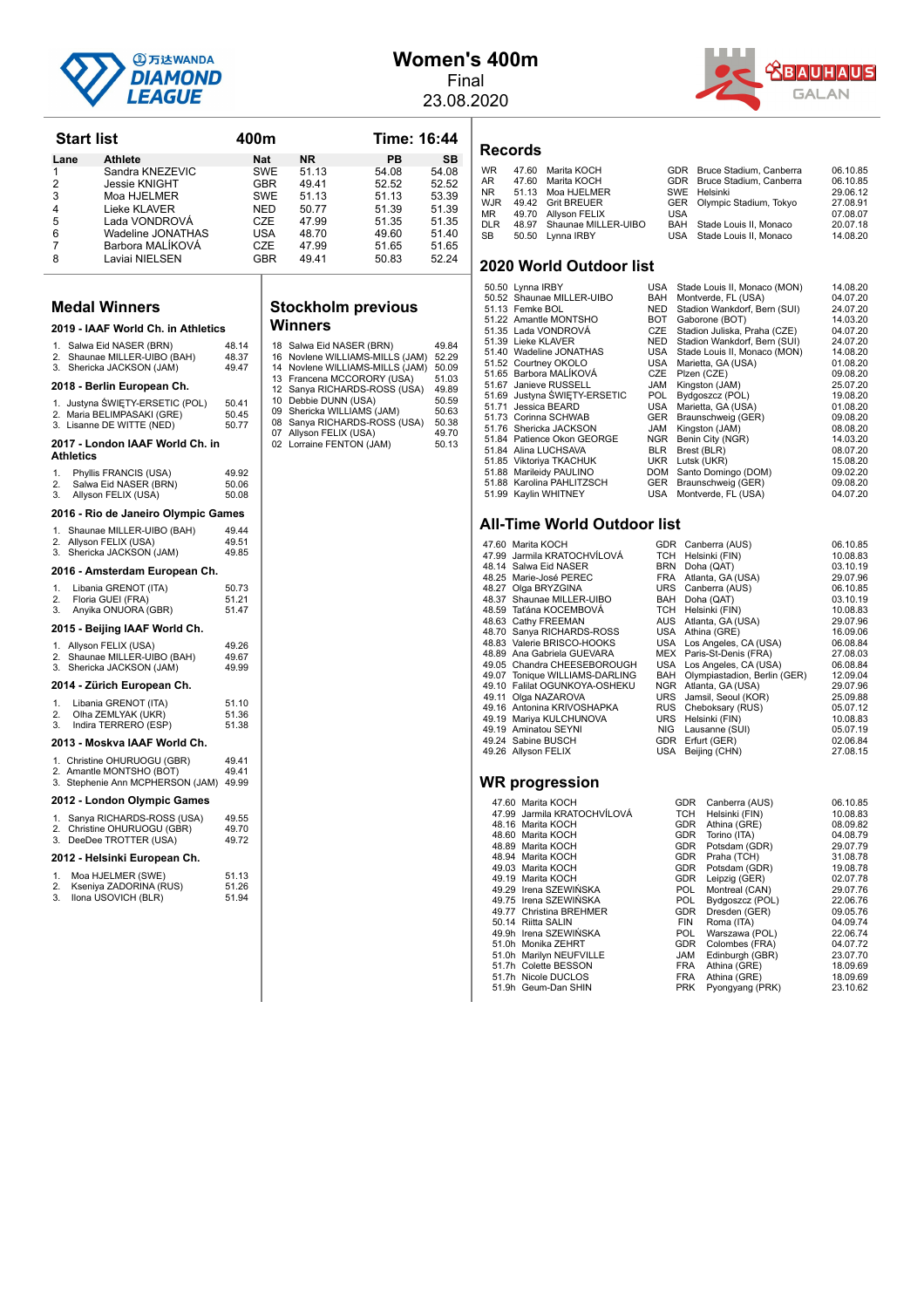| Women's 400m                                                                                                                                                                                                                                                                                                                                                                                                                                                                                                                                                                                                                                                                                                 |      | Final                                       | 23.08.2020                                                        |
|--------------------------------------------------------------------------------------------------------------------------------------------------------------------------------------------------------------------------------------------------------------------------------------------------------------------------------------------------------------------------------------------------------------------------------------------------------------------------------------------------------------------------------------------------------------------------------------------------------------------------------------------------------------------------------------------------------------|------|---------------------------------------------|-------------------------------------------------------------------|
| Sandra KNEZEVIC (SWE)<br>$\mathbf 1$                                                                                                                                                                                                                                                                                                                                                                                                                                                                                                                                                                                                                                                                         | 28y  | SB and PB: 54.08 Uppsala (SWE) 15.08        |                                                                   |
| 2020: 200m Södertälje (SWE) 4. 24.72 - 400m Trollbäcken (SWE) 1. 54.86 - 400m Uppsala (SWE) 1. 54.85 - 200m Eskilstuna (SWE) h 24.89 - 200m Eskilstuna<br>(SWE) 1. 24.73 - 400m Sollentuna (SWE) 4. 55.11 - 400m Uppsala (SWE) NCH h 55.45 - 400m Uppsala (SWE) NCH 2. 54.08<br><b>INFO:</b> Business Administration studies.                                                                                                                                                                                                                                                                                                                                                                                |      |                                             |                                                                   |
| $\mathbf 2$<br>Jessie KNIGHT (GBR)                                                                                                                                                                                                                                                                                                                                                                                                                                                                                                                                                                                                                                                                           | 26v  | SB and PB: 52.52 Székesfehérvár (HUN) 19.08 |                                                                   |
| <b>GENERAL:</b> National Indoor champion 400m ind. (20)<br><b>OTHER PB'S:</b> 24.27 200m(16) - 55.27 400mH(20)<br><b>HONOURS: NICH (1xWin)</b><br>2020: 400m ind. Wien (AUT) 1. 53.36 - 400m ind. Linz (AUT) 1. 52.21 - 400m ind. Glasgow (GBR) 1. 51.57 - 400m ind. Glasgow (GBR) h 52.84 - 400m ind. Glasgow<br>(GBR) 1. 52.76 - 400mH Nuneaton (GBR) 1. 56.40 - 400mH Bruxelles (BEL) 1. 55.27 - 400mH Szczecin (POL) 1. 55.45 - 400m Székesfehérvár (HUN) 5. 52.52                                                                                                                                                                                                                                       |      |                                             |                                                                   |
| 3<br><b>Moa HJELMER (SWE)</b>                                                                                                                                                                                                                                                                                                                                                                                                                                                                                                                                                                                                                                                                                | 30v  |                                             | SB: 53.39 Uppsala (SWE) 15.08 PB: 51.13 Helsinki (FIN) 29.06.2012 |
| GENERAL: European champion 400m (12)   9 times National champion 100m (12), 200m (20, 12, 11), 400m (20, 19, 18, 13, 11)                                                                                                                                                                                                                                                                                                                                                                                                                                                                                                                                                                                     |      |                                             |                                                                   |
| OTHER PB'S: 11.65 100m(15) - 23.19 200m(13)   Current Records: 1xNR: NR 51.13 400m Helsinki(12)                                                                                                                                                                                                                                                                                                                                                                                                                                                                                                                                                                                                              |      |                                             |                                                                   |
| HONOURS: Eur. Ch. (1xGold): 1. 400m Helsinki(12) 51.13   Eur. Ind. Ch. (1xBronze)   Eur. U23 Ch. (1xSilver)   Eur. Jun. Ch. (1xBronze)<br>2020: 400m ind. Göteborg (SWE) 1. 54.60 - 400m ind. Stockholm (SWE) 1. 54.50 - 200m ind. Växiö (SWE) h 23.70 - 400m ind. Växiö (SWE) 1. 54.53 - 200m ind. Växiö<br>(SWE) 1. 23.52 - 200m Södertälje (SWE) 1. 23.85 - 200m Karlstad (SWE) 2. 23.85 - 200m Göteborg (SWE) 2. 23.87 - 400m Sollentuna (SWE) 1. 53.50 - 400m Uppsala<br>(SWE) NCH 1. 53.39 - 200m Uppsala (SWE) NCH h 23.72 - 200m Uppsala (SWE) NCH 1. 23.47<br>INFO: Born in Stockholm. 172cm / 60kg. Has a daughter, Wilma born in 2014. National record holder.                                    |      |                                             |                                                                   |
| 4<br>Lieke KLAVER (NED)                                                                                                                                                                                                                                                                                                                                                                                                                                                                                                                                                                                                                                                                                      | 22v  | SB and PB: 51.39 Bern (SUI) 24.07           |                                                                   |
| GENERAL: World Championships finalist   2 times National Indoor champion 200m ind. (17), 400m ind. (20)<br>OTHER PB'S: 11.46 100m(19) - 17.36 150m(18) - 22.66 200m(20)<br><b>HONOURS: NICH (2xWin)</b><br>2020: 400m ind. Apeldoorn (NED) 2. 53.52 - 400m ind. Metz (FRA) 2. 52.61 - 400m ind. Eaubonne (FRA) 3. 53.27 - 400m ind. Apeldoorn (NED) h 52.99 - 400m<br>ind. Apeldoorn (NED) 1. 52.45 - 200m Arnhem (NED) 1. 23.15 - 200m Arnhem (NED) 3. 23.12 - 400m Bern (SUI) 2. 51.39 - 200m Bruxelles (BEL) 2. 23.33 - 400m La Chaux-                                                                                                                                                                    |      |                                             |                                                                   |
| de-Fonds (SUI) 1. 51.52 - 200m La Chaux-de-Fonds (SUI) 1. 22.66 - 400m Székesfehérvár (HUN) 2. 52.11<br><b>INFO: Born in Velsen.</b>                                                                                                                                                                                                                                                                                                                                                                                                                                                                                                                                                                         |      |                                             |                                                                   |
| 5<br>Lada VONDROVA (CZE)                                                                                                                                                                                                                                                                                                                                                                                                                                                                                                                                                                                                                                                                                     | 20v  | SB and PB: 51.35 Praha (CZE) 04.07          |                                                                   |
| GENERAL: European U23 Championships Silver medallist 400m (19)   3 times National Indoor champion 200m ind. (20), 400m ind. (20, 19)<br>OTHER PB'S: 37.22 300m(20) - 40.95 300mH(19) - 56.78 400mH(19)   Current Records:<br>HONOURS: Eur. U23 Ch. (1xSilver)   NCH (1xWin)   NICH (3xWin)<br>2020: 400m ind. Praha (CZE) 1. 52.94 - 400m ind. Ostrava (CZE) 1. 52.25 - 400m ind. Toruń (POL) 2. 52.41 - 400m ind. Ostrava (CZE) h 52.12 - 400m ind. Ostrava<br>(CZE) 1. 51.82 - 800m Praha (CZE) 3. 2:06.34 - 400m Praha (CZE) 1. 51.35 - 400m Plzen (CZE) NCH h 51.69 - 200m Plzen (CZÈ) NCH 6. 23.98 - 400m Plzen<br>(CZE) NCH 2. 51.90 - 400m Monaco (MON) 5. 52.13 - 400m Székesfehérvár (HUN) 6. 52.58 |      |                                             |                                                                   |
| 6<br><b>Wadeline JONATHAS (USA)</b>                                                                                                                                                                                                                                                                                                                                                                                                                                                                                                                                                                                                                                                                          | 22 v | SB: 51.40 Monaco (MON) 14.08                | PB: 49.60 Doha (QAT) 03.10.2019                                   |
| GENERAL: World champion 4x400m (19)   World Championships finalist 400m (19)                                                                                                                                                                                                                                                                                                                                                                                                                                                                                                                                                                                                                                 |      |                                             |                                                                   |
| <b>OTHER PB'S:</b> 11.84 100m(17) - 23.20 200m(19)<br>HONOURS: World Ch. (1xFinal): $4.400$ m Doha $(19)$ 49.60   NICH (1xWin)   NCAA Ch. (1xWin)<br>2020: 400m ind. New York, NY (USA) 1. 51.71 - 400m ind. New York, NY (USA) 1. 51.93 - 400m ind. Albuquerque, NM (USA) h 51.32 - 400m ind. Albuquerque, NM<br>(USA) 1. 51.54 - 400m Monaco (MON) 2. 51.40 - 400m Székesfehérvár (HUN) 1. 52.09<br><b>INFO:</b> Born in Gonaives Haiti. Studies: University of South Carolina. Major in Retail.                                                                                                                                                                                                           |      |                                             |                                                                   |
| $\overline{7}$<br><b>Barbora MALIKOVA (CZE)</b>                                                                                                                                                                                                                                                                                                                                                                                                                                                                                                                                                                                                                                                              | 18v  | SB and PB: 51.65 Plzen (CZE) 09.08          |                                                                   |
| GENERAL: European U18 champion 400m (18)   World Youth champion 400m (17)<br><b>OTHER PB'S:</b> 37.86 300m(18) - 1:26.79 600m(20) - 2:03.51 800m(18)<br>HONOURS: World Youth Ch. (1xGold)   Eur. Jun. Ch. (1xBronze)   Eur. U18 Ch. (1xGold)   NCH (2xWin)<br>2020: 800m Ostrava (CZE) 1. 2:05.29 - 600m Opava (CZE) 1. 1:26.79 - 200m Olomouc (CZE) 1. 24.21 - 400m Olomouc (CZE) 1. 53.05 - 200m Vyškov (CZE) 1. 24.59 -<br>400m Vyškov (CZE) 1. 55.60 - 400m Uherské Hradiste (CZE) 1. 55.29<br>(CZE) NCH 1. 51.65 - 100m Opava (CZE) 2. 12.12 - 200m Opava (CZE) 1. 24.26                                                                                                                                |      |                                             |                                                                   |
| <b>INFO:</b> Born in Oldrisov. Former Junior Sportsperson of the Year.                                                                                                                                                                                                                                                                                                                                                                                                                                                                                                                                                                                                                                       |      |                                             |                                                                   |
| 8<br>Laviai NIELSEN (GBR)                                                                                                                                                                                                                                                                                                                                                                                                                                                                                                                                                                                                                                                                                    | 24y  | SB: 52.24 Székesfehérvár (HUN) 19.08        | PB: 50.83 London (GBR) 20.07.2019                                 |
| GENERAL: World Championships Silver medallist 4x400m (17)   World Championships finalist 4x400m (19)                                                                                                                                                                                                                                                                                                                                                                                                                                                                                                                                                                                                         |      |                                             |                                                                   |
| <b>OTHER PB'S:</b> 11.94 100m(16) - 23.81 200m(17) - 2:08.88 800m(16)<br>HONOURS: Eur. Jun. Ch. (1xGold)   NCH (1xWin)                                                                                                                                                                                                                                                                                                                                                                                                                                                                                                                                                                                       |      |                                             |                                                                   |
| 2020: 400m Belfast (GBR) 1. 52.68 - 200m London (GBR) 2. 24.36 - 400m Sopot (POL) 2. 52.39 - 400m Székesfehérvár (HUN) 3. 52.24                                                                                                                                                                                                                                                                                                                                                                                                                                                                                                                                                                              |      |                                             |                                                                   |

**INFO:** Geography studies at King's College London. Egyptian mother, Danish father. Was kit carrier for Jessica Ennis-Hill at London Olympic Games in 2012. Her idol is<br>Christine Ohuruogu.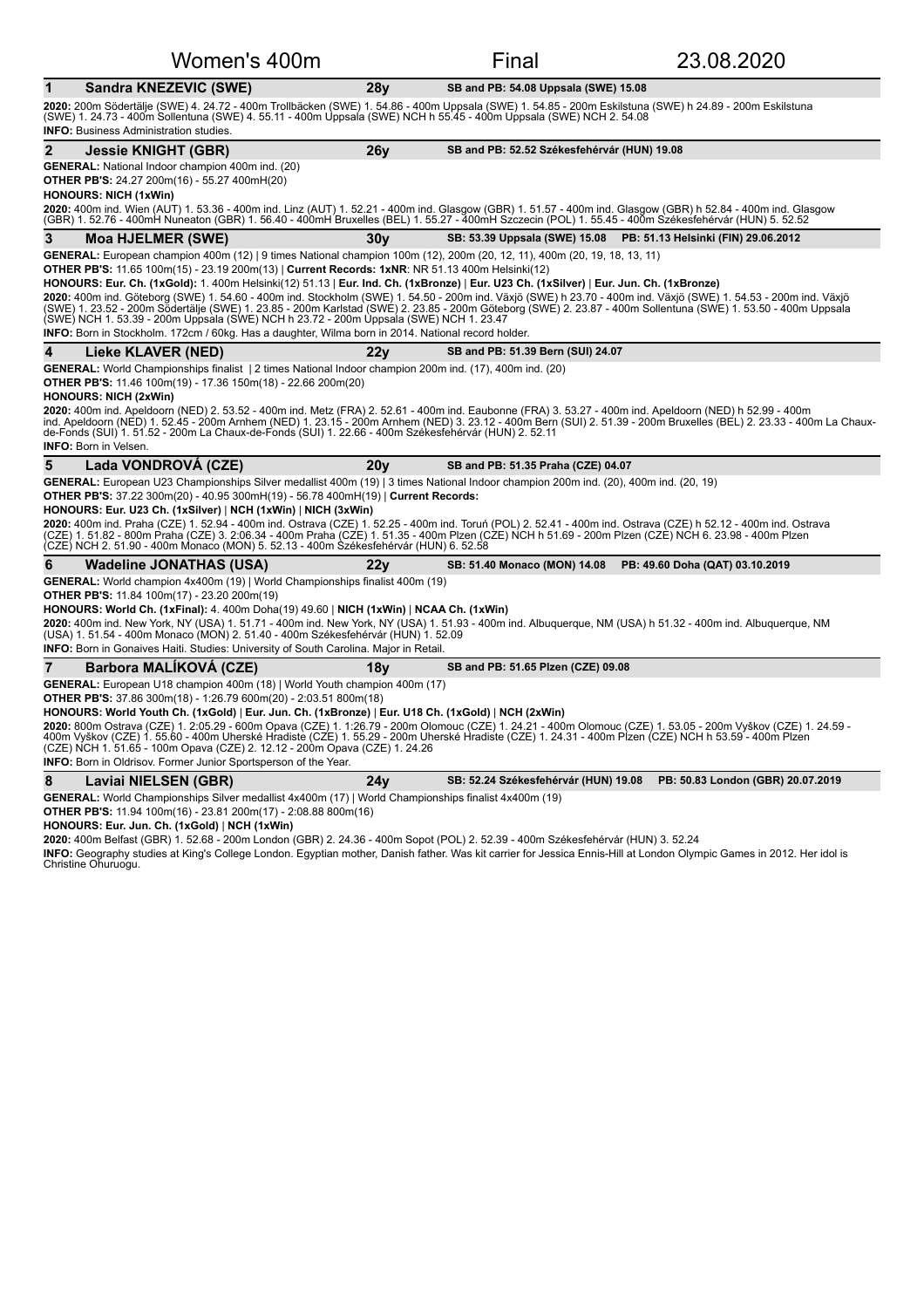

#### **Women's 800m** Final

23.08.2020



| <b>Start list</b> |                    | 800m       |           |         | Time: 17:20 |  |
|-------------------|--------------------|------------|-----------|---------|-------------|--|
| Lane              | <b>Athlete</b>     | <b>Nat</b> | <b>NR</b> | PB      | <b>SB</b>   |  |
| 1                 | Renelle LAMOTE     | <b>FRA</b> | 1:56.53   | 1:58.01 | 2:01.08     |  |
| 2                 | Selina BÜCHEL      | SUI        | 1:57.95   | 1:57.95 | 1:59.97     |  |
| 3                 | Alexandra BELL     | <b>GBR</b> | 1:56.21   | 1:59.82 | 2:00.28     |  |
| 4                 | Hedda HYNNE        | <b>NOR</b> | 1:59.82   | 1:59.87 | 1:59.94     |  |
| 5                 | Lovisa LINDH       | <b>SWE</b> | 1:58.77   | 1:58.77 | 2:03.24     |  |
| 6                 | Raevyn ROGERS      | <b>USA</b> | 1:55.61   | 1:57.69 |             |  |
| 7                 | Jemma REEKIE       | <b>GBR</b> | 1:56.21   | 1:59.52 | 1:59.52     |  |
| $8-1$             | Noélie YARIGO (PM) | <b>BEN</b> | 1:59.12   | 1:59.12 | 2:00.11     |  |
| $8-2$             | Christina HERING   | <b>GER</b> | 1:55.26   | 1:59.41 | 2:00.71     |  |
|                   |                    |            |           |         |             |  |

Pace: 400m - 58.0

#### **Medal Winners**

#### **2019 - IAAF World Ch. in Athletics**

| 1. | Halimah NAKAAYI (UGA)      | 1:58.04 |  |  |  |
|----|----------------------------|---------|--|--|--|
| 2. | Raevyn ROGERS (USA)        | 1:58.18 |  |  |  |
| 3. | Ajee WILSON (USA)          | 1:58.84 |  |  |  |
|    | 2018 - Berlin European Ch. |         |  |  |  |
| 1. | Nataliia KROL (UKR)        | 2:00.38 |  |  |  |
| 2. | Renelle LAMOTE (FRA)       | 2:00.62 |  |  |  |
| 3. | Olha LYAKHOVA (UKR)        | 2:00.79 |  |  |  |

#### **2017 - London IAAF World Ch. in Athletics**

| 2016 - Rio de Janeiro Olympic Games |                                                                          |  |  |  |
|-------------------------------------|--------------------------------------------------------------------------|--|--|--|
|                                     | 1:56.65                                                                  |  |  |  |
|                                     | 1:55.92                                                                  |  |  |  |
|                                     | 1:55.16                                                                  |  |  |  |
|                                     | Caster SEMENYA (RSA)<br>Francine NIYONSABA (BDI)<br>3. Ajee WILSON (USA) |  |  |  |

| .                                 |         |
|-----------------------------------|---------|
| 1. Caster SEMENYA (RSA)           | 1:55.28 |
| 2. Francine NIYONSABA (BDI)       | 1:56.49 |
| 3. Margaret Nyairera WAMBUI (KEN) | 1:56.89 |

#### **2016 - Amsterdam European Ch.**

|    | $2010$ , $101000$ , $0011$ $-01000$ |         |
|----|-------------------------------------|---------|
| 1. | Natalija KROL (UKR)                 | 1:59.70 |
| 2. | Renelle LAMOTE (FRA)                | 2:00.19 |
| 3. | Lovisa LINDH (SWE)                  | 2:00.37 |
|    |                                     |         |

#### 2015 - Beijing IAAF World Ch.

| 1.<br>2.<br>3.               | Marina ARZAMASOVA (BLR)<br>Melissa BISHOP-NRIAGU (CAN)<br>Eunice Jepkoech SUM (KEN) | 1:58.03<br>1:58.12<br>1:58.18 |  |  |
|------------------------------|-------------------------------------------------------------------------------------|-------------------------------|--|--|
|                              | 2014 - Zürich European Ch.                                                          |                               |  |  |
| 1.<br>2.<br>3.               | Marina ARZAMASOVA (BLR)<br>Lynsey SHARP (GBR)<br>Joanna JÓŹWIK (POL)                | 1:58.15<br>1:58.80<br>1:59.63 |  |  |
| 2013 - Moskva IAAF World Ch. |                                                                                     |                               |  |  |
| 3.                           | 1. Eunice Jepkoech SUM (KEN)<br>2. Brenda MARTINEZ (USA)<br>Alysia MONTAÑO (USA)    | 1:57.38<br>1:57.91<br>1:57.95 |  |  |
| 2012 - London Olympic Games  |                                                                                     |                               |  |  |
|                              | 1. Caster SEMENYA (RSA)<br>2. Yekaterina POISTOGOVA (RUS)<br>3. Pamela JELIMO (KEN) | 1:57.23<br>1:57.53<br>1:57.59 |  |  |

#### 2012 - Helsinki European Ch.

| 1 | <b>Lynsey SHARP (GRR)</b> |  |
|---|---------------------------|--|

| 2. Marina ARZAMASOVA (BLR) | 2:01.02 |
|----------------------------|---------|
| 3. Liliya LOBANOVA (UKR)   | 2:01.29 |

 $2.00.52$ 

#### **Stockholm previous Winners**

|  | 19 Ajee WILSON (USA)         | 2:00.87 |
|--|------------------------------|---------|
|  | 18 Halimah NAKAAYI (UGA)     | 2:01.37 |
|  | 17 Francine NIYONSABA (BDI)  | 1:59.11 |
|  | 15 Renelle LAMOTE (FRA)      | 1:59.91 |
|  | 13 Eunice Jepkoech SUM (KEN) | 1:58.84 |
|  | 11 Kenia SINCLAIR (JAM)      | 1:58.21 |
|  | 05 Tatyana ANDRIANOVA (RUS)  | 1:57.80 |
|  | 04 Jearl MILES-CLARK (USA)   | 1:59.47 |
|  | 02 Nicole TETER (USA)        | 1:58.13 |
|  |                              |         |

02 Nicole TETER (USA) 1:58.13<br>00  Maria de Lurdes MUTOLA (MOZ) 1:56.98

#### **Records**

#### WR 1:53.28 Jarmila KRATOCHVÍLOVÁ TCH München 26.07.83 4R 1:53.28 Jarmila KRATOCHVÍLOVÁ TCH München<br>NR 1:58.77 Lovisa LINDH 26.07.8300 SWE Lausanne NR 1:58.77 Lovisa LINDH SWE Lausanne 196.07.17<br>MR 1:58.77 Lovisa LINDH SWE Lausanne 06.07.17<br>MUR 1:54.01 Pamela IFILMO KEN Letzionund Zürich 29.08.08 WJR 1:54.01 Pamela JELIMO KEN Letzigrund, Zürich 29.08.08 wik 1:56.71 Maria de Lurdes MUTOLA MOZ<br>MR 1:56.71 Maria de Lurdes MUTOLA MOZ<br>DIR 1:54.25 Caster SEMENYA RSA Stade Charléty Paris 30.06.18 whit in the team of the control of the control of the control of the control of the control of the control of the control of the control of the control of the control of the control of the control of the control of the con Sasto: 52.02.02.03.2020

#### **2020 World Outdoor list**

|         | 1:58.92 Rose Mary ALMANZA | <b>CUB</b> | La Habana (CUB)              | 20.03.20 |
|---------|---------------------------|------------|------------------------------|----------|
|         | 1:59.52 Jemma REEKIE      | <b>GBR</b> | Trieste (ITA)                | 01.08.20 |
|         | 1:59.54 Laura MUIR        | <b>GBR</b> | Trieste (ITA)                | 01.08.20 |
|         | 1:59.69 Ciara MAGEEAN     | IRL.       | Stadion Wankdorf, Bern (SUI) | 24.07.20 |
|         | 1:59.94 Hedda HYNNE       | <b>NOR</b> | Trieste (ITA)                | 01.08.20 |
|         | 1:59.97 Selina BÜCHEL     | SUI        | Trieste (ITA)                | 01.08.20 |
|         | 2:00.10 Felistus MPANDE   | ZAM        | Ndola (ZAM)                  | 22.02.20 |
| 2:00.11 | Noélie YARIGO             | <b>BEN</b> | Bydgoszcz (POL)              | 19.08.20 |
|         | 2:00.12 Chanelle PRICE    | USA        | Newberg, OR (USA)            | 21.08.20 |
|         | 2:00.26 Sofia ENNAOUI     | POL.       | Bydgoszcz (POL)              | 19.08.20 |
|         | 2:00.28 Alexandra BELL    | <b>GBR</b> | Szczecin (POL)               | 16.08.20 |
|         | 2:00.29 Heather MACLEAN   | <b>USA</b> | , Wellesley, MA (USA)        | 11.08.20 |
|         | 2:00.31 Ce'Aira BROWN     | USA        | Nashville, TN (USA)          | 15.08.20 |
|         | 2:00.39 Kaela EDWARDS     | USA        | Nashville, TN (USA)          | 15.08.20 |
|         | 2:00.43 Natoya GOULE      | JAM        | Marietta, GA (USA)           | 25.07.20 |
|         | 2:00.56 Esther GUERRERO   | <b>ESP</b> | Sollentuna (SWE)             | 10.08.20 |
| 2:00.61 | Anna SABAT                | <b>POL</b> | Bydgoszcz (POL)              | 19.08.20 |
| 2:00.71 | Christina HERING          | <b>GER</b> | Trieste (ITA)                | 01.08.20 |
|         | 2:00.82 Katharina TROST   | <b>GER</b> | Bydgoszcz (POL)              | 19.08.20 |
|         | 2:00.88 Georgia GRIFFITH  | AUS        | Canberra (AUS)               | 13.02.20 |

#### **All-Time World Outdoor list**

|         | 1:53.28 Jarmila KRATOCHVÍLOVÁ  | <b>TCH</b> | München (GER)                | 26.07.83 |
|---------|--------------------------------|------------|------------------------------|----------|
|         | 1:53.43 Nadezhda OLIZARENKO    | <b>URS</b> | Lenin Stadium, Moskva (URS)  | 27.07.80 |
| 1:54.01 | Pamela JELIMO                  | <b>KEN</b> | Letzigrund, Zürich (SUI)     | 29.08.08 |
| 1:54.25 | Caster SEMENYA                 | <b>RSA</b> | Stade Charléty, Paris (FRA)  | 30.06.18 |
| 1:54.44 | Ana Fidelia QUIROT             | <b>CUB</b> | Barcelona (ESP)              | 09.09.89 |
| 1:54.81 | Olga MINEYEVA                  | <b>URS</b> | Lenin Stadium, Moskva (URS)  | 27.07.80 |
|         | 1:54.94 Tatvana KAZANKINA      | <b>URS</b> | Montreal (CAN)               | 26.07.76 |
|         | 1:55.05 Doina MELINTE          | ROU        | Bucuresti (ROU)              | 01.08.82 |
|         | 1:55.19 Maria de Lurdes MUTOLA | <b>MOZ</b> | Zürich (SUI)                 | 17.08.94 |
| 1:55.19 | Jolanda ČEPLAK                 | <b>SLO</b> | Heusden-Zolder (BEL)         | 20.07.02 |
|         | 1:55.26 Sigrun WODARDS         | <b>GDR</b> | Stadio Olimpico, Roma (ITA)  | 31.08.87 |
|         | 1:55.32 Christine WACHTEL      | <b>GDR</b> | Stadio Olimpico, Roma (ITA)  | 31.08.87 |
|         | 1:55.42 Nikolina SHTEREVA      | <b>BUL</b> | Montreal (CAN)               | 26.07.76 |
|         | 1:55.46 Tatyana PROVIDOKHINA   | <b>URS</b> | Lenin Stadium, Moskva (URS)  | 27.07.80 |
|         | 1:55.47 Francine NIYONSABA     | <b>BDI</b> | Stade Louis II, Monaco (MON) | 21.07.17 |
|         | 1:55.54 Ellen VAN LANGEN       | <b>NED</b> | Barcelona (ESP)              | 03.08.92 |
|         | 1:55.54 Dong LIU               | <b>CHN</b> | Beijing (CHN)                | 09.09.93 |
|         | 1:55.56 Lyubov GURINA          | <b>URS</b> | Stadio Olimpico, Roma (ITA)  | 31.08.87 |
|         | 1:55.60 Elfi ZINN              | <b>GDR</b> | Montreal (CAN)               | 26.07.76 |
|         | 1:55.61 Ajee WILSON            | USA        | Stade Louis II, Monaco (MON) | 21.07.17 |
|         |                                |            |                              |          |
|         |                                |            |                              |          |
|         | <b>WR</b> progression          |            |                              |          |
|         |                                |            |                              |          |

# 1:53.28 Jarmila KRATOCHVÍLOVÁ T<br>1:53.43 Nadezhda OLIZARENKO U 2:01.1h Allin Australia<br>2:01.2h Dixie WILLIS A<br>2:04.3h Lyudmila SHEVTSOVA U 2:06.6h Nina OTKALENKO U<br>2:07.3h Nina OTKALENKO URS Mos<br>2:08.5h Nina PLETNYOVA URS 2:08.5h Nina Directoric<br>2:08.5h Nina PLETNYOVA U<br>2:12.0b Nina PLETNYOVA U

| 1:53.28 Jarmila KRATOCHVÍLOVÁ<br>1:53.43 Nadezhda OLIZARENKO<br>1:54.85 Nadezhda OLIZARENKO<br>1:54.94 Tatyana KAZANKINA<br>1:56.0h Valentina GERASIMOVA<br>1:57.48 Svetla ZLATEVA<br>1:58.5h Hildegard FALCK<br>2:00.5h Vera NIKOLIĆ<br>2:01.0h Judy POLLOCK<br>2:01.1h Ann PACKER<br>2:01.2h Dixie WILLIS<br>2:04.3h Lyudmila SHEVTSOVA<br>2:04.3h Lyudmila SHEVTSOVA<br>2:05.0h Nina OTKALENKO<br>2:06.6h Nina OTKALENKO<br>2:07.3h Nina OTKALENKO | TCH München (GER)<br>URS Lenin Stadium, Moskva (URS)<br>URS Moskva (URS)<br>URS Montreal (CAN)<br>URS Kiev (URS)<br>BUL Athina (GRE)<br>FRG Stuttgart (GER)<br>YUG London (GBR)<br>AUS Helsinki (FIN)<br>GBR Tokyo (JPN)<br>AUS Perth (AUS)<br>URS Stadio Olimpico, Roma (ITA)<br>URS Moskva (URS)<br>URS Zagreb (CRO)<br>URS Kiev (URS)<br>URS Moskva (URS) | 26.07.83<br>27.07.80<br>12.06.80<br>26.07.76<br>12.06.76<br>24.08.73<br>11.07.71<br>20.07.68<br>28.06.67<br>20.10.64<br>03.03.62<br>07.09.60<br>03.07.60<br>24.09.55<br>16.09.54<br>27.08.53 |
|-------------------------------------------------------------------------------------------------------------------------------------------------------------------------------------------------------------------------------------------------------------------------------------------------------------------------------------------------------------------------------------------------------------------------------------------------------|--------------------------------------------------------------------------------------------------------------------------------------------------------------------------------------------------------------------------------------------------------------------------------------------------------------------------------------------------------------|----------------------------------------------------------------------------------------------------------------------------------------------------------------------------------------------|
|                                                                                                                                                                                                                                                                                                                                                                                                                                                       |                                                                                                                                                                                                                                                                                                                                                              |                                                                                                                                                                                              |
| 2:08.5h Nina PLETNYOVA                                                                                                                                                                                                                                                                                                                                                                                                                                | URS Kiev (URS)                                                                                                                                                                                                                                                                                                                                               | 15.06.52                                                                                                                                                                                     |
| 2:12.0h Nina PLETNYOVA                                                                                                                                                                                                                                                                                                                                                                                                                                | URS Minsk (BLR)                                                                                                                                                                                                                                                                                                                                              | 26.08.51                                                                                                                                                                                     |
|                                                                                                                                                                                                                                                                                                                                                                                                                                                       |                                                                                                                                                                                                                                                                                                                                                              |                                                                                                                                                                                              |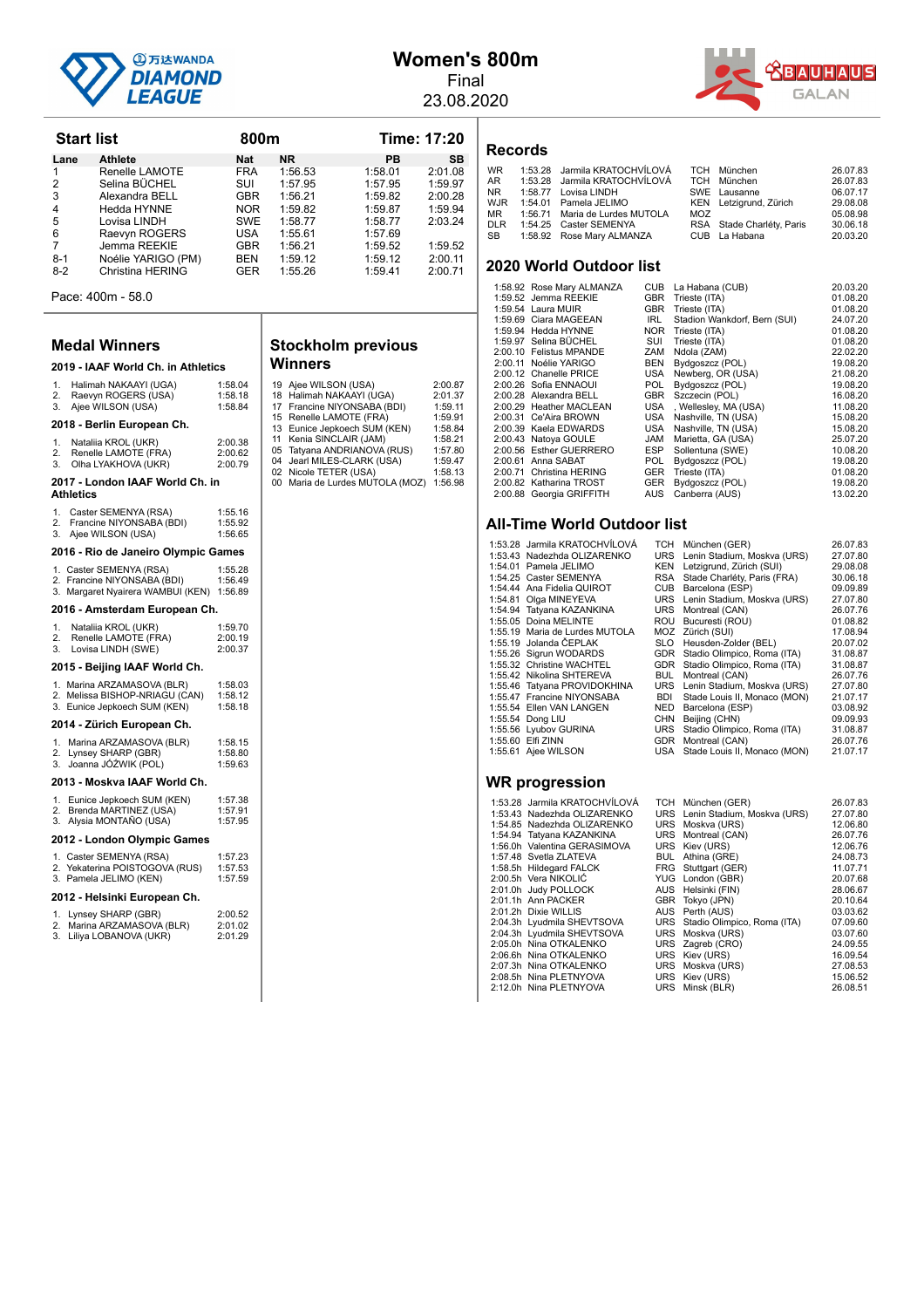|                 | Women's 800m                                                                                                                                                                                                                                                                                                                                                                                                                                                                                                                                                                                                                                                                                                                                                                                                                                          |                 | Final                                  | 23.08.2020                                  |  |  |  |
|-----------------|-------------------------------------------------------------------------------------------------------------------------------------------------------------------------------------------------------------------------------------------------------------------------------------------------------------------------------------------------------------------------------------------------------------------------------------------------------------------------------------------------------------------------------------------------------------------------------------------------------------------------------------------------------------------------------------------------------------------------------------------------------------------------------------------------------------------------------------------------------|-----------------|----------------------------------------|---------------------------------------------|--|--|--|
| $\mathbf 1$     | <b>Renelle LAMOTE (FRA)</b>                                                                                                                                                                                                                                                                                                                                                                                                                                                                                                                                                                                                                                                                                                                                                                                                                           | 26v             | SB: 2:01.08 Trieste (ITA) 01.08        | PB: 1:58.01 Birmingham (GBR) 05.06.2016     |  |  |  |
|                 | GENERAL: 2 times European Championships Silver medallist 800m (18, 16)   World Championships finalist<br>OTHER PB'S: 53.92 400m(16) - 2:34.48 1000m(18)   Current Records: 1xNR: NR 8:17.54 4x800m Nassau(14)<br>HONOURS: World Ch. (1xFinal): 8. 800m Beijing(15) 1:59.70   Eur. Ch. (2xSilver): 2. 800m Berlin(18) 2:00.62 - 2. 800m Amsterdam(16) 2:00.19   Eur. Ind. Ch. (1xSilver)  <br>Eur. Team Ch. (2xGold, 1xSilver)<br>2020: 800m Bern (SUI) 3. 2:01.50 - 800m Trieste (ITA) 6. 2:01.08<br><b>INFO:</b> Born in Coulommiers. Her mother is from Ivory Cost. Based in Montpellier.                                                                                                                                                                                                                                                           |                 |                                        |                                             |  |  |  |
| $\mathbf{2}$    | Selina BÜCHEL (SUI)                                                                                                                                                                                                                                                                                                                                                                                                                                                                                                                                                                                                                                                                                                                                                                                                                                   | 29y             | SB: 1:59.97 Trieste (ITA) 01.08        | PB: 1:57.95 Paris (FRA) 04.07.2015          |  |  |  |
|                 | GENERAL: 2 times European Indoor champion 800m ind. (17, 15) 2 times World Indoor Championships finalist 800m ind. (14)<br>OTHER PB'S: 1:25.45 600m(15) - 2:35.58 1000m(20) - 4:10.12 1500m(20)   Current Records: 1xNR: NR 1:57.95 800m Paris(15)<br>HONOURS: Eur. Ind. Ch. (2xGold)   Eur. Team Ch./1st (1xWin)<br>2020: 800m ind. Magglingen (SUI) 1. 2:03.49 - 800m ind. Metz (FRA) 4. 2:02.44 - 800m ind. St. Gallen (SUI) h 2:10.33 - 800m ind. St. Gallen (SUI) 1. 2:06.84 - 800m<br>ind. Liévin (FRA) 8. 2:04.76 - 600m Oslo (NOR) 2. 1:30.10 - 1000m Wetzikon (SUI) 1. 2:41.63 - 1500m Bern (SUI) 2. 4:10.12 - 800m Luzern (SUI) 2. 2:03.28 - 800m Bern<br>(SUI) 4. 2:01.79 - 800m Trieste (ITA) 4. 1:59.97 - 1000m Monaco (MON) 7. 2:35.58<br><b>INFO:</b> Born in Mosnang. Initially she did long-distance road running. 168cm / 58kg      |                 |                                        |                                             |  |  |  |
| 3               | Alexandra BELL (GBR)                                                                                                                                                                                                                                                                                                                                                                                                                                                                                                                                                                                                                                                                                                                                                                                                                                  | 27y             | SB: 2:00.28 Szczecin (POL) 16.08       | PB: 1:59.82 London (GBR) 21.07.2019         |  |  |  |
| <b>HONOURS:</b> | <b>GENERAL: Commonwealth Games finalist</b><br><b>OTHER PB'S:</b> 2:43.28 1000m(20) - 4:18.83 1500m(15)<br>2020: 1000m Sopot (POL) 2. 2:43.28 - 800m Szczecin (POL) 1. 2:00.28 - 800m Bydgoszcz (POL) 4. 2:00.40<br>INFO: Shopworker by day, policewoman at night. Based in Leeds. Her goal is to become Yorkshire's fastest female 800m runner of all time.                                                                                                                                                                                                                                                                                                                                                                                                                                                                                          |                 |                                        |                                             |  |  |  |
| 4               | <b>Hedda HYNNE (NOR)</b>                                                                                                                                                                                                                                                                                                                                                                                                                                                                                                                                                                                                                                                                                                                                                                                                                              | 30v             | SB: 1:59.94 Trieste (ITA) 01.08        | PB: 1:59.87 London (GBR) 09.07.2017         |  |  |  |
|                 | <b>GENERAL:</b> European Championships finalist   3 times National champion 800m (19, 18, 14)<br><b>OTHER PB'S:</b> 53.24 400m(16) - 1:28.42 600m(20)   Current Records:<br>HONOURS: Eur. Team Ch./1st (1xWin)   NCH (3xWin)   NICH (3xWin)<br>2020: 800m ind. Bærum (NOR) 1. 2:04.79 - 800m ind. Ulsteinvik (NOR) 1. 2:03.53 - 600m Oslo (NOR) 1. 1:29.06 - 600m Trondheim (NOR) 1. 1:28.42 - 800m Espoo<br>(FIN) 2. 2:03.54 - 800m Luzern (SUI) 4. 2:03.63 - 800m Karlstad (SWE) 1. 2:03.71 - 800m Bern (SUI) 2. 2:00.72 - 800m Trieste (ITA) 3. 1:59.94<br><b>INFO:</b> Born in Skien. National record holder.                                                                                                                                                                                                                                     |                 |                                        |                                             |  |  |  |
| 5               | Lovisa LINDH (SWE)                                                                                                                                                                                                                                                                                                                                                                                                                                                                                                                                                                                                                                                                                                                                                                                                                                    | 29 <sub>V</sub> | SB: 2:03.24 Sollentuna (SWE) 10.08     | PB: 1:58.77 Lausanne (SUI) 06.07.2017       |  |  |  |
| movies.         | GENERAL: European Championships Bronze medallist 800m (16)   4 times National Indoor champion 800m ind. (19, 17, 13, 09)<br>OTHER PB'S: 55.15 400m(13) - 2:35.15 1000m(17) - 4:09.03 1500m(17)   Current Records: 2xNR: NR 1:58.77 800m Lausanne(17) - NR 2:35.15 1000m Göteborg(17)<br>HONOURS: Eur. Ch. (1xBronze): 3. 800m Amsterdam(16) 2:00.37   Eur. Team Ch./1st (1xWin)   NCH (3xWin)<br>2020: 800m Karlstad (SWE) 5. 2:07.14 - 800m Göteborg (SWE) 3. 2:07.33 - 1500m Göteborg (SWE) 1. 4:34.31 - 800m Sollentuna (SWE) 4. 2:03.24 - 800m Uppsala<br>(SWE) NCH h 2:09.81 - 800m Uppsala (SWE) NCH 1. 2:04.89<br>INFO: Born in Ytterby. Studies: Southern Methodist University. Her favourite athlete is Swedish cross-country skier Charlotte Kalla. Hobbies include baking, skiing, watching                                                |                 |                                        |                                             |  |  |  |
| 6               | Raevyn ROGERS (USA)                                                                                                                                                                                                                                                                                                                                                                                                                                                                                                                                                                                                                                                                                                                                                                                                                                   | 23y             | PB: 1:57.69 Monaco (MON) 20.07.2018    |                                             |  |  |  |
| with running.   | GENERAL: World Championships Silver medallist 800m (19)   2 times Pan American Junior champion 800m (15), 4x400m (15)<br><b>OTHER PB'S:</b> 52.06 400m(18) - 2:37.10 1000m(20)   Current Records: 1xWR: WR 8:05.89 4x800m ind. New York, NY(18)<br>HONOURS: World Ch. (1xSilver): 2. 800m Doha(19) 1:58.18   World Youth Ch. (1xBronze)<br>2020: 1000m ind. Boston, MA (USA) 1. 2:39.00 - 800m ind. Winston Salem, NC (USA) 1. 2:03.15 - 1000m Monaco (MON) 9. 2:37.10 - 400m Székesfehérvár (HUN) 4. 52.50<br>INFO: Born in Houston. Former Bowerman Award winner. Studies: University of Oregon. Fluent in Spanish and serious artist; considers art to be her other great passion along                                                                                                                                                            |                 |                                        |                                             |  |  |  |
| $\overline{7}$  | Jemma REEKIE (GBR)                                                                                                                                                                                                                                                                                                                                                                                                                                                                                                                                                                                                                                                                                                                                                                                                                                    | 22y             | SB and PB: 1:59.52 Trieste (ITA) 01.08 |                                             |  |  |  |
|                 | GENERAL: 2 times European U23 champion 800m (19), 1500m (19)   European Junior champion 1500m (17)<br>OTHER PB'S: 2:31.11 1000m(20) - 4:02.09 1500m(19) - 4:27.00 Mile(19)<br>HONOURS: Eur. U23 Ch. (2xGold)   Eur. Jun. Ch. (1xGold)   NICH (1xWin)<br>2020: 800m ind. Glasgow (GBR) 1. 1:57.91 - 1500m ind. New York, NY (USA) 4:00.52 - Mile ind. New York, NY (USA) 3. 4:17.88 - 1500m ind. Glasgow (GBR) 1. 4:04.07 -<br>800m ind. Liévin (FRA) 1. 2:00.34 - 800m Trieste (ITA) 1. 1:59.52 - 1000m Monaco (MON) 4. 2:31.11 - 1500m Bydgoszcz (POL) 1. 4:09.01<br><b>INFO:</b> Lives in North Ayrshire. 1st British athlete to win 2 gold medals at the U23 ECH (2019)                                                                                                                                                                            |                 |                                        |                                             |  |  |  |
| $8 - 1$         | <b>Noélie YARIGO (BEN)</b>                                                                                                                                                                                                                                                                                                                                                                                                                                                                                                                                                                                                                                                                                                                                                                                                                            | 34y             | SB: 2:00.11 Bydgoszcz (POL) 19.08      | PB: 1:59.12 Rio de Janeiro (BRA) 17.08.2016 |  |  |  |
|                 | GENERAL: Francophone Games Silver medallist 800m (17)   2 times African Championships finalist<br>OTHER PB'S: 53.20 400m(17) - 1:25.78 600m(17) - 2:38.61 1000m(18)   Current Records: 3xNR: NR 1:59.12 800m Rio de Janeiro(16) - NR 2:38.61 1000m Berlin(18) -<br>NR 4:20.09 1500m Blois(18)<br>HONOURS: Franc. G. (1xSilver)   NCH (1xWin)<br>2020: 800m ind. Metz (FRA) 7. 2:03.85 - 800m ind. Stockholm (SWE) 1. 2:03.52 - 800m ind. Val-de-Reuil (FRA) 1. 2:03.67 - 800m ind. Liévin (FRA) 4. 2:02.25 - 800m<br>ind. Liévin (FRA) h 2:08.97 - 800m ind. Liévin (FRA) OC 2:06.79 - 800m Luzern (SUI) 6. 2:05.85 - 400m Saran (FRA) 1. 55.32 - 800m Kuortane (FIN) 2. 2:02.67 - 800m Turku<br>(FIN) 3. 2:07.29 - 800m Bydgoszcz (POL) 1. 2:00.11<br><b>INFO:</b> Born in Natitingou. Studies: Parakou University. Serves with the Benin Air Force. |                 |                                        |                                             |  |  |  |
| $8 - 2$         |                                                                                                                                                                                                                                                                                                                                                                                                                                                                                                                                                                                                                                                                                                                                                                                                                                                       |                 |                                        |                                             |  |  |  |
|                 | <b>Christina HERING (GER)</b><br>GENERAL: 6 times National champion 800m (20, 19, 18, 17, 16, 14)   5 times National Indoor champion 800m ind. (20, 18, 17, 16, 15)<br><b>OTHER PB'S:</b> 52.91 400m(15) - 1:25.73 600m(15) - 2:39.85 1000m(18)<br>HONOURS: Eur. Team Ch. (1xBronze)   WUG (1xSilver)   Eur. U23 Ch. (1xBronze)   Eur. Jun. Ch. (1xBronze)<br>2020: 800m ind. Erfurt (GER) 1. 2:02.93 - 800m ind. Dortmund (GER) 1. 2:04.06 - 800m ind. Leipzig (GER) h 2:10.41 - 800m ind. Leipzig (GER) 1. 2:02.14 - 800m Luzern<br>(SUI) 1. 2:03.27 - 800m Bern (SUI) 6. 2:02.41 - 800m Trieste (ITA) 5. 2:00.71 - 800m Braunschweig (GER) NCH h 2:06.76 - 800m Braunschweig (GER) NCH 1. 2:01.62<br>INFO: Born in Munchen. 185cm / 62kg.                                                                                                          | 25y             | SB: 2:00.71 Trieste (ITA) 01.08        | PB: 1:59.41 Pfungstadt (GER) 21.08.2019     |  |  |  |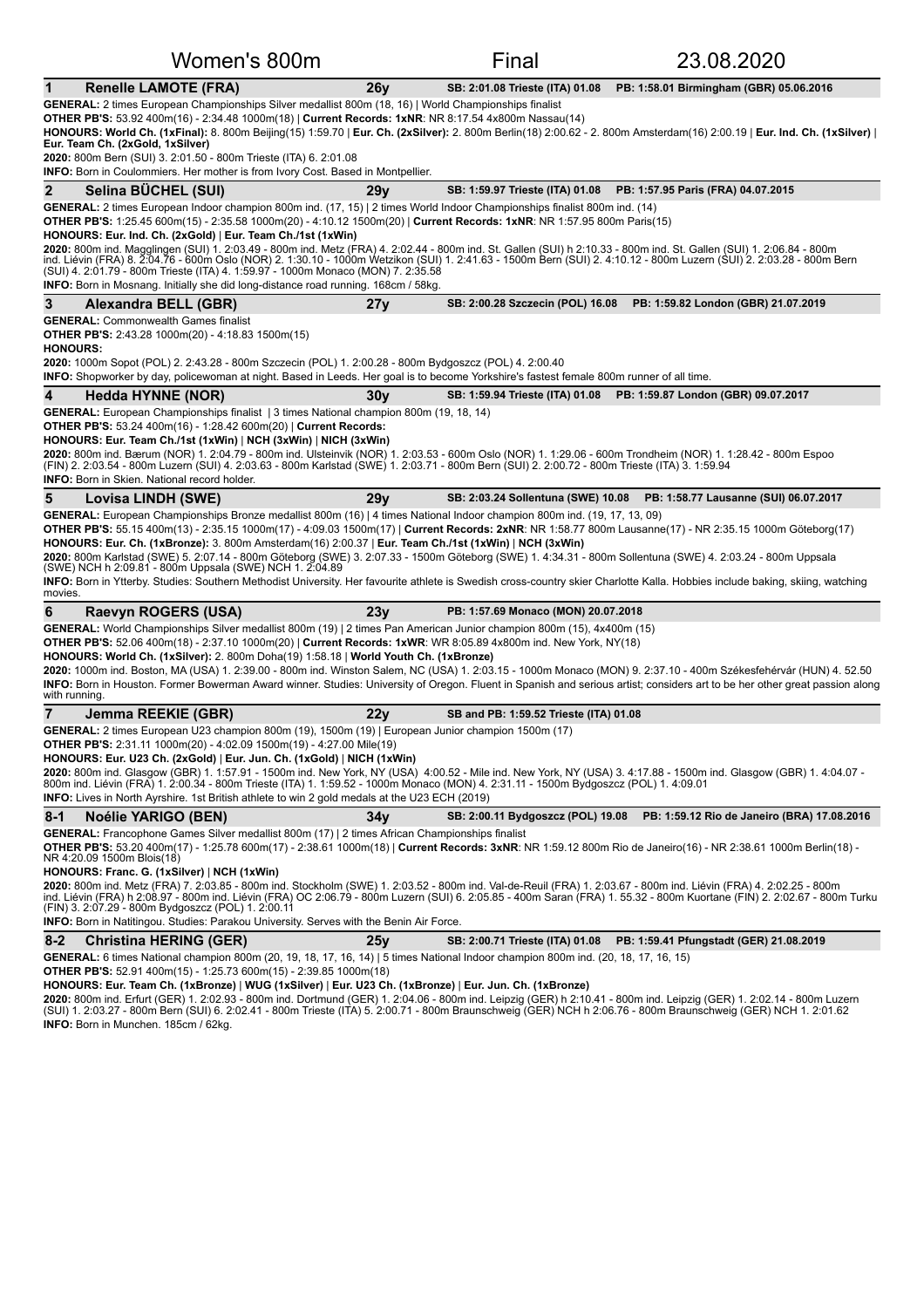

#### **Women's 1500m** Final

23.08.2020



**Start list 1500m Time: 16:55** 

| Records |
|---------|
|---------|

| <b>WR</b>  | 3:50.07 Genzebe DIBABA    |      | ETH Stade Louis II. Monaco | 17.07.15 |
|------------|---------------------------|------|----------------------------|----------|
| AR*        | 3:51.95 Sifan HASSAN      | NED  | Doha                       | 05.10.19 |
| AR         | 3:52.47 Tatyana KAZANKINA |      | URS Zürich                 | 13.08.80 |
| NR         | 3:56.60 Abeba AREGAWI     |      | SWE Hamad Bin Suhaim, Doha | 10.05.13 |
| WJR        | 3:51.34 Yinglai LANG      |      | CHN Shanghai               | 18.10.97 |
| ΜR         | 3:57.64 Gudaf TSEGAY      | ETH. |                            | 10.06.18 |
| <b>DLR</b> | 3:50.07 Genzebe DIBABA    |      | ETH Stade Louis II. Monaco | 17.07.15 |
| SB         | 4:00.02 Karissa SCHWEIZER |      | USA Portland, OR           | 21.07.20 |
|            |                           |      |                            |          |

#### **2020 World Outdoor list**

| 4:00.02 Karissa SCHWEIZER       |     | USA Portland, OR (USA)           | 21.07.20 |
|---------------------------------|-----|----------------------------------|----------|
| 4:00.77 Elinor PURRIER          |     | USA, Wellesley, MA (USA)         | 11.08.20 |
| 4:02.37 Shelby HOULIHAN         |     | USA Portland, OR (USA)           | 30.06.20 |
| 4:03.62 Shannon ROWBURY         |     | USA Newberg, OR (USA)            | 31.07.20 |
| 4:03.64 Cory Ann MCGEE          |     | USA Nashville, TN (USA)          | 15.08.20 |
| 4:03.69 Melissa COURTNEY-BRYANT |     | GBR Turku (FIN)                  | 11.08.20 |
| 4:03.82 Emma COBURN             |     | USA Nashville, TN (USA)          | 15.08.20 |
| 4:03.98 Colleen QUIGLEY         |     | USA Portland, OR (USA)           | 21.07.20 |
| 4:05.16 Linden HALL             |     | AUS SOPAC, Sydney (AUS)          | 22.02.20 |
| 4:05.35 Jenny BLUNDELL          |     | AUS SOPAC, Sydney (AUS)          | 22.02.20 |
| 4:06.35 Georgia GRIFFITH        |     | AUS SOPAC, Sydney (AUS)          | 22.02.20 |
| 4:07.39 Courtney FRERICHS       |     | USA Portland, OR (USA)           | 21.07.20 |
| 4:07.94 Elise CRANNY            |     | USA Portland, OR (USA)           | 21.07.20 |
| 4:08.30 Helen SCHLACHTENHAUFEN  | USA | , Wellesley, MA (USA)            | 11.08.20 |
| 4:08.48 Karisa NELSON           | USA | Newberg, OR (USA)                | 31.07.20 |
| 4:08.66 Emily LIPARI            | USA | Nashville, TN (USA)              | 15.08.20 |
| 4:08.68 Nozomi TANAKA           | JPN | Shibetsu (JPN)                   | 04.07.20 |
| 4:08.70 Hanna KLEIN             |     | GER Stadion Wankdorf, Bern (SUI) | 27.06.20 |
| 4:08.78 Rebecca MEHRA           |     | USA Newberg, OR (USA)            | 31.07.20 |
| 4:08.81 Yolanda NGARAMBE        | SWE | Nashville, TN (USA)              | 15.08.20 |
|                                 |     |                                  |          |

#### **All-Time World Outdoor list**

| 3:50.07 Genzebe DIBABA    | ETH        | Stade Louis II, Monaco (MON) | 17.07.15 |
|---------------------------|------------|------------------------------|----------|
| 3:50.46 Yunxia QU         | CHN        | Beijing (CHN)                | 11.09.93 |
| 3:50.98 Jiang BO          | CHN        | Shanghai (CHN)               | 18.10.97 |
| 3:51.34 Yinglai LANG      | CHN        | Shanghai (CHN)               | 18.10.97 |
| 3:51.92 Junxia WANG       | CHN        | Beijing (CHN)                | 11.09.93 |
| 3:51.95 Sifan HASSAN      | NED        | Doha (QAT)                   | 05.10.19 |
| 3:52.47 Tatyana KAZANKINA | URS        | Zürich (SUI)                 | 13.08.80 |
| 3:53.91 Lili YIN          | CHN        | Shanghai (CHN)               | 18.10.97 |
| 3:53.96 Paula IVAN        | ROU        | Jamsil, Seoul (KOR)          | 01.10.88 |
| 3:53.97 Lixin LAN         | CHN        | Shanghai (CHN)               | 18.10.97 |
| 3:54.22 Faith KIPYEGON    | KEN        | Doha (QAT)                   | 05.10.19 |
| 3:54.23 Olga DVIRNA       | URS        | Kiev (URS)                   | 27.07.82 |
| 3:54.38 Gudaf TSEGAY      | ETH        | Doha (QAT)                   | 05.10.19 |
| 3:54.52 Ling ZHANG        | CHN        | Shanghai (CHN)               | 18.10.97 |
| 3:54.99 Shelby HOULIHAN   | USA        | Doha (QAT)                   | 05.10.19 |
| 3:55.07 Yanmei DONG       | CHN        | Shanghai (CHN)               | 18.10.97 |
| 3:55.22 Laura MUIR        | GBR        | Paris (FRA)                  | 27.08.16 |
| 3:55.30 Hassiba BOULMERKA | ALG        | Barcelona (ESP)              | 08.08.92 |
| 3:55.33 Süreyya AYHAN-KOP |            | TUR Bruxelles (BEL)          | 05.09.03 |
| 3:55.68 Yuliya CHIZHENKO  | <b>RUS</b> | Paris (FRA)                  | 08.07.06 |
| <b>WR</b> progression     |            |                              |          |
|                           |            |                              |          |
| 3:50.07 Genzebe DIBABA    | ETH        | Stade Louis II, Monaco (MON) | 17.07.15 |
| 3:50.46 Yunxia QU         | <b>CHN</b> | Beijing (CHN)                | 11.09.93 |

| יישייש שטטבונטט ויט.          |     |                    | .        |
|-------------------------------|-----|--------------------|----------|
| 3:50.46 Yunxia QU             |     | CHN Beijing (CHN)  | 11.09.93 |
| 3:52.47 Tatyana KAZANKINA     |     | URS Zürich (SUI)   | 13.08.80 |
| 3:55.0h Tatyana KAZANKINA     |     | URS Moskva (URS)   | 06.07.80 |
| 3:56.0h Tatyana KAZANKINA     |     | URS Podolsk (URS)  | 28.06.76 |
| 4:01.38 Lyudmila BRAGINA      |     | URS München (GER)  | 09.09.72 |
| 4:05.07 Lyudmila BRAGINA      |     | URS München (GER)  | 07.09.72 |
| 4:06.47 Lyudmila BRAGINA      |     | URS München (GER)  | 04.09.72 |
| 4:06.9h Lyudmila BRAGINA      |     | URS Moskva (URS)   | 18.07.72 |
| 4:09.6h Karin BURNELEIT       |     | GDR Helsinki (FIN) | 15.08.71 |
| 4:10.7h  Jaroslava JEHLIČKOVÁ |     | TCH Athina (GRE)   | 20.09.69 |
| 4:12.4h Paola PIGNI           | ITA | Milano (ITA)       | 02.07.69 |
| 4:15.6h Maria GOMMERS         |     | NED Sittard (NED)  | 24.10.67 |
| 4:17.3h Anne SMITH            |     | GBR London (GBR)   | 03.06.67 |

| Lane | Athlete                 | Nat        | NR.     | РB      | SВ      |
|------|-------------------------|------------|---------|---------|---------|
| 1    | Esther GUERRERO         | <b>ESP</b> | 3:59.51 | 4:05.70 |         |
| 2    | Linn SÖDERHOLM          | <b>SWE</b> | 3:56.60 | 4:13.04 | 4:13.04 |
| 3    | Laura WEIGHTMAN         | <b>GBR</b> | 3:55.22 | 4:00.17 |         |
| 4    | Ciara MAGEEAN           | IRL.       | 3:58.85 | 4:00.15 |         |
| 5    | Eilish MCCOLGAN         | <b>GBR</b> | 3:55.22 | 4:00.97 |         |
| 6    | Jessica HULL            | AUS.       | 4:00.86 | 4:01.80 |         |
| 7    | Melissa COURTNEY-BRYANT | <b>GBR</b> | 3:55.22 | 4:03.44 | 4:03.69 |
| 8    | Shannon ROWBURY         | <b>USA</b> | 3:54.99 | 3:56.29 | 4:03.62 |
| 9    | Hanna HERMANSSON        | SWE        | 3:56.60 | 4:07.16 | 4:10.39 |
| 10   | Laura MUIR              | <b>GBR</b> | 3:55.22 | 3:55.22 |         |
| 11   | Winny CHEBET            | KEN        | 3:54.22 | 3:58.20 |         |
| 12   | Hellen OBIRI            | <b>KEN</b> | 3:54.22 | 3:57.05 |         |
| 13   | Aneta LEMIESZ (PM)      | POL.       | 3:59.22 |         |         |
| 14   | Katharina TROST (PM)    | <b>GER</b> | 3:57.71 | 4:09.43 | 4:09.43 |
|      |                         |            |         |         |         |

Pace: 400m - 64.0 | 800m - 2:08.0

#### **Medal Winners**

|                         | 2019 - IAAF World Ch. in Athletics                                          |                               |  |  |  |
|-------------------------|-----------------------------------------------------------------------------|-------------------------------|--|--|--|
| 1.<br>2.<br>3.          | Sifan HASSAN (NED)<br>Faith KIPYEGON (KEN)<br>Gudaf TSEGAY (ETH)            | 3:51.95<br>3:54.22<br>3:54.38 |  |  |  |
|                         | 2018 - Berlin European Ch.                                                  |                               |  |  |  |
| 2.<br>3.                | 1. Laura MUIR (GBR)<br>Sofia ENNAOUI (POL)<br>Laura WEIGHTMAN (GBR)         | 4:02.32<br>4:03.08<br>4:03.75 |  |  |  |
|                         | 2017 - London IAAF World Ch. in<br><b>Athletics</b>                         |                               |  |  |  |
| 1.<br>2.<br>3.          | Faith KIPYEGON (KEN)<br>Jenny SIMPSON (USA)<br>Caster SEMENYA (RSA)         | 4:02.59<br>4:02.76<br>4:02.90 |  |  |  |
|                         | 2016 - Rio de Janeiro Olympic<br>Games                                      |                               |  |  |  |
| $1_{\cdot}$<br>2.<br>3. | Faith KIPYEGON (KEN)<br>Genzebe DIBABA (ETH)<br>Jenny SIMPSON (USA)         | 4:08.92<br>4:10.27<br>4:10.53 |  |  |  |
|                         | 2016 - Amsterdam European Ch.                                               |                               |  |  |  |
| 2.                      | 1. Angelika CICHOCKA (POL)<br>Sifan HASSAN (NED)<br>3. Ciara MAGEEAN (IRL)  | 4:33.00<br>4:33.76<br>4:33.78 |  |  |  |
|                         | 2015 - Beijing IAAF World Ch.                                               |                               |  |  |  |
| 1.<br>2.<br>3.          | Genzebe DIBABA (ETH)<br>Faith KIPYEGON (KEN)<br>Sifan HASSAN (NED)          | 4:08.09<br>4:08.96<br>4:09.34 |  |  |  |
|                         | 2014 - Zürich European Ch.                                                  |                               |  |  |  |
|                         | 1. Sifan HASSAN (NED)<br>2. Abeba AREGAWI (SWE)<br>3. Laura WEIGHTMAN (GBR) | 4:04.18<br>4:05.08<br>4:06.32 |  |  |  |
|                         | 2013 - Moskva IAAF World Ch.                                                |                               |  |  |  |
| 1.                      | Abeba AREGAWI (SWE)                                                         | 4:02.67                       |  |  |  |

| $\ldots$ , $\omega$ ssa , $\ldots$ $\omega$ , $\omega$ | .       |
|--------------------------------------------------------|---------|
| 2. Jenny SIMPSON (USA)                                 | 4:02.99 |
| 3. Hellen OBIRI (KEN)                                  | 4:03.86 |
|                                                        |         |

#### **2012 - London Olympic Games**

| 2012 - Helsinki European Ch. |                                                      |                    |  |  |
|------------------------------|------------------------------------------------------|--------------------|--|--|
|                              | 2. Tatyana TOMASHOVA (RUS)<br>3. Abeba AREGAWI (SWE) | 4:10.90<br>4:11.03 |  |  |
| 1.                           | Maryam Yusuf JAMAL (BRN)                             | 4:10.74            |  |  |

| 1. Nuria FERNÁNDEZ (ESP) | 4:08.80 |
|--------------------------|---------|
| 2. Diana SUJEW (GER)     | 4:09.28 |
| 3. Tereza ČAPKOVÁ (CZE)  | 4:10.17 |

| <b>Stockholm previous</b> |                       |  |  |  |
|---------------------------|-----------------------|--|--|--|
| <b>Winners</b>            |                       |  |  |  |
|                           | 19 Laura MUIR (GBR)   |  |  |  |
|                           | 18 Gudaf TSEGAY (ETH) |  |  |  |

|    | 19 Laura MUIR (GBR)            | 4:05.37 |
|----|--------------------------------|---------|
|    | 18 Gudaf TSEGAY (ETH)          | 3:57.64 |
|    | 16 Angelika CICHOCKA (POL)     | 4:03.25 |
|    | 14 Jenny SIMPSON (USA)         | 4:00.38 |
|    | 12 Maryam Yusuf JAMAL (BRN)    | 4:01.19 |
|    | 10 Nancy Jebet LANGAT (KEN)    | 4:00.70 |
|    | 09 Christin WURTH-THOMAS (USA) | 4:03.01 |
|    | 06 Maryam Yusuf JAMAL (BRN)    | 3:58.96 |
| 96 | Carla SACRAMENTO (POR)         | 4:07.72 |

94 Sonia O'SULLIVAN (IRL) 4:00.46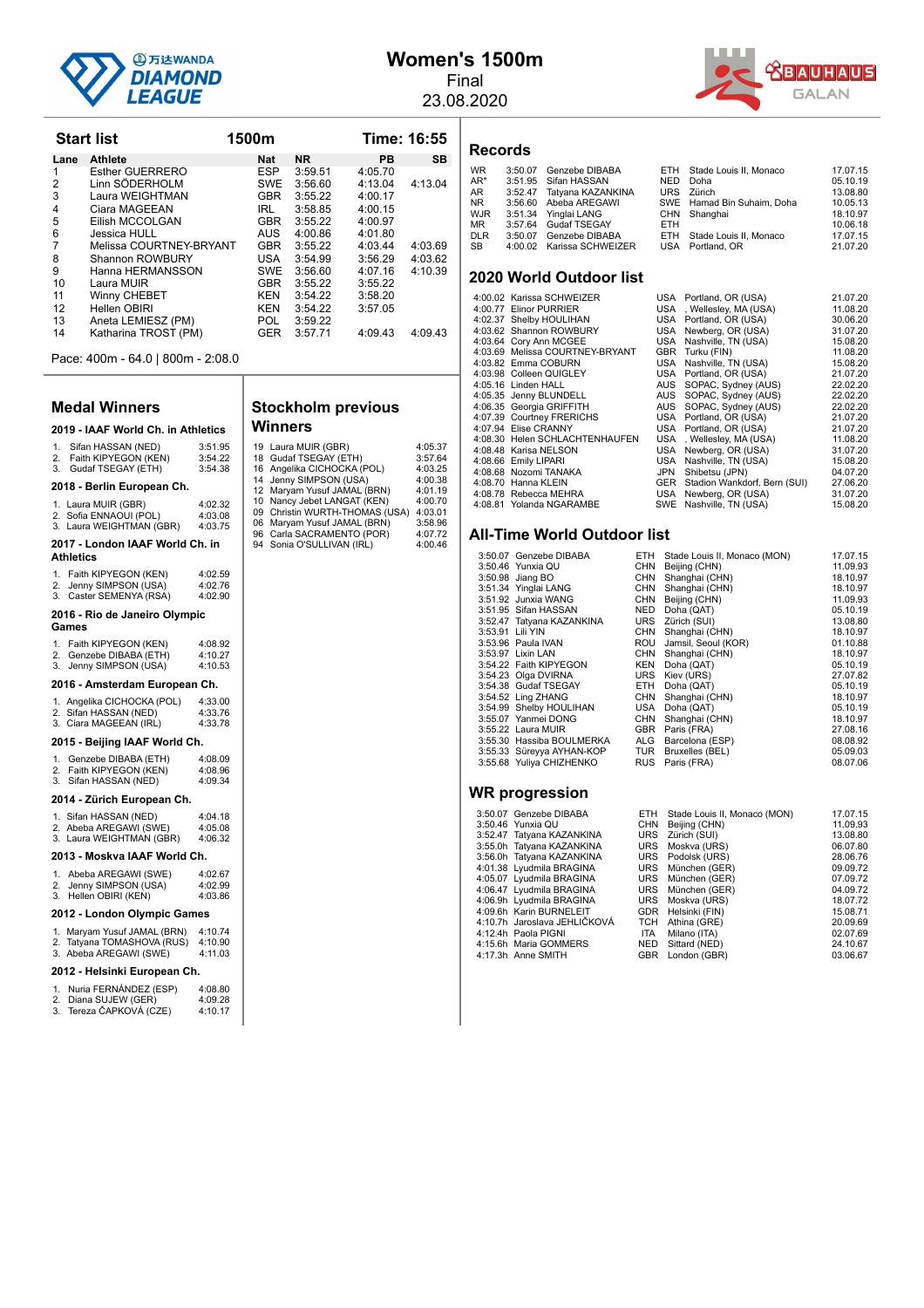| Women's 1500m                                                                                                                                                                                                                                                                                                                                                                                                                                                                                                                                                                               |                 | Final                                     | 23.08.2020                                                               |  |  |  |
|---------------------------------------------------------------------------------------------------------------------------------------------------------------------------------------------------------------------------------------------------------------------------------------------------------------------------------------------------------------------------------------------------------------------------------------------------------------------------------------------------------------------------------------------------------------------------------------------|-----------------|-------------------------------------------|--------------------------------------------------------------------------|--|--|--|
| $\mathbf 1$<br><b>Esther GUERRERO (ESP)</b>                                                                                                                                                                                                                                                                                                                                                                                                                                                                                                                                                 | 30 <sub>V</sub> | PB: 4:05.70 Szczecin (POL) 15.08.2019     |                                                                          |  |  |  |
| GENERAL: Ibero-American Championships winner 800m (18)   4 times National champion 800m (17, 16, 15), 1500m (19)<br><b>OTHER PB'S:</b> 2:00.56 800m(20) - 2:37.85 1000m(18) - 5:41.30 2000m(20)   Current Records: 1xNR: NR 5:41.30 2000m Olot(20)                                                                                                                                                                                                                                                                                                                                          |                 |                                           |                                                                          |  |  |  |
| HONOURS: Eur. Team Ch. (1xBronze)   IberoAM Ch. (1xGold)   NCH (4xWin)                                                                                                                                                                                                                                                                                                                                                                                                                                                                                                                      |                 |                                           |                                                                          |  |  |  |
| 2020: 1500m ind. Boston, MA (USA) 6. 4:09.93 - 1500m ind. Karlsruhe (GER) 6. 4:10.84 - 1500m ind. Düsseldorf (GER) 8. 4:09.88 - 1500m ind. Glasgow (GBR) 7. 4:07.47 -<br>1500m ind. Ourense (ESP) h 4:28.67 - 1500m ind. Ourense (ESP) 1. 4:11.12 - 2000m Olot (ESP) 1. 5:41.30 - 1000m Olot (ESP) 1. 2:37.89 - 800m Sollentuna                                                                                                                                                                                                                                                             |                 |                                           |                                                                          |  |  |  |
| (SWE) 1.2:00.56<br><b>INFO:</b> Born in Banyoles. Studies: Abilene Christian University.                                                                                                                                                                                                                                                                                                                                                                                                                                                                                                    |                 |                                           |                                                                          |  |  |  |
| $\overline{2}$<br>Linn SÖDERHOLM (SWE)                                                                                                                                                                                                                                                                                                                                                                                                                                                                                                                                                      | 24y             | SB and PB: 4:13.04 Sollentuna (SWE) 10.08 |                                                                          |  |  |  |
| <b>GENERAL:</b> National champion 3000mSC (19)<br><b>OTHER PB'S:</b> 2:05.75 800m(17) - 15:49.69 5000m(20) - 10:02.41 3000mSC(20)                                                                                                                                                                                                                                                                                                                                                                                                                                                           |                 |                                           |                                                                          |  |  |  |
| <b>HONOURS: NCH (1xWin)</b>                                                                                                                                                                                                                                                                                                                                                                                                                                                                                                                                                                 |                 |                                           |                                                                          |  |  |  |
| 2020: 1500m ind. Helsinki (FIN) 4. 4:30.19 - 1500m ind. Växjö (SWE) 3. 4:30.17 - 10,000m Göteborg (SWE) 1. 34:22.90 - 5000m Göteborg (SWE) 1. 15:49.69 -<br>3000m Karlstad (SWE) 2. 9:16.12 - 1500m Göteborg (SWE) 3. 4:22.95 - 3000mSC Göteborg (SWE) 1. 10:02.41 - 1500m Sollentuna (SWE) 1. 4:13.04 - 800m Uppsala<br>(SWE) NCH h 2:09.93 - 800m Uppsala (SWE) NCH 5. 2:06.94                                                                                                                                                                                                            |                 |                                           |                                                                          |  |  |  |
| 3<br>Laura WEIGHTMAN (GBR)<br>GENERAL: 2 times European Championships Bronze medallist 1500m (18, 14)   2 times World Championships finalist                                                                                                                                                                                                                                                                                                                                                                                                                                                | 29 v            | PB: 4:00.17 Paris (FRA) 05.07.2014        |                                                                          |  |  |  |
| <b>OTHER PB'S:</b> 4:17.60 Mile(19) - 8:26.07 3000m(19) - 14:35.44 5000m(20)   Current Records: 1xNR: NR 8:26.07 3000m Palo Alto, CA(19)<br>HONOURS: OG (1xFinal): 7. 1500m London(12) 4:15.60   World Ch. (2xFinal): 6. 1500m London(17) 4:04.11 - 7. 5000m Doha(19) 14:44.57   Eur. Ch. (2xBronze):<br>3. 1500m Berlin(18) 4:03.75 - 3. 1500m Zürich(14) 4:06.32<br>2020: 5000m Monaco (MON) 3. 14:35.44                                                                                                                                                                                  |                 |                                           |                                                                          |  |  |  |
| <b>INFO:</b> Born in Alnwick. Sport and Exercise Science studies at Leeds Metropolitan University. Coached by Steve Cram; her sporting hero is Paula Radcliffe.<br>4<br>Ciara MAGEEAN (IRL)                                                                                                                                                                                                                                                                                                                                                                                                 | 28v             | PB: 4:00.15 Doha (QAT) 05.10.2019         |                                                                          |  |  |  |
| GENERAL: European Championships Bronze medallist 1500m (16)   World U20 Championships Silver medallist 1500m (10)                                                                                                                                                                                                                                                                                                                                                                                                                                                                           |                 |                                           |                                                                          |  |  |  |
| OTHER PB'S: 1:59.69 800m(20) - 2:31.06 1000m(20) - 4:19.03 Mile(19)   Current Records: 1xAJR: AJR 4:38.81 Mile ind. New York, NY(11) 2xNR:<br>NR 1:59.69 800m Bern(20) - NR 2:31.06 1000m Monaco(20)                                                                                                                                                                                                                                                                                                                                                                                        |                 |                                           |                                                                          |  |  |  |
| HONOURS: World Jun. Ch. (1xSilver)   World Youth Ch. (1xSilver)   Eur. Ch. (1xBronze): 3. 1500m Amsterdam(16) 4:33.78 - 4. 1500m Berlin(18) 4:04.63   Eur. Ind. Ch.<br>(1xBronze)                                                                                                                                                                                                                                                                                                                                                                                                           |                 |                                           |                                                                          |  |  |  |
| 2020: 1500m ind. Boston, MA (USA) 3. 4:06.42 - 3000m ind. Athlone (IRL) 1. 8:48.27 - 800m Bern (SUI) 1. 1:59.69 - 1000m Monaco (MON) 3. 2:31.06<br>INFO: Born in Portaferry. Earlier had serious ankle injuries. National indoor record holder for the 1500 m and the mile. Became the 1st Irish woman to make a WCH final since<br>Sonia O'Sullivan in 1997 (2019)                                                                                                                                                                                                                         |                 |                                           |                                                                          |  |  |  |
| 5<br>Eilish MCCOLGAN (GBR)                                                                                                                                                                                                                                                                                                                                                                                                                                                                                                                                                                  | 29y             | PB: 4:00.97 Rabat (MAR) 16.06.2019        |                                                                          |  |  |  |
| <b>GENERAL:</b> European Championships Silver medallist 5000m (18)   3 times Commonwealth Games finalist                                                                                                                                                                                                                                                                                                                                                                                                                                                                                    |                 |                                           |                                                                          |  |  |  |
| <b>OTHER PB'S:</b> 8:31.00 3000m(17) - 14:46.17 5000m(19) - 51:38 10 Miles Road(19)<br>HONOURS: Eur. Ch. (1xSilver): 2. 5000m Berlin(18) 14:53.05 - 6. 5000m Amsterdam(16) 15:28.53   Eur. Ind. Ch. (1xBronze)   NCH (4xWin)<br>2020: 4 Miles Road New York, NY (USA) 1. 20:50 - 10 km Road Orlando, FL (USA) 1. 32:29 - Mile Road Hamilton (BER) 1. 4:45.70 - 10 km Road Hamilton (BER) 1. 33:28 -                                                                                                                                                                                         |                 |                                           |                                                                          |  |  |  |
| 10 km Road Partington (GBR) 2. 32:26 - 5000m Monaco (MON) 7. 14:57.37<br>INFO: Born in Dundee; dream holiday destinations are Bali and Maldives. 154cm / 53kg; loves the music of Kendrick Lamar and Drake. Studies: Dundee University; degree in<br>Maths and Accountancy. Has 4 siblings; likes to read sports biographies.                                                                                                                                                                                                                                                               |                 |                                           |                                                                          |  |  |  |
| 6<br><b>Jessica HULL (AUS)</b>                                                                                                                                                                                                                                                                                                                                                                                                                                                                                                                                                              | 23y             | PB: 4:01.80 Doha (QAT) 03.10.2019         |                                                                          |  |  |  |
| <b>GENERAL:</b> World U20 Championships finalist   NCAA champion 1500m (18)                                                                                                                                                                                                                                                                                                                                                                                                                                                                                                                 |                 |                                           |                                                                          |  |  |  |
| OTHER PB'S: 2:03.78 800m(19) - 4:24.93 Mile(19) - 14:43.80 5000m(20)   Current Records: 1xAR: AR 4:04.14 1500m ind. Boston, MA(20) 1xNR:<br>NR 14:43.80 5000m Monaco(20)                                                                                                                                                                                                                                                                                                                                                                                                                    |                 |                                           |                                                                          |  |  |  |
| <b>HONOURS: NCAA Ch. (1xWin)</b><br>2020: 1500m ind. Boston, MA (USA) 1. 4:04.14 - 5000m Melbourne (AUS) 1. 15:06.12 - 800m ind. Boston, MA (USA) 7. 2:06.04 - 3000m ind. Boston, MA (USA) 1. 8:56.61 -                                                                                                                                                                                                                                                                                                                                                                                     |                 |                                           |                                                                          |  |  |  |
| 5000m Monaco (MON) 4. 14:43.80<br><b>INFO:</b> Born in Albion Park. Studies: University of Oregon.                                                                                                                                                                                                                                                                                                                                                                                                                                                                                          |                 |                                           |                                                                          |  |  |  |
| 7<br><b>Melissa COURTNEY-BRYANT (GBR)</b>                                                                                                                                                                                                                                                                                                                                                                                                                                                                                                                                                   | 26y             |                                           | SB: 4:03.69 Turku (FIN) 11.08    PB: 4:03.44 Gold Coast (AUS) 10.04.2018 |  |  |  |
| <b>GENERAL:</b> Commonwealth Games Bronze medallist 1500m (18)   European Championships finalist<br><b>OTHER PB'S:</b> 4:23.15 Mile(17) - 8:39.20 3000m(18) - 14:53.82 5000m(19)                                                                                                                                                                                                                                                                                                                                                                                                            |                 |                                           |                                                                          |  |  |  |
| HONOURS: CWG (1xBronze)   Eur. Ind. Ch. (1xBronze)   NICH (1xWin)                                                                                                                                                                                                                                                                                                                                                                                                                                                                                                                           |                 |                                           |                                                                          |  |  |  |
| 2020: 3000m ind. Dortmund (GER) 1. 8:49.78 - 3000m ind. Glasgow (GBR) 1. 9:48.54 - 1500m Turku (FIN) 1. 4:03.69<br>INFO: Studies: Brunel University. Major in Sports Science. Born in Poole.                                                                                                                                                                                                                                                                                                                                                                                                |                 |                                           |                                                                          |  |  |  |
| 8<br><b>Shannon ROWBURY (USA)</b>                                                                                                                                                                                                                                                                                                                                                                                                                                                                                                                                                           | 35y             | SB: 4:03.62 Newberg, OR (USA) 31.07       | PB: 3:56.29 Monaco (MON) 17.07.2015                                      |  |  |  |
| <b>GENERAL:</b> 3 times Olympic Games finalist 1500m (16, 12)   2 times World Championships finalist<br>OTHER PB'S: 4:20.34 Mile(08) - 8:29.93 3000m(14) - 14:38.92 5000m(16)   Current Records: 1xWR: WR 10:36.50 Distance Medley Nassau(15)                                                                                                                                                                                                                                                                                                                                               |                 |                                           |                                                                          |  |  |  |
| HONOURS: OG (3xFinal): 4. 1500m Rio de Janeiro(16) 4:11.05 - 4. 1500m London(12) 4:11.26 - 7. 1500m Beijing(08) 4:03.58   World Ch. (1xBronze): 3. 1500m Berlin(09)<br>4:04.18 - 7. 1500m Beijing(15) 4:12.39 - 7. 5000m Moskva(13) 15:06.10   World Ind. Ch. (1xBronze): 3. 3000m ind. Portland, OR(16) 8:55.55 - 7. 3000m ind. Sopot(14)<br>9:07.82   World (Cont.) Cup (2xSilver)                                                                                                                                                                                                        |                 |                                           |                                                                          |  |  |  |
| 2020: 10 km Road San Francisco, CA (USA) 1. 32:43 - 3000m Finn Rock, Oregon (USA) 1. 8:40.26 - 1500m Newberg, OR (USA) 1. 4:03.62 - 5000m Monaco<br>(MON) 5. 14:45.11                                                                                                                                                                                                                                                                                                                                                                                                                       |                 |                                           |                                                                          |  |  |  |
| <b>INFO:</b> Born in San Francisco. English and Theater studies at Duke University. In her freetime likes traveling or enjoying San Francisco's art & food; speaks Spanish. She<br>loves soccer, film making; competed in Irish dancing for 11 years.                                                                                                                                                                                                                                                                                                                                       |                 |                                           |                                                                          |  |  |  |
| 9<br>Hanna HERMANSSON (SWE)                                                                                                                                                                                                                                                                                                                                                                                                                                                                                                                                                                 | 31 v            | SB: 4:10.39 Oslo (NOR) 04.08              | PB: 4:07.16 Berlin (GER) 12.08.2018                                      |  |  |  |
| GENERAL: European Championships finalist   4 times National champion 800m (19, 18), 1500m (20, 18)<br><b>OTHER PB'S:</b> 2:00.43 800m(17) - 2:38.13 1000m(17)                                                                                                                                                                                                                                                                                                                                                                                                                               |                 |                                           |                                                                          |  |  |  |
| HONOURS: NCH (4xWin)   NICH (2xWin)                                                                                                                                                                                                                                                                                                                                                                                                                                                                                                                                                         |                 |                                           |                                                                          |  |  |  |
| 2020: 1500m ind. New York, NY (USA) 4:18.63 - Mile ind. New York, NY (USA) 5.4:37.56 - 800m ind. Helsinki (FIN) 1. 2:05.33 - 800m ind. Stockholm (SWE) 4. 2:05.65 -<br>1000m ind. Glasgow (GBR) 5. 2:40.22 - 1500m ind. Växjö (SWE) 1. 4:17.22 - 800m Karlstad (SWE) 4. 2:05.92 - 1500m Göteborg (SWE) 1. 4:14.30 - 1500m Oslo<br>(NOR) 1. 4:10.39 - 1500m Sollentuna (SWE) 2. 4:13.06 - 1500m Uppsala (SWE) NCH 1. 4:16.07 - 800m Uppsala (SWE) NCH 2. 2:04.95<br>INFO: Born in Stockholm. Studies: Marymount California University. Has the 4th fastest time ever in Sweden in the 800 m. |                 |                                           |                                                                          |  |  |  |
| 10<br>Laura MUIR (GBR)                                                                                                                                                                                                                                                                                                                                                                                                                                                                                                                                                                      | 27 v            | PB: 3:55.22 Paris (FRA) 27.08.2016        |                                                                          |  |  |  |
| GENERAL: 4 times World Championships finalist 1500m (17)   4 times European Indoor champion 1500m ind. (19, 17), 3000m ind. (19, 17)                                                                                                                                                                                                                                                                                                                                                                                                                                                        |                 |                                           |                                                                          |  |  |  |
| OTHER PB'S: 2:30.82 1000m(20) - 4:18.03 Mile(17) - 8:30.64 3000m(17)   Current Records: 2xAR: AR 2:31.93 1000m ind. Birmingham(17) - AR 8:26.41 3000m<br>ind. Karlsruhe(17) 2xNR: NR 2:30.82 1000m Monaco(20) - NR 3:55.22 1500m Paris(16)                                                                                                                                                                                                                                                                                                                                                  |                 |                                           |                                                                          |  |  |  |
| HONOURS: OG (1xFinal): 7. 1500m Rio de Janeiro(16) 4:12.88   World Ch. (4xFinal): 4. 1500m London(17) 4:02.97 - 5. 1500m Doha(19) 3:55.76 - 5. 1500m Beijing(15)<br>4:11.48 - 6. 5000m London(17) 14:52.07   World Ind. Ch. (1xSilver, 1xBronze): 2. 1500m ind. Birmingham(18) 4:06.23 - 3. 3000m ind. Birmingham(18) 8:45.78   Eur. Ch.<br>(1xGold): 1. 1500m Berlin(18) 4:02.32                                                                                                                                                                                                           |                 |                                           |                                                                          |  |  |  |
| 2020: 800m ind. Glasgow (GBR) 2. 1:58.44 - 1000m ind. Glasgow (GBR) 1. 2:33.47 - 800m Trieste (ITA) 2. 1:59.54 - 1000m Monaco (MON) 2. 2:30.82 - 800m Bydgoszcz                                                                                                                                                                                                                                                                                                                                                                                                                             |                 |                                           |                                                                          |  |  |  |
| (POL) 3. 2:00.34<br>INFO: Former Female Athlete of the Year by BAWA; Born in Milnathort, Scotland. Veterinary medicine studies at University of Glasgow; 1st athlete to achieve a double-double<br>at the EICH - 2017 and 2019. Her sporting hero is Jessica Ennis-Hill. Her real big dream is to be a vet.                                                                                                                                                                                                                                                                                 |                 |                                           |                                                                          |  |  |  |
|                                                                                                                                                                                                                                                                                                                                                                                                                                                                                                                                                                                             |                 |                                           |                                                                          |  |  |  |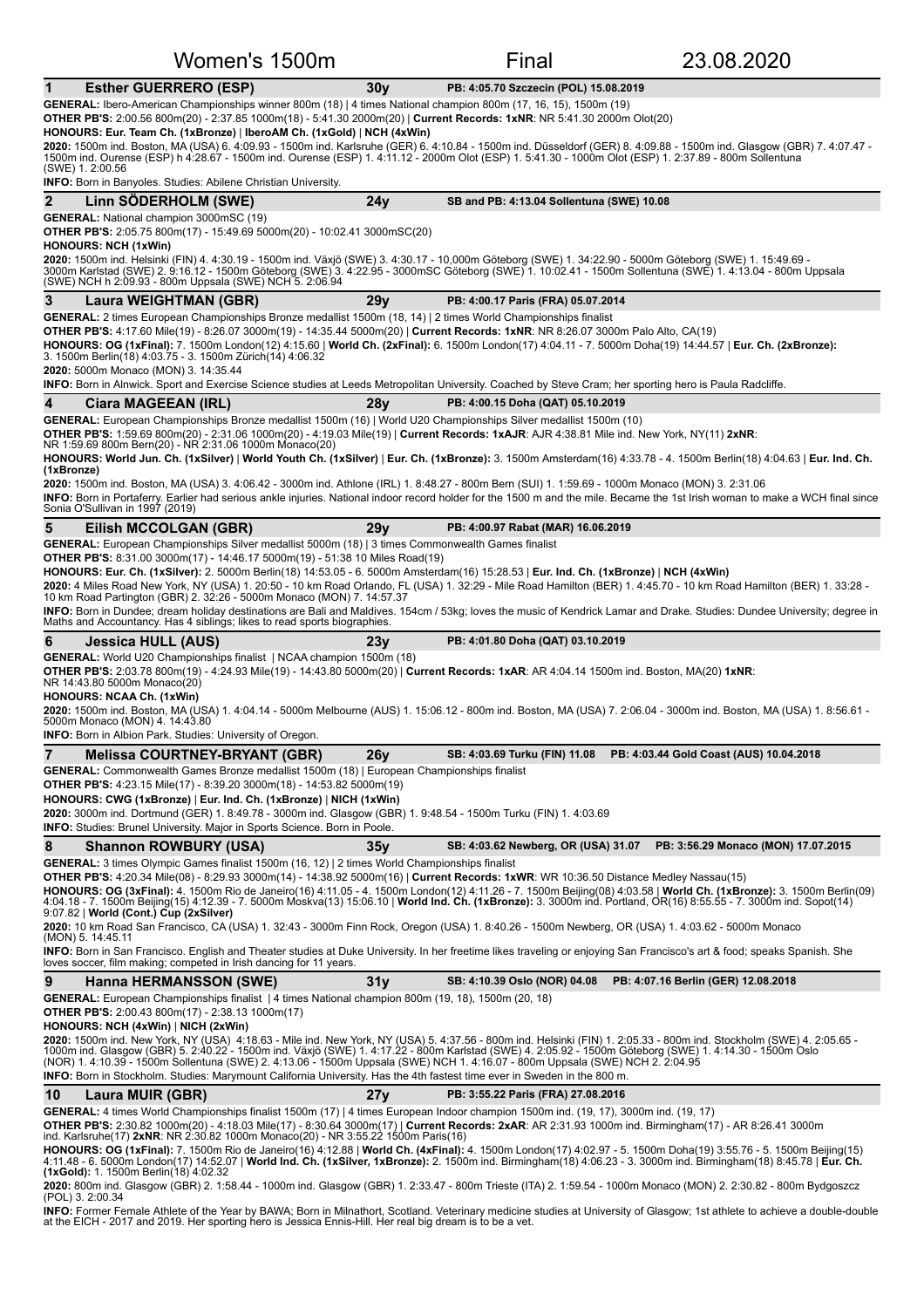#### **11 Winny CHEBET (KEN) 29y PB:** 3:58.20 Doha (QAT) 05.10.2019

**GENERAL:** World Championships finalist | World (Continental) Cup winner 1500m (18) **OTHER PB'S:** 1:58.13 800m(17) - 2:35.73 1000m(13) - 4:19.55 Mile(17)

**HONOURS: World Ch. (1xFinal):** 7. 1500m Doha(19) 3:58.20 | **World (Cont.) Cup (1xGold)** | **World Jun. Ch. (1xSilver)**

**INFO:** Born in Buret District.

#### **12 Hellen OBIRI (KEN)** 30y **PB:** 3:57.05 Eugene, OR (USA) 31.05.2014

**GENERAL:** 2 times World champion 5000m (19, 17) | Olympic Games Silver medallist 5000m (16)

**OTHER PB'S:** 4:16.15 Mile(18) - 8:20.68 3000m(14) - 14:18.37 5000m(17) | **Current Records: 1xWR**: WR 16:33.58 4x1500m Nassau(14) **3xNR**:<br>NR 4:16.15 Mile London(18) - NR 8:20.68 3000m Doha(14) - NR 14:18.37 5000m Roma(17)

**HONOURS: OG (1xSilver):** 2. 5000m Rio de Janeiro(16) 14:29.77 - 8. 1500m London(12) 4:16.57 | **World Ch. (2xGold, 1xBronze):** 1. 5000m Doha(19) 14:26.72 -<br>1. 5000m London(17) 14:34.86 - 3. 1500m Moskva(13) 4:03.86 - 5. 10 2. 3000m ind. Sopot(14) 8:57.72 - 4. 3000m ind. Birmingham(18) 8:49.66 | World CC Ch. (1xGold)

**2020:** 5000m Monaco (MON) 1. 14:22.12

**INFO:** Former Athlete of the Year in Kenya; hobbies are Nigerian comedy movies. Corporal in the Kenyan Defence Forces. Born in Kisii.

#### **13** Aneta LEMIESZ (POL) 39y

GENERAL: World Championships finalist | European Indoor Championships Silver medallist 4x400m ind. (02)

**OTHER PB'S:** 52.68 400m(01) - 1:28.71 600m(07) - 1:59.93 800m(06)

**HONOURS: World Jun. Ch. (1xSilver)** | **Eur. Team Ch./1st (1xWin)** | **Eur. U23 Ch. (1xBronze)**

2020: 300m ind. Łódź (POL) 1. 41.45 - 600m ind. Łódź (POL) 1. 1:33.86 - 600m ind. Toruń (POL) 1. 1:31.21 - 800m ind. Toruń (POL) 1. 2:09.85 - 400m ind. Toruń (POL) 1. 54.86 - 800m ind. Toruń (POL) h 2:07.09 - 800m ind. Toruń (POL) 4. 2:07.16 - 400m Czestochowa (POL) 1. 55.57 - 600m Czestochowa (POL) 1. 1:29.36 -<br>400m Łódź (POL) 4. 54.90

|    | .<br><b>INFO:</b> Born in Lódz. Currently is working for Polish Athletics Federation. Economics studies at Baylor University. |     |                                        |  |
|----|-------------------------------------------------------------------------------------------------------------------------------|-----|----------------------------------------|--|
| 14 | Katharina TROST (GER)                                                                                                         | 25v | SB and PB: 4:09.43 Leipzig (GER) 17.07 |  |

**GENERAL:** National Indoor champion 800m ind. (19) **OTHER PB'S:** 2:00.36 800m(19) - 2:40.29 1000m(19) - 4:29.35 Mile(20)

#### **HONOURS: NICH (1xWin)**

**2020:** 1500m ind. Karlsruhe (GER) 7. 4:10.89 - 800m ind. Erfurt (GER) 2. 2:03.26 - 800m ind. Dortmund (GER) 2. 2:04.35 - 1000m ind. Glasgow (GBR) 3. 2:37.96 - 800m<br>ind. Leipzig (GER) 2. 2:02.74 - 1500m Leipzig (GER) 1. 4: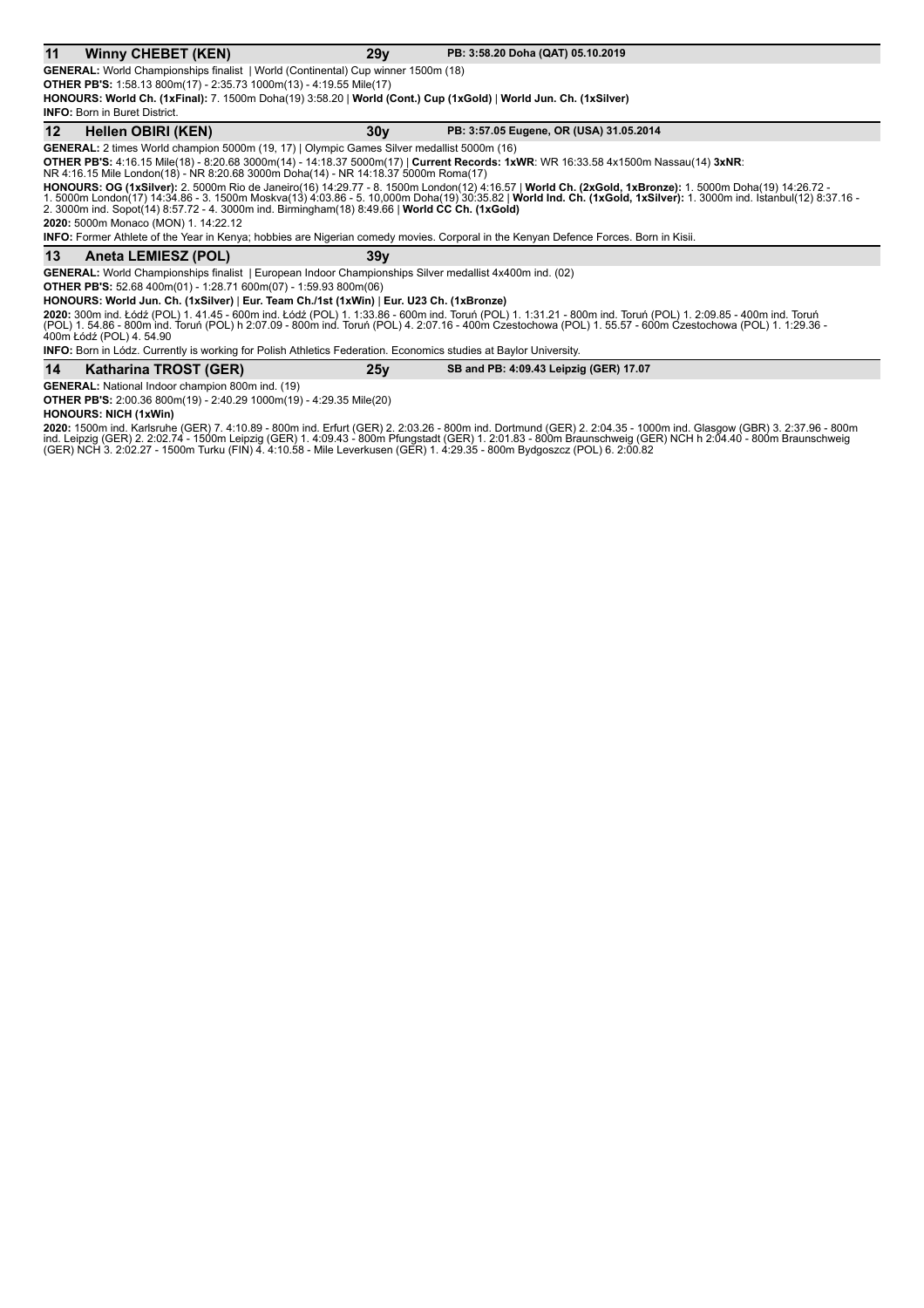

## **Women's 100mH**

Final 23.08.2020

**Time: 15:25** 



|          | Start list                                                | 100mH          |                   |                                                       | Time: 15:25                 |                |
|----------|-----------------------------------------------------------|----------------|-------------------|-------------------------------------------------------|-----------------------------|----------------|
|          | <b>Athlete</b><br>Lane                                    |                | Nat               | <b>NR</b>                                             | PB                          | SB             |
| 1        | Malin SKOGSTRÖM                                           |                | SWE               | 12.47                                                 | 13.57                       |                |
| 2        | Lotta HARALA                                              |                | <b>FIN</b>        | 12.72                                                 | 13.07                       | 13.07          |
| 3<br>4   | Mette GRAVERSGAARD<br>Luminosa BOGLIOLO                   |                | DEN<br><b>ITA</b> | 13.39<br>12.76                                        | 13.39<br>12.78              | 13.42<br>12.79 |
| 5        | Lovisa KARLSSON                                           |                | <b>SWE</b>        | 12.47                                                 | 13.62                       | 13.62          |
| 6        | Katarina JOHNSON-THOMPSON                                 |                | GBR               | 12.51                                                 | 13.09                       | 13.73          |
| 7        | Julia WENNERSTEN                                          |                | SWE               | 12.47                                                 | 13.63                       | 13.63          |
| 8        | Mari KLAUP-MCCOLL                                         |                | EST               | 12.93                                                 | 13.81                       | 13.81          |
|          |                                                           |                |                   |                                                       |                             |                |
|          | <b>Medal Winners</b>                                      |                |                   |                                                       | <b>Stockholm previous</b>   |                |
|          | 2019 - IAAF World Ch. in Athletics                        |                | Winners           |                                                       |                             |                |
| 1.       | Nia ALI (USA)                                             | 12.34          |                   | 19 Kendra HARRISON (USA)                              |                             | 12.52          |
| 2.<br>3. | Kendra HARRISON (USA)<br>Danielle WILLIAMS (JAM)          | 12.46<br>12.47 |                   | 18 Brianna MCNEAL (USA)<br>16 Kendra HARRISON (USA)   |                             | 12.38<br>12.66 |
|          | 2018 - Berlin European Ch.                                |                |                   | 14 Queen CLAYE (USA)                                  | 12 Dawn HARPER-NELSON (USA) | 12.66<br>12.65 |
|          | 1. Elvira HERMAN (BLR)                                    | 12.67          |                   | 10 Sally PEARSON (AUS)                                |                             | 12.57          |
|          | 2. Pamela DUTKIEWICZ (GER)                                | 12.72          |                   | 09 Priscilla SCHLIEP (CAN)                            |                             | 12.51          |
| 3.       | Cindy ROLEDER (GER)                                       | 12.77          |                   | 08 Priscilla SCHLIEP (CAN)<br>07 Susanna KALLUR (SWE) |                             | 12.61<br>12.66 |
|          | 2017 - London IAAF World Ch. in<br>Athletics              |                |                   | 06 Michelle PERRY (USA)                               |                             | 12.60          |
|          | 1. Sally PEARSON (AUS)                                    | 12.59          |                   |                                                       |                             |                |
|          | 2. Dawn HARPER-NELSON (USA)<br>3. Pamela DUTKIEWICZ (GER) | 12.63<br>12.72 |                   |                                                       |                             |                |
|          | 2016 - Rio de Janeiro Olympic Games                       |                |                   |                                                       |                             |                |
| 1.       | Brianna MCNEAL (USA)                                      | 12.48          |                   |                                                       |                             |                |
| 2.<br>3. | Nia ALI (USA)<br>Kristi CASTLIN (USA)                     | 12.59<br>12.61 |                   |                                                       |                             |                |
|          | 2016 - Amsterdam European Ch.                             |                |                   |                                                       |                             |                |
| 1.       | Cindy ROLEDER (GER)                                       | 12.62          |                   |                                                       |                             |                |
| 2.       | Alina TALAY (BLR)                                         | 12.68          |                   |                                                       |                             |                |
| 3.       | Tiffany PORTER (GBR)                                      | 12.76          |                   |                                                       |                             |                |
|          | 2015 - Beijing IAAF World Ch.                             |                |                   |                                                       |                             |                |
| 1.<br>2. | Danielle WILLIAMS (JAM)<br>Cindy ROLEDER (GER)            | 12.57<br>12.59 |                   |                                                       |                             |                |
| 3.       | Alina TALAY (BLR)                                         | 12.66          |                   |                                                       |                             |                |
|          | 2014 - Zürich European Ch.                                |                |                   |                                                       |                             |                |
| 1.<br>2. | Tiffany PORTER (GBR)<br>Cindy BILLAUD (FRA)               | 12.76<br>12.79 |                   |                                                       |                             |                |
| 3.       | Cindy ROLEDER (GER)                                       | 12.82          |                   |                                                       |                             |                |
|          | 2013 - Moskva IAAF World Ch.                              |                |                   |                                                       |                             |                |
| 1.       | Brianna MCNEAL (USA)                                      | 12.44          |                   |                                                       |                             |                |
| 2.<br>3. | Sally PEARSON (AUS)<br>Tiffany PORTER (GBR)               | 12.50<br>12.55 |                   |                                                       |                             |                |
|          | 2012 - London Olympic Games                               |                |                   |                                                       |                             |                |
|          | 1. Sally PEARSON (AUS)                                    | 12.35          |                   |                                                       |                             |                |
|          | 2. Dawn HARPER-NELSON (USA)<br>3. Kellie WELLS (USA)      | 12.37<br>12.48 |                   |                                                       |                             |                |
|          | 2012 - Helsinki European Ch.                              |                |                   |                                                       |                             |                |
|          | 1. Alina TALAY (BLR)                                      | 12.91          |                   |                                                       |                             |                |
|          | 2. Yekaterina POPLAVSKAYA (BLR)<br>3. Beate SCHROTT (AUT) | 12.97<br>12.98 |                   |                                                       |                             |                |

# **n** previous

| 19<br>18<br>16<br>14<br>12<br>10<br>09<br>80<br>07<br>06 | Kendra HARRISON (USA)<br>Brianna MCNEAL (USA)<br>Kendra HARRISON (USA)<br>Queen CLAYE (USA)<br>Dawn HARPER-NELSON (USA)<br>Sally PEARSON (AUS)<br>Priscilla SCHLIEP (CAN)<br>Priscilla SCHLIEP (CAN)<br>Susanna KALLUR (SWE)<br>Michelle PERRY (USA) | 12.52<br>12.38<br>12.66<br>12.66<br>12.65<br>12.57<br>12.51<br>12.61<br>12.66<br>12.60 | 12.79<br>12.82<br>12.84<br>12.88<br>12.90<br>12.91<br>12.92<br>12.94<br>12.98<br>13.01<br>13.03<br>13.06<br>13.06<br>13.06<br>13.07<br>13.07                                              |
|----------------------------------------------------------|------------------------------------------------------------------------------------------------------------------------------------------------------------------------------------------------------------------------------------------------------|----------------------------------------------------------------------------------------|-------------------------------------------------------------------------------------------------------------------------------------------------------------------------------------------|
|                                                          |                                                                                                                                                                                                                                                      |                                                                                        | All-T<br>12.20<br>12.21<br>12.25<br>12.26<br>12.26<br>12.28<br>12.32<br>12.33<br>12.34<br>12.34<br>12.35<br>12.36<br>12.37<br>12.37<br>12.39<br>12.39<br>12.40<br>12.40<br>12.41<br>12.42 |
|                                                          |                                                                                                                                                                                                                                                      |                                                                                        | WR.                                                                                                                                                                                       |

#### **Records**

| <b>WR</b> | 12.20 Kendra HARRISON  |            | USA Olympic Stadium, London    | 22.07.16 |
|-----------|------------------------|------------|--------------------------------|----------|
| AR        | 12.21 Yordanka DONKOVA |            | <b>BUL</b> Stara Zagora        | 20.08.88 |
| NR        | 12.47 Ludmila ENGQUIST |            | SWE Atlanta, GA                | 29.07.96 |
| =NR       | 12.47 Ludmila ENGQUIST |            | SWE La Cartuja, Sevilla        | 28.08.99 |
| WJR       | 12.71 Britany ANDERSON |            | JAM Joensuu                    | 24.07.19 |
| MR        | 12.38 Brianna MCNEAL   | <b>USA</b> |                                | 10.06.18 |
| DLR       | 12.20 Kendra HARRISON  |            | USA Olympic Stadium, London    | 22.07.16 |
| SB        | 12.68 Nadine VISSER    |            | NED Paavo Nurmi Stadium, Turku | 11.08.20 |
|           |                        |            |                                |          |

#### **2020 World Outdoor list**

| 12.68 | +1.2 Nadine VISSER          | <b>NED</b> | Turku (FIN)            | 11.08.20 |
|-------|-----------------------------|------------|------------------------|----------|
| 12.71 | -0.2 Luca KOZÁK             | <b>HUN</b> | Székesfehérvár (HUN)   | 19.08.20 |
| 12.73 | +0.5 Elvira HERMAN          | <b>BLR</b> | RTSOP, Minsk (BLR)     | 25.06.20 |
| 12.76 | +0.7 Annimari KORTE         | <b>FIN</b> | Jyväskylä (FIN)        | 08.07.20 |
| 12.79 | +1.2 Luminosa BOGLIOLO      | <b>ITA</b> | Turku (FIN)            | 11.08.20 |
| 12.82 | +1.3 Britany ANDERSON       | JAM        | Clermont, FL (USA)     | 25.07.20 |
| 12.84 | +0.7 Nooralotta NEZIRI      | <b>FIN</b> | Jyväskylä (FIN)        | 08.07.20 |
| 12.88 | +1.5 Cindy OFILI            | <b>GBR</b> | Marietta, GA (USA)     | 01.08.20 |
| 12.90 | +1.5 Stanislava ŠKVARKOVÁ   | <b>SVK</b> | Trnava (SVK)           | 15.08.20 |
| 12.91 | +0.7 Reetta HURSKE          | <b>FIN</b> | Jyväskylä (FIN)        | 08.07.20 |
| 12.92 | +1.3 Tiffany PORTER         | <b>GBR</b> | Clermont, FL (USA)     | 25.07.20 |
| 12.94 | +0.6 Elizabeth CLAY         | <b>AUS</b> | Melbourne (AUS)        | 06.02.20 |
| 12.98 | +1.3 Karolina KOŁECZEK      | POL.       | Bydgoszcz (POL)        | 19.08.20 |
| 13.01 | +0.4 Megan TAPPER           | <b>JAM</b> | Kingston (JAM)         | 09.08.20 |
| 13.03 | +1.9 Yarraji JYOTHI         | <b>IND</b> | Moodbidri (IND)        | 05.01.20 |
| 13.06 | +1.1 Noemi ZBÄREN           | SUI        | Allmend, Meilen (SUI)  | 20.06.20 |
| 13.06 | +0.7 Elisa Maria DI LAZZARO | ITA        | Trieste (ITA)          | 01.08.20 |
| 13.06 | 0.0 Beate SCHROTT           | AUT        | Maria Enzersdorf (AUT) | 15.08.20 |
| 13.07 | +1.0 Lotta HARALA           | <b>FIN</b> | Turku (FIN)            | 14.08.20 |
| 13.07 | -0.2 Cyréna SAMBA-MAYELA    | <b>FRA</b> | Székesfehérvár (HUN)   | 19.08.20 |

#### **Fime World Outdoor list**

|  | 12.20 +0.3 Kendra HARRISON       | USA London (GBR)                                                             | 22.07.16 |
|--|----------------------------------|------------------------------------------------------------------------------|----------|
|  | 12.21 +0.7 Yordanka DONKOVA      | BUL Stara Zagora (BUL)                                                       | 20.08.88 |
|  | 12.25 +1.4 Ginka ZAGORCHEVA      |                                                                              | 08.08.87 |
|  | 12.26 +1.7 Lyudmila NAROZHILENKO |                                                                              | 06.06.92 |
|  | 12.26 +1.2 Brianna MCNEAL        | BUL Drama (GRE)<br>RUS Sevilla (ESP)<br>USA Des Moines, IA (USA)<br>UIS DS D | 22.06.13 |
|  | 12.28 +1.1 Sally PEARSON         | AUS DS, Daegu (KOR)                                                          | 03.09.11 |
|  | 12.32 +0.8 Danielle WILLIAMS     | JAM London (GBR)                                                             | 20.07.19 |
|  | 12.33 -0.3 Gail DEVERS           | USA Sacramento, CA (USA)                                                     | 23.07.00 |
|  | 12.34 +1.9 Sharika NELVIS        | USA Eugene, OR (USA)                                                         | 26.06.15 |
|  | 12.34 + 0.3 Nia ALI              | USA Doha (QAT)                                                               | 06.10.19 |
|  | 12.35 +0.9 Jasmin STOWERS        | USA Hamad Bin Suhaim, Doha (QAT)                                             | 15.05.15 |
|  | 12.36 +1.9 Grażyna RABSZTYN      | POL Warszawa (POL)                                                           | 13.06.80 |
|  | 12.37 +1.5 Joanna HAYES          | USA Athina (GRE)                                                             | 24.08.04 |
|  | 12.37 -0.2 Dawn HARPER-NELSON    | USA London (GBR)                                                             | 07.08.12 |
|  | 12.39 +1.5 Vera KOMISOVA         | URS Roma (ITA)                                                               | 05.08.80 |
|  | 12.39 +1.8 Natalya GRIGORYEVA    | URS Kiev (URS)                                                               | 11.07.91 |
|  | 12.40 +1.2 Jasmine CAMACHO-QUINN | PUR Knoxville, TN (USA)                                                      | 13.05.18 |
|  | 12.40 +0.6 Janeek BROWN          | JAM Austin, TX (USA)                                                         | 08.06.19 |
|  |                                  | 12.41 +0.5 Alina TALAY BLR St. Pölten (AUT)                                  | 31.05.18 |
|  | 12.42 +1.8 Bettine JAHN          | GDR Berlin (GER)                                                             | 08.06.83 |
|  |                                  |                                                                              |          |
|  |                                  |                                                                              |          |

| 12.20             | +0.3 Kendra HARRISON    | <b>USA</b> | London (GBR)       | 22.07.16 |
|-------------------|-------------------------|------------|--------------------|----------|
| 12.21             | +0.7 Yordanka DONKOVA   | <b>BUL</b> | Stara Zagora (BUL) | 20.08.88 |
| 12.25             | +1.4 Ginka ZAGORCHEVA   | <b>BUL</b> | Drama (GRE)        | 08.08.87 |
| 12.26             | +1.5 Yordanka DONKOVA   | <b>BUL</b> | Ljubljana (SLO)    | 07.09.86 |
| 12.29             | -0.4 Yordanka DONKOVA   | <b>BUL</b> | Köln (GER)         | 17.08.86 |
| 12.35             | +0.1 Yordanka DONKOVA   | <b>BUL</b> | Köln (GER)         | 17.08.86 |
| 12.36             | +1.9 Grażyna RABSZTYN   | <b>POL</b> | Warszawa (POL)     | 13.06.80 |
| 12.48             | +1.9 Grażyna RABSZTYN   | POL.       | Fürth (GER)        | 10.06.78 |
| 12.3h             | +1.5 Anneliese EHRHARDT | <b>GDR</b> | Dresden (GER)      | 22.07.73 |
| 12.59             | -0.6 Anneliese EHRHARDT | <b>GDR</b> | München (GER)      | 08.09.72 |
| 12.5h             | +0.9 Pamela RYAN        | <b>AUS</b> | Warszawa (POL)     | 28.06.72 |
| 12.5h             | +0.7 Anneliese EHRHARDT | <b>GDR</b> | Potsdam (GDR)      | 15.06.72 |
| 12.6h             | +1.9 Karin BALZER       | <b>GDR</b> | Berlin (GDR)       | 31.07.71 |
| 12.7h             | +1.5 Karin BALZER       | <b>GDR</b> | Berlin (GDR)       | 25.07.71 |
| 12.7 <sub>h</sub> | +1.6 Teresa SUKNIEWICZ  | <b>POL</b> | Warszawa (POL)     | 20.09.70 |
| 12.7 <sub>h</sub> | +0.4 Karin BALZER       | <b>GDR</b> | Berlin (GDR)       | 26.07.70 |
| 12.93             | +1.1 Cheng CHI          | TPE        | München (GER)      | 12.07.70 |
|                   |                         |            |                    |          |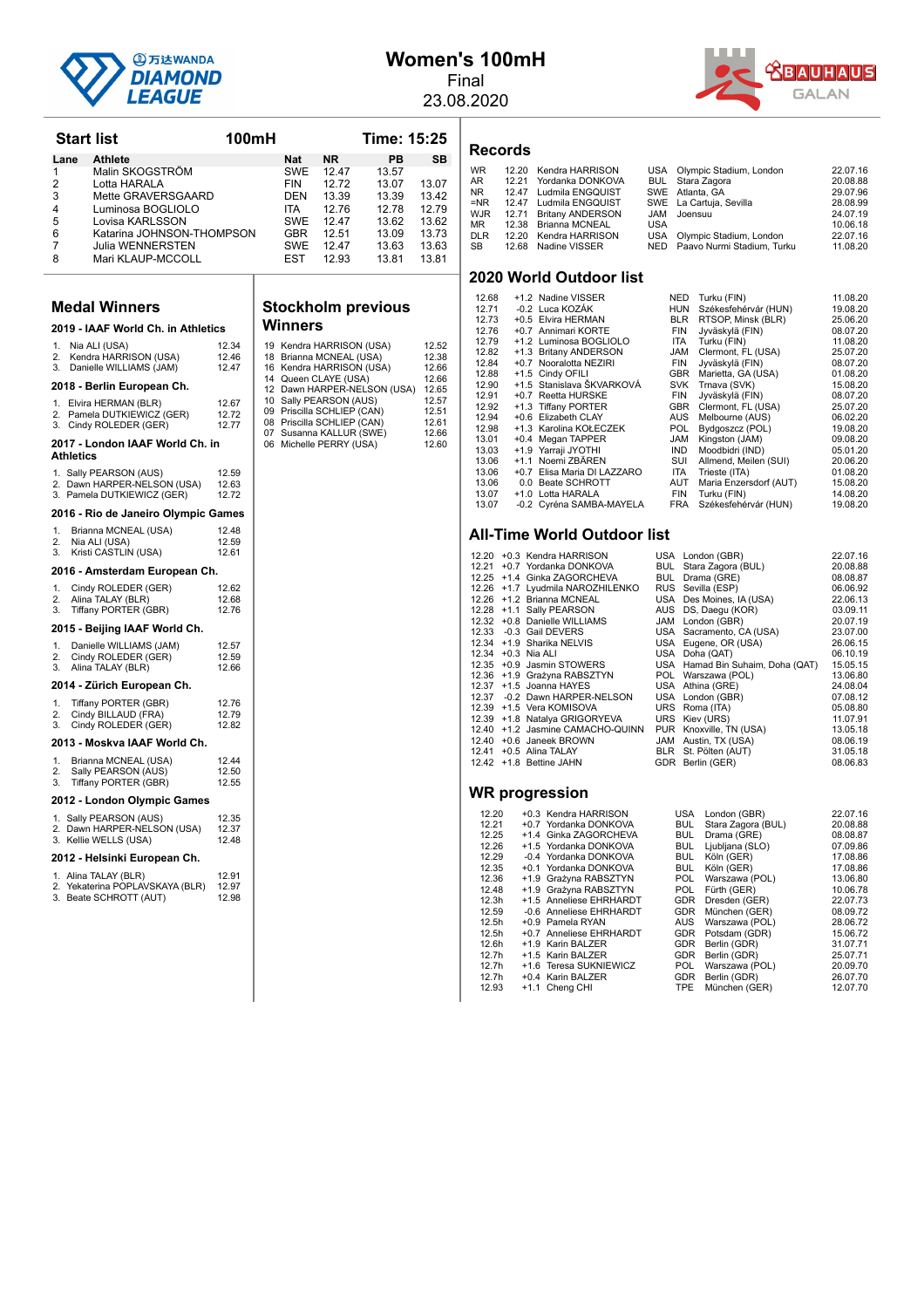| Women's 100mH                                                                                                                                                                                                                                                                                                                                                                                                                                                                                                         |                 | Final                                                                 | 23.08.2020                                   |  |  |  |
|-----------------------------------------------------------------------------------------------------------------------------------------------------------------------------------------------------------------------------------------------------------------------------------------------------------------------------------------------------------------------------------------------------------------------------------------------------------------------------------------------------------------------|-----------------|-----------------------------------------------------------------------|----------------------------------------------|--|--|--|
| $\mathbf{1}$<br><b>Malin SKOGSTRÖM (SWE)</b>                                                                                                                                                                                                                                                                                                                                                                                                                                                                          | 25y             | PB: 13.57 Sollentuna (SWE) 28.06.2018                                 |                                              |  |  |  |
| 2020: 60mH ind. Stockholm (SWE) 6. 8.64 - 60mH ind. Växjö (SWE) h 8.66 - 60mH ind. Växjö (SWE) 6. 8.63                                                                                                                                                                                                                                                                                                                                                                                                                |                 |                                                                       |                                              |  |  |  |
| $\mathbf{2}$<br>Lotta HARALA (FIN)                                                                                                                                                                                                                                                                                                                                                                                                                                                                                    | 28 <b>v</b>     | SB and PB: 13.07 Turku (FIN) 14.08                                    |                                              |  |  |  |
| GENERAL: 2 times National Indoor champion 4x200m ind. (13, 11)   National champion 100mH (17)                                                                                                                                                                                                                                                                                                                                                                                                                         |                 |                                                                       |                                              |  |  |  |
| <b>OTHER PB'S:</b> 13.41 100mH (0.76/8.50)(09) - 6.14 Long Jump(09)<br><b>HONOURS: NCH (1xWin)</b>                                                                                                                                                                                                                                                                                                                                                                                                                    |                 |                                                                       |                                              |  |  |  |
| 2020: 100mH Espoo (FIN) h 13.28 - 100mH Jyväskylä (FIN) h 13.29 - 100mH Lahti (FIN) h 13.25 - 100mH Lahti (FIN) 4. 13.13 - 100mH Kuortane (FIN) h 13.27 -<br>100mH Kuortane (FIN) 3. 13.17 - 100mH Espoo (FIN) 2. 13.04w - 100mH Espoo (FIN) h 13.13 - 100mH Turku (FIN) h 13.19 - 100mH Turku (FIN) 6. 13.10 - 100mH Turku<br>(FIN) NCH 4. 13.15 - 100mH Turku (FIN) NCH h 13.07                                                                                                                                     |                 |                                                                       |                                              |  |  |  |
| INFO: Born in Tampere.                                                                                                                                                                                                                                                                                                                                                                                                                                                                                                |                 |                                                                       |                                              |  |  |  |
| 3<br><b>Mette GRAVERSGAARD (DEN)</b>                                                                                                                                                                                                                                                                                                                                                                                                                                                                                  | 24v             | SB: 13.42 København (DEN) 15.08 PB: 13.39 Sollentuna (SWE) 28.06.2018 |                                              |  |  |  |
| GENERAL: 8 times National champion 200m (20, 15, 13), 100mH (20, 17, 16, 15, 13)   5 times National Indoor champion 60mH ind. (20, 19, 16), 4x200m ind. (19, 16)                                                                                                                                                                                                                                                                                                                                                      |                 |                                                                       |                                              |  |  |  |
| OTHER PB'S: 11.80 100m(19) - 18.33 150m(20) - 23.54 200m(20)   Current Records: 2xNR: NR 13.39 100mH Sollentuna(18) - NR 43.90 4x100m Yokohama(19)                                                                                                                                                                                                                                                                                                                                                                    |                 |                                                                       |                                              |  |  |  |
| HONOURS: NCH (8xWin)   NICH (3xWin)<br>2020: 60mH ind. Malmö (SWE) 1. 8.40 - 60mH ind. Wien (AUT) 5. 8.36 - 200m ind. Wien (AUT) 1. 23.81 - 200m ind. Helsinki (FIN) 2. 23.79 - 60mH ind. Odense (DEN) h 8.32<br>- 60mH ind. Odense (DEN) 1. 8.31 - 200m ind. Ulsteinvik (NOR) sr 23.50 - 200m ind. Ulsteinvik (NOR) 1. 23.42 - 100mH Aarhus (DEN) 1. 13.52 - 100mH Sollentuna<br>(SWE) 1. 13.73 - 100mH København (DEN) NCH 1. 13.42 - 200m København (DEN) NCH 1. 23.54                                             |                 |                                                                       |                                              |  |  |  |
| <b>INFO:</b> Studies: Aarhus University.                                                                                                                                                                                                                                                                                                                                                                                                                                                                              |                 |                                                                       |                                              |  |  |  |
| Luminosa BOGLIOLO (ITA)                                                                                                                                                                                                                                                                                                                                                                                                                                                                                               | 25v             | SB: 12.79 Turku (FIN) 11.08                                           | PB: 12.78 La Chaux-de-Fonds (SUI) 30.06.2019 |  |  |  |
| GENERAL: European Team Championships winner 100mH (19)   World University Games winner 100mH (19)                                                                                                                                                                                                                                                                                                                                                                                                                     |                 |                                                                       |                                              |  |  |  |
| <b>OTHER PB'S: 11.74 100m(20)</b><br>HONOURS: Eur. Team Ch. (1xGold)   WUG (1xGold)   NCH (2xWin)   NICH (1xWin)                                                                                                                                                                                                                                                                                                                                                                                                      |                 |                                                                       |                                              |  |  |  |
| 2020: 60mH ind. Modena (ITA) 1. 8.16 - 60mH ind. Modena (ITA) h 8.10 - 60mH ind. Karlsruhe (GER) h 8.08 - 60mH ind. Karlsruhe (GER) 4. 8.02 - 60mH ind. Toruń<br>(POL) h 8.24 - 60mH ind. Ancona (ITA) h 8.38 - 100mH Rieti (ITA) 1. 12.93 - 100mH Rieti (ITA) h 12.93 - 100mH Savona (ITA) 1. 12.86w - 100mH Trieste (ITA) 1. 12.91 -<br>100mH Turku (FIN) h 12.93 - 100mH Turku (FIN) 2. 12.79                                                                                                                      |                 |                                                                       |                                              |  |  |  |
| 5<br><b>Lovisa KARLSSON (SWE)</b>                                                                                                                                                                                                                                                                                                                                                                                                                                                                                     | 20v             | SB and PB: 13.62 Uppsala (SWE) 15.08                                  |                                              |  |  |  |
| <b>GENERAL:</b> National champion 100mH (20)<br><b>OTHER PB'S:</b> 13.93 100mH (0.76/8.50)(17) - 6.19 Long Jump(16) - 5690 Heptathlon(20)<br><b>HONOURS: NCH (1xWin)</b><br>2020: 60mH ind. Växjö (SWE) h 8.41 - 60mH ind. Växjö (SWE) 2. 8.35 - 60mH ind. Göteborg (SWE) h 8.30 - 60mH ind. Göteborg (SWE) 1. 8.27 - 100mH Ljungby<br>(SWE) ce 13.46w - 100mH Växjö (SWE) 1. 13.72 - 100mH Karlstad (SWE) 2.<br>Jump Uppsala (SWE) NCH 11. 5.57 - 100mH Uppsala (SWE) NCH h 13.62 - 100mH Uppsala (SWE) NCH 1. 13.67 |                 |                                                                       |                                              |  |  |  |
| 6<br>Katarina JOHNSON-THOMPSON (GBR)                                                                                                                                                                                                                                                                                                                                                                                                                                                                                  | 27 <sub>V</sub> | SB: 13.73 Trieste (ITA) 01.08                                         | PB: 13.09 Doha (QAT) 02.10.2019              |  |  |  |
| <b>GENERAL:</b> World champion Heptathlon (19)   3 times World Championships finalist                                                                                                                                                                                                                                                                                                                                                                                                                                 |                 |                                                                       |                                              |  |  |  |
| OTHER PB'S: 1.98 High Jump(16) - 6.92 Long Jump(14) - 6981 Heptathlon(19)   Current Records: 2xNR: NR 1.98 High Jump Rio de Janeiro(16) -<br>NR 6981 Heptathlon Doha(19)                                                                                                                                                                                                                                                                                                                                              |                 |                                                                       |                                              |  |  |  |
| HONOURS: OG (1xFinal): 6. Heptathlon Rio de Janeiro(16) 6523   World Ch. (1xGold): 1. Heptathlon Doha(19) 6981 - 5. High Jump London(17) 1.95 -<br>5. Heptathlon London(17) 6558 - 5. Heptathlon Moskva(13) 6449   World Ind. Ch. (1xGold, 1xSilver): 1. Pentathlon ind. Birmingham(18) 4750 - 2. Long Jump ind. Sopot(14)<br>6.81   World Jun. Ch. (1xGold)                                                                                                                                                          |                 |                                                                       |                                              |  |  |  |
| 2020: High Jump ind. Miramas (FRA) 1. 1.80 - Long Jump ind. Glasgow (GBR) 4. 6.47 - Shot Put Montpellier (FRA) 2. 12.50 - 200m Montpellier (FRA) 2. 23.65 - 100mH Montpellier (FRA) 2. 23.65 -                                                                                                                                                                                                                                                                                                                        |                 |                                                                       |                                              |  |  |  |
| INFO: Born in Liverpool; 183cm / 68kg. Her father is from the Bahamas; nickname: Golden Girl. Studies: John Moores University; degree in sports science. Her favourite book<br>is Russel Brand's autobiography, My Booky Wook; loves dogs; her ritual is she never wears gold or silver nail varnish.                                                                                                                                                                                                                 |                 |                                                                       |                                              |  |  |  |
| $\overline{7}$<br><b>Julia WENNERSTEN (SWE)</b>                                                                                                                                                                                                                                                                                                                                                                                                                                                                       | 19v             | SB and PB: 13.63 Göteborg (SWE) 04.07                                 |                                              |  |  |  |
| <b>OTHER PB'S:</b> 14.25 100mH (0.76/8.50)(18) - 44.47 300mH(18)                                                                                                                                                                                                                                                                                                                                                                                                                                                      |                 |                                                                       |                                              |  |  |  |
| 2020: 60mH ind. Göteborg (SWE) h 8.46 - 60mH ind. Göteborg (SWE) 1. 8.45 - 60mH ind. Växjö (SWE) h 8.60 - 60mH ind. Växjö (SWE) 5. 8.55 - 60m ind. Göteborg<br>(SWE) sf 7.60 - 60m ind. Göteborg (SWE) 3. 7.58 - 60mH ind. Götebo<br>100mH Karlstad (SWE) 3. 13.75 - 100mH Uppsala (SWE) NCH 3. 13.82 - 100mH Uppsala (SWE) NCH h 13.65                                                                                                                                                                               |                 |                                                                       |                                              |  |  |  |
| 8<br><b>Mari KLAUP-MCCOLL (EST)</b>                                                                                                                                                                                                                                                                                                                                                                                                                                                                                   | 30v             | SB and PB: 13.81 Göteborg (SWE) 27.06                                 |                                              |  |  |  |
| <b>GENERAL:</b> 3 times National champion Heptathlon (20, 16, 15)                                                                                                                                                                                                                                                                                                                                                                                                                                                     |                 |                                                                       |                                              |  |  |  |

**OTHER PB'S:** 1.83 High Jump(14) - 6.10 Long Jump(20) - 6080 Heptathlon(20)

#### **HONOURS: NCH (3xWin)**

**2020:** 60mH ind. Växjö (SWE) 5. 8.70 - 60mH ind. Växjö (SWE) h 8.57 - High Jump ind. Tallinn (EST) ce A.58 - 100mH S on MB Mölndal (ST) ce A.58 - 100mH Mölndal<br>(SWE) 1. 13.63w - 100mH Mölndal (SWE) 1. 13.54w - Long Jump M **INFO:** Born in Tartu. Specialises in the heptathlon.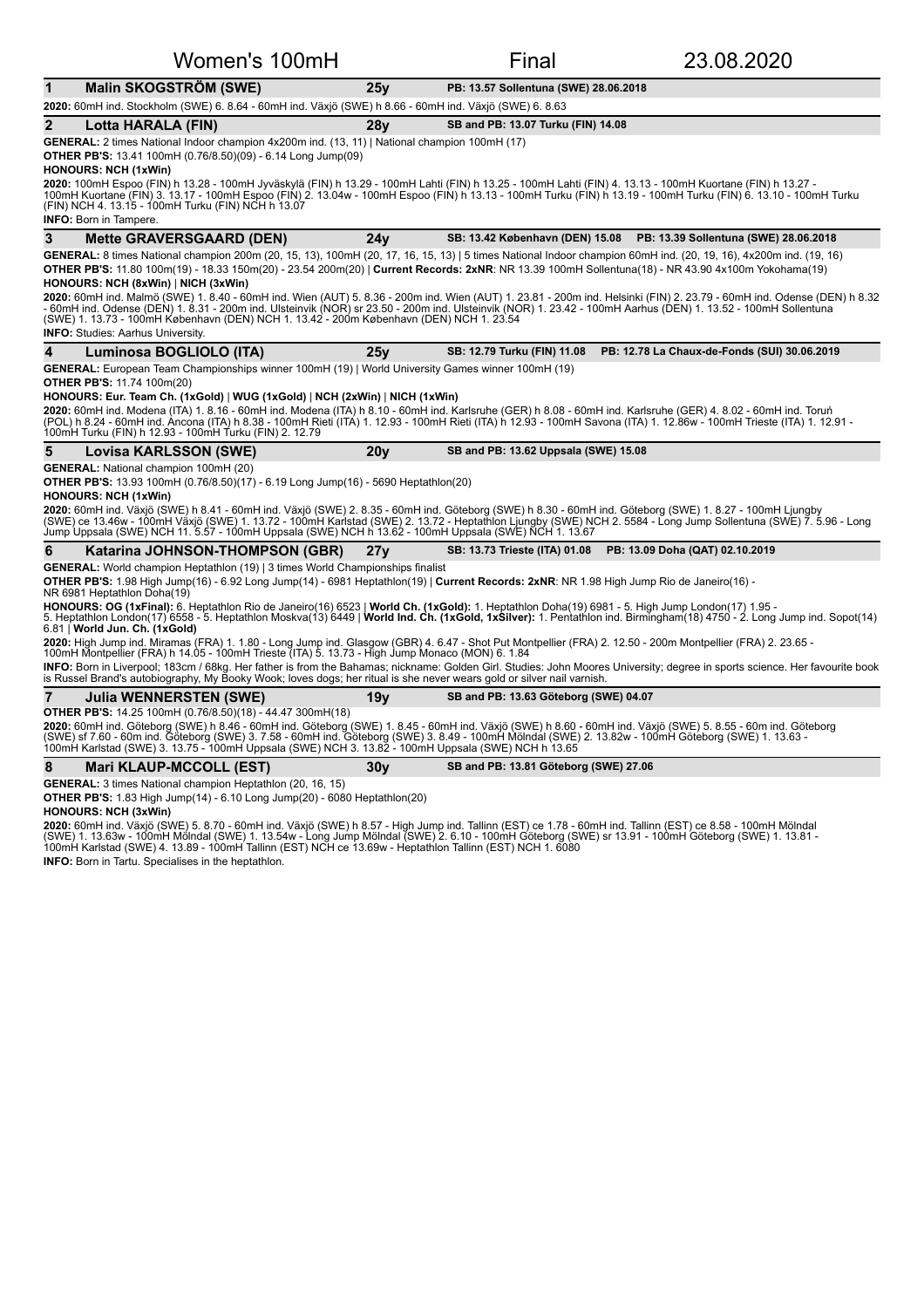

## **Women's 400mH**

Final 23.08.2020



**Start list 400mH Time: 15:50** Lane Athlete **Nat NR PB** SB 1 Hanna PALMQVIST SWE 54.15 57.31 57.33<br>2 Anna RYZHYKOVA UKR 53.37 54.35 55.86 2 Anna RYZHYKOVA UKR 53.37 54.35 55.86 2 Sage WATSON CAN 54.32 54.32 56.29<br>4 Femke BOL NED 53.79 53.79 53.79 4 Femke BOL NED 53.79 53.79 53.79 5 Sara Slott PETERSEN DEN 53.55 53.55<br>6 Lea SPRUNGER SUI 54.06 54.06 6 Lea SPRUNGER SUI 54.06 54.06 55.64<br>7 Zuzana HEJNOVÁ CZE 52.83 52.83 55.70 7 Zuzana HEJNOVÁ CZE 52.83 52.83<br>8 Amalie IUEL NOR 54.72 54.72 Amalie IUEL **Medal Winners 2019 - IAAF World Ch. in Athletics** 1. Dalilah MUHAMMAD (USA) 52.16<br>2. Sydnov MCLAUCHUN (USA) 52.22 Sydney MCLAUGHLIN (USA) 52.23<br>Rushell CLAYTON (JAM) 53.74 3. Rushell CLAYTON (JAM) **2018 - Berlin European Ch.** 1. Lea SPRUNGER (SUI) 54.33<br>2. Anna RYZHYKOVA (UKR) 54.51 2. Exa of Hortozin (Sor)<br>Anna RYZHYKOVA (UKR) 54.51<br>Meghan BEESLEY (GBR) 55.31 3. Meghan BEESLEY (GBR) 2017 - London IAAF World Ch. in **Athletics** 1. Kori CARTER (USA) 53.07<br>2. Dalilah MUHAMMAD (USA) 53.50 20. Dalilah MUHAMMAD (USA) 53.50<br>Ristananna TRACEY (JAM) 53.74 3. Ristananna TRACEY (JAM) **2016 - Rio de Janeiro Olympic Games** 1. Dalilah MUHAMMAD (USA) 53.13<br>2. Sara Slott PETERSEN (DEN) 53.55 Sara Slott PETERSEN (DEN) 53.55<br>Ashley SPENCER (USA) 53.55 3. Ashley SPENCER (USA) 2016 - Amsterdam European Ch. 1. Sara Slott PETERSEN (DEN) 55.12 2. Joanna LINKIEWICZ (POL) 55.33<br>3. Lea SPRUNGER (SUI) 55.41 2015 - Beijing IAAF World Ch. 1. Zuzana HEJNOVÁ (CZE) 53.50<br>2. Shamier LITTLE (LISA) 53.94 2. Shamier LITTLE (USA) 53.94<br>3. Cassandra TATE (USA) 54.02 Cassandra TATE (USA) **2014 - Zürich European Ch.** 1. Eilidh DOYLE (GBR) 54.48 2. Hanna TITIMETS (UKR) 54.56<br>3. Irina KOLESNICHENKO (RUS) 54.60 2013 - Moskva IAAF World Ch. 1. Zuzana HEJNOVÁ (CZE) 52.83<br>2. Dalilah MUHAMMAD (USA) 54.09  $2 \times 2 \times 3 \times 3 \times 5 \times 1$ <br>Dalilah MUHAMMAD (USA) 54.09<br>Lashinda DEMUS (USA) 54.27 3. Lashinda DEMUS (USA) **2012 - London Olympic Games** 1. Natalya ANTYUKH (RUS) 52.70<br>2. Lashinda DEMUS (USA) 52.77 2. Lashinda DEMUS (USA) 52.77<br>3. Zuzana HEJNOVÁ (CZE) 53.38 Zuzana HEJNOVÁ (CZE) 2012 - Helsinki European Ch. 1. Irina KOLESNICHENKO (RUS) 53.77 2. Denisa ROSOLOVÁ (CZE) 54.24<br>3. Anna RYZHYKOVÁ (UKR) 54.35

3. Anna RYZHYKOVA (UKR)

#### **Stockholm previous Winners**

|    | 15 Zuzana HEJNOVÁ (CZE)         | 54.37 |
|----|---------------------------------|-------|
|    | 13 Zuzana HEJNOVÁ (CZE)         | 53.70 |
|    | 11 Kaliese SPENCER (JAM)        | 53.74 |
|    | 04 Sandra CUMMINGS-GLOVER (USA) | 54.34 |
| 01 | Ionela TIRLEA-MANOLACHE (ROU)   | 54.65 |
|    | 94 Kim BATTEN (USA)             | 54.78 |
|    | 93 Kim BATTEN (USA)             | 54.63 |
|    | 92 Sandra FARMER-PATRICK (USA)  | 54.59 |
| 91 | Margarita PONOMARYOVA (URS)     | 55.20 |
| 89 | Sandra FARMER-PATRICK (USA)     | 54.44 |

**Records**

| <b>WR</b>  | 52.16 Dalilah MUHAMMAD    |          | USA Doha                     | 04.10.19 |
|------------|---------------------------|----------|------------------------------|----------|
| AR.        | 52.34 Yuliya PECHONKINA   | RUS Tula |                              | 08.08.03 |
| NR.        | 54.15 Ann-Louise SKOGLUND |          | SWE Neckarstadion, Stuttgart | 30.08.86 |
| <b>WJR</b> | 53.60 Sydney MCLAUGHLIN   |          | USA Favetteville, AR         | 27.04.18 |
| MR         | 53.70 Zuzana HEJNOVÁ      | CZE      |                              | 22.08.13 |
| <b>DLR</b> | 52.79 Kaliese SPENCER     |          | JAM Crystal Palace, London   | 05.08.11 |
| SB.        | 53.79 Femke BOL           | NFD.     | Arnhem                       | 18.07.20 |

#### **2020 World Outdoor list**

| 53.79 Femke BOL          | <b>NED</b> | Arnhem (NED)            | 18.07.20 |
|--------------------------|------------|-------------------------|----------|
| 55.27 Jessie KNIGHT      | <b>GBR</b> | Bruxelles (BEL)         | 09.08.20 |
| 55.40 Ronda WHYTE        | <b>JAM</b> | Kingston (JAM)          | 18.07.20 |
| 55.40 Janieve RUSSELL    | <b>JAM</b> | Kingston (JAM)          | 18.07.20 |
| 55.40 Ayomide FOLORUNSO  | ITA.       | Campo Coni, Pavia (ITA) | 08.08.20 |
| 55.53 Jackie BAUMANN     | <b>GER</b> | Arnhem (NED)            | 18.07.20 |
| 55.62 Line KLOSTER       | NOR.       | La Chaux-de-Fonds (SUI) | 15.08.20 |
| 55.64 Lea SPRUNGER       | SUI        | La Chaux-de-Fonds (SUI) | 15.08.20 |
| 55.70 Zuzana HEJNOVÁ     | <b>CZE</b> | Plzen (CZE)             | 09.08.20 |
| 55.77 Zurian HECHAVARRÍA | <b>CUB</b> | Camagüey (CUB)          | 07.03.20 |
| 55.86 Anna RYZHYKOVA     | <b>UKR</b> | Székesfehérvár (HUN)    | 19.08.20 |
| 55.89 Lauren BODEN       | <b>AUS</b> | Canberra (AUS)          | 24.01.20 |
| 55.90 Carolina KRAFZIK   | <b>GER</b> | Braunschweig (GER)      | 09.08.20 |
| 56.14 Paulien COUCKUYT   | BEL.       | Bruxelles (BEL)         | 16.08.20 |
| 56.15 Sarah CARLI        | AUS        | Canberra (AUS)          | 13.02.20 |
| 56.16 Joanna LINKIEWICZ  | <b>POL</b> | Szczecin (POL)          | 16.08.20 |
| 56.19 Emma ZAPLETALOVÁ   | <b>SVK</b> | Budapest (HUN)          | 02.08.20 |
| 56.29 Sage WATSON        | CAN        | Székesfehérvár (HUN)    | 19.08.20 |
| 56.49 Sara KLEIN         | <b>AUS</b> | Canberra (AUS)          | 13.02.20 |
| 56.55 Portia BING        | <b>NZL</b> | Wellington (NZL)        | 28.02.20 |

#### **All-Time World Outdoor list**

| 52.16 Dalilah MUHAMMAD      | USA        | Doha (QAT)                   | 04.10.19 |
|-----------------------------|------------|------------------------------|----------|
| 52.23 Sydney MCLAUGHLIN     | USA        | Doha (QAT)                   | 04.10.19 |
| 52.34 Yulia PECHONKINA      | <b>RUS</b> | Tula (RUS)                   | 08.08.03 |
| 52.42 Melaine WALKER        | <b>JAM</b> | Olympiastadion, Berlin (GER) | 20.08.09 |
| 52.47 Lashinda DEMUS        | USA        | DS, Daegu (KOR)              | 01.09.11 |
| 52.61 Kim BATTEN            | USA        | Göteborg (SWE)               | 11.08.95 |
| 52.62 Tonja BUFORD-BAILEY   | USA        | Göteborg (SWE)               | 11.08.95 |
| 52.70 Natalya ANTYUKH       | <b>RUS</b> | London (GBR)                 | 08.08.12 |
| 52.74 Sally GUNNELL         | <b>GBR</b> | Stuttgart (GER)              | 19.08.93 |
| 52.75 Shamier LITTLE        | USA        | Sacramento, CA (USA)         | 25.06.17 |
| 52.77 Fani CHALKIA          | GRE        | Athina (GRE)                 | 22.08.04 |
| 52.79 Sandra FARMER-PATRICK | USA        | Stuttgart (GER)              | 19.08.93 |
| 52.79 Kaliese SPENCER       | JAM        | Crystal Palace, London (GBR) | 05.08.11 |
| 52.82 Deon HEMMINGS         | JAM        | Atlanta, GA (USA)            | 31.07.96 |
| 52.83 Zuzana HEJNOVÁ        | CZE        | Luzhniki, Moskva (RUS)       | 15.08.13 |
| 52.89 Daimí PERNÍA          | CUB        | La Cartuja, Sevilla (ESP)    | 25.08.99 |
| 52.90 Nezha BIDOUANE        | MAR        | La Cartuja, Sevilla (ESP)    | 25.08.99 |
| 52.94 Marina STEPANOVA      | URS        | Tashkent (UZB)               | 17.09.86 |
| 52.95 Sheena JOHNSON-TOSTA  | USA        | Sacramento, CA (USA)         | 11.07.04 |
| 52.95 Kori CARTER           | USA        | Sacramento, CA (USA)         | 25.06.17 |
|                             |            |                              |          |
|                             |            |                              |          |

| 52.16 | Dalilah MUHAMMAD      |
|-------|-----------------------|
| 52.20 | Dalilah MUHAMMAD      |
| 52.34 | Yulia PECHONKINA      |
| 52.61 | <b>Kim BATTEN</b>     |
| 52.74 | Sally GUNNELL         |
| 52.94 | Marina STEPANOVA      |
| 53.32 | Marina STEPANOVA      |
| 53.55 | Sabine BUSCH          |
| 53.58 | Margarita PONOMARYOVA |
| 54.02 | Ana AMBRAZIENE        |
| 54.28 | Karin ROSSLEY         |
| 54.78 | Marina MAKEYEVA       |
| 54.89 | Tatyana ZELENTSOVA    |
| 55.31 | Tatyana ZELENTSOVA    |
| 55.44 | Krystyna KACPERCZYK   |
| 55.62 | Karin DACCI EV        |

- 
- 

| JZ.IV DAMAN MUTAMMAD        | השט        | $UUIIa$ ( $VIII$ )           | <b>04. IV. IJ</b> |
|-----------------------------|------------|------------------------------|-------------------|
| 52.23 Sydney MCLAUGHLIN     | USA        | Doha (QAT)                   | 04.10.19          |
| 52.34 Yulia PECHONKINA      | <b>RUS</b> | Tula (RUS)                   | 08.08.03          |
| 52.42 Melaine WALKER        | <b>JAM</b> | Olympiastadion, Berlin (GER) | 20.08.09          |
| 52.47 Lashinda DEMUS        | USA        | DS, Daegu (KOR)              | 01.09.11          |
| 52.61 Kim BATTEN            | USA        | Göteborg (SWE)               | 11.08.95          |
| 52.62 Tonja BUFORD-BAILEY   | USA        | Göteborg (SWE)               | 11.08.95          |
| 52.70 Natalya ANTYUKH       | <b>RUS</b> | London (GBR)                 | 08.08.12          |
| 52.74 Sally GUNNELL         | <b>GBR</b> | Stuttgart (GER)              | 19.08.93          |
| 52.75 Shamier LITTLE        | USA        | Sacramento, CA (USA)         | 25.06.17          |
| 52.77 Fani CHALKIA          | GRE        | Athina (GRE)                 | 22.08.04          |
| 52.79 Sandra FARMER-PATRICK | USA        | Stuttgart (GER)              | 19.08.93          |
| 52.79 Kaliese SPENCER       | JAM        | Crystal Palace, London (GBR) | 05.08.11          |
| 52.82 Deon HEMMINGS         | JAM        | Atlanta, GA (USA)            | 31.07.96          |
| 52.83 Zuzana HEJNOVÁ        | CZE        | Luzhniki, Moskva (RUS)       | 15.08.13          |
| 52.89 Daimí PERNÍA          | CUB        | La Cartuja, Sevilla (ESP)    | 25.08.99          |
| 52.90 Nezha BIDOUANE        | MAR        | La Cartuja, Sevilla (ESP)    | 25.08.99          |
| 52.94 Marina STEPANOVA      |            | URS Tashkent (UZB)           | 17.09.86          |
| 52.95 Sheena JOHNSON-TOSTA  |            | USA Sacramento, CA (USA)     | 11.07.04          |
| 52.95 Kori CARTER           | USA        | Sacramento, CA (USA)         | 25.06.17          |

| 52.16 Dalilah MUHAMMAD      | USA        | Doha (QAT)            | 04.10.19 |
|-----------------------------|------------|-----------------------|----------|
| 52.20 Dalilah MUHAMMAD      | USA        | Des Moines, IA (USA)  | 28.07.19 |
| 52.34 Yulia PECHONKINA      | <b>RUS</b> | Tula (RUS)            | 08.08.03 |
| 52.61 Kim BATTEN            | <b>USA</b> | Göteborg (SWE)        | 11.08.95 |
| 52.74 Sally GUNNELL         | <b>GBR</b> | Stuttgart (GER)       | 19.08.93 |
| 52.94 Marina STEPANOVA      | <b>URS</b> | Tashkent (UZB)        | 17.09.86 |
| 53.32 Marina STEPANOVA      | <b>URS</b> | Stuttgart (GER)       | 30.08.86 |
| 53.55 Sabine BUSCH          | <b>GDR</b> | Berlin (GDR)          | 22.09.85 |
| 53.58 Margarita PONOMARYOVA | <b>URS</b> | Kiev (URS)            | 22.06.84 |
| 54.02 Ana AMBRAZIENE        | <b>URS</b> | Moskva (URS)          | 11.06.83 |
| 54.28 Karin ROSSLEY         | <b>GDR</b> | Jena (GDR)            | 18.05.80 |
| 54.78 Marina MAKEYEVA       | <b>URS</b> | Moskva (URS)          | 27.07.79 |
| 54.89 Tatyana ZELENTSOVA    | <b>URS</b> | Praha (TCH)           | 02.09.78 |
| 55.31 Tatyana ZELENTSOVA    | <b>URS</b> | Podolsk (URS)         | 19.08.78 |
| 55.44 Krystyna KACPERCZYK   | POL.       | Berlin (GER)          | 18.08.78 |
| 55.63 Karin ROSSLEY         | <b>GDR</b> | Helsinki (FIN)        | 13.08.77 |
| 55.74 Tatyana STOROZHEVA    | <b>URS</b> | Karl Marx Stadt (GDR) | 26.06.77 |
| 56.51 Krystyna KACPERCZYK   | <b>POL</b> | Augsburg (GER)        | 13.07.74 |
|                             |            |                       |          |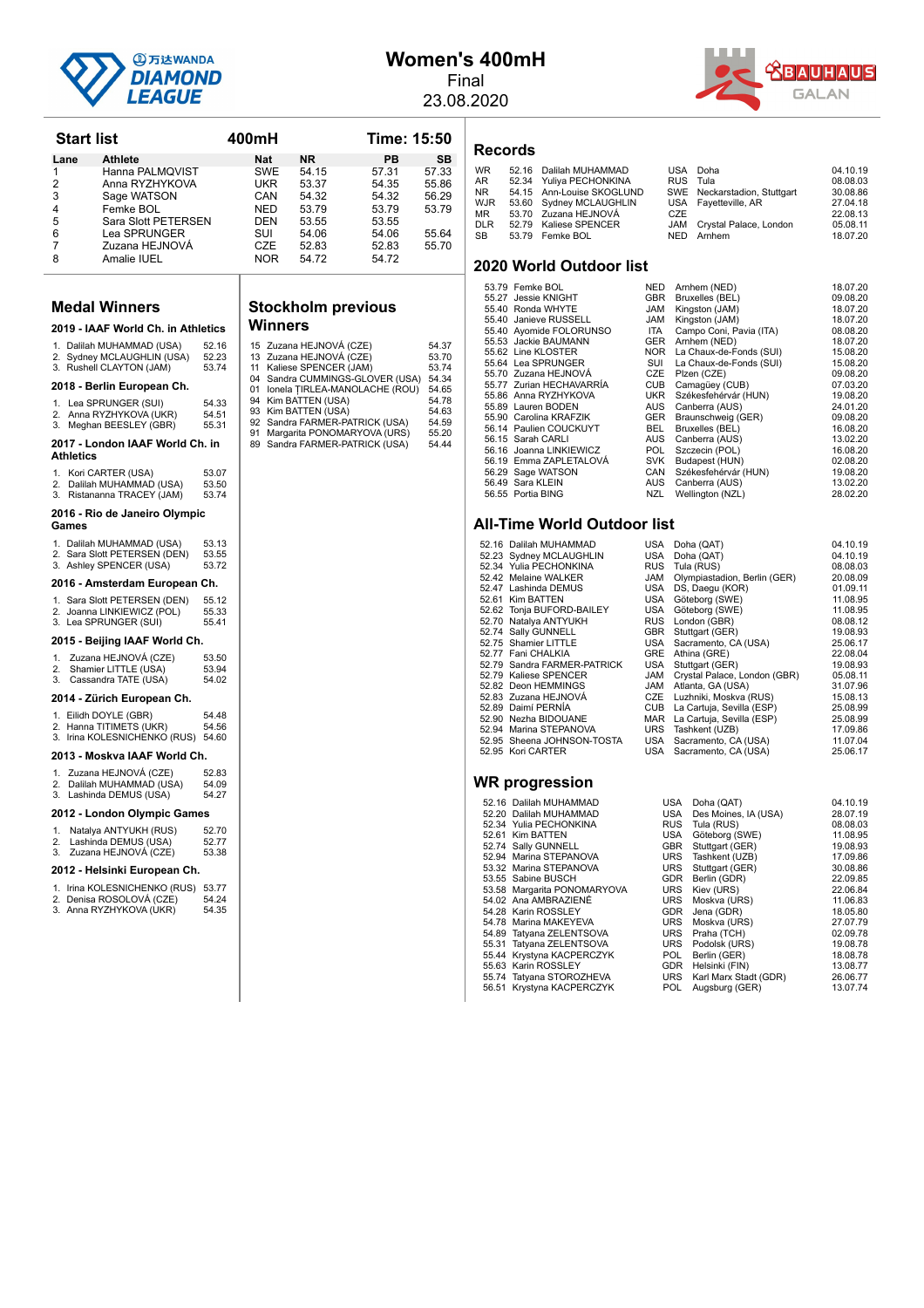|              | Women's 400mH                                                                                                                                                                                                                                                                                                                                                                                                                                                                                                                                                                                                                                            |                 | Final                                     | 23.08.2020                                                                                                                                                                     |
|--------------|----------------------------------------------------------------------------------------------------------------------------------------------------------------------------------------------------------------------------------------------------------------------------------------------------------------------------------------------------------------------------------------------------------------------------------------------------------------------------------------------------------------------------------------------------------------------------------------------------------------------------------------------------------|-----------------|-------------------------------------------|--------------------------------------------------------------------------------------------------------------------------------------------------------------------------------|
| $\mathbf 1$  | Hanna PALMQVIST (SWE)                                                                                                                                                                                                                                                                                                                                                                                                                                                                                                                                                                                                                                    | 24y             | SB: 57.33 Uppsala (SWE) 16.08             | PB: 57.31 Lokeren (BEL) 23.06.2019                                                                                                                                             |
|              | <b>GENERAL:</b> 4 times National champion 400mH (20, 19, 17, 16)<br><b>OTHER PB'S:</b> 11.75 100m(19) - 13.88 100mH(15) - 44.19 300mH(12)<br><b>HONOURS: NCH (4xWin)</b>                                                                                                                                                                                                                                                                                                                                                                                                                                                                                 |                 |                                           |                                                                                                                                                                                |
|              | 2020: 200m Mölndal (SWE) 2. 24.59w - 100m Mölndal (SWE) 3. 11.88w - 100m Göteborg (SWE) sr 12.12 - 100m Göteborg (SWE) 5. 12.08 - 400mH Göteborg<br>(SWE) 1. 57.70 - 400mH Göteborg (SWE) 1. 57.85 - 400mH Mölndal (SWE) 1. 57.95 - 400mH Uppsala (SWE) NCH h 59.31 - 400mH Uppsala (SWE) NCH 1. 57.33<br><b>INFO:</b> Based in Gothenburg.                                                                                                                                                                                                                                                                                                              |                 |                                           |                                                                                                                                                                                |
| $\mathbf{2}$ | Anna RYZHYKOVA (UKR)                                                                                                                                                                                                                                                                                                                                                                                                                                                                                                                                                                                                                                     | 30 <sub>V</sub> |                                           | SB: 55.86 Székesfehérvár (HUN) 19.08 PB: 54.35 Helsinki (FIN) 29.06.2012                                                                                                       |
|              | GENERAL: 3 times World Championships finalist   2 times European Championships Silver medallist 400mH (18), 4x400m (14)<br><b>OTHER PB'S:</b> 23.97 200m(13) - 52.03 400m(20) - 6.05 Long Jump(13)<br>HONOURS: World Ch. (2xFinal): 5. 400mH Moskva(13) 55.01 - 7. 400mH Doha(19) 54.45   World (Cont.) Cup (1xBronze)   Eur. Ch. (1xSilver, 1xBronze):<br>2. 400mH Berlin(18) 54.51 - 3. 400mH Helsinki(12) 54.35<br>2020: 400m Lutsk (UKR) 2. 52.03 - 400mH Székesfehérvár (HUN) 2. 55.86<br><b>INFO:</b> Born in Dnipropetrovsk.                                                                                                                      |                 |                                           |                                                                                                                                                                                |
| 3            | <b>Sage WATSON (CAN)</b>                                                                                                                                                                                                                                                                                                                                                                                                                                                                                                                                                                                                                                 | 26y             |                                           | SB: 56.29 Székesfehérvár (HUN) 19.08 PB: 54.32 Doha (QAT) 02.10.2019                                                                                                           |
|              | GENERAL: 3 times World Championships finalist   Olympic Games finalist 4x400m (16)<br>OTHER PB'S: 51.62 400m(18) - 1:28.31 600m(17) - 41.91 300mH(11)   Current Records: 1xNR: NR 54.32 400mH Doha(19)<br>HONOURS: World Ch. (2xFinal): 6. 400mH London(17) 54.92 - 8. 400mH Doha(19) 54.82   PanAm G. (1xGold)   NCH (3xWin)<br>2020: 400m ind. Lubbock, TX (USA) 1. 53.29 - 400mH Székesfehérvár (HUN) 3. 56.29<br>fishing. Her heroes are her parents.                                                                                                                                                                                                |                 |                                           | INFO: Hometown: Alberta. Studies: University of Arizona; puts on red lipstick and drinks iced coffee before competitions. Major in Marketing; hobbies are horseback riding and |
| 4            | <b>Femke BOL (NED)</b>                                                                                                                                                                                                                                                                                                                                                                                                                                                                                                                                                                                                                                   | 20y             | SB and PB: 53.79 Arnhem (NED) 18.07       |                                                                                                                                                                                |
|              | OTHER PB'S: 23.79 200m(19) - 51.13 400m(20)   Current Records: 1xAJR: AJR* 55.32 400mH Doha(19) 1xNR: NR 53.79 400mH Arnhem(20)<br>HONOURS: Eur. Jun. Ch. (1xGold)   NICH (1xWin)<br>2020: 60m ind. Apeldoorn (NED) h 7.73 - 400m ind. Apeldoorn (NED) 1. 53.36 - 400m ind. Metz (FRA) 1. 52.47 - 400m ind. Eaubonne (FRA) 2. 52.85 - 400m ind. Apeldoorn<br>(NED) h 54.42 - 400m ind. Apeldoorn (NED) 2. 52.78 - 400mH Arnhem (NED) 1. 54.47 - 400mH Arnhem (NED) 1. 53.79 - 400m Bern (SUI) 1. 51.13 - 400m Monaco<br>(MON) 3. 51.57 - 400mH Székesfehérvár (HUN) 1. 54.67<br><b>INFO:</b> Born in Amersfoort.                                         |                 |                                           |                                                                                                                                                                                |
| 5            | <b>Sara Slott PETERSEN (DEN)</b>                                                                                                                                                                                                                                                                                                                                                                                                                                                                                                                                                                                                                         | 33 <sub>V</sub> | PB: 53.55 Rio de Janeiro (BRA) 18.08.2016 |                                                                                                                                                                                |
|              | GENERAL: Olympic Games Silver medallist 400mH (16)   European champion 400mH (16)<br><b>OTHER PB'S:</b> 23.59 200m(16) - 53.39 400m(20) - 39.42 300mH(20)   Current Records: 1xNR: NR 53.55 400mH Rio de Janeiro(16)<br>HONOURS: OG (1xSilver): 2. 400mH Rio de Janeiro(16) 53.55   World Ch. (1xFinal): 4. 400mH Beijing(15) 54.20   Eur. Ch. (1xGold): 1. 400mH Amsterdam(16) 55.12  <br><b>WUG (1xBronze)</b><br>2020: 300mH Oslo (NOR) 1. 39.42 - 400m København (DEN) NCH 1. 53.39<br><b>INFO:</b> 1st Danish female athlete to win Olympic medal since 1948. Born in Nykobing Falster. 171cm / 58kg; studies: Aarhus University.                   |                 |                                           |                                                                                                                                                                                |
| 6            | <b>Lea SPRUNGER (SUI)</b>                                                                                                                                                                                                                                                                                                                                                                                                                                                                                                                                                                                                                                | 30v             | SB: 55.64 La Chaux-de-Fonds (SUI) 15.08   | PB: 54.06 Doha (QAT) 04.10.2019                                                                                                                                                |
|              | GENERAL: 2 times World Championships finalist 400mH (19)   European champion 400mH (18)                                                                                                                                                                                                                                                                                                                                                                                                                                                                                                                                                                  |                 |                                           |                                                                                                                                                                                |
|              | OTHER PB'S: 22.38 200m(16) - 35.70 300m(17) - 38.93 300mH(16)   Current Records: 3xNR: NR 50.52 400m La Chaux-de-Fonds(18) - NR 54.06 400mH Doha(19) -<br>NR 1:31.75 4x200m Nassau(14)<br>HONOURS: World Ch. (2xFinal): 4. 400mH Doha(19) 54.06 - 5. 400mH London(17) 54.59   Eur. Ch. (1xGold, 1xBronze): 1. 400mH Berlin(18) 54.33 -                                                                                                                                                                                                                                                                                                                   |                 |                                           |                                                                                                                                                                                |
|              | 3. 400mH Amsterdam(16) 55.41   Franc. G. (1xSilver)   Eur. Ind. Ch. (1xGold)<br>2020: 400m ind. Karlsruhe (GER) 1. 52.56 - 400m ind. Düsseldorf (GER) 1. 52.50 - 400m ind. Toruń (POL) 3. 51.93 - 60m ind. St. Gallen (SUI) sf 7.40 - 60m ind. St. Gallen<br>(SUI) 2. 7.31 - 400m ind. Madrid (ESP) 2. 52.26 - 300mH Oslo (NOR) 3. 39.86 - 150m Arnhem (NED) 1. 17.41 - 300mH Zürich (SUI) 1. 39.25 - 200m La Chaux-de-Fonds<br>(SUI) 1. 23.21w - 400mH La Chaux-de-Fonds (SUI) 2. 55.64 - 400mH Székesfehérvár (HUN) 4. 56.65<br><b>INFO:</b> Born in Nyon, Vaud. 183cm / 67kg. Has a sister, Ellen. Used to be a heptathlete before turning to sprint. |                 |                                           |                                                                                                                                                                                |
| 7            | Zuzana HEJNOVÁ (CZE)                                                                                                                                                                                                                                                                                                                                                                                                                                                                                                                                                                                                                                     |                 |                                           | SB: 55.70 Plzen (CZE) 09.08 PB: 52.83 Moskva (RUS) 15.08.2013                                                                                                                  |
|              | GENERAL: 2 times World champion 400mH (15, 13)   4 times World Championships finalist 400mH (17)                                                                                                                                                                                                                                                                                                                                                                                                                                                                                                                                                         | 33y             |                                           |                                                                                                                                                                                |
|              | OTHER PB'S: 51.90 400m(13) - 25.81 200mH(17) - 38.16 300mH(13)   Current Records: 1xWBP: WBP 38.16 300mH Cheb(13) 2xNR: NR 25.81 200mH Kutná Hora(17) -<br>NR 52.83 400mH Moskva(13)                                                                                                                                                                                                                                                                                                                                                                                                                                                                     |                 |                                           |                                                                                                                                                                                |
| (1xGold)     | HONOURS: OG (1xBronze): 3. 400mH London(12) 53.38 - 4. 400mH Rio de Janeiro(16) 53.92 - 7. 400mH Beijing(08) 54.97   World Ch. (2xGold): 1. 400mH Beijing(15)<br>53.50 - 1. 400mH Moskva(13) 52.83 - 4. 400mH London(17) 54.20 - 5. 400mH Doha(19) 54.23 - 7. 400mH Daequ(11) 54.23   World Jun. Ch. (1xSilver)   World Youth Ch.                                                                                                                                                                                                                                                                                                                        |                 |                                           |                                                                                                                                                                                |
|              | 2020: 200m Praha (CZE) 1. 24.83 - 300mH Praha (CZE) 1. 40.37 - 200m Praha (CZE) 6. 24.92 - 300mH Arnhem (NED) 1. 40.97 - 400mH Plzen (CZE) NCH h 56.49 -<br>400mH Plzen (CZE) NCH 1. 55.70<br>INFO: Born in Liberec; Former CZE Sports Personality of the Year. 173cm / 62kg; Likes skiing, snowboarding and golf. Called Lula or Zuza by her friends; Loves                                                                                                                                                                                                                                                                                             |                 |                                           |                                                                                                                                                                                |
|              | travelling. Studies: University of Liberec focusing on physiotherapy and economy.                                                                                                                                                                                                                                                                                                                                                                                                                                                                                                                                                                        |                 |                                           |                                                                                                                                                                                |
| 8            | <b>Amalie IUEL (NOR)</b>                                                                                                                                                                                                                                                                                                                                                                                                                                                                                                                                                                                                                                 | 26y             | PB: 54.72 Doha (QAT) 01.10.2019           |                                                                                                                                                                                |
|              | GENERAL: 6 times National champion 400m (19, 18, 17), 400mH (19, 17, 16)   European Championships finalist                                                                                                                                                                                                                                                                                                                                                                                                                                                                                                                                               |                 |                                           |                                                                                                                                                                                |

OTHER PB'S: 23.41 200m(16) - 51.81 400m(17) - 39.35 300mH(18) | Current Records: 2xNR: NR 51.81 400m Los Angeles, CA(17) - NR 54.72 400mH Doha(19) **HONOURS: Eur. Team Ch./1st (1xWin)** | **WUG (1xBronze)** | **NCH (6xWin)**

**2020:** 400m ind. Bærum (NOR) h 54.97 - 400m ind. Bærum (NOR) 1. 52.25 - 400m ind. Helsinki (FIN) 1. 52.87 - 300mH Oslo (NOR) 2. 39.44

**INFO:** Born in Denmark; has 4 siblings. Represents Norway since 2015. Studies: University of Southern California; human biology major; likes playing guitar and<br>singing. Favourite food is sushi; would like to visit China a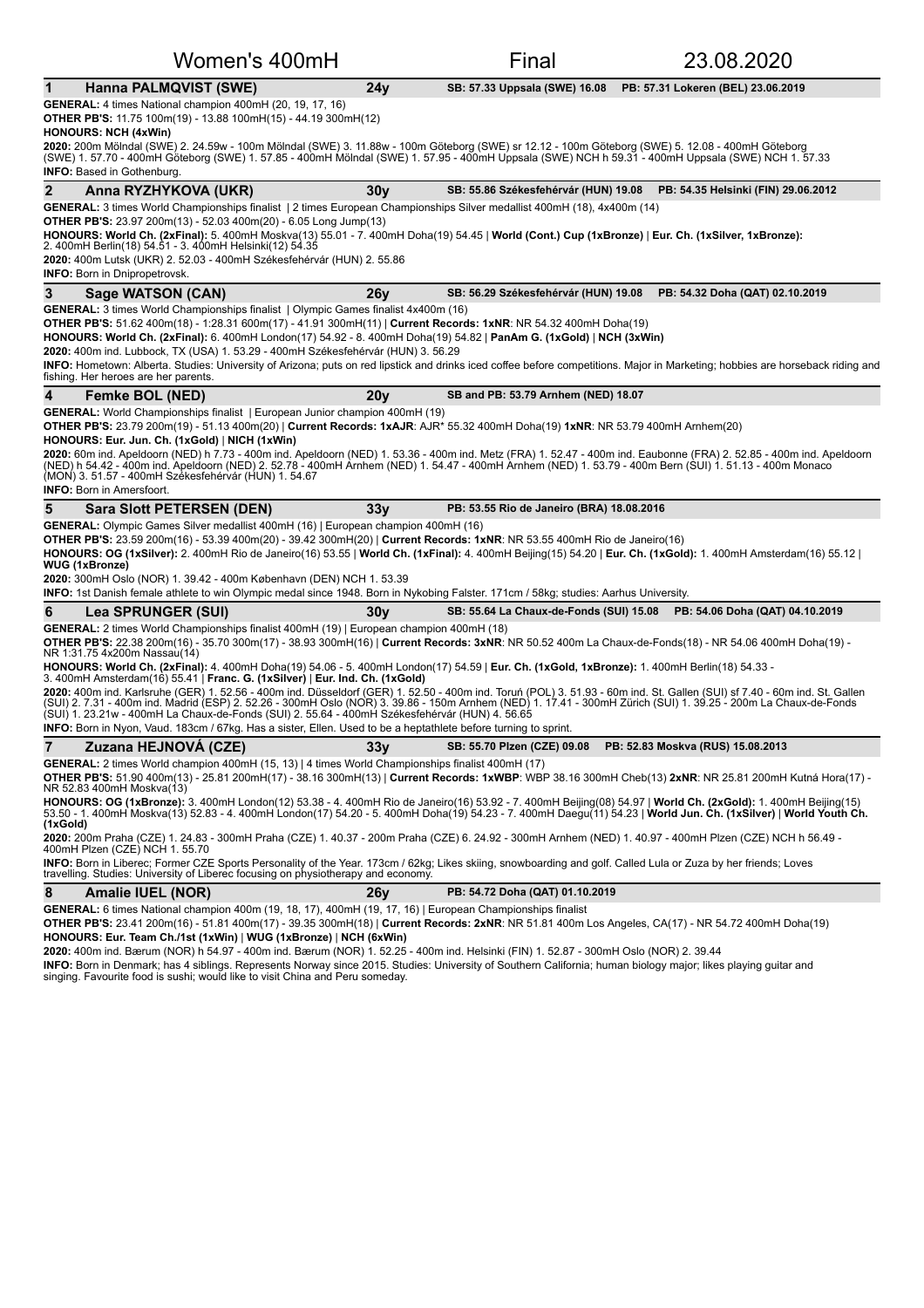

|  | Women's High Jump |
|--|-------------------|
|  |                   |

Final 23.08.2020



| <b>Start list</b> |                                                                     | <b>High Jump</b> |           | Time: 15:09 |           |  |
|-------------------|---------------------------------------------------------------------|------------------|-----------|-------------|-----------|--|
| Order             | <b>Athlete</b>                                                      | <b>Nat</b>       | <b>NR</b> | PB          | <b>SB</b> |  |
| 1                 | Levern SPENCER                                                      | <b>LCA</b>       | 1.98      | 1.98        | 1.88      |  |
| 2                 | Bianca SALMING                                                      | <b>SWE</b>       | 2.06      | 1.92        | 1.87      |  |
| 3                 | Mirela DEMIREVA                                                     | <b>BUL</b>       | 2.09      | 2.00        | 1.84      |  |
| 4                 | Sofie SKOOG                                                         | <b>SWE</b>       | 2.06      | 1.94        | 1.89      |  |
| 5                 | Yuliya LEVCHENKO                                                    | <b>UKR</b>       | 2.05      | 2.02        | 2.00      |  |
| 6                 | Nicola MCDERMOTT                                                    | <b>AUS</b>       | 1.99      | 1.96        | 1.96      |  |
|                   | Yaroslava MAHUCHIKH                                                 | <b>UKR</b>       | 2.05      | 2.04        | 1.98      |  |
| 8                 | Erika KINSEY                                                        | <b>SWE</b>       | 2.06      | 1.97        | 1.95      |  |
|                   | Heights: 1.75 - 1.80 - 1.84 - 1.87 - 1.90 - 1.93 - 1.96 - 1.98 - +2 |                  |           |             |           |  |
|                   |                                                                     |                  |           |             |           |  |

#### **Medal Winners**

#### **2019 - IAAF World Ch. in Athletics**

| 1.<br>2.<br>3.       | Mariya LASITSKENE (RUS)<br>Yaroslava MAHUCHIKH (UKR)<br>Vashti CUNNINGHAM (USA)                 | 2.04<br>2.04<br>2.00         |
|----------------------|-------------------------------------------------------------------------------------------------|------------------------------|
|                      | 2018 - Berlin European Ch.                                                                      |                              |
| 1.<br>3.             | Mariya LASITSKENE (RUS)<br>2. Mirela DEMIREVA (BUL)<br>Marie-Laurence JUNGFLEISCH (GER)         | 2.00<br>2.00<br>1.96         |
|                      | 2017 - London IAAF World Ch. in<br><b>Athletics</b>                                             |                              |
| 1.<br>2.<br>3.       | Mariya LASITSKENE (RUS)<br>Yuliya LEVCHENKO (UKR)<br>Kamila LIĆWINKO (POL)                      | 2.03<br>2.01<br>1.99         |
|                      | 2016 - Rio de Janeiro Olympic Games                                                             |                              |
| 1.<br>2.<br>3.       | Ruth BEITIA (ESP)<br>Mirela DEMIREVA (BUL)<br>Blanka VLAŠIĆ (CRO)                               | 1.97<br>1.97<br>1.97         |
|                      | 2016 - Amsterdam European Ch.                                                                   |                              |
| 1.<br>2.<br>2.       | Ruth BEITIA (ESP)<br>Airiné PALŠYTÉ (LTU)<br>Mirela DEMIREVA (BUL)                              | 1.98<br>1.96<br>1.96         |
|                      | 2015 - Beijing IAAF World Ch.                                                                   |                              |
| 1.<br>2.<br>3.       | Mariya LASITSKENE (RUS)<br>Blanka VLAŠIĆ (CRO)<br>Anna CHICHEROVA (RUS)                         | 2.01<br>2.01<br>2.01         |
|                      | 2014 - Zürich European Ch.                                                                      |                              |
| 1.<br>2.<br>3.       | Ruth BEITIA (ESP)<br>Mariya LASITSKENE (RUS)<br>Ana ŠIMIĆ (CRO)                                 | 2.01<br>1.99<br>1.99         |
|                      | 2013 - Moskva IAAF World Ch.                                                                    |                              |
| 1.<br>2.<br>3.<br>3. | Svetlana SHKOLINA (RUS)<br>Brigetta BARRETT (USA)<br>Anna CHICHEROVA (RUS)<br>Ruth BEITIA (ESP) | 2.03<br>2.00<br>1.97<br>1.97 |
|                      | 2013 - Las Vegas                                                                                |                              |
| 1.                   | Vashti CUNNINGHAM (USA)                                                                         | 1.83                         |
|                      | 2012 - London Olympic Games                                                                     |                              |
| 1.<br>2.<br>3.       | Anna CHICHEROVA (RUS)<br>Brigetta BARRETT (USA)<br>Svetlana SHKOLINA (RUS)                      | 2.05<br>2.03<br>2.03         |

#### **Stockholm previous Winners**

|  | 19 Mariya LASITSKENE (ANA) | 1.92 |
|--|----------------------------|------|
|  | 18 Mariya LASITSKENE (ANA) | 2.00 |
|  | 17 Mariya LASITSKENE (ANA) | 2.00 |
|  | 16 Ruth BEITIA (ESP)       | 1.93 |
|  | 15 Sofie SKOOG (SWE)       | 1.89 |
|  | 14 Mariya LASITSKENE (RUS) | 1.94 |
|  | 13 Svetlana SHKOLINA (RUS) | 1.98 |
|  | 12 Anna CHICHEROVA (RUS)   | 2.00 |
|  | 10 Blanka VLAŠIĆ (CRO)     | 2.02 |
|  | 08 Blanka VLAŠIĆ (CRO)     | 2.02 |
|  |                            |      |

### **Records**

| <b>WR</b>  | 2.09 Stefka KOSTADINOVA  |     | BUL Stadio Olimpico, Roma | 30.08.87 |
|------------|--------------------------|-----|---------------------------|----------|
| AR         | 2.09 Stefka KOSTADINOVA  |     | BUL Stadio Olimpico, Roma | 30.08.87 |
| NR.        | 2.06 Kaisa BERGQVIST     |     | SWE Eberstadt             | 26.07.03 |
| WJR        | 2.04 Yaroslava MAHUCHIKH |     | UKR Doha                  | 30.09.19 |
| MR         | 2.07 Blanka VLAŠIĆ       | CRO |                           | 07.08.07 |
| <b>DLR</b> | 2.06 Mariya LASITSKENE   |     | ANA Lausanne              | 06.07.17 |
| SB         | 2.00 Yuliya LEVCHENKO    |     | UKR Bydgoszcz             | 19.08.20 |
|            |                          |     |                           |          |

#### **2020 World Outdoor list**

| 2.00 Yuliya LEVCHENKO    | <b>UKR</b> | Bydgoszcz (POL)              | 19.08.20 |
|--------------------------|------------|------------------------------|----------|
| 1.99 Eleanor PATTERSON   | AUS        | Wellington (NZL)             | 28.02.20 |
| 1.98 Yaroslava MAHUCHIKH | <b>UKR</b> | Stade Louis II, Monaco (MON) | 14.08.20 |
| 1.96 Nicola MCDERMOTT    | AUS        | Canberra (AUS)               | 13.02.20 |
| 1.95 Erika KINSEY        | SWE        | Uppsala (SWE)                | 15.08.20 |
| 1.94 Erika FURLANI       | <b>ITA</b> | Guidobaldi, Rieti (ITA)      | 11.07.20 |
| 1.92 Lija APOSTOLOVSKI   | SLO        | Slovenska Bistrica (SLO)     | 13.06.20 |
| 1.91 Bára SAJDOKOVÁ      | CZE        | Kladno (CZE)                 | 18.07.20 |
| 1.91 loanna ZAKKA        | GRE        | Elliniko, Athina (GRE)       | 19.07.20 |
| 1.91 Alina SHUKH         | <b>UKR</b> | Lutsk (UKR)                  | 15.08.20 |
| 1.90 Ella JUNNILA        | <b>FIN</b> | Stadion, Lahti (FIN)         | 15.07.20 |
| 1.90 Christina HONSEL    | GER        | Jahnstadion, Osterode (GER)  | 18.07.20 |
| 1.89 Maruša ČERNJUL      | SLO        | Slovenska Bistrica (SLO)     | 13.06.20 |
| 1.89 Sofie SKOOG         | SWE        | Uppsala (SWE)                | 15.08.20 |
| 1.88 Levern SPENCER      | LCA        | Sollentuna (SWE)             | 10.08.20 |
| 1.88 Jeannelle SCHEPER   | LCA        | Stade Louis II, Monaco (MON) | 14.08.20 |
| 1.88 Oksana OKUNEVA      | <b>UKR</b> | Lutsk (UKR)                  | 16.08.20 |
| 1.87 Jessica KÄHÄRÄ      | FIN        | Jyväskylä (FIN)              | 08.07.20 |
| 1.87 Teresa Maria ROSSI  | <b>ITA</b> | Savona (ITA)                 | 16.07.20 |
| 1.87 Michaela HRUBA      | CZE        | Kladno (CZE)                 | 18.07.20 |
|                          |            |                              |          |

#### **All-Time World Outdoor list**

- 2.09 Stefka KOSTADINOVA BUL Stadio Olimpico, Roma (ITA) 30.08.87 2.08 Blanka VLAŠIĆ CRO Zagreb (CRO) 31.08.09 2.07 Lyudmila ANDONOVA BUL Berlin (GDR) 20.07.84
- 2.07 Anna CHICHEROVA RUS Cheboksary (RUS) 22.07.11 2.06 Kajsa BERGQVIST SWE Eberstadt (GER) 26.07.03
- 2.06 Hestrie CLOETE RSA Paris-St-Denis (FRA) 31.08.03 2.06 Yelena SLESARENKO RUS Athina (GRE) 28.08.04 2.06 Ariane FRIEDRICH GER Olympiastadion, Berlin (GER) 14.06.09 2.06 Mariya LASITSKENE ANA Lausanne (SUI) 06.07.17 2.05 Tamara BYKOVA URS Kiev (URS) 22.06.84
- 
- 2.06 Nation Studies New York (SER Olympiastadion, Berlin (GER)<br>
2.06 Nation RIEDRICH ANA Lausanne (SUI) 06.07.17<br>
2.05 Tamara BYKOVA URS (URS) 22.06.84<br>
2.05 Tamara BYKOVA GER Olympic Stadium, Tokyo (JPN) 31.08.91<br>
2.05 Ti
- 
- 
- 2.05 Inga BABAKOVA UKR Tokyo (JPN) 15.09.95 2.05 Tia HELLEBAUT BEL Beijing (CHN) 23.08.08 2.05 Chaunte LOWE USA Des Moines, IA (USA) 26.06.10
- 
- 2.04 Silvia COSTA CUB Barcelona (ESP) 09.09.89 2.04 Venelina VENEVA-MATEEVA BUL Kalamata (GRE) 02.06.01
- 
- 2.04 Irina GORDEYEVA RUS Eberstadt (GER) 19.08.12<br>
2.04 Brigetta BARRETT USA Des Moines, IA (USA) 22.06.13<br>
2.04 Yaroslava MAHUCHIKH UKR Doha (QAT) 30.09.19<br>
2.03 Ulrike MEYFARTH FRG London (GBR) 30.09.83
- 2.04 Brigetta BARRETT USA Des Moines, IA (USA) 22.06.13 2.04 Yaroslava MAHUCHIKH UKR Doha (QAT) 30.09.19 2.03 Ulrike MEYFARTH FRG London (GBR) 21.08.83

| 2.09 Stefka KOSTADINOVA          | BUL.       | Stadio Olimpico, Roma (ITA) | 30.08.87 |
|----------------------------------|------------|-----------------------------|----------|
| 2.08 Stefka KOSTADINOVA          | <b>BUL</b> | Sofia (BUL)                 | 31.05.86 |
| 2.07 Stefka KOSTADINOVA          | <b>BUL</b> | Sofia (BUL)                 | 25.05.86 |
| 2.07 Lyudmila ANDONOVA           | <b>BUL</b> | Berlin (GDR)                | 20.07.84 |
| 2.05 Tamara BYKOVA               | <b>URS</b> | Kiev (URS)                  | 22.06.84 |
| 2.04 Tamara BYKOVA               |            | URS Pisa (ITA)              | 25.08.83 |
| 2.03 Tamara BYKOVA               |            | URS London (GBR)            | 21.08.83 |
| 2.03 Ulrike MEYFARTH             |            | FRG London (GBR)            | 21.08.83 |
| 2.02 Ulrike MEYFARTH             | <b>FRG</b> | Athina (GRE)                | 08.09.82 |
| 2.01 Sara SIMEONI                | ITA.       | Praha (TCH)                 | 31.08.78 |
| 2.01 Sara SIMEONI                | ITA.       | Brescia (ITA)               | 04.08.78 |
| 2.00 Rosemarie ACKERMANN         |            | GDR Berlin (GER)            | 26.08.77 |
| 1.97 Rosemarie ACKERMANN         |            | GDR Berlin (GER)            | 26.08.77 |
| 1.97 Rosemarie ACKERMANN         |            | GDR Helsinki (FIN)          | 14.08.77 |
| 1.96 Rosemarie ACKERMANN         |            | GDR Dresden (GER)           | 03.07.77 |
| 1.96 Rosemary WITSCHAS-ACKERMANN |            | GDR Dresden (GER)           | 08.05.76 |
| 1.95 Rosemary WITSCHAS           |            | GDR Roma (ITA)              | 08.09.74 |
| 1.94 Rosemary WITSCHAS           |            | GDR Berlin (GDR)            | 24.08.74 |
|                                  |            |                             |          |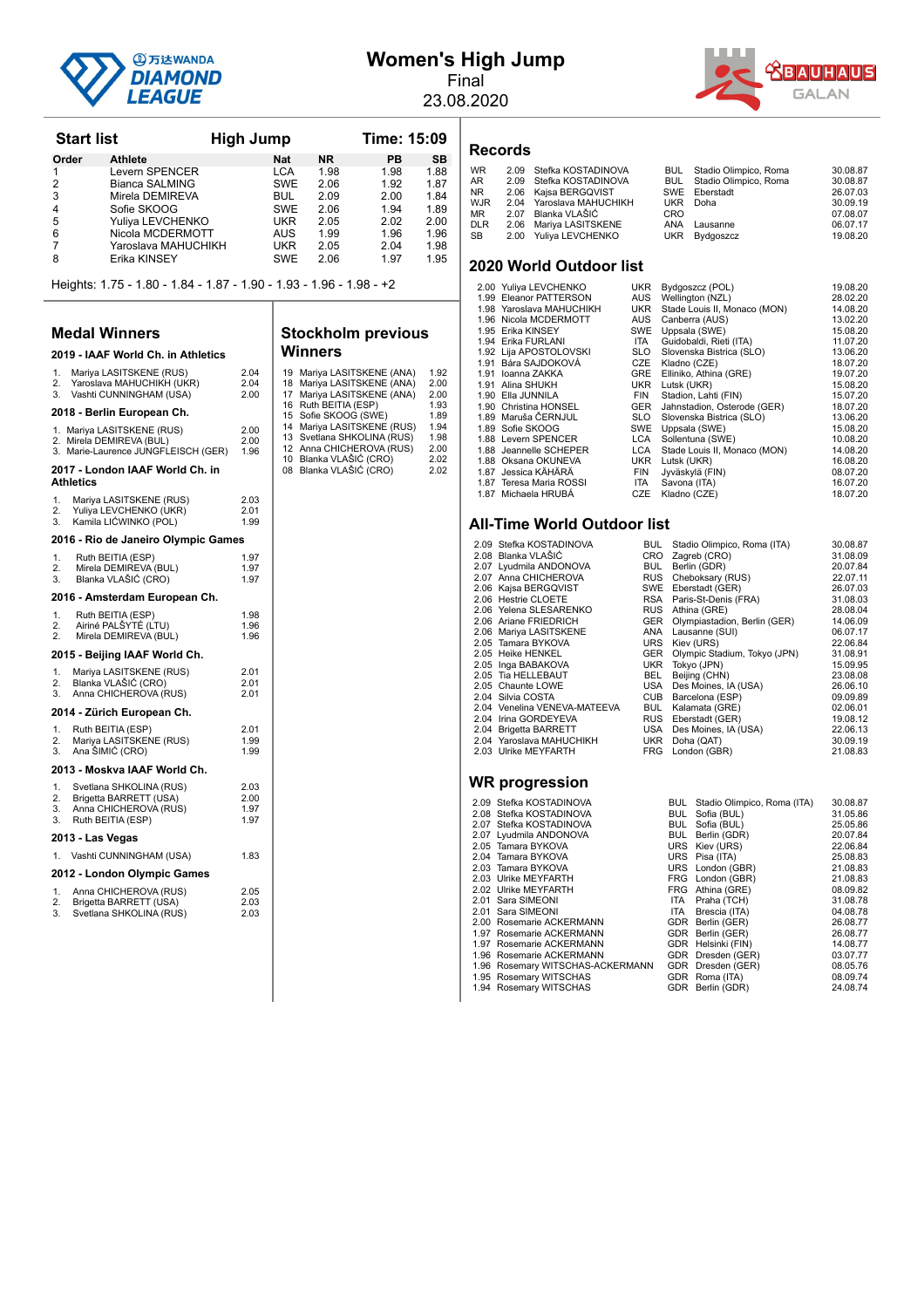| Women's High Jump                                                                                                                                                                                                                                                                                                                                                                                                                                                                                                                                                                                                                                                                                                                                                                                                             |                 | Final                                  | 23.08.2020                                                            |  |  |  |
|-------------------------------------------------------------------------------------------------------------------------------------------------------------------------------------------------------------------------------------------------------------------------------------------------------------------------------------------------------------------------------------------------------------------------------------------------------------------------------------------------------------------------------------------------------------------------------------------------------------------------------------------------------------------------------------------------------------------------------------------------------------------------------------------------------------------------------|-----------------|----------------------------------------|-----------------------------------------------------------------------|--|--|--|
| <b>Levern SPENCER (LCA)</b><br>1                                                                                                                                                                                                                                                                                                                                                                                                                                                                                                                                                                                                                                                                                                                                                                                              | 36v             | <b>SB: 1.88 Sollentuna (SWE) 10.08</b> | PB: 1.98 Athens, GA (USA) 08.05.2010                                  |  |  |  |
| GENERAL: 2 times Pan American Games winner High Jump (15, 19)   Commonwealth Games winner High Jump (18)<br>OTHER PB'S: 24.22 200m(05) - 6.08 Long Jump(14)   Current Records: 1xNR: NR 1.98 High Jump Athens, GA(10)<br>HONOURS: OG (1xFinal): 6. High Jump Rio de Janeiro(16) 1.93   World (Cont.) Cup (2xBronze)<br>2020: High Jump ind. Karlsruhe (GER) 7. 1.89 - High Jump ind. Třinec (CZE) 4. 1.84 - High Jump ind. Hustopeče (CZE) 10. 1.87 - High Jump ind. Banská Bystrica<br>(SVK) 5. 1.85 - High Jump ind. Glasgow (GBR) 4. 1.86 - High Jump<br>(POL) 3. 1.85                                                                                                                                                                                                                                                     |                 |                                        |                                                                       |  |  |  |
| INFO: 1st athlete of the history of her country to make a final at the Olympic Games. Studies: University of Georgia. Bachelor's degree in Health Promotion and Behavior;<br>majoring in computer science. Daughter of Donald and Anne Marie Spencer; a devout Christian goes to church every Sunday.                                                                                                                                                                                                                                                                                                                                                                                                                                                                                                                         |                 |                                        |                                                                       |  |  |  |
| $\overline{2}$<br><b>Bianca SALMING (SWE)</b>                                                                                                                                                                                                                                                                                                                                                                                                                                                                                                                                                                                                                                                                                                                                                                                 | 21y             | <b>SB: 1.87 Uppsala (SWE) 15.08</b>    | PB: 1.92 Pärnu (EST) 16.06.2018                                       |  |  |  |
| GENERAL: 4 times National champion Heptathlon (20, 19, 17, 16)   4 times National Indoor champion High Jump ind. (20), Pentathlon ind. (20, 17, 16)<br><b>OTHER PB'S:</b> 6.13 Long Jump(17) - 6042 Heptathlon(20) - 5703 Heptathlon - U18(15)<br>HONOURS: NCH (4xWin)   NICH (4xWin)<br>2020: High Jump ind. Stockholm (SWE) 1. 1.83 - High Jump ind. Sollentuna (SWE) ce 1.86 - Pentathlon ind. Sollentuna (SWE) 1. 4422 - High Jump ind. Växjö (SWE) 1. 1.87                                                                                                                                                                                                                                                                                                                                                               |                 |                                        |                                                                       |  |  |  |
| - High Jump ind. Göteborg (SWE) 1. 1.83 - High Jump Karlstad (SWE) 2. 1.79 - High Jump Ljungby (SWE) NCH ce 1.83 - Heptathlon Ljungby (SWE) NCH 1. 6042 -<br>100mH Sollentuna (SWE) 3. 14.84 - High Jump Sollentuna (SWE) 7. 1.70<br><b>INFO:</b> Grew up in Vaxholm.                                                                                                                                                                                                                                                                                                                                                                                                                                                                                                                                                         |                 |                                        |                                                                       |  |  |  |
| 3<br>Mirela DEMIREVA (BUL)                                                                                                                                                                                                                                                                                                                                                                                                                                                                                                                                                                                                                                                                                                                                                                                                    | 30 <sub>V</sub> | SB: 1.84 Monaco (MON) 14.08            | PB: 2.00 Stockholm (SWE) 10.06.2018                                   |  |  |  |
| GENERAL: Olympic Games Silver medallist High Jump (16)   2 times European Championships Silver medallist High Jump (18, 16)<br>HONOURS: OG (1xSilver): 2. High Jump Rio de Janeiro(16) 1.97   World Ch. (1xFinal): 7. High Jump London(17) 1.92   World Jun. Ch. (1xSilver)<br>2020: High Jump Monaco (MON) 4. 1.84                                                                                                                                                                                                                                                                                                                                                                                                                                                                                                           |                 |                                        |                                                                       |  |  |  |
| INFO: Her OG silver medal is the 1st Olympic medal for Bulgaria since 2000 Sydney where Tereza Marinova won gold in Triple Jump. Born in Sofia; 180cm / 58kg.                                                                                                                                                                                                                                                                                                                                                                                                                                                                                                                                                                                                                                                                 |                 |                                        |                                                                       |  |  |  |
| Sofie SKOOG (SWE)<br><b>GENERAL:</b> Olympic Games finalist   World Indoor Championships finalist                                                                                                                                                                                                                                                                                                                                                                                                                                                                                                                                                                                                                                                                                                                             | 30v             |                                        | SB: 1.89 Uppsala (SWE) 15.08 PB: 1.94 Rio de Janeiro (BRA) 18.08.2016 |  |  |  |
| HONOURS: OG (1xFinal): 7. High Jump Rio de Janeiro(16) 1.93   Eur. Team Ch./1st (1xWin)   NCH (4xWin)<br>2020: High Jump ind. Udine (ITA) 5. 1.84 - High Jump ind. Banská Bystrica (SVK) 5. 1.85 - High Jump ind. Brno (CZE) 6. 1.84 - High Jump ind. Växjö (SWE) 2. 1.85 - High<br>Jump ind. Ulsteinvik (NOR) 2. 1.88 - High Jump Kil (SWE) 1. 1.87 - High Jump Mölndal (SWE) 1. 1.84 - High Jump Karlstad (SWE) 1. 1.85 - High Jump Arvika (SWE) 1. 1.86 -<br>High Jump Göteborg (SWE) 1. 1.88 - High Jump Sollentuna (SWE) 3. 1.88 - High Jump Uppsala (SWE) NCH 2. 1.89                                                                                                                                                                                                                                                   |                 |                                        |                                                                       |  |  |  |
| INFO: Motto: "Aim even higher.". Economics studies; born in Ekshärad. Loves being with family, friends, baking and sleeping. Coached by Stefan Holm.                                                                                                                                                                                                                                                                                                                                                                                                                                                                                                                                                                                                                                                                          |                 |                                        |                                                                       |  |  |  |
| 5<br>Yuliya LEVCHENKO (UKR)                                                                                                                                                                                                                                                                                                                                                                                                                                                                                                                                                                                                                                                                                                                                                                                                   | 22y             | SB: 2.00 Bydgoszcz (POL) 19.08         | PB: 2.02 Minsk (BLR) 10.09.2019                                       |  |  |  |
| GENERAL: World Championships Silver medallist High Jump (17)   World Championships finalist High Jump (19)<br>HONOURS: World Ch. (1xSilver): 2. High Jump London(17) 2.01 - 4. High Jump Doha(19) 2.00   World Jun. Ch. (1xBronze)   Eur. Ind. Ch. (1xSilver, 1xBronze)<br>2020: High Jump ind. Cottbus (GER) 2. 1.96 - High Jump ind. Karlsruhe (GER) 2. 1.99 - High Jump ind. Banská Bystrica (SVK) 3. 1.93 - High Jump Monaco (MON) 2. 1.98 -<br>High Jump Bydgoszcz (POL) 1. 2.00<br><b>INFO:</b> Former Female Athlete of the Year in Ukraine and European Athletics Rising Star. Born in Artemovsk.                                                                                                                                                                                                                     |                 |                                        |                                                                       |  |  |  |
| Nicola MCDERMOTT (AUS)<br>6                                                                                                                                                                                                                                                                                                                                                                                                                                                                                                                                                                                                                                                                                                                                                                                                   | 23v             | <b>SB: 1.96 Canberra (AUS) 13.02</b>   | PB: 1.96 Ostrava (CZE) 20.06.2019                                     |  |  |  |
| GENERAL: Commonwealth Games Bronze medallist High Jump (18)   National champion High Jump (19)<br>HONOURS: CWG (1xBronze)   NCH (1xWin)<br>2020: High Jump Canberra (AUS) 2. 1.96 - High Jump Sydney (AUS) 2. 1.94 - High Jump Wellington (NZL) 2. 1.96 - High Jump Sydney (AUS) 1. 1.92 - High Jump Sollentuna<br>(SWE) 2.1.90<br>INFO: Born in North Gosford; half Croatian. Studies: Sydney University; Biochemistry. Her role model is Blanka Vlasic. Plays piano and leads youth groups at her church.                                                                                                                                                                                                                                                                                                                   |                 |                                        |                                                                       |  |  |  |
| $\overline{7}$<br>Yaroslava MAHUCHIKH (UKR)                                                                                                                                                                                                                                                                                                                                                                                                                                                                                                                                                                                                                                                                                                                                                                                   | 18v             | SB: 1.98 Monaco (MON) 14.08            | PB: 2.04 Doha (QAT) 30.09.2019                                        |  |  |  |
| GENERAL: World Championships Silver medallist High Jump (19)   European U18 champion High Jump (18)                                                                                                                                                                                                                                                                                                                                                                                                                                                                                                                                                                                                                                                                                                                           |                 |                                        |                                                                       |  |  |  |
| Current Records: 2xWJR: WJR 2.04 High Jump Doha(19) - WJR 2.02 High Jump ind. Karlsruhe(20)<br>HONOURS: World Ch. (1xSilver): 2. High Jump Doha(19) 2.04   World Youth Ch. (1xGold)   Eur. Jun. Ch. (1xGold)   Eur. U18 Ch. (1xGold)<br>2020: High Jump ind. Lvov (UKR) 1. 2.01 - High Jump ind. Cottbus (GER) 1. 1.98 - High Jump ind. Karlsruhe (GER) 1. 2.02 - High Jump ind. Banská Bystrica (SVK) 1. 1.96 -<br>High Jump ind. Glasgow (GBR) 1. 1.93 - High Jump ind. Sumy (UKR) g 1.83 - High Jump ind. Sumy (UKR) 1. 2.01 - High Jump ind. Ulsteinvik (NOR) 1. 1.96 - High<br>Jump Monaco (MON) 1. 1.98 - High Jump Bydgoszcz (POL) 2. 1.97<br>INFO: Became one of the youngest winners ever of a DL event (2019) Her sporting hero is Mariya Lasitskene; if she was not a high jumper she would run hurdles. She likes |                 |                                        |                                                                       |  |  |  |
| to paint; her favourite app is Instagram. Born in Dnipropetrovsk; braids her hair in pigtails for each competition.                                                                                                                                                                                                                                                                                                                                                                                                                                                                                                                                                                                                                                                                                                           |                 |                                        |                                                                       |  |  |  |
| 8<br>Erika KINSEY (SWE)                                                                                                                                                                                                                                                                                                                                                                                                                                                                                                                                                                                                                                                                                                                                                                                                       | 32 <sub>V</sub> | SB: 1.95 Uppsala (SWE) 15.08           | PB: 1.97 Cheboksary (RUS) 21.06.2015                                  |  |  |  |
| GENERAL: 2 times World Indoor Championships finalist   European Junior champion High Jump (07)<br><b>OTHER PB'S:</b> 6.51 Long Jump(19) - 13.11 Triple Jump(15)<br>HONOURS: Eur. Team Ch. (1xSilver)<br>2020: Shot Put ind. Youngstown, OH (USA) ce 10.95 - 60mH ind. Youngstown, OH (USA) ce 9.07 - Long Jump ind. Youngstown, OH (USA) ce 6.12 - High Jump<br>ind. Youngstown, OH (USA) ce 1.86 - High Jump ind. Winston Salem, NC (USA) 1. 1.92 - High Jump ind. Albuquerque, NM (USA) 1. 1.86 - High Jump Sollentuna                                                                                                                                                                                                                                                                                                      |                 |                                        |                                                                       |  |  |  |
| (SWE) 1. 1.92 - High Jump Uppsala (SWE) NCH 1. 1.95                                                                                                                                                                                                                                                                                                                                                                                                                                                                                                                                                                                                                                                                                                                                                                           |                 |                                        |                                                                       |  |  |  |

INFO: Born in Nalden; previously played ice hockey and association football. Studies: University of Central Missouri. Major in P.E. and Corporate Fitness.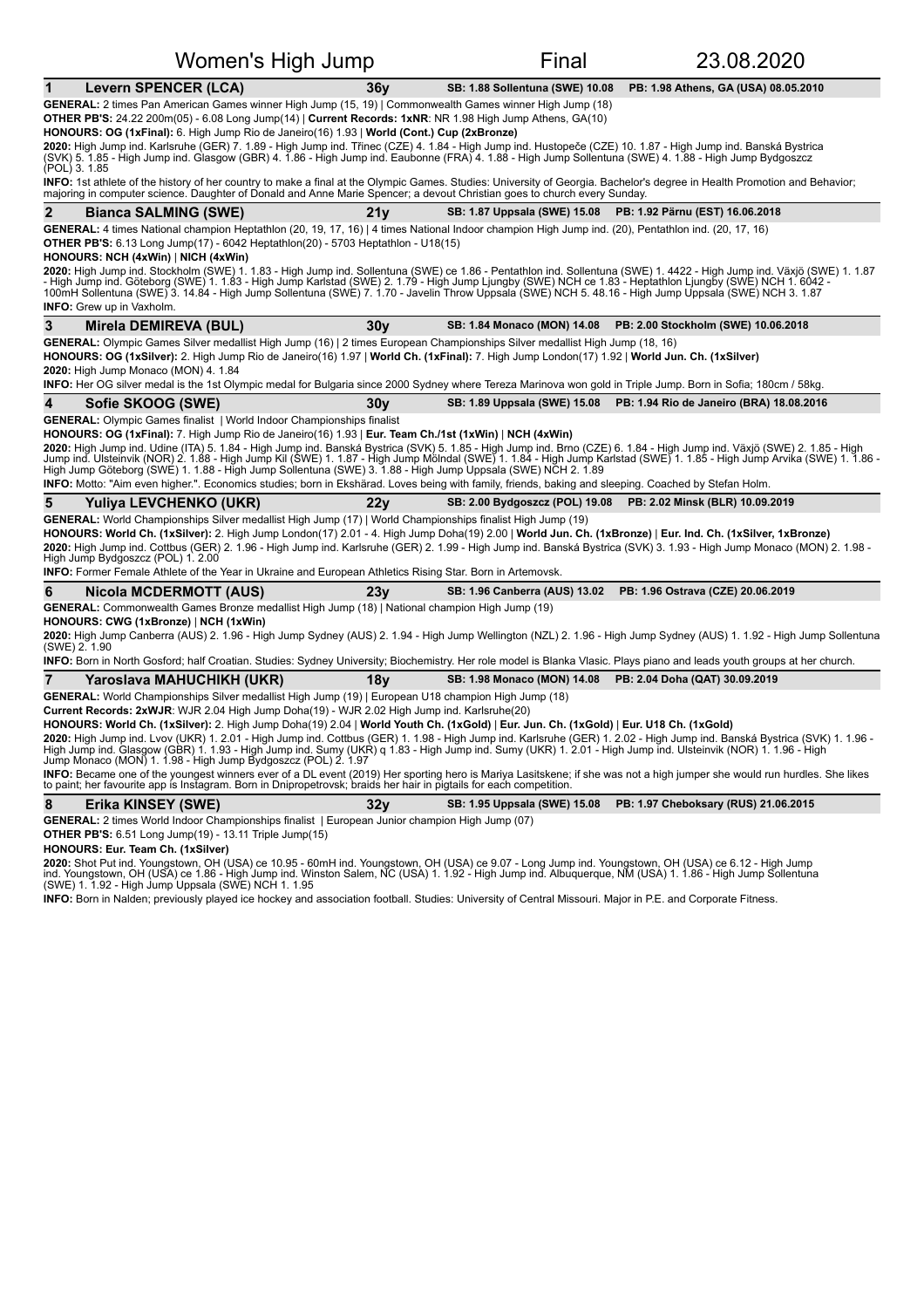

### **Women's Pole Vault**

Final 23.08.2020 **ABAUHAUS GALAN** 

| <b>Start list</b> |                        | <b>Pole Vault</b> |           |      | Time: 15:05 |  |  |
|-------------------|------------------------|-------------------|-----------|------|-------------|--|--|
| Order             | Athlete                | <b>Nat</b>        | <b>NR</b> | PВ   | <b>SB</b>   |  |  |
|                   | Nikoleta KIRIAKOPOULOU | <b>GRE</b>        | 4.91      | 4.83 | 4.63        |  |  |
| 2                 | Lisa GUNNARSSON        | <b>SWE</b>        | 4.83      | 4.60 | 4.46        |  |  |
| 3                 | Tina ŠUTEJ             | <b>SLO</b>        | 4.75      | 4.75 | 4.75        |  |  |
| 4                 | Michaela MEIJER        | <b>SWE</b>        | 4.83      | 4.83 | 4.83        |  |  |
| 5                 | <b>Holly BRADSHAW</b>  | <b>GBR</b>        | 4.81      | 4.81 | 4.73        |  |  |
| 6                 | Angelica BENGTSSON     | <b>SWE</b>        | 4.83      | 4.80 | 4.71        |  |  |

Heights: 4.17 - 4.32 - 4.42 - 4.52 - 4.62 - 4.69 - 4.74

#### **Medal Winners**

|                              | юн                                                                                               |                              |
|------------------------------|--------------------------------------------------------------------------------------------------|------------------------------|
|                              | 2019 - IAAF World Ch. in Athletics                                                               |                              |
| 1.<br>$\overline{2}$ .<br>3. | Anzhelika SIDOROVA (RUS)<br>Sandi MORRIS (USA)<br>Katerina STEFANIDI (GRE)                       | 4.95<br>4.90<br>4.85         |
|                              | 2018 - Berlin European Ch.                                                                       |                              |
| 1.<br>2.<br>3.               | Katerina STEFANIDI (GRE)<br>Nikoleta KIRIAKOPOULOU (GRE)<br>Holly BRADSHAW (GBR)                 | 4.85<br>4.80<br>4.75         |
|                              | 2017 - London IAAF World Ch. in<br><b>Athletics</b>                                              |                              |
| 1.<br>2.<br>3.<br>3.         | Katerina STEFANIDI (GRE)<br>Sandi MORRIS (USA)<br>Yarisley SILVA (CUB)<br>Robeilys PEINADO (VEN) | 4.91<br>4.75<br>4.65<br>4.65 |
|                              | 2016 - Rio de Janeiro Olympic Games                                                              |                              |
| 1.<br>2.<br>3.               | Katerina STEFANIDI (GRE)<br>Sandi MORRIS (USA)<br>Eliza MCCARTNEY (NZL)                          | 4.85<br>4.85<br>4.80         |
|                              | 2016 - Amsterdam European Ch.                                                                    |                              |
| 1.<br>2.<br>3.               | Katerina STEFANIDI (GRE)<br>Lisa RYZIH (GER)<br>Angelica BENGTSSON (SWE)                         | 4.81<br>4.70<br>4.65         |
|                              | 2015 - Beijing IAAF World Ch.                                                                    |                              |
| 1.<br>2.<br>3.               | Yarisley SILVA (CUB)<br>Fabiana MURER (BRA)<br>Nikoleta KIRIAKOPOULOU (GRE)                      | 4.90<br>4.85<br>4.80         |
|                              | 2014 - Zürich European Ch.                                                                       |                              |
| 1.<br>2.<br>3.               | Anzhelika SIDOROVA (RUS)<br>Katerina STEFANIDI (GRE)<br>Angelina ZHUK-KRASNOVA (RUS)             | 4.65<br>4.60<br>4.60         |
|                              | 2013 - Moskva IAAF World Ch.                                                                     |                              |
| 1.<br>2.<br>3.               | Yelena ISINBAYEVA (RUS)<br>Jennifer SUHR (USA)<br>Yarisley SILVA (CUB)                           | 4.89<br>4.82<br>4.82         |
|                              | 2012 - London Olympic Games                                                                      |                              |
| 1.<br>2.<br>3.               | Jennifer SUHR (USA)<br>Yarisley SILVA (CUB)<br>Yelena ISINBAYEVA (RUS)                           | 4.75<br>4.75<br>4.70         |
|                              | 2012 - Helsinki European Ch.                                                                     |                              |
| 1.<br>2.<br>3.               | Jiřina PTÁČNÍKOVÁ (CZE)<br>Martina STRUTZ (GER)<br>Nikoleta KIRIAKOPOULOU (GRE)                  | 4.60<br>4.60<br>4.60         |
|                              |                                                                                                  |                              |

#### **Stockholm previous Winners**

| 19<br>18<br>17<br>15<br>13<br>12<br>11<br>10 <sup>10</sup> | Angelica BENGTSSON (SWE)<br>Sandi MORRIS (USA)<br>Nicole BÜCHLER (SUI)<br>Yarisley SILVA (CUB)<br>Silke SPIEGELBURG (GER)<br>Yarisley SILVA (CUB)<br>Yelena ISINBAYEVA (RUS)<br>Svetlana FEOFANOVA (RUS)<br>08 Yelena ISINBAYEVA (RUS)<br>07 Svetlana FEOFANOVA (RUS) | 4.57<br>4.86<br>4.65<br>4.81<br>4.69<br>4.70<br>4.76<br>4.71<br>4.85<br>4.70 |
|------------------------------------------------------------|-----------------------------------------------------------------------------------------------------------------------------------------------------------------------------------------------------------------------------------------------------------------------|------------------------------------------------------------------------------|
|                                                            |                                                                                                                                                                                                                                                                       |                                                                              |
|                                                            |                                                                                                                                                                                                                                                                       |                                                                              |

#### **Records**

| <b>WR</b><br>AR<br>NR.<br>WJR<br>ΜR<br><b>DLR</b><br>SВ | 5.06 Yelena ISINBAYEVA<br>5.06 Yelena ISINBAYEVA<br>4.83 Michaela MEIJER<br>4.71 Wilma MURTO<br>4.86 Sandi MORRIS<br>5.00 Sandi MORRIS<br>4.92 Katie NAGEOTTE | <b>USA</b> | RUS Letzigrund, Zürich<br>RUS Letzigrund, Zürich<br>SWE Norrköping<br>FIN Zweibrücken<br>USA Boudewijnstadion, Bruxelles<br>USA Life College, Marietta, GA | 28.08.09<br>28.08.09<br>01.08.20<br>31.01.16<br>10.06.18<br>09.09.16<br>01.08.20 |
|---------------------------------------------------------|---------------------------------------------------------------------------------------------------------------------------------------------------------------|------------|------------------------------------------------------------------------------------------------------------------------------------------------------------|----------------------------------------------------------------------------------|
|                                                         |                                                                                                                                                               |            |                                                                                                                                                            |                                                                                  |
|                                                         |                                                                                                                                                               |            |                                                                                                                                                            |                                                                                  |

#### **2020 World Outdoor list**

| 4.92 Katie NAGEOTTE         | USA        | Marietta, GA (USA)         | 01.08.20 |
|-----------------------------|------------|----------------------------|----------|
| 4.83 Michaela MEIJER        | <b>SWE</b> | Norrköping (SWE)           | 01.08.20 |
| 4.80 Anzhelika SIDOROVA     | <b>RUS</b> | Luzhniki, Moskva (RUS)     | 16.08.20 |
| 4.75 Tina ŠUTEJ             | <b>SLO</b> | Ljubljana (SLO)            | 05.07.20 |
| 4.73 Holly BRADSHAW         | <b>GBR</b> | Kuortane (FIN)             | 01.08.20 |
| 4.72 Iryna ZHUK             | <b>BLR</b> | Minsk (BLR)                | 02.08.20 |
| 4.71 Angelica BENGTSSON     | SWE        | Uppsala (SWE)              | 15.08.20 |
| 4.70 Eleni-Klaoudia POLAK   | GRE        | Elliniko, Athina (GRE)     | 18.07.20 |
| 4.66 Sandi MORRIS           | USA        | Bradenton, FL (USA)        | 09.07.20 |
| 4.63 Nikoleta KIRIAKOPOULOU | <b>GRE</b> | Turku (FIN)                | 11.08.20 |
| 4.61 Nina KENNEDY           | <b>AUS</b> | Perth (AUS)                | 29.02.20 |
| 4.60 Ling LI                | <b>CHN</b> | Beijing (CHN)              | 05.06.20 |
| 4.60 Wilma MURTO            | <b>FIN</b> | Somero (FIN)               | 19.06.20 |
| 4.60 Angelica MOSER         | SUI        | Grendelmatte, Riehen (SUI) | 16.08.20 |
| 4.55 Anicka NEWELL          | CAN        | Ciudad de México (MEX)     | 22.02.20 |
| 4.55 Amálie ŠVÁBÍKOVÁ       | <b>CZE</b> | Kladno (CZE)               | 18.07.20 |
| 4.52 Kortney ROSS           | USA        | Marietta, GA (USA)         | 08.08.20 |
| 4.52 Alina MCDONALD         | USA        | Marietta, GA (USA)         | 08.08.20 |
| 4.50 Elizaveta PARNOVA      | <b>AUS</b> | Perth (AUS)                | 22.02.20 |
| 4.50 Elina LAMPELA          | <b>FIN</b> | Somero (FIN)               | 19.06.20 |
|                             |            |                            |          |

#### **All-Time World Outdoor list**

- 5.06 Yelena ISINBAYEVA RUS Letzigrund, Zürich (SUI) 28.08.09 5.00 Sandi MORRIS USA Bruxelles (BEL) 09.09.16
- 
- 4.95 Anzhelika SIDOROVA ANA Doha (QAT) 29.09.19<br>4.94 Eliza MCCARTNEY NZL Jockgrim (GER) 17.07.18<br>4.93 Jennifer SUHR USA Austin, TX (USA) 14.04.18<br>4.92 Katie NAGEOTTE USA Marietta, GA (USA) 14.04.19 4.94 Eliza MCCARTNEY NZL Jockgrim (GER) 17.07.18<br>4.93 Jennifer SUHR USA Austin, TX (USA) 14.04.18<br>4.92 Katie NAGEOTTE USA Marietta, GA (USA) 01.08.20
- 4.93 Jennifer SUHR USA Austin, TX (USA) 14.04.18<br>4.92 Katie NAGEOTTE USA Marietta, GA (USA) 01.08.20
- 4.91 Yarisley SILVA CUB Beckum (GER) 02.08.15 4.91 Katerina STEFANIDI GRE London (GBR) 06.08.17
- 
- 4.88 Svetlana FEOFANOVA RUS Herakleion (GRE) 04.07.04<br>4.87 Fabiana MURER RRA San Bernardo do Campo (BRA) 03.07.16
- 
- 
- 
- 
- 
- 
- 4.81 Alana BOYD AUS<br>
4.81 Holly BRADSHAW GBR
- 

#### **WR progression**

| 5.06 Yelena ISINBAYEVA  | <b>RUS</b> | Letzigrund, Zürich (SUI)         | 28.08.09 |
|-------------------------|------------|----------------------------------|----------|
| 5.05 Yelena ISINBAYEVA  | <b>RUS</b> | Beijing (CHN)                    | 18.08.08 |
| 5.04 Yelena ISINBAYEVA  |            | RUS Stade Louis II, Monaco (MON) | 29.07.08 |
| 5.03 Yelena ISINBAYEVA  | <b>RUS</b> | Stadio Olimpico, Roma (ITA)      | 11.07.08 |
| 5.01 Yelena ISINBAYEVA  | <b>RUS</b> | Helsinki (FIN)                   | 12.08.05 |
| 5.00 Yelena ISINBAYEVA  | <b>RUS</b> | Crystal Palace, London (GBR)     | 22.07.05 |
| 4.96 Yelena ISINBAYEVA  | <b>RUS</b> | Crystal Palace, London (GBR)     | 22.07.05 |
| 4.95 Yelena ISINBAYEVA  | <b>RUS</b> | Madrid (ESP)                     | 16.07.05 |
| 4.93 Yelena ISINBAYEVA  | <b>RUS</b> | Lausanne (SUI)                   | 05.07.05 |
| 4.92 Yelena ISINBAYEVA  | <b>RUS</b> | Bruxelles (BEL)                  | 03.09.04 |
| 4.91 Yelena ISINBAYEVA  | <b>RUS</b> | Athina (GRE)                     | 24.08.04 |
| 4.90 Yelena ISINBAYEVA  | <b>RUS</b> | Crystal Palace, London (GBR)     | 30.07.04 |
| 4.89 Yelena ISINBAYEVA  | <b>RUS</b> | Birmingham (GBR)                 | 25.07.04 |
| 4.88 Svetlana FEOFANOVA | <b>RUS</b> | Herakleion (GRE)                 | 04.07.04 |
| 4.87 Yelena ISINBAYEVA  | <b>RUS</b> | Gateshead (GBR)                  | 27.06.04 |
| 4.86 Yelena ISINBAYEVA  | <b>RUS</b> | Sportaréna, Budapest (HUN)       | 06.03.04 |
| 4.85 Svetlana FEOFANOVA | RUS        | Peania (GRE)                     | 22.02.04 |

4.83 Yelena ISINBAYEVA

|                             |            | <u>oao Bonnardo do Sanipo (Briti)</u> |          |
|-----------------------------|------------|---------------------------------------|----------|
| 4.83 Stacy DRAGILA          | USA        | Ostrava (CZE)                         | 08.06.04 |
| 4.83 Anna ROGOWSKA          | POL.       | Bruxelles (BEL)                       | 26.08.05 |
| 4.83 Nikoleta KIRIAKOPOULOU | <b>GRE</b> | Paris (FRA)                           | 04.07.15 |
| 4.83 Michaela MEIJER        | SWE        | Norrköping (SWE)                      | 01.08.20 |
| 4.82 Monika PYREK           | POL.       | Stuttgart (GER)                       | 22.09.07 |
| 4.82 Silke SPIEGELBURG      | <b>GER</b> | Stade Louis II, Monaco (MON)          | 20.07.12 |
| 4.82 Alysha NEWMAN          | CAN        | Stade Charléty, Paris (FRA)           | 24.08.19 |
| 4.81 Alana BOYD             | AUS        | Sunshine Coast (AUS)                  | 02.07.16 |
| 4.81 Holly BRADSHAW         | <b>GBR</b> | Rottach-Egern (GER)                   | 15.07.17 |
| 4.80 Martina STRUTZ         | <b>GER</b> | DS, Daegu (KOR)                       | 30.08.11 |
|                             |            |                                       |          |
|                             |            |                                       |          |
| WR progression              |            |                                       |          |
|                             |            |                                       |          |
| 5.06 Yelena ISINBAYEVA      | <b>RUS</b> | Letzigrund, Zürich (SUI)              | 28.08.09 |
| 5.05 Yelena ISINBAYEVA      | <b>RUS</b> | Beijing (CHN)                         | 18.08.08 |
| 5.04 Yelena ISINBAYEVA      | <b>RUS</b> | Stade Louis II, Monaco (MON)          | 29.07.08 |
| 5.03 Yelena ISINBAYEVA      | <b>RUS</b> | Stadio Olimpico, Roma (ITA)           | 11.07.08 |
| 5.01 Yelena ISINBAYEVA      | <b>RUS</b> | Helsinki (FIN)                        | 12.08.05 |
| 5.00 Yelena ISINBAYEVA      | <b>RUS</b> | Crystal Palace, London (GBR)          | 22.07.05 |
| 4.96 Yelena ISINBAYEVA      | <b>RUS</b> | Crystal Palace, London (GBR)          | 22.07.05 |
| 4.95 Yelena ISINBAYEVA      | RUS        | Madrid (ESP)                          | 16.07.05 |

4.46 Yelena Meland (GRE)<br>
4.07.04<br>
RUS Gateshead (GBR)<br>
RUS Sportaréna, Budapest (HUN) 06.03.04<br>
RUS Peania (GRE) 06.04.04 AUS Peania (GRE)<br>RUS Peania (GRE) 22.02.04<br>RUS Donetsk (UKR) 15.02.04

BRA Sao Bernardo do Campo (BRA) 03.07.16<br>USA Ostrava (CZE) 08.06.04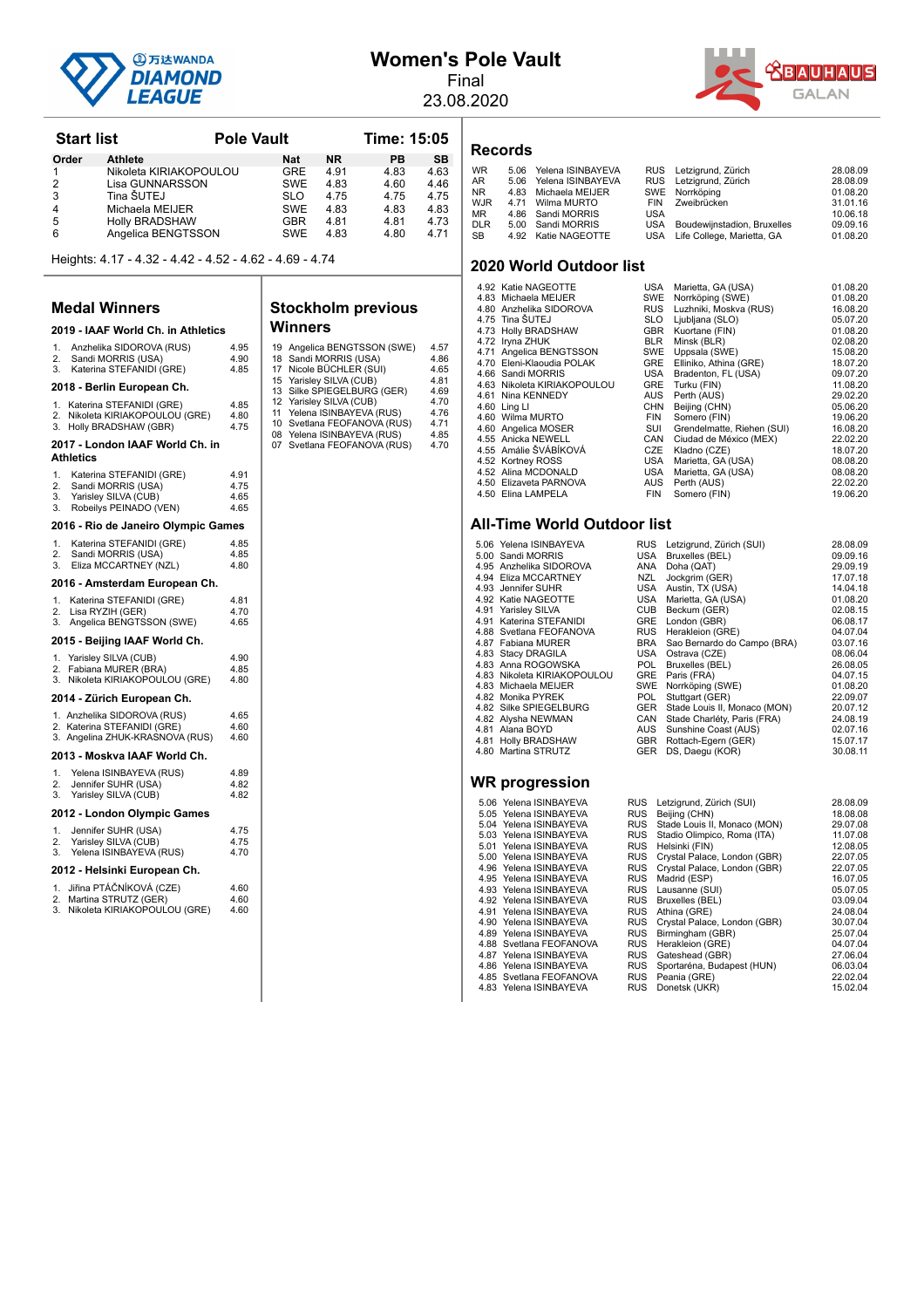#### **1 Nikoleta KIRIAKOPOULOU (GRE)** 34y SB: 4.63 Turku (FIN) 11.08 PB: 4.83 Paris (FRA) 04.07.2015 GENERAL: World Championships Bronze medallist Pole Vault (15) | European Championships Silver medallist Pole Vault (18) **HONOURS: World Ch. (1xBronze):** 3. Pole Vault Beijing(15) 4.80 - 8. Pole Vault Daegu(11) 4.65 | **Eur. Ch. (1xSilver, 1xBronze):** 2. Pole Vault Berlin(18) 4.80 - 3. Pole<br>Vault Helsinki(12) 4.60 - 4. Pole Vault Amsterdam(16 2020: Pole Vault Athina (GRE) 2. 4.60 - Pole Vault Kalamata (GRE) 1. 4.40 - Pole Vault Turku (FIN) 1. 4.63 **INFO:** Born in Athens; 1.67m / 55kg. Snapped her pole and seriously injured her hand at the 2014 Manchester City Games and needed a plastic surgery. Her motto: "Never<br>give up..."; her daughter was born in 2017. **2 Lisa GUNNARSSON (SWE)** 21y SB: 4.46 Uppsala (SWE) 15.08 PB: 4.60 Austin, TX (USA) 31.03.2018 GENERAL: World U20 Championships Silver medallist Pole Vault (18) | European Junior champion Pole Vault (17) **Current Records: 1xWYB:** WYB 4.50 Pole Vault Pezenas(16) **HONOURS: World Jun. Ch. (1xSilver) | Eur. Jun. Ch. (1xGold) 2020:** Pole Vault ind. Baton Rouge, LA (USA) 1. 4.45 - Pole Vault ind. Reno, NV (USA) 1. 4.50 - Pole Vault ind. Albuquerque, NM (USA) 2. 4.35 - Pole Vault ind. Fayetteville,<br>AR (USA) 4. 4.17 - Pole Vault ind. Baton Rouge, **INFO:** Born in Stockholm. Studies: Louisiana State University. Having spent most of her life abroad due to her dad's professional assignments; was a promising gymnast. Major in mechanical engineering. **3 Tina SUTEJ (SLO) 31y SB** and PB: 4.75 Ljubljana (SLO) 05.07 **GENERAL:** 13 times National champion Pole Vault (20, 19, 17, 16, 15, 14, 13, 12, 11, 10, 09, 08, 06) | World U20 Championships Silver medallist Pole Vault (06) **Current Records: 1xNR:** NR 4.75 Pole Vault Ljubljana(20) **HONOURS: World Jun. Ch. (1xSilver)** | **WUG (1xSilver)** | **Balkan Ch. (1xWin) 2020:** Pole Vault ind. Novo Mesto (SLO) 1. 4.50 - Pole Vault ind. Udine (ITA) 1. 4.55 - Pole Vault ind. Zagreb (CRO) OC 4.67 - Pole Vault ind. Ostrava (CZE) 1. 4.62 - Pole<br>Vault ind. Liévin (FRA) 6. 4.53 - Pole Vault ind. (SLO) NCH 1.4.50 **INFO:** Born in Ljubljana; 1.73m / 59kg. Started athletics at the age of 7. Studies: University of Arkansas **4** Michaela MEIJER (SWE) 27y SB and PB: 4.83 Norrköping (SWE) 01.08 **GENERAL:** European Championships finalist | European U23 Championships Silver medallist Pole Vault (15) **Current Records: 1xNR: NR 4.83 Pole Vault Norrköping(20) HONOURS: World Youth Ch. (1xSilver)** | **Eur. U23 Ch. (1xSilver) 2020:** Pole Vault ind. Malmö (SWE) 1. 4.30 - Pole Vault ind. Helsinki (FIN) 2. 4.35 - Pole Vault ind. Växjö (SWE) 2. 4.38 - Pole Vault ind. Göteborg (SWE) 1. 4.61 - Pole<br>Vault Karlskrona (SWE) 1. 4.60 - Pole Vault Mölndal **INFO:** Born in Gothenburg. **5 Holly BRADSHAW (GBR)** 28y SB: 4.73 Kuortane (FIN) 01.08 PB: 4.81 Rottach-Egern (GER) 15.07.2017 **GENERAL:** 3 times World Championships finalist Pole Vault (19) | 2 times Olympic Games finalist **Current Records: 1xNR: NR 4.81 Pole Vault Rottach-Egern(17) HONOURS: OG (2xFinal):** 5. Pole Vault Rio de Janeiro(16) 4.70 - 6. Pole Vault London(12) 4.45 | **World Ch. (3xFinal):** 4. Pole Vault Doha(19) 4.80 - 6. Pole<br>Vault London(17) 4.65 - 7. Pole Vault Beijing(15) 4.70 | **World 2020:** Pole Vault ind. Paris (FRA) 1. 4.61 - Pole Vault ind. Rouen (FRA) 1. 4.63 - Pole Vault ind. Sheffield (GBR) 1. 4.65 - Pole Vault ind. Clermont-Ferrand (FRA) 4. 4.66 -Pole Vault Kuortane (FIN) 1. 4.73 - Pole Vault Turku (FIN) 2. 4.63 - Pole Vault Szczecin (POL) 1. 4.70 **INFO:** Born in Preston; Lancashire; her ambition is to keep competing through to 2024 Olympics. 175cm / 66kg. Studies: Manchester Met University; focusing on sports<br>excercise and science. Her sporting heros are Yelena Isi 6 Angelica BENGTSSON (SWE) 27y SB: 4.71 Uppsala (SWE) 15.08 PB: 4.80 Doha (QAT) 29.09.2019 GENERAL: 2 times World Championships finalist Pole Vault (15) | 2 times World Junior champion Pole Vault (12, 10)

**HONOURS: World Ch. (2xFinal):** 4. Pole Vault Beijing(15) 4.70 - 6. Pole Vault Doha(19) 4.80 | **World Jun. Ch. (2xGold) | World Youth Ch. (1xGold) | Eur. Ch. (1xBronze):**<br>3. Pole Vault Amsterdam(16) 4.65 - 5. Pole Vault Zü

**2020:** Pole Vault ind. Växjö (SWE) 1. 4.67 - Pole Vault ind. Stockholm (SWE) 1. 4.62 - Pole Vault ind. Paris (FRA) 4. 4.51 - Pole Vault ind. Stockholm (SWE) 1. 4.63 - Pole<br>Vault ind. Liévin (FRA) 3. 4.73 - Pole Vault ind.

**INFO:** Born in Vackelsang; her dad is Swedish, her mum is Brazilian. 163cm / 51kg; studies: Linnaeus University. Started out in gymnastics and javelin thow; based in France. Loves football, fan of French club PSG.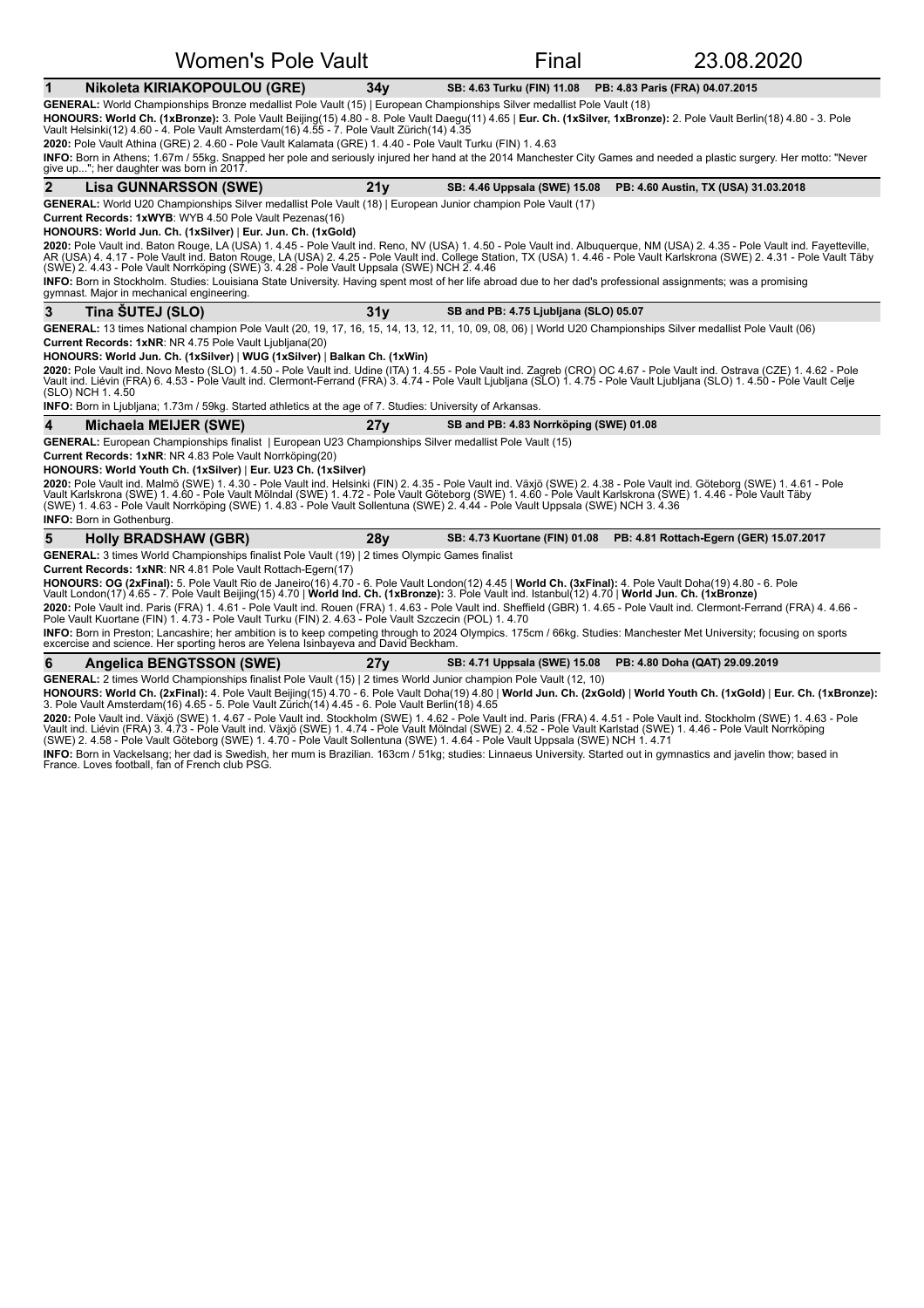

# **Women's Long Jump**

Final



23.08.2020

 $6.65$ 

| <b>Start list</b>  |                                                            |                      | Long Jump |                   |                                                                              | <b>Time: 16:42</b>         |                      |
|--------------------|------------------------------------------------------------|----------------------|-----------|-------------------|------------------------------------------------------------------------------|----------------------------|----------------------|
| Order              | <b>Athlete</b>                                             |                      |           | Nat               | NR.                                                                          | PВ                         | SB                   |
| 1                  | Erica JARDER                                               |                      |           | SWE               | 6.99                                                                         | 6.70                       | 6.61                 |
| 2                  | Alina ROTARU                                               |                      |           | ROU               | 7.43                                                                         | 6.91                       | 6.62                 |
| 3                  | Shara PROCTOR                                              |                      |           | GBR               | 7.07                                                                         | 7.07                       | 5.76                 |
| 4<br>5             | Caterine IBARGUEN<br>Tilde JOHANSSON                       |                      |           | COL<br><b>SWE</b> | 6.93<br>6.99                                                                 | 6.93<br>6.73               | 6.33                 |
| 6                  | Abigail IROZURU                                            |                      |           | GBR               | 7.07                                                                         | 6.86                       | 6.52                 |
| 7                  | Katarina JOHNSON-THOMPSON                                  |                      |           | GBR               | 7.07                                                                         | 6.92                       |                      |
| 8                  | Maryna BEKH-ROMANCHUK                                      |                      |           | UKR               | 7.24                                                                         | 6.93                       | 6.76                 |
| 9                  | Khaddi SAGNIA                                              |                      |           | SWE               | 6.99                                                                         | 6.81                       | 6.81                 |
|                    |                                                            |                      |           |                   |                                                                              |                            |                      |
|                    | <b>Medal Winners</b>                                       |                      |           | Winners           |                                                                              | <b>Stockholm previous</b>  |                      |
|                    | 2019 - IAAF World Ch. in Athletics                         |                      |           |                   |                                                                              |                            |                      |
| 3. Ese BRUME (NGR) | 1. Malaika MIHAMBO (GER)<br>2. Maryna BEKH-ROMANCHUK (UKR) | 7.30<br>6.92<br>6.91 |           |                   | 18 Lorraine UGEN (GBR)<br>16 Ivana SPANOVIC (SRB)<br>15 Jana VELDAKOVA (SVK) |                            | 6.85<br>6.90<br>6.60 |
|                    | 2018 - Berlin European Ch.                                 |                      |           |                   | 13 Ivana SPANOVIC (SRB)                                                      | 14 Tianna BARTOLETTA (USA) | 6.98<br>6.64         |
|                    | 1. Malaika MIHAMBO (GER)                                   | 6.75                 |           |                   | 12 Yelena SOKOLOVA (RUS)                                                     |                            | 6.82                 |
|                    | 2. Maryna BEKH-ROMANCHUK (UKR)<br>3. Shara PROCTOR (GBR)   | 6.73<br>6.70         |           |                   | 10 Darya KLISHINA (RUS)<br>09 Yelena SOKOLOVA (RUS)<br>08 Naide GOMES (POR)  |                            | 6.78<br>6.84<br>7.04 |
| Athletics          | 2017 - London IAAF World Ch. in                            |                      |           |                   | 07 Carolina KLÜFT (SWE)                                                      |                            | 6.65                 |
| 1.                 | Brittney REESE (USA)                                       | 7.02                 |           |                   |                                                                              |                            |                      |
| 2.<br>3.           | Darya KLISHINA (RUS)<br>Tianna BARTOLETTA (USA)            | 7.00<br>6.97         |           |                   |                                                                              |                            |                      |
|                    | 2016 - Rio de Janeiro Olympic Games                        |                      |           |                   |                                                                              |                            |                      |
| 1.                 | Tianna BARTOLETTA (USA)                                    | 7.17                 |           |                   |                                                                              |                            |                      |
| 2.<br>3.           | Brittney REESE (USA)<br>Ivana SPANOVIC (SRB)               | 7.15<br>7.08         |           |                   |                                                                              |                            |                      |
|                    | 2016 - Amsterdam European Ch.                              |                      |           |                   |                                                                              |                            |                      |
| 1.                 | Ivana ŠPANOVIĆ (SRB)                                       | 6.94                 |           |                   |                                                                              |                            |                      |
| 2.<br>3.           | Jazmin SAWYERS (GBR)<br>Malaika MIHAMBO (GER)              | 6.86<br>6.65         |           |                   |                                                                              |                            |                      |
|                    | 2015 - Beijing IAAF World Ch.                              |                      |           |                   |                                                                              |                            |                      |
| 1.                 | Tianna BARTOLETTA (USA)                                    | 7.14                 |           |                   |                                                                              |                            |                      |
| 2.                 | Shara PROCTOR (GBR)                                        | 7.07                 |           |                   |                                                                              |                            |                      |
| 3.                 | Ivana ŠPANOVIĆ (SRB)                                       | 7.01                 |           |                   |                                                                              |                            |                      |
|                    | 2014 - Zürich European Ch.                                 |                      |           |                   |                                                                              |                            |                      |
|                    | 1. Éloyse LESUEUR-AYMONIN (FRA)<br>2. Ivana ŠPANOVIĆ (SRB) | 6.85<br>6.81         |           |                   |                                                                              |                            |                      |
|                    | 3. Darya KLISHINA (RUS)                                    | 6.65                 |           |                   |                                                                              |                            |                      |
|                    | 2013 - Moskva IAAF World Ch.                               |                      |           |                   |                                                                              |                            |                      |
| 1.                 | Brittney REESE (USA)                                       | 7.01                 |           |                   |                                                                              |                            |                      |
| 2.<br>3.           | Blessing OKAGBARE (NGR)<br>Ivana ŠPANOVIĆ (SRB)            | 6.99<br>6.82         |           |                   |                                                                              |                            |                      |
|                    | 2012 - London Olympic Games                                |                      |           |                   |                                                                              |                            |                      |
| 1.                 | Brittney REESE (USA)                                       | 7.12                 |           |                   |                                                                              |                            |                      |
| 2.<br>3.           | Yelena SOKOLOVA (RUS)<br>Janay DELOACH (USA)               | 7.07<br>6.89         |           |                   |                                                                              |                            |                      |
|                    | 2012 - Helsinki European Ch.                               |                      |           |                   |                                                                              |                            |                      |
| 1.                 | Éloyse LESUEUR-AYMONIN (FRA)                               | 6.81                 |           |                   |                                                                              |                            |                      |
|                    | 2. Olga SUDARAVA (BLR)<br>3. Margrethe RENSTRØM (NOR)      | 6.74<br>6.67         |           |                   |                                                                              |                            |                      |
|                    |                                                            |                      |           |                   |                                                                              |                            |                      |
|                    |                                                            |                      |           |                   |                                                                              |                            |                      |
|                    |                                                            |                      |           |                   |                                                                              |                            |                      |
|                    |                                                            |                      |           |                   |                                                                              |                            |                      |
|                    |                                                            |                      |           |                   |                                                                              |                            |                      |

# **Records**

|  | WR 7.52 Galina CHISTYAKOVA                    |     | TCH Leningrad              | 11.06.88 |
|--|-----------------------------------------------|-----|----------------------------|----------|
|  | AR 7.52 Galina CHISTYAKOVA                    |     | <b>TCH</b> Leningrad       | 11.06.88 |
|  | NR 6.99 Erica JOHANSSON                       |     | SWE Lausanne               | 05.07.00 |
|  | WJR 7.14 Heike DRECHSLER                      |     | GDR Bratislava             | 04.06.83 |
|  | MR 7.05 Galina CHISTYAKOVA                    | TCH |                            | 03.07.89 |
|  | DLR 7.25 Brittnev REESE                       |     | USA Hamad Bin Suhaim, Doha | 10.05.13 |
|  | SB 6.93 Nastassia MIRONCHYK-IVANOVA BLR Brest |     |                            | 17.07.20 |
|  |                                               |     |                            |          |

#### **2020 World Outdoor list**

|      | 6.93 +0.2 Nastassia MIRONCHYK-IVANOVA | BLR        | Brest (BLR)                      | 17.07.20 |
|------|---------------------------------------|------------|----------------------------------|----------|
|      | 6.81 +1.8 Khaddi SAGNIA               |            | SWE Åby Friidrott, Mölndal (SWE) | 18.06.20 |
|      | 6.80 + 0.8 Ivana ŠPANOVIĆ             | <b>SRB</b> | Novi Sad (SRB)                   | 06.06.20 |
|      | 6.80 +0.7 Larissa IAPICHINO           | <b>ITA</b> | Savona (ITA)                     | 16.07.20 |
|      | 6.76 +1.3 Maryna BEKH-ROMANCHUK       |            | UKR Székesfehérvár (HUN)         | 19.08.20 |
|      | 6.71 +0.4 Spyridoula KARYDI           |            | GRE Ioannina (GRE)               | 02.08.20 |
|      | 6.71 -1.2 Malaika MIHAMBO             |            | GER Braunschweig (GER)           | 09.08.20 |
| 6.68 | 0.0 Keturah ORJI                      |            | USA Marietta, GA (USA)           | 25.07.20 |
| 6.67 | 0.0 Brooke STRATTON                   |            | AUS Canberra (AUS)               | 25.01.20 |
|      | 6.64 +0.4 Petra FARKAS                |            | HUN Tatabánya (HUN)              | 18.07.20 |
|      | 6.64 +1.4 Evelise VEIGA               |            | POR Lisboa (POR)                 | 01.08.20 |
|      | 6.62 +0.4 Aries SANCHEZ               | VEN        | Barquisimeto (VEN)               | 10.01.20 |
| 6.62 | 0.0 Alina ROTARU                      |            | ROU Inneringen (GER)             | 25.07.20 |
|      | 6.61 +1.5 Erica JARDER                |            | SWE Kil (SWE)                    | 14.06.20 |
|      | 6.61 +0.2 Anasztázia NGUYEN           |            | HUN Tatabánya (HUN)              | 18.07.20 |
|      | 6.60 +1.4 Tissanna HICKLING           | <b>JAM</b> | Kingston (JAM)                   | 11.07.20 |
| 6.60 | -0.2 Chantel MALONE                   | IVB.       | Marietta, GA (USA)               | 11.07.20 |
| 6.57 | +0.6 Merle HOMEIER                    |            | GER Essen (GER)                  | 12.07.20 |
| 6.57 | 0.0 Diana LESTI                       |            | HUN Tatabánya (HUN)              | 18.07.20 |
|      | 6.57 -0.2 Jogailė PETROKAITE          | LTU        | Ogres Stadions, Ogre (LAT)       | 15.08.20 |
|      |                                       |            |                                  |          |

#### **All-Time World Outdoor list**

| 7.52 | +1.4 Galina CHISTYAKOVA   | TCH        | Leningrad (URS)        | 11.06.88 |
|------|---------------------------|------------|------------------------|----------|
| 7.49 | +1.3 Jackie JOYNER-KERSEE | USA        | New York, NY (USA)     | 22.05.94 |
| 7.48 | +1.2 Heike DRECHSLER      | <b>GDR</b> | Neubrandenburg (GDR)   | 09.07.88 |
| 7.43 | +1.4 Anisoara CUSMIR      | ROU        | Bucuresti (ROU)        | 04.06.83 |
| 7.42 | +2.0 Tatyana KOTOVA       | <b>RUS</b> | Annecy (FRA)           | 23.06.02 |
| 7.39 | +0.5 Yelena BELEVSKAYA    | <b>URS</b> | Bryansk (URS)          | 18.07.87 |
| 7.37 | <b>Inessa KRAVETS</b>     | <b>UKR</b> | Kiev (UKR)             | 13.06.92 |
| 7.33 | +0.4 Tatyana LEBEDEVA     | <b>RUS</b> | Tula (RUS)             | 31.07.04 |
| 7.31 | +1.5 Olena KHLOPOTNOVA    | <b>URS</b> | Almaty (KAZ)           | 12.09.85 |
| 7.31 | +1.9 Marion JONES         | <b>USA</b> | Eugene, OR (USA)       | 31.05.98 |
| 7.31 | +1.7 Brittney REESE       | USA        | Eugene, OR (USA)       | 02.07.16 |
| 7.30 | -0.8 Malaika MIHAMBO      | <b>GER</b> | Doha (QAT)             | 06.10.19 |
| 7.27 | -0.4 Irina MELESHINA      | <b>RUS</b> | Tula (RUS)             | 31.07.04 |
| 7.26 | +1.8 Maurren Higa MAGGI   | <b>BRA</b> | Bogotá (COL)           | 25.06.99 |
| 7.24 | +1.0 Larisa BEREZHNAYA    | <b>URS</b> | Granada (ESP)          | 25.05.91 |
| 7.21 | +1.6 Helga RADTKE         | <b>GDR</b> | Dresden (GER)          | 26.07.84 |
| 7.21 | +1.9 Lyudmila KOLCHANOVA  | <b>RUS</b> | Sochi (RUS)            | 27.05.07 |
| 7.20 | -0.3 Valy IONESCU         | <b>ROU</b> | Bucuresti (ROU)        | 01.08.82 |
| 7.20 | +2.0 Irena OZHENKO        | <b>URS</b> | Budapest (HUN)         | 12.09.86 |
| 7.20 | +0.8 Yelena SINCHUKOVA    | <b>URS</b> | Budapest (HUN)         | 20.06.91 |
|      |                           |            |                        |          |
|      | WR progression            |            |                        |          |
|      |                           |            |                        |          |
| 7.52 | +1.4 Galina CHISTYAKOVA   | <b>TCH</b> | Leningrad (URS)        | 11.06.88 |
| 7.45 | +1.0 Galina CHISTYAKOVA   | <b>TCH</b> | Leningrad (URS)        | 11.06.88 |
| 7.45 | +0.6 Jackie JOYNER-KERSEE | <b>USA</b> | Indianapolis, IN (USA) | 13.08.87 |
| 7.45 | +1.1 Heike DRECHSLER      | <b>GDR</b> | Dresden (GER)          | 03.07.86 |
| 7.45 | +0.9 Heike DRECHSLER      | <b>GDR</b> | Tallinn (EST)          | 21.06.86 |
| 7.44 | +2.0 Heike DRECHSLER      | <b>GDR</b> | Berlin (GDR)           | 22.09.85 |
| 7.43 | +1.4 Anisoara CUSMIR      | <b>ROU</b> | Bucuresti (ROU)        | 04.06.83 |
| 7.27 | +0.6 Anisoara CUSMIR      | ROU        | Bucuresti (ROU)        | 04.06.83 |
| 7.21 | +0.6 Anisoara CUSMIR      | <b>ROU</b> | Bucuresti (ROU)        | 15.05.83 |
| 7.20 | -0.3 Valy IONESCU         | ROU        | Bucuresti (ROU)        | 01.08.82 |
| 7.15 | +0.3 Anisoara CUSMIR      | <b>ROU</b> | Bucuresti (ROU)        | 01.08.82 |
| 7.09 | 0.0 Vilma BARDAUSKIENÉ    | <b>URS</b> | Praha (TCH)            | 29.08.78 |
| 7.07 | +1.9 Vilma BARDAUSKIENÉ   | <b>URS</b> | Chisinau (MDA)         | 18.08.78 |
| 6.99 | +2.0 Sigrun SIEGL         | <b>GDR</b> | Dresden (GER)          | 19.05.76 |
| 6.92 | +1.6 Angela VOIGT         | <b>GDR</b> | Dresden (GER)          | 09.05.76 |
| 6.84 | 0.0 Heidemarie ROSENDAHL  | <b>FRG</b> | Torino (ITA)           | 03.09.70 |
| 6.82 | 0.0 Viorica VISCOPOLEANU  | <b>ROU</b> | Ciudad de México (MEX) | 14.10.68 |
| 6.76 | -1.6 Mary RAND            | <b>GBR</b> | Tokyo (JPN)            | 14.10.64 |